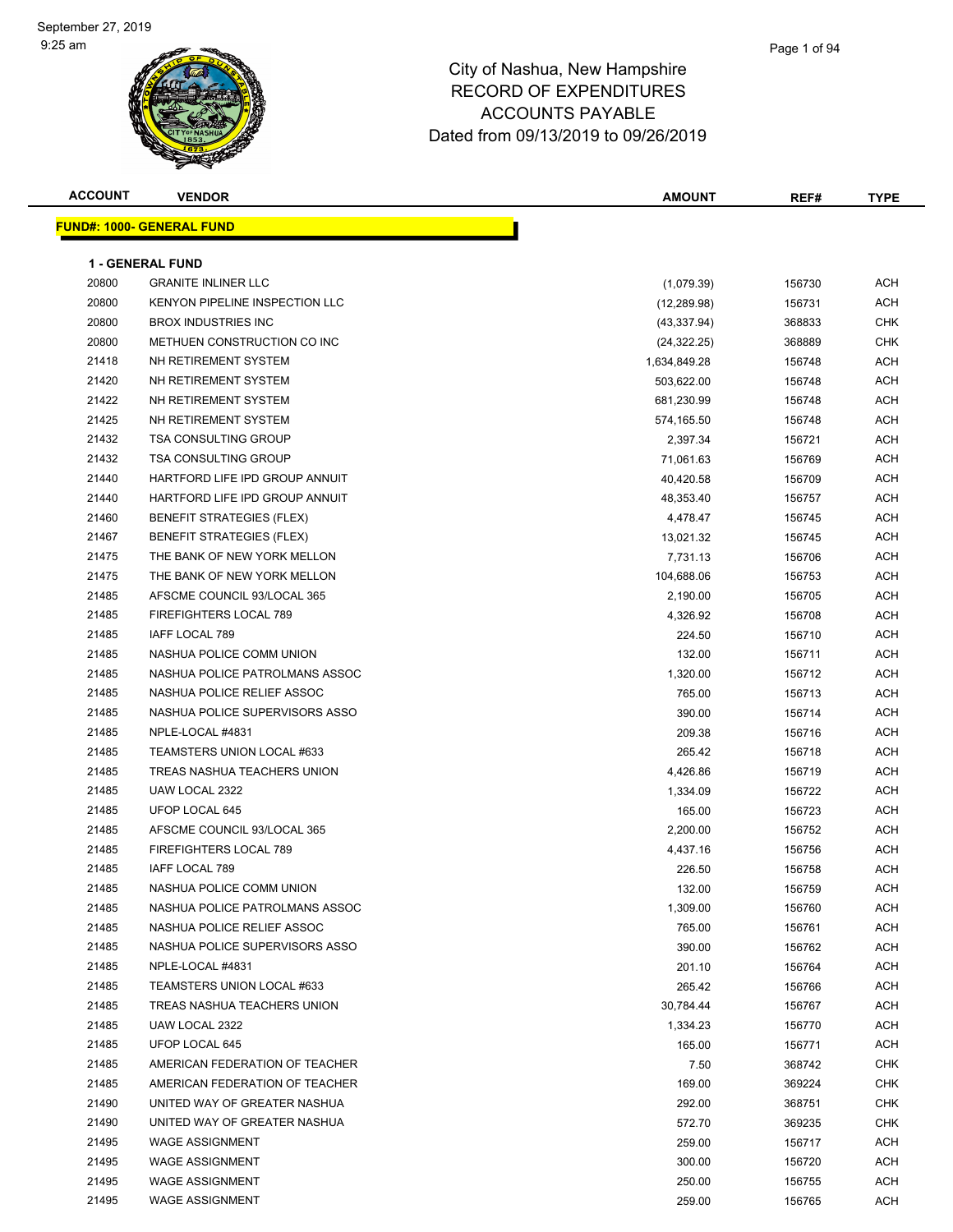| <b>ACCOUNT</b> | <b>VENDOR</b>                                    | <b>AMOUNT</b> | REF#   | <b>TYPE</b>              |
|----------------|--------------------------------------------------|---------------|--------|--------------------------|
|                | <u>FUND#: 1000- GENERAL FUND</u>                 |               |        |                          |
|                | 1 - GENERAL FUND                                 |               |        |                          |
| 21495          | <b>WAGE ASSIGNMENT</b>                           | 300.00        | 156768 | <b>ACH</b>               |
| 21495          | <b>WAGE ASSIGNMENT</b>                           | 809.65        | 368743 | <b>CHK</b>               |
| 21495          | <b>WAGE ASSIGNMENT</b>                           | 100.00        | 368744 | <b>CHK</b>               |
| 21495          | <b>WAGE ASSIGNMENT</b>                           |               |        | <b>CHK</b>               |
| 21495          | <b>WAGE ASSIGNMENT</b>                           | 155.00        | 368745 |                          |
|                |                                                  | 104.00        | 368746 | <b>CHK</b><br><b>CHK</b> |
| 21495<br>21495 | <b>WAGE ASSIGNMENT</b><br><b>WAGE ASSIGNMENT</b> | 25.00         | 368747 |                          |
|                |                                                  | 1,322.15      | 368748 | <b>CHK</b>               |
| 21495          | <b>WAGE ASSIGNMENT</b>                           | 11.54         | 368749 | <b>CHK</b>               |
| 21495          | <b>WAGE ASSIGNMENT</b>                           | 311.88        | 368750 | <b>CHK</b>               |
| 21495          | <b>WAGE ASSIGNMENT</b>                           | 94.83         | 368752 | <b>CHK</b>               |
| 21495          | <b>WAGE ASSIGNMENT</b>                           | 260.57        | 368753 | <b>CHK</b>               |
| 21495          | <b>WAGE ASSIGNMENT</b>                           | 809.65        | 369225 | <b>CHK</b>               |
| 21495          | <b>WAGE ASSIGNMENT</b>                           | 100.00        | 369226 | <b>CHK</b>               |
| 21495          | <b>WAGE ASSIGNMENT</b>                           | 149.76        | 369227 | <b>CHK</b>               |
| 21495          | <b>WAGE ASSIGNMENT</b>                           | 155.00        | 369228 | <b>CHK</b>               |
| 21495          | <b>WAGE ASSIGNMENT</b>                           | 104.00        | 369229 | <b>CHK</b>               |
| 21495          | <b>WAGE ASSIGNMENT</b>                           | 75.00         | 369230 | <b>CHK</b>               |
| 21495          | <b>WAGE ASSIGNMENT</b>                           | 1,322.15      | 369231 | <b>CHK</b>               |
| 21495          | <b>WAGE ASSIGNMENT</b>                           | 11.54         | 369232 | <b>CHK</b>               |
| 21495          | <b>WAGE ASSIGNMENT</b>                           | 311.88        | 369233 | <b>CHK</b>               |
| 21495          | <b>WAGE ASSIGNMENT</b>                           | 128.52        | 369234 | <b>CHK</b>               |
| 21495          | <b>WAGE ASSIGNMENT</b>                           | 94.83         | 369236 | CHK                      |
| 21495          | <b>WAGE ASSIGNMENT</b>                           | 789.75        | 369237 | <b>CHK</b>               |
| 21495          | <b>WAGE ASSIGNMENT</b>                           | 199.12        | 369238 | <b>CHK</b>               |
| 21538          | NASHUA TEACHERS UNION                            | 73.62         | 156715 | <b>ACH</b>               |
| 21538          | NASHUA TEACHERS UNION                            | 2,870.83      | 156763 | <b>ACH</b>               |
| 21780          | DANIEL J HAYDEN &                                | 5,036.79      | 368756 | <b>CHK</b>               |
| 21780          | <b>BAI, HONGJI &amp;</b>                         | 3,550.55      | 369164 | <b>CHK</b>               |
| 21780          | <b>BARBER, LEANNE M</b>                          | 1,300.17      | 369165 | <b>CHK</b>               |
| 21780          | BLANCO-BARAJAS, SALVADOR &                       | 899.15        | 369166 | <b>CHK</b>               |
| 21780          | CALDWELL, ATLEE B                                | 3,159.23      | 369167 | <b>CHK</b>               |
| 21780          | CARTA, WENDY L &                                 | 2,896.23      | 369168 | <b>CHK</b>               |
| 21780          | CONNARY FAMILY REVOCABLE TRUST                   | 3,638.58      | 369169 | CHK                      |
| 21780          | DOMINGUEZ, CARLOS &                              | 136.80        | 369170 | <b>CHK</b>               |
| 21780          | FOWLER, TONY E &                                 | 902.82        | 369171 | <b>CHK</b>               |
| 21780          | <b>JOSHI, KUSHAL R</b>                           | 4,239.88      | 369172 | <b>CHK</b>               |
| 21780          | KUDLA, MICHAEL A                                 | 113.49        | 369173 | <b>CHK</b>               |
| 21780          | LERETA PROPERTY TAX SERVICES                     | 1,751.95      | 369174 | <b>CHK</b>               |
| 21780          | LERETA PROPERTY TAX SERVICES                     | 2,728.67      | 369175 | <b>CHK</b>               |
| 21780          | MORIN, STEVEN G                                  | 1,716.95      | 369177 | <b>CHK</b>               |
| 21780          | NASHUA WASTEWATER SYSTEMS                        | 52.24         | 369178 | <b>CHK</b>               |
| 21780          | OCHS, ELIZABETH                                  | 2,375.52      | 369179 | <b>CHK</b>               |
| 21780          | PEDDI, PRAVEEN &                                 | 2,531.41      | 369180 | <b>CHK</b>               |
| 21780          | RISE ABOVE NH LLC                                | 1,961.93      | 369181 | <b>CHK</b>               |
| 21780          | WAY, BRIAN W                                     | 2,403.09      | 369182 | <b>CHK</b>               |
| 21780          | ACKER, GARY F                                    | 1,184.58      | 369626 | <b>CHK</b>               |
| 21780          | BERIGUETE, HAMLET ISRAEL                         | 2,926.98      | 369627 | <b>CHK</b>               |
| 21780          | BLOSSOMS OF HOPE, LLC                            | 1,057.32      | 369628 | <b>CHK</b>               |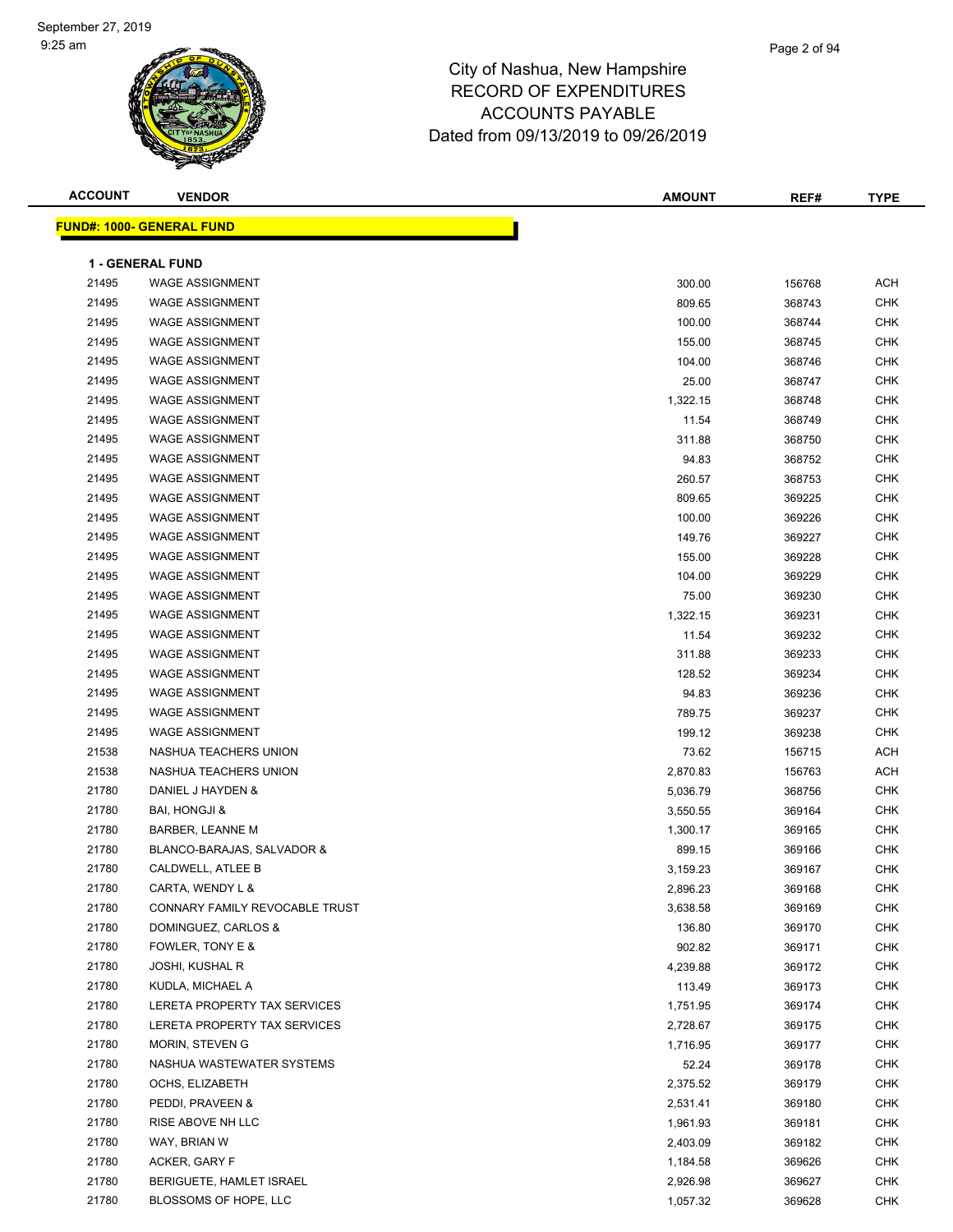| <b>ACCOUNT</b> | <b>VENDOR</b>                     | AMOUNT    | REF#   | <b>TYPE</b> |
|----------------|-----------------------------------|-----------|--------|-------------|
|                | <b>FUND#: 1000- GENERAL FUND</b>  |           |        |             |
|                |                                   |           |        |             |
|                | <b>1 - GENERAL FUND</b>           |           |        |             |
| 21780          | BOFF, KENNETH J                   | 2,436.25  | 369629 | <b>CHK</b>  |
| 21780          | BOYER, TODD A                     | 2,780.63  | 369630 | <b>CHK</b>  |
| 21780          | BUCKINGHAM, HELEN H REV TRUST     | 2.67      | 369631 | <b>CHK</b>  |
| 21780          | CAMERON, CARDINAL SAMUEL          | 2,640.65  | 369632 | <b>CHK</b>  |
| 21780          | CAMPBELL, DANIEL &                | 3,407.39  | 369633 | <b>CHK</b>  |
| 21780          | CLOSING USA, LLC                  | 1,181.73  | 369634 | <b>CHK</b>  |
| 21780          | CONNARY FAMILY REVOCABLE TRUST    | 2,402.03  | 369635 | CHK         |
| 21780          | COOSANE, LLC                      | 4,547.78  | 369636 | CHK         |
| 21780          | DIPERSIO, CHRISTOPHER C &         | 2,587.62  | 369637 | <b>CHK</b>  |
| 21780          | EVEN BETTER LIFE PROP. MGMT.      | 2,898.35  | 369638 | <b>CHK</b>  |
| 21780          | FIRST BUILDING PARTNERSHIP        | 31,402.47 | 369639 | <b>CHK</b>  |
| 21780          | FORGIONE, MARCEY E                | 2,615.19  | 369640 | <b>CHK</b>  |
| 21780          | FRASCA TITLE, LLC                 | 2,906.83  | 369641 | CHK         |
| 21780          | GARALA, ALISH R &                 | 2,754.12  | 369642 | <b>CHK</b>  |
| 21780          | GUE, ASHLEY M                     | 1,624.69  | 369643 | CHK         |
| 21780          | HOWORTH, H PHILIP                 | 2,871.83  | 369644 | <b>CHK</b>  |
| 21780          | JAMES, ANDREW T                   | 3,661.19  | 369645 | CHK         |
| 21780          | KING, BRIAN R                     | 2,238.72  | 369646 | CHK         |
| 21780          | LAW OFFICE OF SUZAN A MESSINA     | 2,982.13  | 369647 | CHK         |
| 21780          | LEMAY, PAUL R & MARJORIE E        | 3,521.92  | 369648 | <b>CHK</b>  |
| 21780          | LENCSAK, ANDREW &                 | 3,582.37  | 369649 | CHK         |
| 21780          | LEWA DOWNS LLC                    | 2,231.29  | 369650 | <b>CHK</b>  |
| 21780          | LI, YANSU                         | 4,308.84  | 369651 | <b>CHK</b>  |
| 21780          | LIU, YUQIONG                      | 4,511.37  | 369652 | <b>CHK</b>  |
| 21780          | LUTZ, EVELYN                      | 3,010.76  | 369653 | <b>CHK</b>  |
| 21780          | MAKOS, KENDRA A &                 | 2,259.93  | 369654 | <b>CHK</b>  |
| 21780          | <b>MARTIN ST CYR</b>              | 606.61    | 369655 | CHK         |
| 21780          | <b>MATTHEW O'CONNELL</b>          | 2,732.12  | 369656 | CHK         |
| 21780          | MISEK, WILLIAM F                  | 2,317.19  | 369657 | CHK         |
| 21780          | MUNYU, MARY W                     | 1,984.20  | 369658 | CHK         |
| 21780          | NADAGOUDA, SANDEEP &              | 2,888.80  | 369659 | <b>CHK</b>  |
| 21780          | NANMAZ LLC                        | 2,507.02  | 369660 | CHK         |
| 21780          | PATIL, ABHIJIT &                  | 1,338.35  | 369661 | <b>CHK</b>  |
| 21780          | QUICKSILVA TITLE & ESCROW LLC     | 2,660.82  | 369662 | <b>CHK</b>  |
| 21780          | RND LLC                           | 2,792.30  | 369663 | <b>CHK</b>  |
| 21780          | SCULOS, JASON P &                 | 5,495.51  | 369664 | <b>CHK</b>  |
| 21780          | SHAGAPURAM, VENKATESWARA &        | 2,284.32  | 369665 | <b>CHK</b>  |
| 21780          | SINHA, SUMI                       | 1,031.74  | 369666 | <b>CHK</b>  |
| 21780          | SMITH, ROSEMARY A                 | 1,597.11  | 369667 | CHK         |
| 21780          | SUMMIT TITLE SERVICES LLC         | 1,056.26  | 369668 | CHK         |
| 21780          | SUMMIT TITLE SERVICES, LLC        | 2,182.51  | 369669 | CHK         |
| 21780          | TEJEDA, ANGEL A &                 | 2,872.89  | 369670 | <b>CHK</b>  |
| 21780          | THE PROCESS RECOVERY CENTER       | 2,518.69  | 369671 | <b>CHK</b>  |
| 21780          | <b>WALKER, ANTONY JAMES &amp;</b> | 6,473.29  | 369672 | <b>CHK</b>  |
| 21780          | YU, MARIA                         | 1,971.47  | 369673 | CHK         |
| 21780          | YUN, LANG SHENG &                 | 2,870.77  | 369674 | CHK         |
| 21780          | ZERBINOPOULOS FMLY REV LG TRST    | 1,530.30  | 369675 | <b>CHK</b>  |
| 21907          | TWIN PEAKS REALITY                | 121.20    | 368758 | <b>CHK</b>  |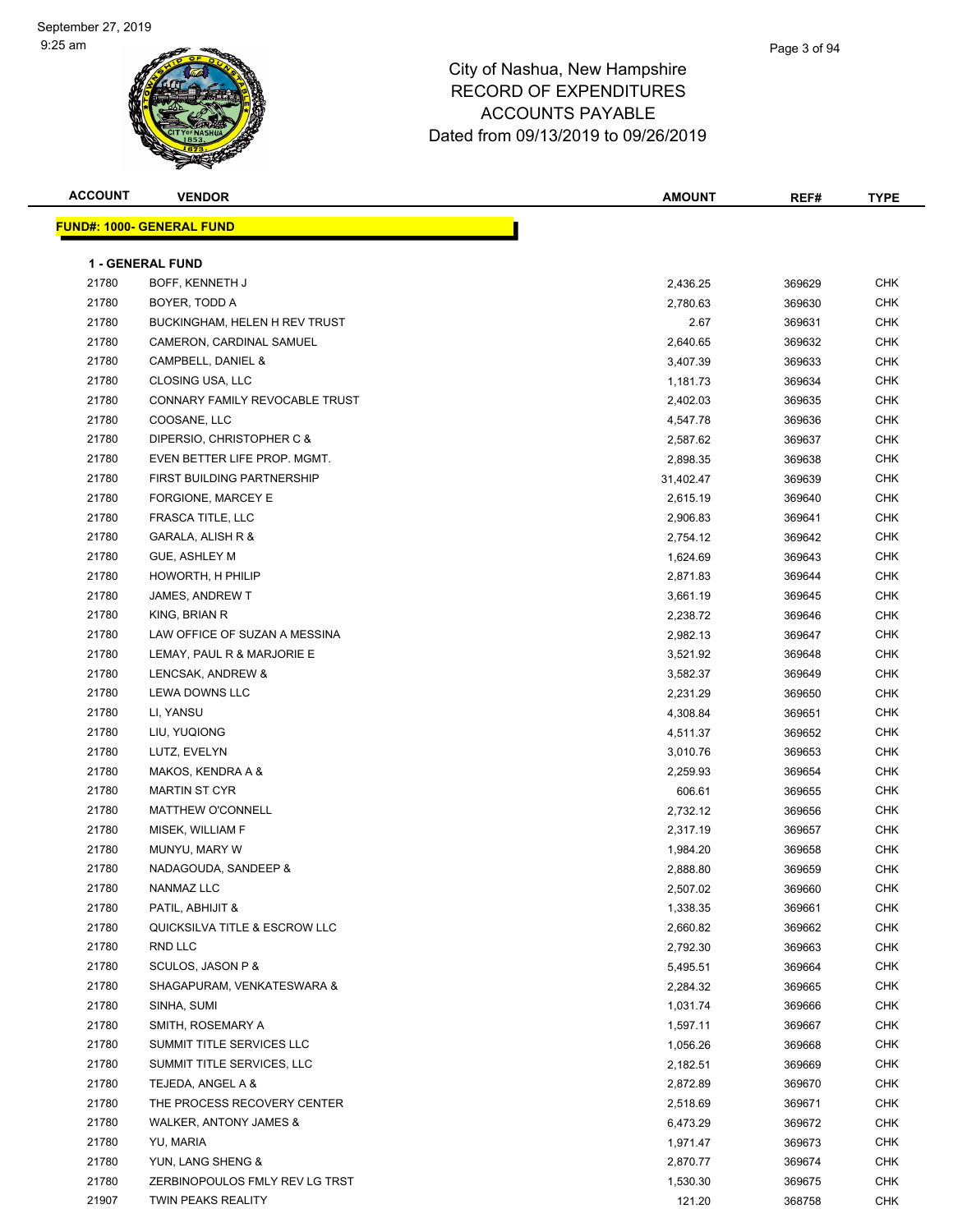| <b>ACCOUNT</b>     | <b>VENDOR</b>                                 | <b>AMOUNT</b>  | REF#   | <b>TYPE</b> |
|--------------------|-----------------------------------------------|----------------|--------|-------------|
|                    | <u> FUND#: 1000- GENERAL FUND</u>             |                |        |             |
|                    | <b>1 - GENERAL FUND</b>                       |                |        |             |
| 21921              | STATE OF NH-MV                                | 19,998.31      | 156697 | <b>ACH</b>  |
| 21921              | STATE OF NH-MV                                | 19,169.38      | 156698 | <b>ACH</b>  |
| 21921              | STATE OF NH-MV                                | 13,974.26      | 156699 | <b>ACH</b>  |
| 21921              | STATE OF NH-MV                                | 22,944.07      | 156704 | <b>ACH</b>  |
| 21921              | STATE OF NH-MV                                | 17,119.39      | 156743 | <b>ACH</b>  |
| 21921              | STATE OF NH-MV                                | 10,044.30      | 156744 | <b>ACH</b>  |
| 21921              | STATE OF NH-MV                                | 23,855.77      | 156746 | <b>ACH</b>  |
| 21921              | STATE OF NH-MV                                | 20,424.79      | 156750 | <b>ACH</b>  |
| 21921              | STATE OF NH-MV                                | 21,500.87      | 156751 | <b>ACH</b>  |
| 21921              | STATE OF NH-MV                                | 19,857.80      | 156789 | <b>ACH</b>  |
|                    | <b>TOTAL 1 - GENERAL FUND</b>                 | \$4,064,404.12 |        |             |
| <b>101 - MAYOR</b> |                                               |                |        |             |
| 55307              | <b>CHERYL LINDNER</b>                         | 12.75          | 368761 | <b>CHK</b>  |
| 55400              | <b>JIM DONCHESS</b>                           | 28.00          | 369246 | <b>CHK</b>  |
| 61100              | <b>CHERYL LINDNER</b>                         | 18.68          | 368761 | <b>CHK</b>  |
| 61910              | <b>CHERYL LINDNER</b>                         | 118.65         | 369240 | <b>CHK</b>  |
| 61910              | <b>KERRY MILLER</b>                           | 32.55          | 369256 | <b>CHK</b>  |
|                    | <b>TOTAL 101 - MAYOR</b>                      | \$210.63       |        |             |
| <b>103 - LEGAL</b> |                                               |                |        |             |
| 55300              | <b>STEVEN A BOLTON</b>                        | 72.91          | 368760 | <b>CHK</b>  |
|                    | <b>TOTAL 103 - LEGAL</b>                      | \$72.91        |        |             |
|                    | <b>106 - ADMINISTRATIVE SERVICES</b>          |                |        |             |
| 61100              | WB MASON CO INC                               | 60.54          | 369442 | <b>CHK</b>  |
|                    | <b>TOTAL 106 - ADMINISTRATIVE SERVICES</b>    | \$60.54        |        |             |
|                    | 107 - CITY CLERK                              |                |        |             |
| 55118              | <b>SPRINT</b>                                 | 46.65          | 368805 | <b>CHK</b>  |
| 55118              | <b>SPRINT</b>                                 | 46.65          | 369304 | <b>CHK</b>  |
| 55307              | PATRICIA PIECUCH                              | 416.44         | 368741 | <b>CHK</b>  |
| 55421              | PATRICIA PIECUCH                              | 80.00          | 368741 | <b>CHK</b>  |
| 61100              | PATRICIA PIECUCH                              | 65.14          | 368741 | <b>CHK</b>  |
|                    | <b>TOTAL 107 - CITY CLERK</b>                 | \$654.88       |        |             |
|                    | <b>109 - CIVIC &amp; COMMUNITY ACTIVITIES</b> |                |        |             |
| 56200              | NASHUA EDUCATION FOUNDATION                   | 500.00         | 369239 | <b>CHK</b>  |
| 56200              | UNITED WAY OF GREATER NASHUA                  | 500.00         | 369266 | <b>CHK</b>  |
| 56214              | HUMANE SOCIETY FOR GREATER                    | 24,770.25      | 369380 | <b>CHK</b>  |
|                    | TOTAL 109 - CIVIC & COMMUNITY ACTIVITIES      | \$25,770.25    |        |             |
|                    |                                               |                |        |             |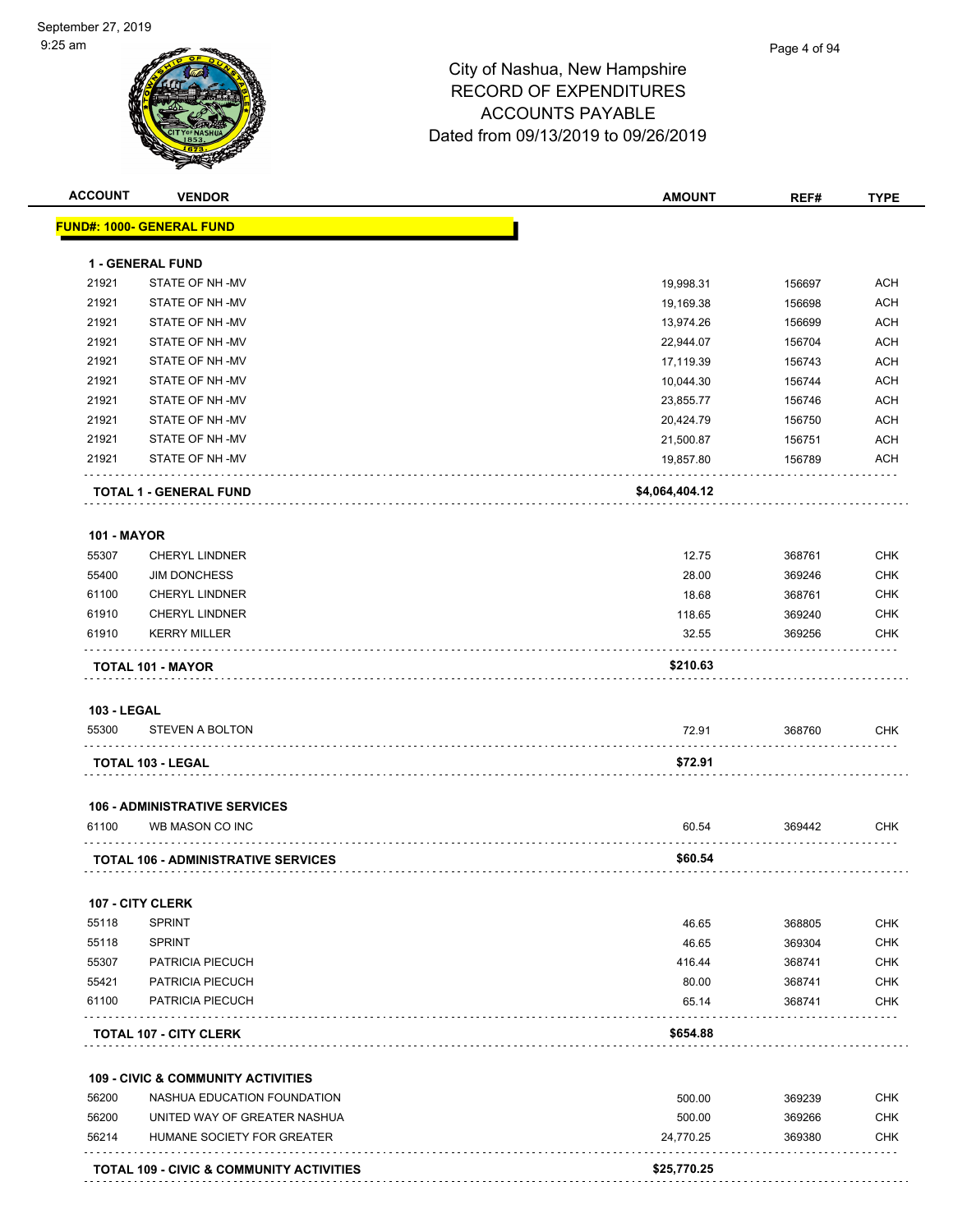| <b>ACCOUNT</b> | <b>VENDOR</b>                             | <b>AMOUNT</b> | REF#   | <b>TYPE</b> |
|----------------|-------------------------------------------|---------------|--------|-------------|
|                | FUND#: 1000- GENERAL FUND                 |               |        |             |
|                | <b>111 - HUMAN RESOURCES</b>              |               |        |             |
| 61100          | WB MASON CO INC                           | 92.13         | 369442 | <b>CHK</b>  |
|                | <b>TOTAL 111 - HUMAN RESOURCES</b>        | \$92.13       |        |             |
| 113 - BENEFITS |                                           |               |        |             |
| 59580          | STATE OF NEW HAMPSHIRE UC                 | 4,864.27      | 369306 | <b>CHK</b>  |
|                | <b>TOTAL 113 - BENEFITS</b>               | \$4,864.27    |        |             |
|                | <b>120 - TELECOMMUNICATIONS</b>           |               |        |             |
| 55109          | LANGUAGE LINE SERVICES                    | 183.77        | 368877 | <b>CHK</b>  |
| 55109          | CONSOLIDATED COMMUNICATIONS               | 1,659.30      | 369270 | <b>CHK</b>  |
|                | <b>TOTAL 120 - TELECOMMUNICATIONS</b>     | \$1,843.07    |        |             |
|                | <b>122 - INFORMATION TECHNOLOGY</b>       |               |        |             |
| 54407          | <b>RECDESK LLC</b>                        | 5,300.00      | 368916 | <b>CHK</b>  |
| 54407          | <b>TYLER TECHNOLOGIES INC</b>             | 80,127.54     | 369435 | <b>CHK</b>  |
| 54421          | CONWAY TECHNOLOGY GROUP                   | 5,587.25      | 368740 | <b>CHK</b>  |
| 54421          | CONWAY TECHNOLOGY GROUP                   | 337.05        | 368838 | <b>CHK</b>  |
| 55118          | <b>SPRINT</b>                             | 21.09         | 368805 | CHK         |
| 55118          | <b>SPRINT</b>                             | 21.09         | 369304 | <b>CHK</b>  |
| 55607          | UNITED PARCEL SERVICE                     | 3.82          | 369311 | <b>CHK</b>  |
| 61607          | AMAZON.COM LLC                            | 67.66         | 156725 | ACH         |
| 71221          | AMAZON.COM LLC                            | 64.67         | 156725 | <b>ACH</b>  |
| 71221          | AMAZON.COM LLC                            | 1,086.08      | 156772 | <b>ACH</b>  |
| 71221          | AXIS BUSINESS SOLUTIONS                   | 39,732.19     | 369326 | <b>CHK</b>  |
|                | <b>TOTAL 122 - INFORMATION TECHNOLOGY</b> | \$132,348.44  |        |             |
|                |                                           |               |        |             |
|                | <b>126 - FINANCIAL SERVICES</b>           |               |        |             |
| 42200          | ARIANA E JOHNSTON                         | 9.00          | 368757 | <b>CHK</b>  |
| 42200          | <b>STEPHEN J FLOWERS</b>                  | 75.00         | 368853 | <b>CHK</b>  |
| 42200          | PAUL KASKEWICZ                            | 231.00        | 368875 | <b>CHK</b>  |
| 42200          | <b>GARY E LAMBERT</b>                     | 15.00         | 368876 | <b>CHK</b>  |
| 42200          | NGOC-ANH NGUYEN                           | 10.00         | 368902 | <b>CHK</b>  |
| 42200          | MICHAEL P DOHERTY                         | 68.00         | 369353 | <b>CHK</b>  |
| 42200          | <b>DOUGLAS A LARTER</b>                   | 62.00         | 369388 | <b>CHK</b>  |
| 53467          | <b>MAILINGS UNLIMITED</b>                 | 1,014.48      | 369391 | <b>CHK</b>  |
| 55307          | <b>DEBORAH MARTEL</b>                     | 160.60        | 368773 | <b>CHK</b>  |
| 55307          | CAROLYN O'CONNOR                          | 192.56        | 368775 | <b>CHK</b>  |
| 55421          | <b>JANET GRAZIANO</b>                     | 222.32        | 156775 | <b>ACH</b>  |
| 55421          | LISA CARL                                 | 362.52        | 369218 | <b>CHK</b>  |
| 55421          | <b>REAN LAM</b>                           | 206.00        | 369252 | CHK         |

 MAILINGS UNLIMITED (66.44) 369391 CHK WB MASON CO INC 241.78 368949 CHK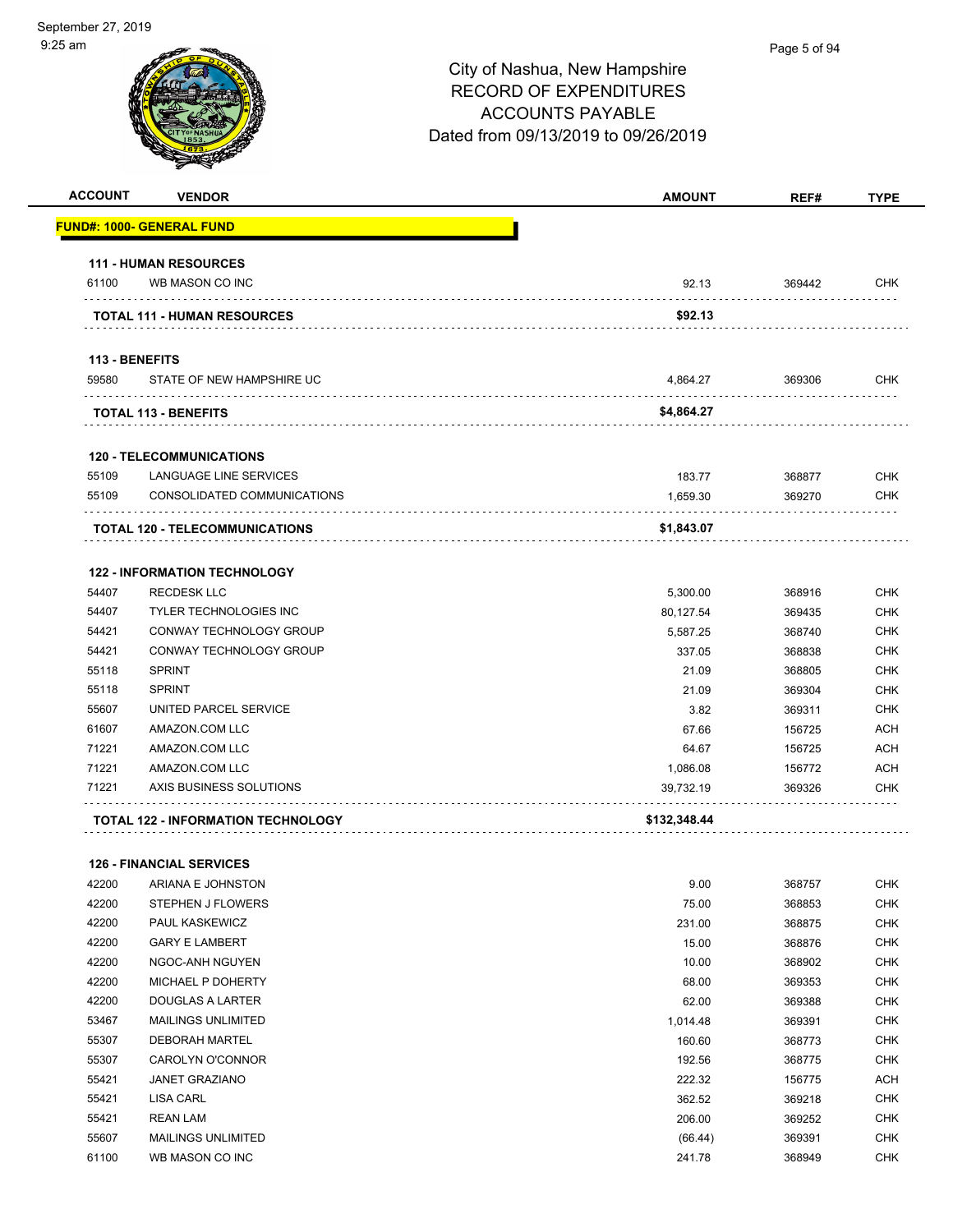| <b>ACCOUNT</b> | <b>VENDOR</b>                         | <b>AMOUNT</b> | REF#   | <b>TYPE</b> |
|----------------|---------------------------------------|---------------|--------|-------------|
|                | <u> FUND#: 1000- GENERAL FUND</u>     |               |        |             |
|                | <b>TOTAL 126 - FINANCIAL SERVICES</b> | \$2,803.82    |        |             |
|                |                                       |               |        |             |
|                | <b>129 - CITY BUILDINGS</b>           |               |        |             |
| 54100          | EVERSOUCE-POWER SUPPLY                | 8,447.34      | 368784 | CHK         |
| 54100          | <b>EVERSOURCE</b>                     | 389.93        | 368785 | <b>CHK</b>  |
| 54100          | <b>EVERSOURCE</b>                     | 3,823.16      | 369703 | <b>CHK</b>  |
| 54114          | LIBERTY UTILITIES - NH                | 54.48         | 368787 | <b>CHK</b>  |
| 54114          | LIBERTY UTILITIES - NH                | 163.45        | 368790 | <b>CHK</b>  |
| 54141          | PENNICHUCK WATER WORKS INC            | 731.31        | 368804 | <b>CHK</b>  |
| 54141          | PENNICHUCK WATER WORKS INC            | 545.61        | 369303 | <b>CHK</b>  |
| 54280          | AMAZON.COM LLC                        | 40.77         | 156725 | <b>ACH</b>  |
| 54280          | <b>REXEL USA INC</b>                  | 54.93         | 156736 | <b>ACH</b>  |
| 54280          | BAIN PEST CONTROL SERVICE INC         | 75.00         | 368822 | <b>CHK</b>  |
| 54280          | <b>GRAINGER</b>                       | 65.56         | 368858 | <b>CHK</b>  |
| 54280          | HOME DEPOT CREDIT SERVICE 3065        | 14.97         | 368864 | <b>CHK</b>  |
| 54280          | THE COLLINS GROUP INC                 | 34.30         | 368938 | <b>CHK</b>  |
| 54280          | <b>B &amp; S LOCKSMITHS INC</b>       | 14.20         | 369327 | <b>CHK</b>  |
| 54280          | HOME DEPOT CREDIT SERVICE 3065        | 54.77         | 369376 | <b>CHK</b>  |
| 55118          | <b>SPRINT</b>                         | 74.22         | 368805 | <b>CHK</b>  |
| 55118          | <b>SPRINT</b>                         | 74.22         | 369304 | CHK         |
|                |                                       |               |        |             |
|                | <b>TOTAL 129 - CITY BUILDINGS</b>     | \$14,658.22   |        |             |
|                |                                       |               |        |             |
|                | <b>130 - PURCHASING</b>               |               |        | <b>CHK</b>  |
| 55500          | MASSACHUSETTS MUNICIPAL ASSOC         | 250.00        | 368892 |             |
| 55500          | NEW HAMPSHIRE BUSINESS FOR            | 50.00         | 368900 | <b>CHK</b>  |
| 55607          | <b>DANIEL KOOKEN</b>                  | 171.00        | 368767 | <b>CHK</b>  |
| 61100          | WB MASON CO INC                       | 31.55         | 369442 | <b>CHK</b>  |
| 61242          | WB MASON CO INC                       | 468.29        | 368949 | <b>CHK</b>  |
| 61242          | WB MASON CO INC                       | 25.80         | 369442 | CHK         |
|                | <b>TOTAL 130 - PURCHASING</b>         | \$996.64      |        |             |
|                | <b>132 - ASSESSING</b>                |               |        |             |
| 55200          | <b>GMNBR</b>                          | 30.00         | 369277 | <b>CHK</b>  |
| 55307          | <b>MICHAEL MANDILE</b>                | 92.80         | 368770 | <b>CHK</b>  |
| 55307          | <b>GARY TURGISS</b>                   | 171.68        | 368779 | <b>CHK</b>  |
| 55307          | DANIEL HANSBERRY                      | 143.40        | 369372 | <b>CHK</b>  |
| 61830          | COSTAR REALTY INFORMATION             | 797.18        | 368839 | CHK         |
|                | <b>TOTAL 132 - ASSESSING</b>          | \$1,235.06    |        |             |
|                |                                       |               |        |             |
| 134 - GIS      |                                       |               |        |             |
| 54407          | <b>ESRI</b>                           | 27,750.00     | 369357 | <b>CHK</b>  |
|                | <b>TOTAL 134 - GIS</b>                | \$27,750.00   |        |             |

**142 - WOODLAWN CEMETERY**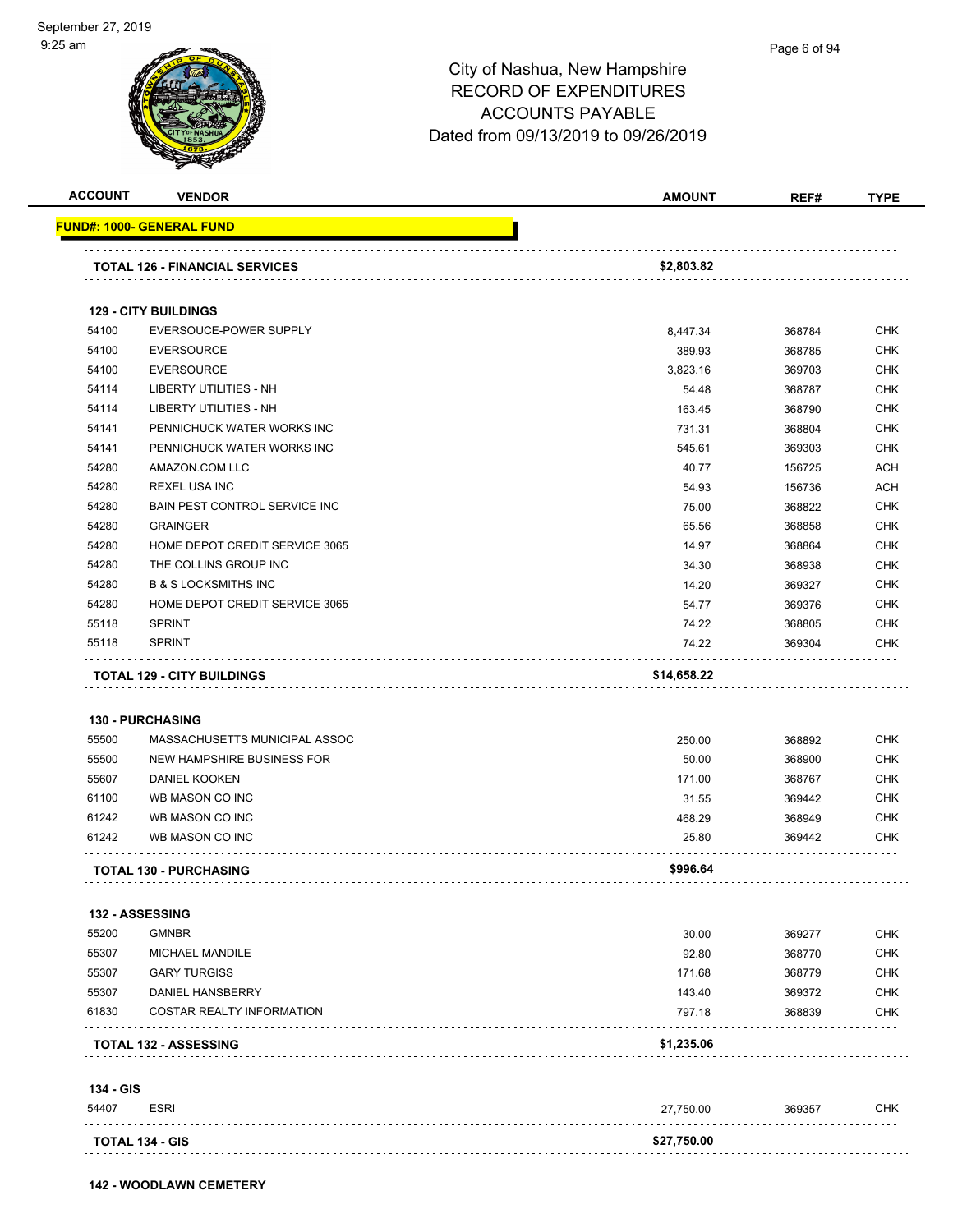| <b>ACCOUNT</b> | <b>VENDOR</b>                                         | <b>AMOUNT</b> | REF#   | <b>TYPE</b> |
|----------------|-------------------------------------------------------|---------------|--------|-------------|
|                | <b>FUND#: 1000- GENERAL FUND</b>                      |               |        |             |
|                |                                                       |               |        |             |
|                | <b>142 - WOODLAWN CEMETERY</b>                        |               |        |             |
| 54100          | <b>EVERSOURCE</b>                                     | 370.87        | 369703 | <b>CHK</b>  |
| 54114          | <b>LIBERTY UTILITIES - NH</b>                         | 59.59         | 369286 | <b>CHK</b>  |
| 54280          | AMAZON.COM LLC                                        | 181.95        | 156725 | <b>ACH</b>  |
| 54280          | <b>BELLETETES INC</b>                                 | 26.53         | 368825 | <b>CHK</b>  |
| 54280          | SOUTHERN NH PEST CONTROL                              | 175.00        | 368930 | <b>CHK</b>  |
| 54280          | <b>FRIZZHOME GARDENS</b>                              | 309.15        | 369365 | <b>CHK</b>  |
| 61300          | DENNIS K BURKE INC                                    | 447.49        | 369350 | <b>CHK</b>  |
| 61709          | <b>SANEL NAPA</b>                                     | 11.99         | 368924 | <b>CHK</b>  |
|                | <b>TOTAL 142 - WOODLAWN CEMETERY</b>                  | \$1,582.57    |        |             |
|                |                                                       |               |        |             |
|                | <b>144 - EDGEWOOD &amp; SUBURBAN CEMETERIES</b>       |               |        |             |
| 54100          | <b>EVERSOURCE</b>                                     | 111.79        | 369703 | <b>CHK</b>  |
| 54141          | PENNICHUCK WATER WORKS INC                            | 71.84         | 369303 | <b>CHK</b>  |
| 54280          | AMAZON.COM LLC                                        | 61.33         | 156772 | ACH         |
| 54280          | HOME DEPOT CREDIT SERVICE 3065                        | 46.00         | 368864 | <b>CHK</b>  |
| 54280          | LOWE'S - 3502                                         | 90.10         | 368880 | <b>CHK</b>  |
| 55314          | <b>THOMAS MOONEY</b>                                  | 89.20         | 369264 | <b>CHK</b>  |
| 71000          | HOLLAND SUPPLY INC                                    | 311.50        | 368863 | <b>CHK</b>  |
|                | <b>TOTAL 144 - EDGEWOOD &amp; SUBURBAN CEMETERIES</b> | \$781.76      |        |             |
|                |                                                       |               |        |             |
| 150 - POLICE   |                                                       |               |        |             |
| 44184          | NASHUA POLICE DEPARTMENT                              | 31.57         | 368774 | <b>CHK</b>  |
| 53135          | ST JOSEPHS BUSINESS & HEALTH                          | 224.35        | 368931 | <b>CHK</b>  |
| 53999          | <b>NMS LABS</b>                                       | 731.00        | 369408 | <b>CHK</b>  |
| 54100          | <b>EVERSOURCE</b>                                     | 780.19        | 369273 | <b>CHK</b>  |
| 54100          | <b>EVERSOURCE</b>                                     | 233.24        | 369703 | <b>CHK</b>  |
| 54114          | LIBERTY UTILITIES - NH                                | 1,173.58      | 368793 | <b>CHK</b>  |
| 54114          | LIBERTY UTILITIES - NH                                | 10.90         | 368794 | <b>CHK</b>  |
| 54114          | LIBERTY UTILITIES - NH                                | 58.50         | 368797 | <b>CHK</b>  |
| 54114          | DIRECT ENERGY BUSINESS                                | 1,399.94      | 368845 | <b>CHK</b>  |
| 54114          | LIBERTY UTILITIES - NH                                | 60.12         | 369284 | CHK         |
| 54114          | <b>DIRECT ENERGY BUSINESS</b>                         | 2.16          | 369351 | <b>CHK</b>  |
| 54243          | J LAWRENCE HALL INC                                   | 9,230.27      | 368872 | <b>CHK</b>  |
| 54243          | AIREX FILTER CORPORATION                              | 995.96        | 369318 | <b>CHK</b>  |
| 54280          | <b>BELLETETES INC</b>                                 | 6.00          | 368825 | <b>CHK</b>  |
| 54280          | THE METRO GROUP INC                                   |               |        | <b>CHK</b>  |
| 54280          | NH DEPT OF ENVIRONMENTAL SERV.                        | 258.00        | 368939 | <b>CHK</b>  |
|                | HOME DEPOT CREDIT SERVICE 3073                        | 1,023.36      | 369300 |             |
| 54280          |                                                       | 11.87         | 369377 | <b>CHK</b>  |
| 54280          | SITEONE LANDSCAPE SUPPLY LLC                          | 96.31         | 369422 | <b>CHK</b>  |
| 54600          | <b>BEST FORD</b>                                      | 122.37        | 368828 | <b>CHK</b>  |
| 54600          | J & D POWER EQUIPMENT INC                             | 167.25        | 368871 | <b>CHK</b>  |
| 54600          | SULLIVAN TIRE COMPANY                                 | 126.00        | 368934 | <b>CHK</b>  |
| 54600          | <b>BEST FORD</b>                                      | 128.30        | 369331 | <b>CHK</b>  |
| 54600          | MANCHESTER HARLEY-DAVIDSON                            | 196.88        | 369392 | <b>CHK</b>  |
| 54828          | US BANK EQUIPMENT FINANCE                             | 4,047.93      | 368808 | <b>CHK</b>  |
| 54849          | <b>COMCAST</b>                                        | 184.85        | 369269 | <b>CHK</b>  |
|                |                                                       |               |        |             |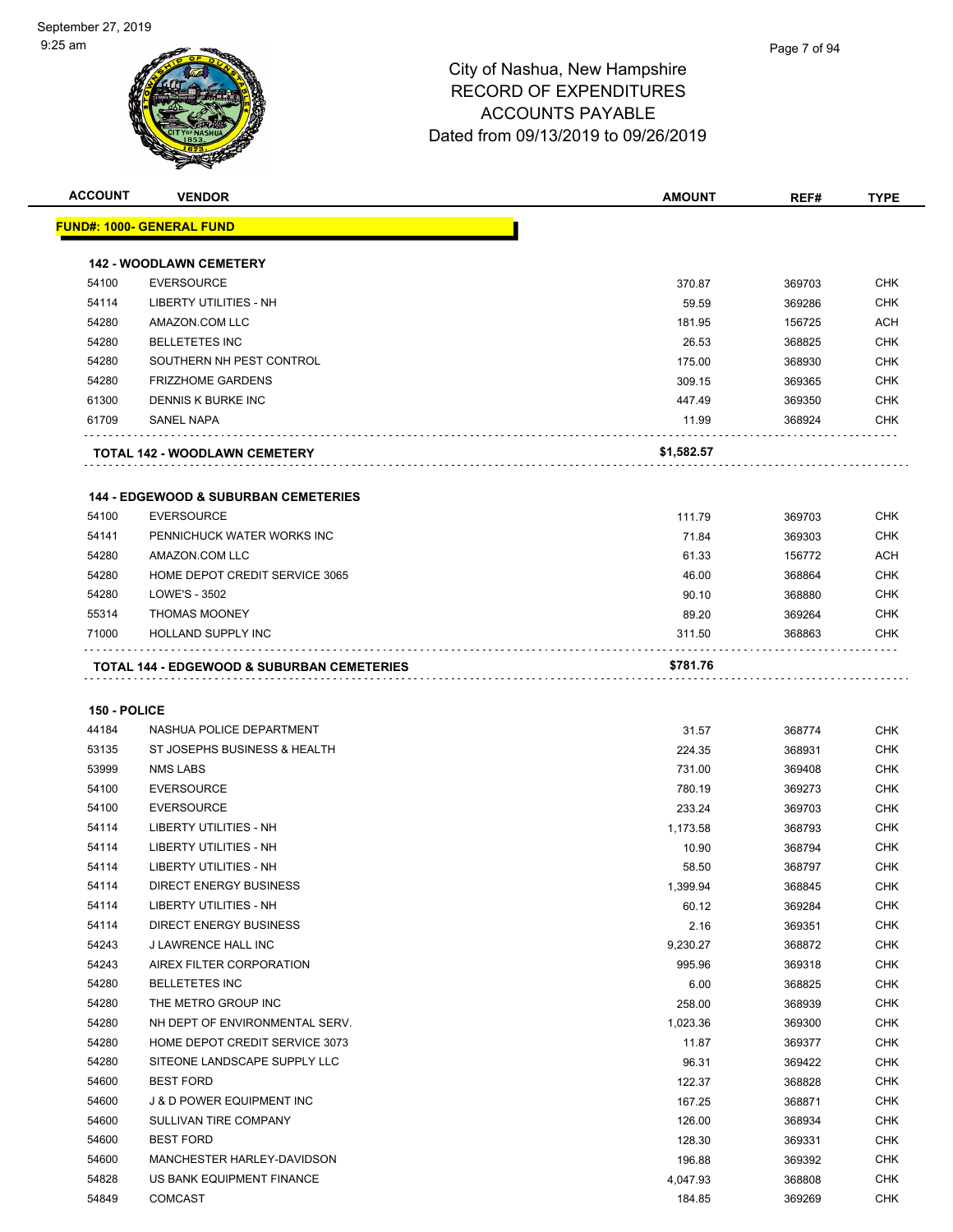| <b>ACCOUNT</b> | <b>VENDOR</b>                     | <b>AMOUNT</b> | REF#   | <b>TYPE</b> |
|----------------|-----------------------------------|---------------|--------|-------------|
|                | <u> FUND#: 1000- GENERAL FUND</u> |               |        |             |
|                |                                   |               |        |             |
| 150 - POLICE   |                                   |               |        |             |
| 54849          | CONSOLIDATED COMMUNICATIONS       | 64.95         | 369270 | <b>CHK</b>  |
| 55118          | VERIZON WIRELESS-581499451        | 668.54        | 368809 | <b>CHK</b>  |
| 55200          | TREASURER STATE OF NH             | 75.00         | 369309 | <b>CHK</b>  |
| 55307          | PETTY CASH                        | 42.00         | 369257 | <b>CHK</b>  |
| 55400          | NASHUA POLICE ATHLETIC LEAGUE     | 190.75        | 368801 | CHK         |
| 55400          | <b>SCOTT SEROLL</b>               | 353.98        | 369261 | <b>CHK</b>  |
| 55500          | SAINT ANSELM COLLEGE              | 100.00        | 368921 | <b>CHK</b>  |
| 55600          | ALPHAGRAPHICS #219                | 1,926.80      | 368818 | CHK         |
| 55607          | UNITED PARCEL SERVICE             | 113.70        | 369311 | <b>CHK</b>  |
| 55699          | ABSOLUTE DATA DESTRUCTION         | 227.90        | 369317 | CHK         |
| 55699          | <b>CANAL ART &amp; FRAMING</b>    | 500.00        | 369340 | CHK         |
| 55699          | D & R TOWING INC                  | 495.00        | 369349 | <b>CHK</b>  |
| 61100          | <b>JOSEPH FAY</b>                 | 219.97        | 368764 | CHK         |
| 61100          | CONWAY TECHNOLOGY GROUP           | 99.00         | 368838 | CHK         |
| 61100          | <b>OWLSTAMP VISUAL SOLUTIONS</b>  | 48.95         | 368909 | CHK         |
| 61100          | WB MASON CO INC                   | 198.72        | 368949 | CHK         |
| 61100          | PETTY CASH                        | 6.38          | 369257 | CHK         |
| 61100          | WB MASON CO INC                   | 546.53        | 369442 | CHK         |
| 61107          | <b>GEORGE'S APPAREL</b>           | 384.00        | 368755 | CHK         |
| 61107          | <b>BEN'S UNIFORMS</b>             | 448.00        | 368826 | <b>CHK</b>  |
| 61107          | ALECS SHOE STORE INC              | 2,341.30      | 369321 | CHK         |
| 61107          | <b>BEN'S UNIFORMS</b>             | 259.00        | 369330 | <b>CHK</b>  |
| 61110          | <b>BEN'S UNIFORMS</b>             | 2,225.00      | 368826 | <b>CHK</b>  |
| 61110          | <b>STAR PACKER BADGES</b>         | 75.00         | 368933 | CHK         |
| 61110          | <b>BEN'S UNIFORMS</b>             | 476.00        | 369330 | CHK         |
| 61121          | ATLANTIC TACTICAL INC             | 227.70        | 368821 | CHK         |
| 61121          | <b>MERRIMACK FIREARMS LLC</b>     | 57.94         | 368888 | CHK         |
| 61121          | NORTHERN SAFETY CO INC            | 155.56        | 368905 | CHK         |
| 61185          | <b>TRITECH FORENSICS INC</b>      | 39.98         | 369433 | CHK         |
| 61299          | PETTY CASH                        | 27.92         | 369258 | CHK         |
| 61299          | <b>BATTERIES PLUS</b>             | 140.92        | 369329 | <b>CHK</b>  |
| 61300          | <b>WEX BANK</b>                   | 853.40        | 368952 | <b>CHK</b>  |
| 61300          | PETTY CASH                        | 27.01         | 369257 | <b>CHK</b>  |
| 61428          | CARPARTS DISTRIBUTION CENTER,     | 103.39        | 369341 | <b>CHK</b>  |
| 61428          | HOME DEPOT CREDIT SERVICE 3073    | 357.71        | 369377 | CHK         |
| 61428          | NEVERETTS SEW & VAC INC           | 110.55        | 369402 | <b>CHK</b>  |
| 61607          | <b>TESSCO INC</b>                 | 56.75         | 369430 | CHK         |
| 61615          | CONWAY TECHNOLOGY GROUP           | 1,806.00      | 368838 | CHK         |
| 61650          | WB MASON CO INC                   | 441.70        | 368949 | <b>CHK</b>  |
| 61650          | WB MASON CO INC                   | 94.65         | 369442 | CHK         |
| 61799          | <b>BEST FORD</b>                  | 1,181.75      | 368828 | CHK         |
| 61799          | CARPARTS DISTRIBUTION CENTER,     | 61.46         | 368836 | <b>CHK</b>  |
| 61799          | NORTHERN FOREIGN CAR PARTS INC    | 250.20        | 368904 | CHK         |
| 61799          | NYTECH SUPPLY CO                  | 140.20        | 368906 | <b>CHK</b>  |
| 61799          | SNAP-ON CREDIT LLC                | 124.91        | 368928 | CHK         |
| 61799          | PETTY CASH                        | 4.00          | 369257 | CHK         |
| 61799          | <b>BEST FORD</b>                  | 1,218.96      | 369331 | CHK         |
| 61799          | CARPARTS DISTRIBUTION CENTER,     | 43.44         | 369341 | CHK         |
|                |                                   |               |        |             |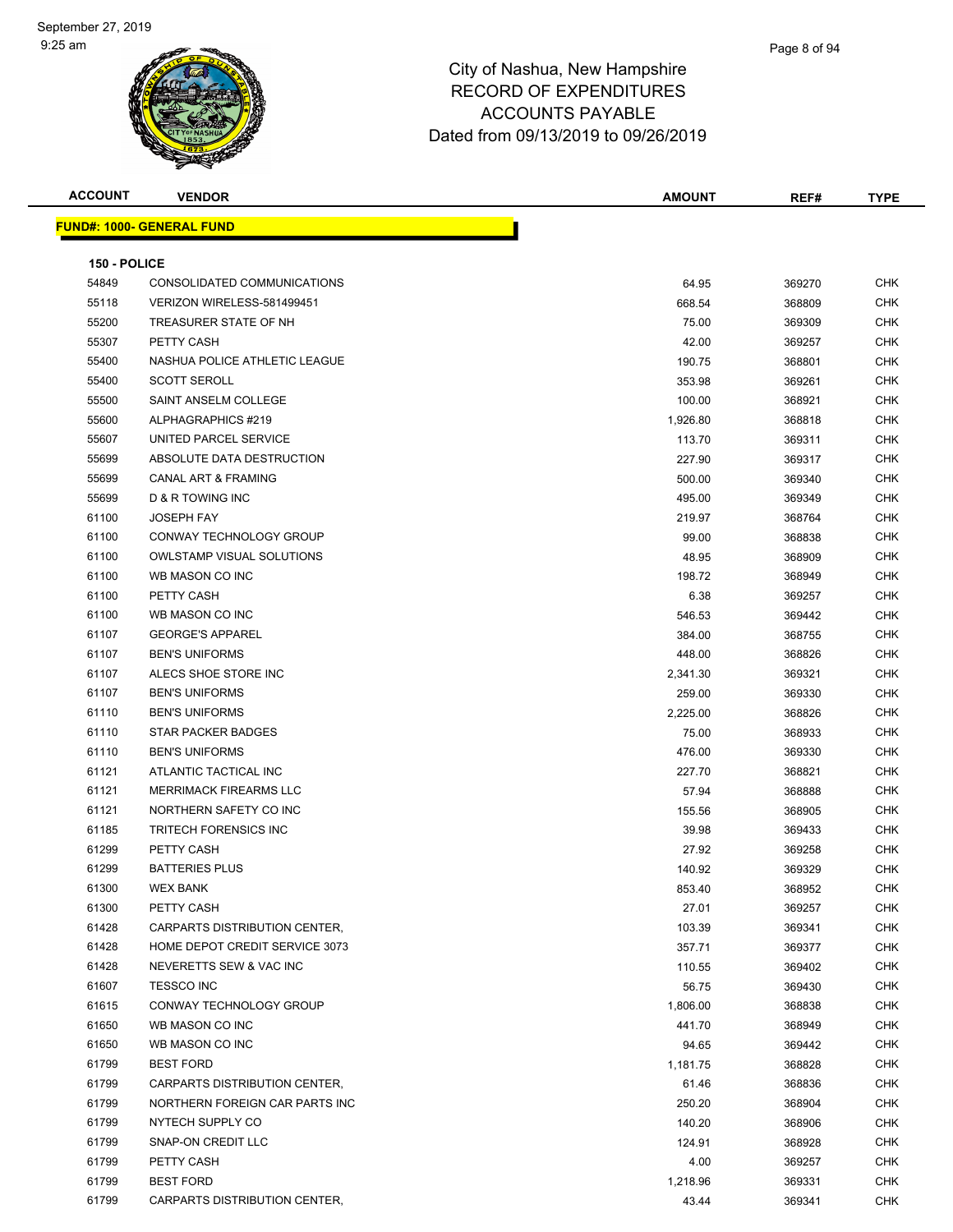

| <b>ACCOUNT</b>        | <b>VENDOR</b>                                             | <b>AMOUNT</b> | REF#             | <b>TYPE</b> |
|-----------------------|-----------------------------------------------------------|---------------|------------------|-------------|
|                       | <u> FUND#: 1000- GENERAL FUND</u>                         |               |                  |             |
|                       |                                                           |               |                  |             |
| 150 - POLICE<br>61799 |                                                           | 86.08         |                  | CHK         |
| 61799                 | MACMULKIN CHEVROLET INC<br>NORTHERN FOREIGN CAR PARTS INC |               | 369390           | CHK         |
|                       |                                                           | 1,516.66      | 369409           |             |
| 61910                 | PETTY CASH                                                | 62.53         | 369257           | CHK         |
| 61910                 | PETTY CASH                                                | 105.00        | 369258           | CHK         |
| 71025                 | SNAP ON TOOLS                                             | 475.50        | 369423           | <b>CHK</b>  |
| 71221                 | ADVANCED ELECTRONIC DESIGN INC                            | 62.50         | 368815           | CHK         |
| 71221                 | <b>GOVCONNECTION INC</b>                                  | 814.25        | 368857           | <b>CHK</b>  |
| 71221                 | <b>GOVCONNECTION INC</b>                                  | 499.00        | 369369           | <b>CHK</b>  |
| 71228                 | <b>GOVCONNECTION INC</b>                                  | 4,400.00      | 368857           | CHK         |
| 71400                 | HOME DEPOT CREDIT SERVICE 3073                            | 432.05        | 368865           | CHK         |
| 71400                 | <b>GOODALES BIKE SHOP INC</b>                             | 160.00        | 369368           | <b>CHK</b>  |
| 71414                 | W B HUNT CO INC                                           | 298.00        | 369441           | CHK         |
|                       | <b>TOTAL 150 - POLICE</b>                                 | \$49,825.04   |                  |             |
|                       |                                                           |               |                  |             |
| <b>152 - FIRE</b>     |                                                           |               |                  |             |
| 53135                 | ST JOSEPHS BUSINESS & HEALTH                              | 2,127.90      | 369425           | <b>CHK</b>  |
| 54100                 | <b>EVERSOURCE</b>                                         | 30.70         | 369273           | <b>CHK</b>  |
| 54100                 | <b>EVERSOURCE</b>                                         | 10.962.96     | 369703           | CHK         |
| 54114                 | LIBERTY UTILITIES - NH                                    | 82.71         | 368789           | <b>CHK</b>  |
| 54114                 | LIBERTY UTILITIES - NH                                    | 326.68        | 368792           | CHK         |
| 54114                 | <b>DIRECT ENERGY BUSINESS</b>                             | 170.44        | 368845           | CHK         |
| 54114                 | LIBERTY UTILITIES - NH                                    | 323.80        | 369281           | <b>CHK</b>  |
| 54114                 | LIBERTY UTILITIES - NH                                    | 95.02         | 369282           | CHK         |
| 54114                 | LIBERTY UTILITIES - NH                                    | 98.00         | 369283           | CHK         |
| 54114                 | LIBERTY UTILITIES - NH                                    | 107.66        | 369294           | <b>CHK</b>  |
| 54141                 | PENNICHUCK WATER WORKS INC                                | 548.99        | 368804           | CHK         |
| 54141                 | PENNICHUCK WATER WORKS INC                                | 945.92        | 369303           | <b>CHK</b>  |
| 54228                 | JP PEST SERVICES INC                                      | 267.00        | 369387           | CHK         |
| 54280                 | <b>BELLETETES INC</b>                                     | 22.47         | 368825           | CHK         |
| 54280                 | HOME DEPOT CREDIT SERVICE 3065                            | 56.97         | 368864           | <b>CHK</b>  |
| 54280                 | HOME DEPOT CREDIT SERVICE 3065                            | 28.91         | 369376           | <b>CHK</b>  |
| 54487                 | HOME DEPOT CREDIT SERVICE 3065                            | 206.65        | 368864           | CHK         |
| 54487                 | <b>IMPACT FIRE SERVICES LLC</b>                           | 319.56        | 368867           | CHK         |
| 54487                 | STANLEY ELEVATOR CO INC                                   | 335.00        | 369426           | CHK         |
| 54600                 | WD PERKINS FIRE PUMP SPECIALIS                            | 99.55         | 368950           | CHK         |
| 55118                 | <b>SPRINT</b>                                             | 80.17         | 368805           | <b>CHK</b>  |
| 55118                 | <b>SPRINT</b>                                             | 80.17         | 369304           | CHK         |
| 55400                 | <b>CFOA 3195</b>                                          | 150.00        | 369343           | <b>CHK</b>  |
| 55699                 | TRUE BLUE CLEANERS                                        | 72.80         | 368940           | <b>CHK</b>  |
| 55699                 | TRUE BLUE CLEANERS                                        | 136.15        | 369434           | <b>CHK</b>  |
| 55699                 | <b>WD PERKINS FIRE PUMP SPECIALIS</b>                     | 2,200.00      | 369443           | <b>CHK</b>  |
| 61110                 | BERGERON PROTECTIVE CLOTHING                              | 24,871.25     | 368827           | CHK         |
| 61142                 | MCKESSON MEDICAL-SURGICAL                                 | 182.63        | 156780           | <b>ACH</b>  |
| 61299                 | <b>BELLETETES INC</b>                                     | 55.26         | 368825           | CHK         |
| 61299                 | THE COLLINS GROUP INC                                     | 300.69        | 369431           | CHK         |
| 61428                 | NEW ENGLAND PAPER & SUPPLY                                | 171.50        |                  | <b>CHK</b>  |
| 61435                 | <b>IMPACT FIRE SERVICES LLC</b>                           | 485.15        | 369406<br>368867 | <b>CHK</b>  |
|                       |                                                           |               |                  |             |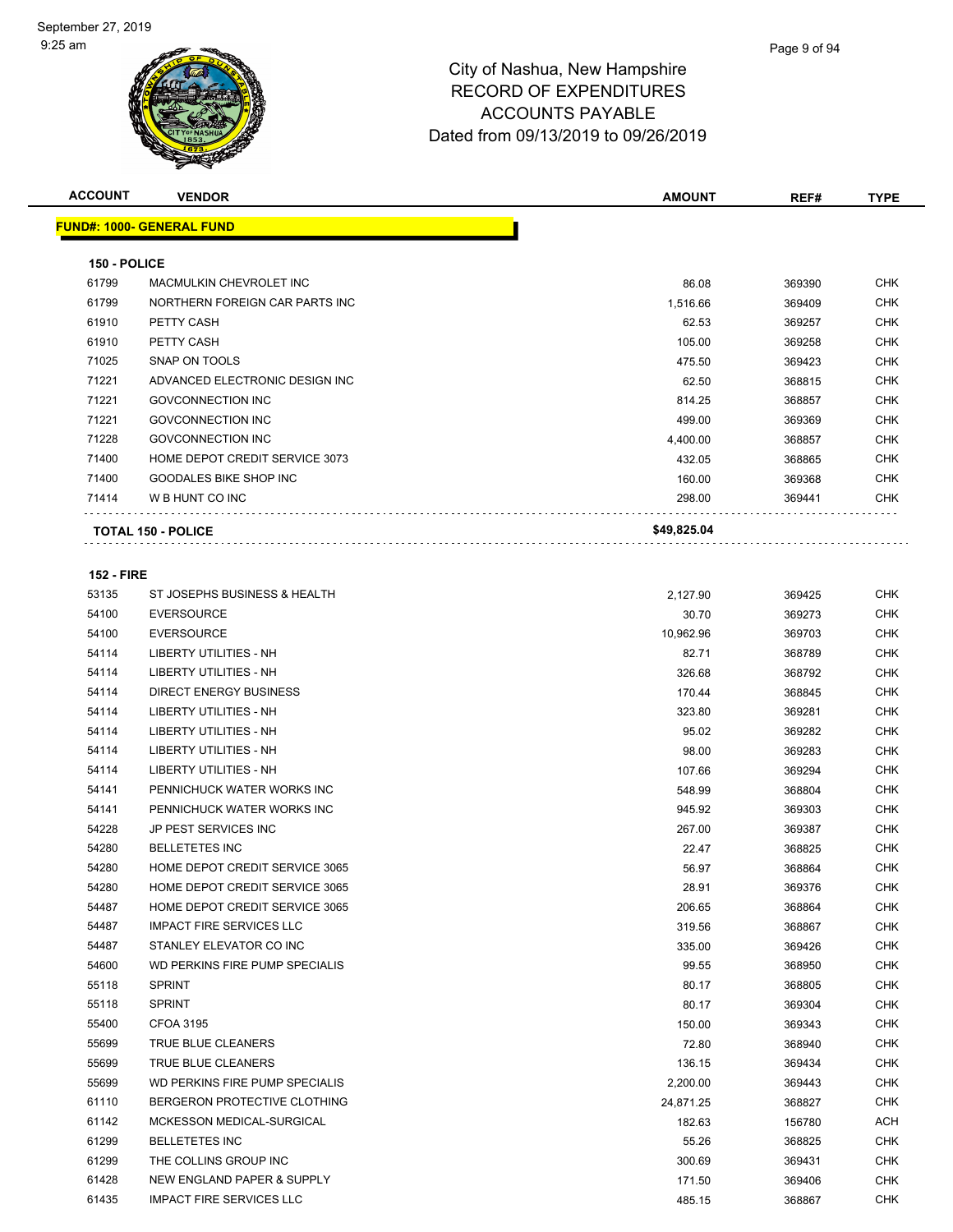| <b>FUND#: 1000- GENERAL FUND</b><br><b>152 - FIRE</b><br>61538<br>61799<br><b>BELLETETES INC</b><br>61799<br>61799<br>61799<br>61799<br>61799<br>D & R TOWING INC<br>61799<br>61799<br><b>FASTENAL CO</b><br>61799<br>61799<br>68337<br>71400<br>71400<br>71432<br>AMAZON.COM LLC<br>71432<br>71432<br><b>TOTAL 152 - FIRE</b><br><b>153 - BUILDING INSPECTION</b><br>42307<br><b>WALLEY'S HEATING &amp;</b><br>42321<br><b>MDS PLUMBING &amp; HEATING</b><br>55100<br>55307<br><b>RUSS MARCUM</b><br><b>TOTAL 153 - BUILDING INSPECTION</b><br><b>155 - CODE ENFORCEMENT</b><br>55307<br><b>KYLE METCALF</b><br>55307<br>ROBERT SOUSA<br><b>TOTAL 155 - CODE ENFORCEMENT</b><br><b>157 - CITYWIDE COMMUNICATIONS</b><br>54100<br><b>EVERSOURCE</b><br>54435<br>54487<br>55100<br><b>COMCAST</b><br>55118<br>55421<br>55607 | <b>VENDOR</b>                  | <b>AMOUNT</b> | REF#   | <b>TYPE</b> |
|-----------------------------------------------------------------------------------------------------------------------------------------------------------------------------------------------------------------------------------------------------------------------------------------------------------------------------------------------------------------------------------------------------------------------------------------------------------------------------------------------------------------------------------------------------------------------------------------------------------------------------------------------------------------------------------------------------------------------------------------------------------------------------------------------------------------------------|--------------------------------|---------------|--------|-------------|
|                                                                                                                                                                                                                                                                                                                                                                                                                                                                                                                                                                                                                                                                                                                                                                                                                             |                                |               |        |             |
|                                                                                                                                                                                                                                                                                                                                                                                                                                                                                                                                                                                                                                                                                                                                                                                                                             |                                |               |        |             |
|                                                                                                                                                                                                                                                                                                                                                                                                                                                                                                                                                                                                                                                                                                                                                                                                                             | ROCKINGHAM TURF CARE INC       | 237.00        | 368918 | <b>CHK</b>  |
|                                                                                                                                                                                                                                                                                                                                                                                                                                                                                                                                                                                                                                                                                                                                                                                                                             |                                | 17.64         | 368825 | <b>CHK</b>  |
|                                                                                                                                                                                                                                                                                                                                                                                                                                                                                                                                                                                                                                                                                                                                                                                                                             | <b>CUMMINS NORTHEAST LLC</b>   | 398.56        | 368840 | <b>CHK</b>  |
|                                                                                                                                                                                                                                                                                                                                                                                                                                                                                                                                                                                                                                                                                                                                                                                                                             | <b>MINUTEMAN TRUCKS INC</b>    | 380.53        | 368891 | <b>CHK</b>  |
|                                                                                                                                                                                                                                                                                                                                                                                                                                                                                                                                                                                                                                                                                                                                                                                                                             | NEW ENGLAND KENWORTH           | 126.58        | 368898 | <b>CHK</b>  |
|                                                                                                                                                                                                                                                                                                                                                                                                                                                                                                                                                                                                                                                                                                                                                                                                                             | TST HYDRAULICS INC             | 26.32         | 368941 | <b>CHK</b>  |
|                                                                                                                                                                                                                                                                                                                                                                                                                                                                                                                                                                                                                                                                                                                                                                                                                             |                                | 250.00        | 369349 | <b>CHK</b>  |
|                                                                                                                                                                                                                                                                                                                                                                                                                                                                                                                                                                                                                                                                                                                                                                                                                             | DONOVAN SPRING CO INC          | 2,563.76      | 369354 | <b>CHK</b>  |
|                                                                                                                                                                                                                                                                                                                                                                                                                                                                                                                                                                                                                                                                                                                                                                                                                             |                                | (32.64)       | 369359 | <b>CHK</b>  |
|                                                                                                                                                                                                                                                                                                                                                                                                                                                                                                                                                                                                                                                                                                                                                                                                                             | MINUTEMAN TRUCKS INC           | 3,704.23      | 369399 | <b>CHK</b>  |
|                                                                                                                                                                                                                                                                                                                                                                                                                                                                                                                                                                                                                                                                                                                                                                                                                             | NEW ENGLAND KENWORTH           | 592.55        | 369403 | <b>CHK</b>  |
|                                                                                                                                                                                                                                                                                                                                                                                                                                                                                                                                                                                                                                                                                                                                                                                                                             | OCCUPATIONAL DRUG TESTING LLC  | 240.00        | 368907 | <b>CHK</b>  |
|                                                                                                                                                                                                                                                                                                                                                                                                                                                                                                                                                                                                                                                                                                                                                                                                                             | HOME DEPOT CREDIT SERVICE 3065 | 57.97         | 368864 | <b>CHK</b>  |
|                                                                                                                                                                                                                                                                                                                                                                                                                                                                                                                                                                                                                                                                                                                                                                                                                             | FIRE TECH & SAFETY OF NEW ENGL | 563.77        | 369361 | <b>CHK</b>  |
|                                                                                                                                                                                                                                                                                                                                                                                                                                                                                                                                                                                                                                                                                                                                                                                                                             |                                | 298.50        | 156725 | <b>ACH</b>  |
|                                                                                                                                                                                                                                                                                                                                                                                                                                                                                                                                                                                                                                                                                                                                                                                                                             | BOUND TREE MEDICAL, LLC        | 527.88        | 369334 | <b>CHK</b>  |
|                                                                                                                                                                                                                                                                                                                                                                                                                                                                                                                                                                                                                                                                                                                                                                                                                             | FIRE TECH & SAFETY OF NEW ENGL | 40.00         | 369361 | <b>CHK</b>  |
|                                                                                                                                                                                                                                                                                                                                                                                                                                                                                                                                                                                                                                                                                                                                                                                                                             |                                | \$55,935.31   |        |             |
|                                                                                                                                                                                                                                                                                                                                                                                                                                                                                                                                                                                                                                                                                                                                                                                                                             |                                |               |        |             |
|                                                                                                                                                                                                                                                                                                                                                                                                                                                                                                                                                                                                                                                                                                                                                                                                                             |                                | 17.50         | 368948 | <b>CHK</b>  |
|                                                                                                                                                                                                                                                                                                                                                                                                                                                                                                                                                                                                                                                                                                                                                                                                                             |                                | 17.50         | 369396 | <b>CHK</b>  |
|                                                                                                                                                                                                                                                                                                                                                                                                                                                                                                                                                                                                                                                                                                                                                                                                                             | VERIZON WIRELESS-642044677     | 80.02         |        | <b>CHK</b>  |
|                                                                                                                                                                                                                                                                                                                                                                                                                                                                                                                                                                                                                                                                                                                                                                                                                             |                                |               | 369313 | <b>CHK</b>  |
|                                                                                                                                                                                                                                                                                                                                                                                                                                                                                                                                                                                                                                                                                                                                                                                                                             |                                | 365.17        | 368772 |             |
|                                                                                                                                                                                                                                                                                                                                                                                                                                                                                                                                                                                                                                                                                                                                                                                                                             |                                | \$480.19      |        |             |
|                                                                                                                                                                                                                                                                                                                                                                                                                                                                                                                                                                                                                                                                                                                                                                                                                             |                                |               |        |             |
|                                                                                                                                                                                                                                                                                                                                                                                                                                                                                                                                                                                                                                                                                                                                                                                                                             |                                | 391.50        | 369255 | CHK         |
|                                                                                                                                                                                                                                                                                                                                                                                                                                                                                                                                                                                                                                                                                                                                                                                                                             |                                | 356.12        | 369262 | <b>CHK</b>  |
|                                                                                                                                                                                                                                                                                                                                                                                                                                                                                                                                                                                                                                                                                                                                                                                                                             |                                | \$747.62      |        |             |
|                                                                                                                                                                                                                                                                                                                                                                                                                                                                                                                                                                                                                                                                                                                                                                                                                             |                                |               |        |             |
|                                                                                                                                                                                                                                                                                                                                                                                                                                                                                                                                                                                                                                                                                                                                                                                                                             |                                | 967.25        | 369273 | <b>CHK</b>  |
|                                                                                                                                                                                                                                                                                                                                                                                                                                                                                                                                                                                                                                                                                                                                                                                                                             | AAA ENERGY SERVICE CO          | 1,824.00      | 368813 | <b>CHK</b>  |
|                                                                                                                                                                                                                                                                                                                                                                                                                                                                                                                                                                                                                                                                                                                                                                                                                             | SKYWAVE COMMUNICATIONS INC     | 540.00        | 368926 | <b>CHK</b>  |
|                                                                                                                                                                                                                                                                                                                                                                                                                                                                                                                                                                                                                                                                                                                                                                                                                             |                                | 151.85        | 368782 | <b>CHK</b>  |
|                                                                                                                                                                                                                                                                                                                                                                                                                                                                                                                                                                                                                                                                                                                                                                                                                             | VERIZON WIRELESS-581499451     | 120.03        | 368809 | <b>CHK</b>  |
|                                                                                                                                                                                                                                                                                                                                                                                                                                                                                                                                                                                                                                                                                                                                                                                                                             | <b>WILLIAM R MANSFIELD</b>     | 541.87        | 368771 | <b>CHK</b>  |
|                                                                                                                                                                                                                                                                                                                                                                                                                                                                                                                                                                                                                                                                                                                                                                                                                             | UNITED PARCEL SERVICE          | 17.06         | 368807 | <b>CHK</b>  |
| 55607                                                                                                                                                                                                                                                                                                                                                                                                                                                                                                                                                                                                                                                                                                                                                                                                                       | UNITED PARCEL SERVICE          | 12.55         | 369311 | <b>CHK</b>  |
| 71207                                                                                                                                                                                                                                                                                                                                                                                                                                                                                                                                                                                                                                                                                                                                                                                                                       | MOTOROLA SOLUTIONS INC         | 441.60        | 369295 | <b>CHK</b>  |
|                                                                                                                                                                                                                                                                                                                                                                                                                                                                                                                                                                                                                                                                                                                                                                                                                             |                                |               |        |             |

**160 - PW-ADMIN & ENGINEERING**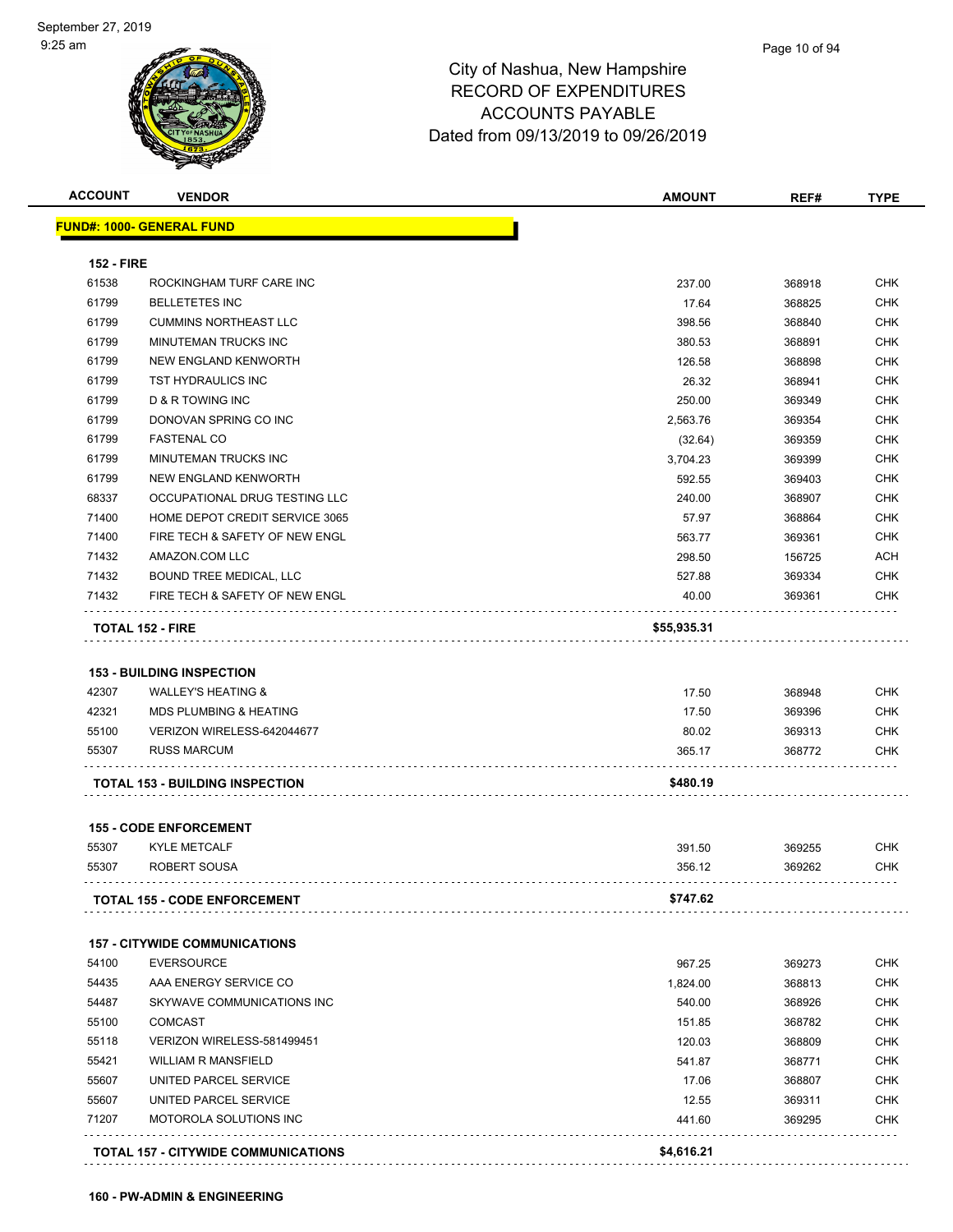| <b>ACCOUNT</b> | <b>VENDOR</b>                           | <b>AMOUNT</b> | REF#   | <b>TYPE</b>        |
|----------------|-----------------------------------------|---------------|--------|--------------------|
|                | <b>FUND#: 1000- GENERAL FUND</b>        |               |        |                    |
|                | <b>160 - PW-ADMIN &amp; ENGINEERING</b> |               |        |                    |
| 54100          | <b>EVERSOURCE</b>                       | 3,647.21      | 368785 | <b>CHK</b>         |
| 54100          | <b>EVERSOURCE</b>                       | 968.69        | 369273 | <b>CHK</b>         |
| 54114          | <b>LIBERTY UTILITIES - NH</b>           | 186.00        | 368788 | <b>CHK</b>         |
| 54114          | <b>LIBERTY UTILITIES - NH</b>           | 23.09         | 368794 | <b>CHK</b>         |
| 54114          | <b>DIRECT ENERGY BUSINESS</b>           | 0.78          | 368845 | <b>CHK</b>         |
| 54141          | PENNICHUCK WATER WORKS INC              | 68.57         | 368804 | <b>CHK</b>         |
| 55118          | <b>SPRINT</b>                           | 114.08        | 368805 | <b>CHK</b>         |
| 55118          | VERIZON WIRELESS-542088278              | 74.86         | 368811 | <b>CHK</b>         |
| 55118          | <b>SPRINT</b>                           | 136.16        | 369304 | <b>CHK</b>         |
| 55307          | <b>WILLIAM TOOMEY</b>                   | 386.28        | 369265 | <b>CHK</b>         |
| 61100          | AMAZON.COM LLC                          | 26.55         | 156725 | <b>ACH</b>         |
| 61100          | AMAZON.COM LLC                          | 50.69         | 156772 | <b>ACH</b>         |
| 61107          | UNIFIRST CORPORATION                    | 374.28        | 368944 | <b>CHK</b>         |
| 61299          | <b>NEW HAMPSHIRE CLOCKS</b>             | 163.00        | 368901 | <b>CHK</b>         |
| 61310          | AVSG LP                                 | 110.51        | 369325 | <b>CHK</b>         |
|                | TOTAL 160 - PW-ADMIN & ENGINEERING      | \$6,330.75    |        |                    |
| 161 - STREETS  |                                         |               |        |                    |
| 54100          | <b>EVERSOURCE</b>                       | 769.43        | 368785 | CHK                |
| 54100          | <b>EVERSOURCE</b>                       | 3,671.07      | 369273 | <b>CHK</b>         |
| 54100          | <b>EVERSOURCE</b>                       | 1,884.46      | 369703 | <b>CHK</b>         |
| 54114          | LIBERTY UTILITIES - NH                  | 186.00        | 368796 | <b>CHK</b>         |
| 54228          | JP PEST SERVICES INC                    | 68.00         | 368874 | <b>CHK</b>         |
| 54236          | <b>CALLOGIX INC</b>                     | 117.98        | 369339 | <b>CHK</b>         |
| 54275          | ARLINGTON PAVING CO                     | 7,140.00      | 369323 | <b>CHK</b>         |
| 54600          | AMAZON.COM LLC                          | 324.81        | 156725 | <b>ACH</b>         |
| 54600          | <b>FACTORY MOTOR PARTS</b>              | 113.76        | 156728 | <b>ACH</b>         |
| 54600          | <b>MILTON CAT</b>                       | 104.92        | 368799 | <b>CHK</b>         |
| EAOOO          | ATLANTIC RROOM CERVICE INC              | 0.2000        | 000000 | C <sub>1</sub> 11Z |

| 54600 | <b>FACTORY MOTOR PARTS</b>           | 113.76 | 156728 | ACH        |
|-------|--------------------------------------|--------|--------|------------|
| 54600 | <b>MILTON CAT</b>                    | 104.92 | 368799 | CHK        |
| 54600 | ATLANTIC BROOM SERVICE, INC.         | 930.00 | 368820 | CHK        |
| 54600 | CARPARTS DISTRIBUTION CENTER.        | 320.89 | 368836 | <b>CHK</b> |
| 54600 | DONOVAN EQUIPMENT CO INC             | 267.00 | 368846 | <b>CHK</b> |
| 54600 | <b>FASTENAL CO</b>                   | 36.21  | 368851 | <b>CHK</b> |
| 54600 | <b>HOWARD P FAIRFIELD LLC</b>        | 264.83 | 368866 | <b>CHK</b> |
| 54600 | MACMULKIN CHEVROLET INC              | 122.48 | 368882 | <b>CHK</b> |
| 54600 | MCDEVITT TRUCKS INC                  | 193.98 | 368886 | <b>CHK</b> |
| 54600 | <b>SANEL NAPA</b>                    | 101.75 | 368923 | <b>CHK</b> |
| 54600 | <b>TEXTRAIL TRAILER PARTS</b>        | 196.56 | 368937 | <b>CHK</b> |
| 54600 | <b>CARPARTS DISTRIBUTION CENTER.</b> | 64.98  | 369341 | <b>CHK</b> |
| 54600 | <b>FASTENAL CO</b>                   | 228.01 | 369359 | <b>CHK</b> |
| 54600 | <b>JOE GRAFIX LLC</b>                | 340.00 | 369386 | <b>CHK</b> |
| 54600 | <b>USP OF NEW ENGLAND</b>            | 904.29 | 369438 | <b>CHK</b> |
| 55118 | <b>SPRINT</b>                        | 63.27  | 368805 | <b>CHK</b> |
| 55118 | VERIZON WIRELESS-542088278           | 480.12 | 368811 | <b>CHK</b> |
| 55118 | <b>SPRINT</b>                        | 63.27  | 369304 | <b>CHK</b> |
| 55118 | VERIZON WIRELESS 242253167           | 160.04 | 369314 | <b>CHK</b> |
| 55421 | TREASURER STATE OF NH                | 180.00 | 369310 | <b>CHK</b> |
| 61107 | ALECS SHOE STORE INC                 | 96.95  | 368816 | <b>CHK</b> |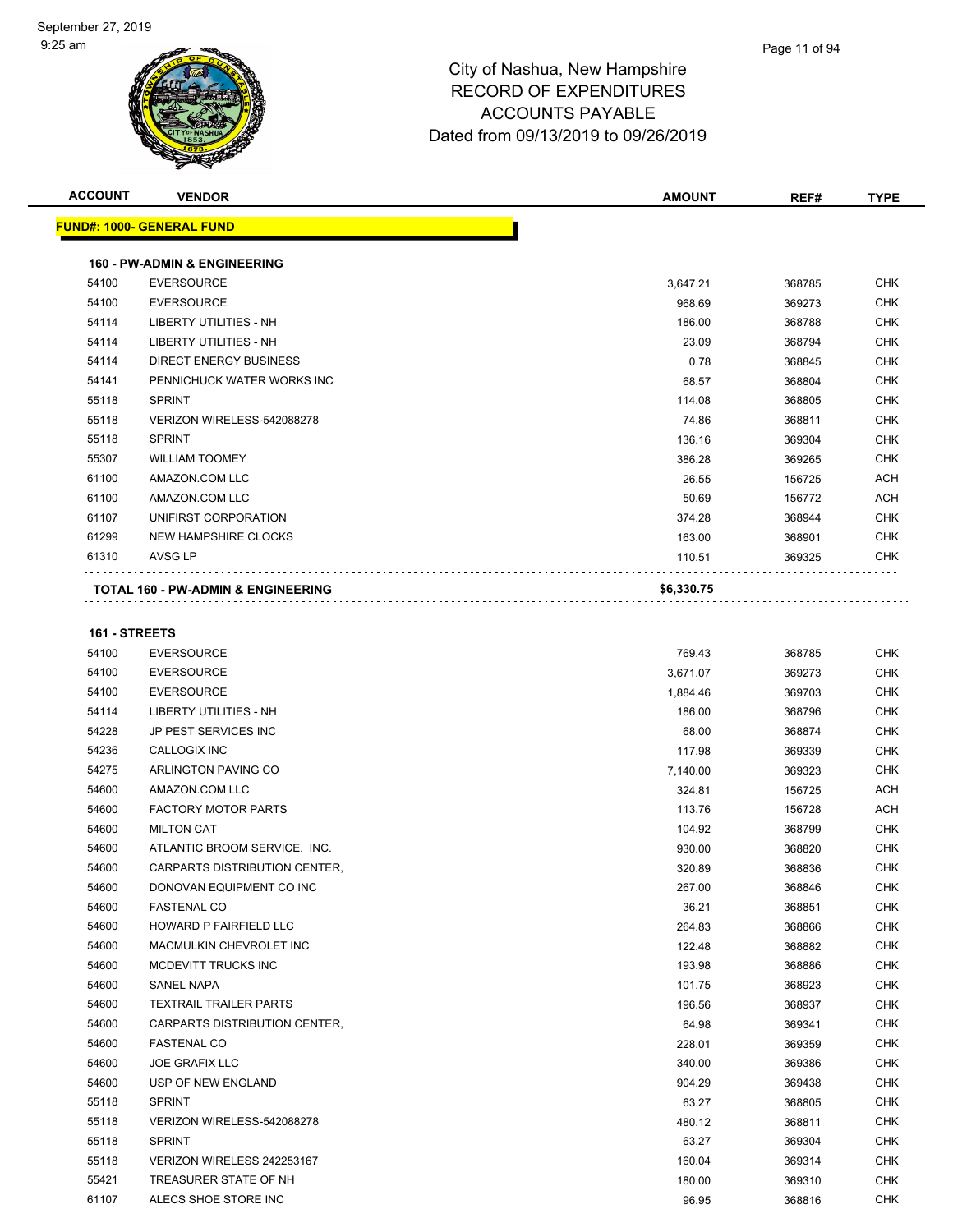| <b>ACCOUNT</b> | <b>VENDOR</b>                    | <b>AMOUNT</b> | REF#   | <b>TYPE</b> |
|----------------|----------------------------------|---------------|--------|-------------|
|                | <b>FUND#: 1000- GENERAL FUND</b> |               |        |             |
| 161 - STREETS  |                                  |               |        |             |
| 61107          | UNIFIRST CORPORATION             | 372.23        | 368944 | <b>CHK</b>  |
| 61107          | UNIFIRST CORPORATION             | 408.00        | 369436 | <b>CHK</b>  |
| 61166          | <b>BOT L GAS INC</b>             | 49.50         | 368832 | <b>CHK</b>  |
| 61299          | <b>BELLETETES INC</b>            | 75.03         | 368825 | <b>CHK</b>  |
| 61299          | M & M ELECTRICAL SUPPLY CO INC   | 7.38          | 368881 | <b>CHK</b>  |
| 61299          | MAGID GLOVE & SAFETY MFG CO.     | 145.08        | 368883 | <b>CHK</b>  |
| 61299          | <b>CRYSTAL ROCK</b>              | 29.50         | 369271 | <b>CHK</b>  |
| 61299          | HOME DEPOT CREDIT SERVICE 3065   | 71.94         | 369376 | <b>CHK</b>  |
| 61300          | DENNIS K BURKE INC               | 12,570.00     | 368843 | <b>CHK</b>  |
| 61310          | AVSG LP                          | 1,225.98      | 369325 | <b>CHK</b>  |
| 61428          | ERC WIPING PRODUCTS INC          | 177.75        | 369356 | CHK         |
| 61507          | <b>BROX INDUSTRIES INC</b>       | 120.00        | 368834 | <b>CHK</b>  |
| 61507          | CONTINENTAL PAVING INC           | 510.01        | 368837 | <b>CHK</b>  |
| 61507          | <b>CONTINENTAL PAVING INC</b>    | 2,265.04      | 369346 | <b>CHK</b>  |
| 61535          | <b>BROX INDUSTRIES INC</b>       | 662.02        | 368834 | <b>CHK</b>  |
| 61535          | <b>BROX INDUSTRIES INC</b>       | 224.90        | 369337 | <b>CHK</b>  |
| 61542          | PERMA LINE CORP OF NEW ENGLAND   | 1,090.70      | 368911 | <b>CHK</b>  |
| 61542          | PERMA LINE CORP OF NEW ENGLAND   | 70.90         | 369413 | <b>CHK</b>  |
| 61556          | AMAZON.COM LLC                   | 141.34        | 156725 | <b>ACH</b>  |
| 61556          | M & M ELECTRICAL SUPPLY CO INC   | 24.82         | 368881 | CHK         |
| 61560          | <b>HUDSON QUARRY CORP</b>        | 101.38        | 369379 | <b>CHK</b>  |
| 61709          | IRVING BLENDING AND PACKAGING    | 222.98        | 368870 | <b>CHK</b>  |
| 61709          | USP OF NEW ENGLAND               | 222.96        | 368946 | <b>CHK</b>  |
| 61799          | <b>BELLETETES INC</b>            | 119.78        | 368825 | CHK         |
| 61799          | <b>TEXTILE WASTE SUPPLY CO</b>   | 247.50        | 368936 | <b>CHK</b>  |
| 61799          | USP OF NEW ENGLAND               | 1,048.08      | 368946 | <b>CHK</b>  |
| 61799          | USP OF NEW ENGLAND               | 326.12        | 369438 | <b>CHK</b>  |
| 71025          | <b>BELLETETES INC</b>            | 13.34         | 368825 | CHK         |
| 71025          | USP OF NEW ENGLAND               | 61.00         | 368946 | <b>CHK</b>  |
|                | <b>TOTAL 161 - STREETS</b>       | \$42,000.32   |        |             |

|       | <b>TOTAL 162 - STREET LIGHTING</b> | \$1.584.81 |        |            |
|-------|------------------------------------|------------|--------|------------|
| 54276 | <b>EVERSOURCE</b>                  | 115.00     | 369276 | <b>CHK</b> |
| 54276 | <b>EVERSOURCE</b>                  | 115.00     | 369275 | <b>CHK</b> |
| 54276 | <b>EVERSOURCE</b>                  | 115.00     | 369274 | <b>CHK</b> |
| 54100 | <b>EVERSOURCE</b>                  | 319.34     | 369703 | <b>CHK</b> |
| 54100 | <b>EVERSOURCE</b>                  | 156.46     | 369273 | <b>CHK</b> |
| 54100 | <b>EVERSOURCE</b>                  | 764.01     | 368785 | CHK        |

#### **166 - PARKING OPERATIONS**

| 54100 | EVERSOURCE                 | 1.364.29 | 368785 | <b>CHK</b> |
|-------|----------------------------|----------|--------|------------|
| 54100 | EVERSOURCE                 | 522.90   | 369703 | <b>CHK</b> |
| 54141 | PENNICHUCK WATER WORKS INC | 90.00    | 369303 | CHK        |
| 55100 | CALE AMERICA INC           | 1.500.00 | 369338 | <b>CHK</b> |
| 55307 | <b>JILL STANSFIELD</b>     | 104.40   | 369249 | <b>CHK</b> |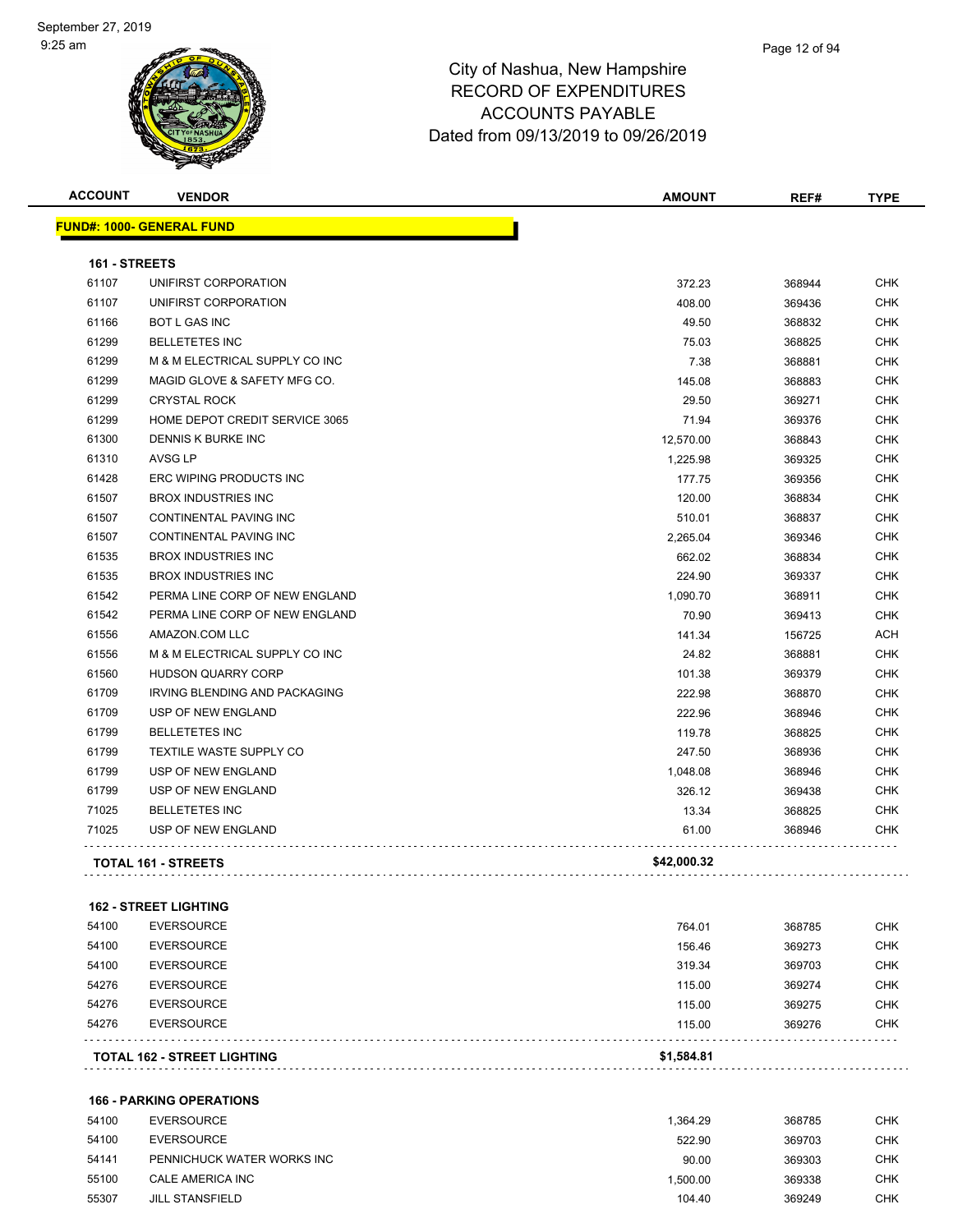

|                |                                                                       |                     | REF#             |                                                                                                                                                               |
|----------------|-----------------------------------------------------------------------|---------------------|------------------|---------------------------------------------------------------------------------------------------------------------------------------------------------------|
|                | <u> FUND#: 1000- GENERAL FUND</u>                                     |                     |                  |                                                                                                                                                               |
|                |                                                                       |                     |                  |                                                                                                                                                               |
|                | <b>166 - PARKING OPERATIONS</b><br><b>JILL STANSFIELD</b>             |                     |                  | <b>CHK</b>                                                                                                                                                    |
| 55421          |                                                                       | 70.46               | 369249           |                                                                                                                                                               |
| 55699          | ASAP ALARM & ELECTRICAL LLC                                           | 665.00              | 369324           | <b>CHK</b>                                                                                                                                                    |
| 61299          | HOME DEPOT CREDIT SERVICE 3065                                        | 95.49               | 369376           | <b>CHK</b>                                                                                                                                                    |
| 61299          | NASHUA WALLPAPER & PAINT CO                                           | 2.29                | 369401           | <b>CHK</b>                                                                                                                                                    |
| 71600          | POM INC                                                               | 835.00              | 368914           | CHK                                                                                                                                                           |
|                | <b>TOTAL 166 - PARKING OPERATIONS</b>                                 | \$5,249.83          |                  |                                                                                                                                                               |
|                | <b>170 - HYDROELECTRIC OPERATIONS</b>                                 |                     |                  |                                                                                                                                                               |
| 54100          | <b>EVERSOURCE</b>                                                     | 28.65               | 369273           | <b>CHK</b>                                                                                                                                                    |
| 54290          | <b>ESSEX POWER SERVICES INC</b>                                       | 16,050.57           | 369358           | <b>CHK</b>                                                                                                                                                    |
| 54807          | NASHUA RIVER HOLDING CO                                               |                     |                  | <b>CHK</b>                                                                                                                                                    |
| 54821          |                                                                       | 8,742.36            | 368897           |                                                                                                                                                               |
|                | TRIANGLE PORTABLE SERVICES INC                                        | 176.00              | 369432           | CHK                                                                                                                                                           |
|                | <b>TOTAL 170 - HYDROELECTRIC OPERATIONS</b>                           | \$24,997.58         |                  |                                                                                                                                                               |
|                | <b>171 - COMMUNITY SERVICES</b>                                       |                     |                  |                                                                                                                                                               |
| 54100          | <b>EVERSOURCE</b>                                                     | 1,465.26            | 368785           | <b>CHK</b>                                                                                                                                                    |
|                | PENNICHUCK WATER WORKS INC                                            | 246.80              | 369303           | <b>CHK</b>                                                                                                                                                    |
|                |                                                                       |                     |                  |                                                                                                                                                               |
| 54141<br>61100 | POSITIVE PROMOTIONS INC<br>.<br><b>TOTAL 171 - COMMUNITY SERVICES</b> | 81.91<br>\$1,793.97 | 368915           |                                                                                                                                                               |
|                | <b>172 - COMMUNITY HEALTH</b>                                         |                     |                  |                                                                                                                                                               |
| 55307          | PATRICIA GLASTETTER                                                   | 0.46                | 369248           |                                                                                                                                                               |
| 55307          | KIMBERLY BERNARD                                                      | 45.47               | 369251           |                                                                                                                                                               |
| 55307          | SASCHA POTZKA                                                         |                     |                  |                                                                                                                                                               |
| 61144          | SANOFI PASTEUR INC                                                    | 80.18<br>(632.11)   | 369259<br>369420 |                                                                                                                                                               |
|                | <b>TOTAL 172 - COMMUNITY HEALTH</b>                                   | -\$506.00           |                  |                                                                                                                                                               |
|                |                                                                       |                     |                  |                                                                                                                                                               |
|                | 173 - ENVIRONMENTAL HEALTH                                            |                     |                  |                                                                                                                                                               |
| 53142          | DRAGON MOSQUITO CONTROL INC                                           | 1,575.00            | 368847           |                                                                                                                                                               |
|                | VERIZON WIRELESS-642274605                                            | 263.28              | 368812           |                                                                                                                                                               |
| 55100<br>55100 | VERIZON WIRELESS-642274605                                            | 240.06              | 369315           |                                                                                                                                                               |
| 55307          | MICHAEL R MCGUINNESS                                                  | 194.88              | 369254           |                                                                                                                                                               |
| 55400          | JSI RESEARCH & TRAINING /                                             | 120.00              | 369280           |                                                                                                                                                               |
|                | NH HEALTH OFFICERS ASSOCATION                                         | 70.00               | 369301           |                                                                                                                                                               |
| 55400          | TOTAL 173 - ENVIRONMENTAL HEALTH                                      | \$2,463.22          |                  |                                                                                                                                                               |
|                | <b>174 - WELFARE ADMINISTRATION</b>                                   |                     |                  |                                                                                                                                                               |
| 55307          | <b>JESSICA KARWATSKE</b>                                              | 20.30               | 368766           | <b>CHK</b><br><b>CHK</b><br><b>CHK</b><br><b>CHK</b><br>CHK<br><b>CHK</b><br><b>CHK</b><br><b>CHK</b><br><b>CHK</b><br><b>CHK</b><br><b>CHK</b><br><b>CHK</b> |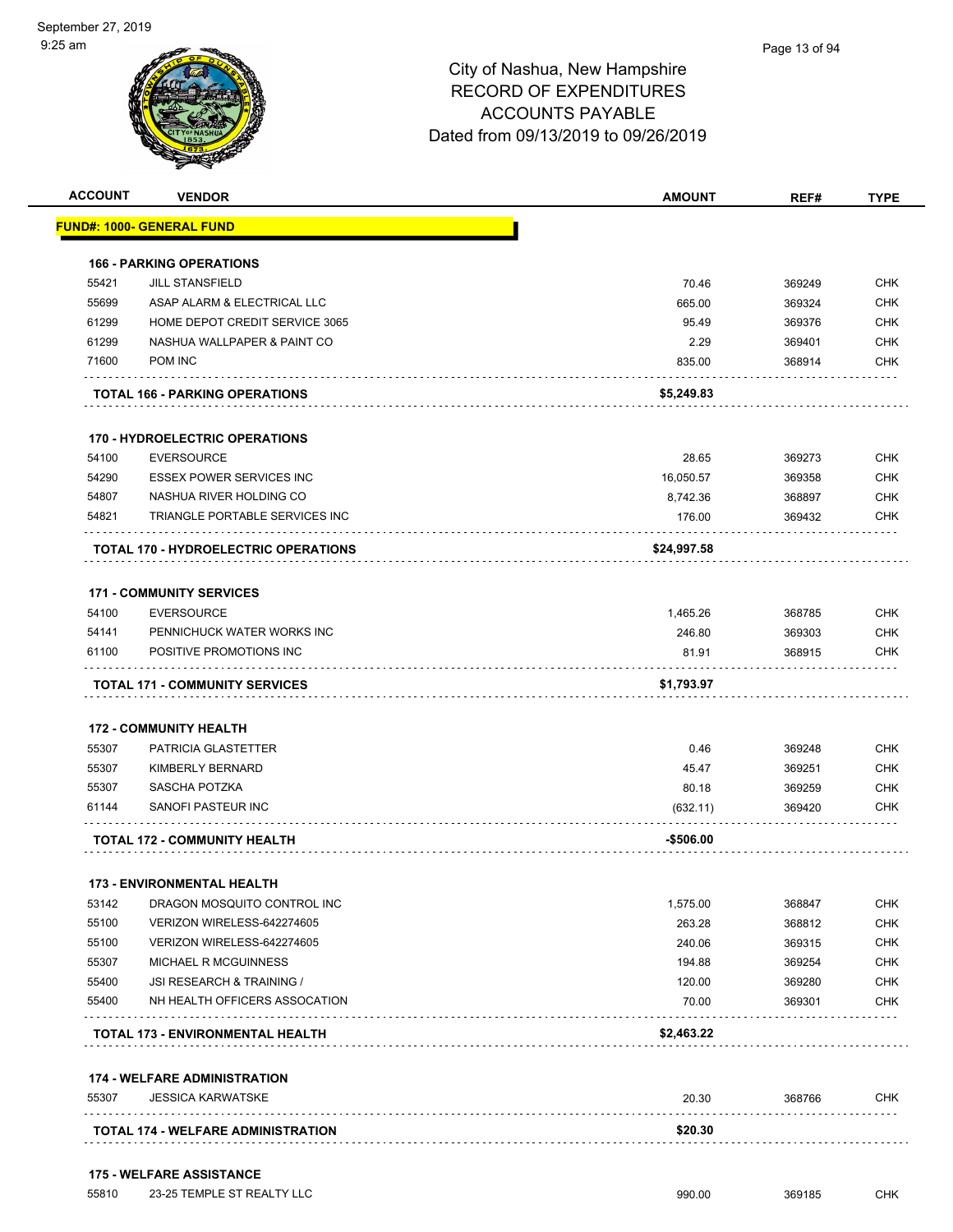|       | <b>VENDOR</b>                         | <b>AMOUNT</b> | REF#   | <b>TYPE</b> |
|-------|---------------------------------------|---------------|--------|-------------|
|       | <b>FUND#: 1000- GENERAL FUND</b>      |               |        |             |
|       | <b>175 - WELFARE ASSISTANCE</b>       |               |        |             |
| 55810 | 58 KINSLEY STREET REALTY LLC          | 450.00        | 369186 | <b>CHK</b>  |
| 55810 | AIMCO ROYCAL CREST NASHUA LLC         | 1,379.00      | 369187 | <b>CHK</b>  |
| 55810 | <b>CENTRAL REALTY INC</b>             | 1,395.00      | 369188 | <b>CHK</b>  |
| 55810 | <b>CHANDLER COURT LLC</b>             | 1,318.34      | 369189 | <b>CHK</b>  |
| 55810 | <b>BRIAN DONOGHUE</b>                 | 1,200.00      | 369190 | <b>CHK</b>  |
| 55810 | <b>FIELDS GROVE FLATS LLC</b>         | 750.00        | 369192 | <b>CHK</b>  |
| 55810 | <b>JKL REALTY INVEST LLC</b>          | 875.00        | 369193 | <b>CHK</b>  |
| 55810 | NASHUA HOUSING AND                    | 221.00        | 369195 | <b>CHK</b>  |
| 55810 | PROSPERING PROPERTIES LLC             | 850.00        | 369196 | <b>CHK</b>  |
| 55810 | RND LLC                               | 650.00        | 369197 | <b>CHK</b>  |
| 55810 | SOMERSWORTH HOUSING AUTHORITY         | 363.00        | 369198 | <b>CHK</b>  |
| 55810 | <b>WHITING BUILDING LLC</b>           | 1,250.00      | 369199 | <b>CHK</b>  |
| 55810 | 188 CONCORD ST LLC                    | 744.95        | 369678 | <b>CHK</b>  |
| 55810 | 23-25 TEMPLE ST REALTY LLC            | 580.00        | 369679 | <b>CHK</b>  |
| 55810 | <b>CASIMIR PLACE LP</b>               | 1,040.00      | 369680 | <b>CHK</b>  |
| 55810 | FIRST LEDGE ST ASSOCIATES LLC         | 1,150.00      | 369681 | <b>CHK</b>  |
| 55810 | <b>NALPATHU LLC</b>                   | 500.00        | 369682 | <b>CHK</b>  |
| 55810 | SOLO PROPERTY GROUP LLC               | 700.00        | 369683 | <b>CHK</b>  |
| 55810 | <b>WEST HOLLIS TRUST</b>              | 793.00        | 369684 | <b>CHK</b>  |
| 55814 | <b>EVERSOURCE</b>                     | 223.71        | 369183 | CHK         |
| 55814 | <b>LIBERTY UTILITIES</b>              | 301.43        | 369184 | <b>CHK</b>  |
| 55814 | <b>EVERSOURCE</b>                     | 31.11         | 369676 | <b>CHK</b>  |
| 55814 | <b>LIBERTY UTILITIES</b>              | 107.98        | 369677 | <b>CHK</b>  |
| 55816 | MARKET BASKET ACCT 2589096            | 1,219.10      | 369194 | <b>CHK</b>  |
| 55818 | MARKET BASKET ACCT 2589096            | 212.29        | 369194 | <b>CHK</b>  |
| 55820 | <b>FARWELL FUNERAL SERVICE INC</b>    | 500.00        | 369191 | <b>CHK</b>  |
|       | <b>TOTAL 175 - WELFARE ASSISTANCE</b> | \$19,794.91   |        |             |

#### **177 - PARKS & RECREATION**

| 54100 | <b>EVERSOURCE</b>              | 33.84    | 368785 | <b>CHK</b> |
|-------|--------------------------------|----------|--------|------------|
| 54100 | <b>EVERSOURCE</b>              | 56.49    | 369273 | <b>CHK</b> |
| 54100 | <b>EVERSOURCE</b>              | 9,058.37 | 369703 | <b>CHK</b> |
| 54114 | LIBERTY UTILITIES - NH         | 60.12    | 368798 | <b>CHK</b> |
| 54114 | <b>DIRECT ENERGY BUSINESS</b>  | 3.75     | 369351 | <b>CHK</b> |
| 54141 | PENNICHUCK WATER WORKS INC     | 1,912.75 | 368804 | CHK        |
| 54141 | PENNICHUCK WATER WORKS INC     | 103.74   | 369303 | CHK        |
| 54253 | PIONEER TREE SERVICE           | 2,844.00 | 369415 | CHK        |
| 54280 | ASAP FIRE & SAFETY CORP        | 766.50   | 368819 | <b>CHK</b> |
| 54280 | <b>BELLETETES INC</b>          | 412.65   | 368825 | <b>CHK</b> |
| 54280 | F W WEBB COMPANY               | 51.22    | 368850 | <b>CHK</b> |
| 54280 | <b>FASTENAL CO</b>             | 3.95     | 368851 | CHK        |
| 54280 | HOME DEPOT CREDIT SERVICE 3065 | 1,450.23 | 368864 | CHK        |
| 54280 | JOHNSONS ELECTRIC INC          | 130.00   | 368873 | CHK        |
| 54280 | <b>JP PEST SERVICES INC</b>    | 192.60   | 368874 | CHK        |
| 54280 | PIONEER TREE SERVICE           | 3,600.00 | 368913 | CHK        |
| 54280 | SITEONE LANDSCAPE SUPPLY LLC   | 32.02    | 368925 | CHK        |
| 54280 | AIRGAS USA LLC                 | 34.19    | 369319 | CHK        |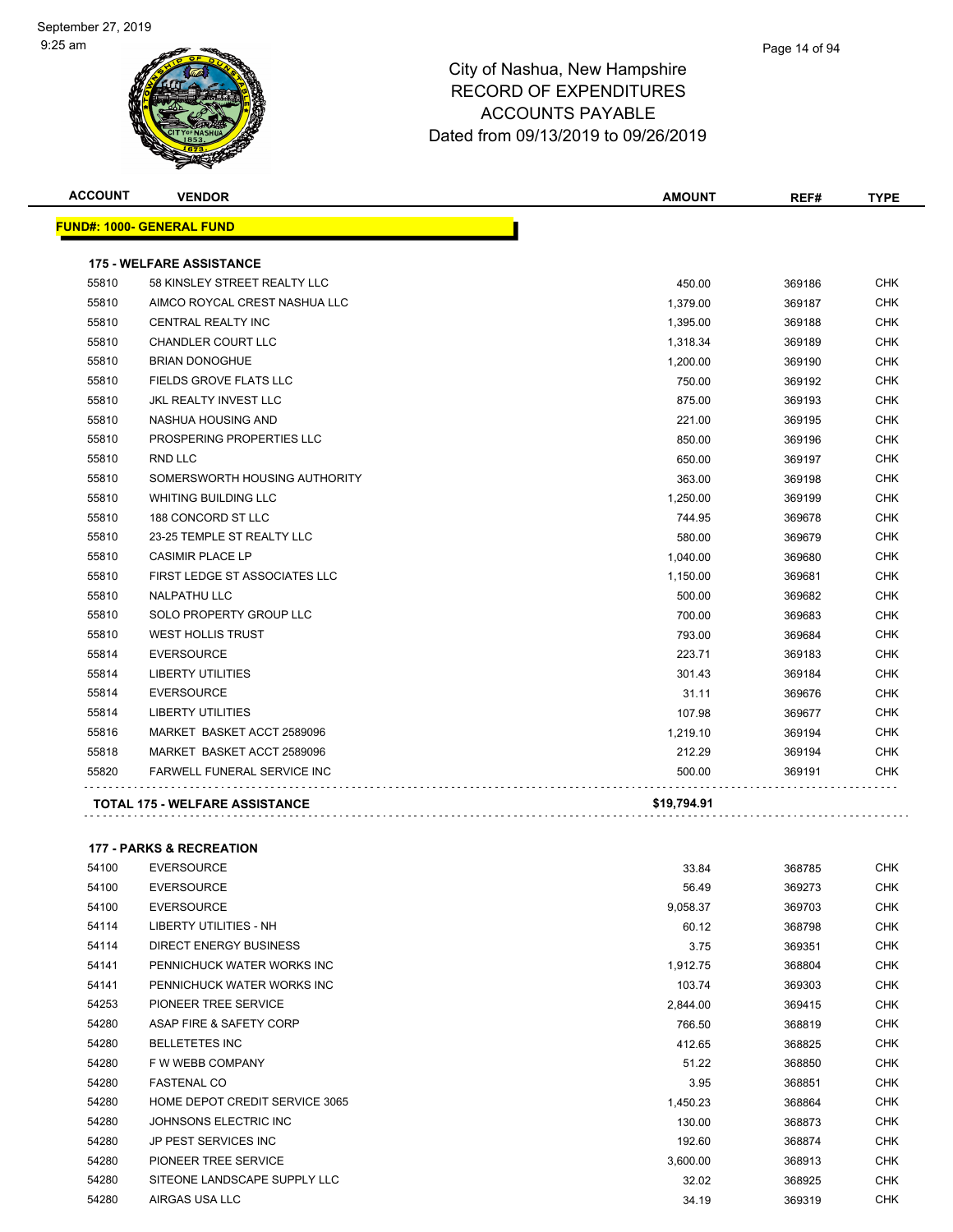| <b>ACCOUNT</b>         | <b>VENDOR</b>                       | <b>AMOUNT</b> | REF#   | <b>TYPE</b> |
|------------------------|-------------------------------------|---------------|--------|-------------|
|                        | <u> FUND#: 1000- GENERAL FUND</u>   |               |        |             |
|                        |                                     |               |        |             |
|                        | <b>177 - PARKS &amp; RECREATION</b> |               |        |             |
| 54280                  | <b>COUNTRYBROOK FARMS LLC</b>       | 372.00        | 369347 | <b>CHK</b>  |
| 54280                  | <b>GATE CITY MONUMENT INC</b>       | 663.00        | 369366 | <b>CHK</b>  |
| 54280                  | HOME DEPOT CREDIT SERVICE 3065      | 333.46        | 369376 | CHK         |
| 54280                  | SITEONE LANDSCAPE SUPPLY LLC        | 365.61        | 369422 | <b>CHK</b>  |
| 55118                  | <b>SPRINT</b>                       | 93.26         | 368805 | <b>CHK</b>  |
| 55118                  | <b>SPRINT</b>                       | 93.26         | 369304 | CHK         |
| 55307                  | <b>JACLYN PAROLIN</b>               | 334.95        | 369412 | <b>CHK</b>  |
| 55654                  | <b>SWANK MOTION PICTURES</b>        | 693.00        | 368935 | CHK         |
| 61114                  | SEASONAL SPECIALTY STORES           | 325.85        | 369421 | <b>CHK</b>  |
| 61299                  | <b>B &amp; S LOCKSMITHS INC</b>     | 1,245.00      | 369327 | <b>CHK</b>  |
| 61310                  | AVSG LP                             | 530.79        | 369325 | <b>CHK</b>  |
| 61705                  | MAYNARD & LESIEUR INC               | 476.00        | 368885 | CHK         |
| 61799                  | CARPARTS DISTRIBUTION CENTER,       | 630.01        | 368836 | <b>CHK</b>  |
| 61799                  | <b>D &amp; R TOWING INC</b>         | 80.00         | 368841 | CHK         |
| 61799                  | FREIGHTLINER OF NH INC              | 149.55        | 368854 | <b>CHK</b>  |
| 61799                  | NASHUA OUTDOOR POWER EQUIPMENT      | 27.54         | 368896 | CHK         |
| 61799                  | SANEL NAPA                          | 134.60        | 368923 | CHK         |
| 61799                  | CARPARTS DISTRIBUTION CENTER,       | 543.55        | 369341 | <b>CHK</b>  |
| 61799                  | <b>J C MADIGAN INC</b>              | 104.84        | 369383 | CHK         |
| 61799                  | <b>JOE GRAFIX LLC</b>               | 170.00        | 369386 | <b>CHK</b>  |
| 61799                  | MERRIMACK AUTO CENTER-NASHUA        | 79.00         | 369397 | CHK         |
| 61799                  | NITCO LLC                           | 1,957.39      | 369407 | CHK         |
|                        |                                     |               |        |             |
|                        | TOTAL 177 - PARKS & RECREATION      | \$30,149.08   |        |             |
|                        |                                     |               |        |             |
| 179 - LIBRARY<br>54114 | LIBERTY UTILITIES - NH              | 193.40        |        | <b>CHK</b>  |
|                        |                                     |               | 368791 |             |
| 54114                  | <b>DIRECT ENERGY BUSINESS</b>       | 26.35         | 368845 | CHK         |
| 54141                  | PENNICHUCK WATER WORKS INC          | 318.71        | 368804 | CHK         |
| 54243                  | <b>PALMER &amp; SICARD INC</b>      | 1,228.00      | 369411 | CHK         |
| 54280                  | NATIONAL CARPET CLEANING            | 990.00        | 156782 | ACH         |
| 54280                  | HOME DEPOT CREDIT SERVICE 3065      | 97.23         | 368864 | <b>CHK</b>  |
| 54428                  | OCLC INC                            | 205.08        | 156735 | ACH         |
| 54428                  | PDQ.COM                             | 450.00        | 368910 | CHK         |
| 54428                  | <b>COMCAST</b>                      | 191.85        | 369269 | CHK         |
| 54428                  | PACIFIC TELEMANAGEMENT SERVICE      | 53.00         | 369410 | CHK         |
| 55109                  | <b>SPRINT</b>                       | 50.29         | 368805 | CHK         |
| 55109                  | <b>SPRINT</b>                       | 50.29         | 369304 | <b>CHK</b>  |
| 55400                  | DAWN REEBY                          | 499.00        | 156773 | ACH         |
| 55400                  | NHLA                                | 50.00         | 369302 | CHK         |
| 61100                  | WB MASON CO INC                     | 187.69        | 368949 | <b>CHK</b>  |
| 61100                  | WB MASON CO INC                     | 81.74         | 369442 | <b>CHK</b>  |
| 61107                  | WORK N GEAR LLC                     | 185.93        | 369444 | <b>CHK</b>  |
| 61299                  | <b>DEMCO</b>                        | 36.31         | 368842 | <b>CHK</b>  |
| 61299                  | <b>GENERAL BOOK COVERS</b>          | 136.00        | 368856 | CHK         |
| 61299                  | SMARTSIGN.COM                       | 141.40        | 368927 | <b>CHK</b>  |
| 61428                  | REXEL USA INC                       | 465.54        | 156736 | <b>ACH</b>  |
| 61428                  | NEW ENGLAND PAPER & SUPPLY          | 644.21        | 368899 | <b>CHK</b>  |
|                        |                                     |               |        |             |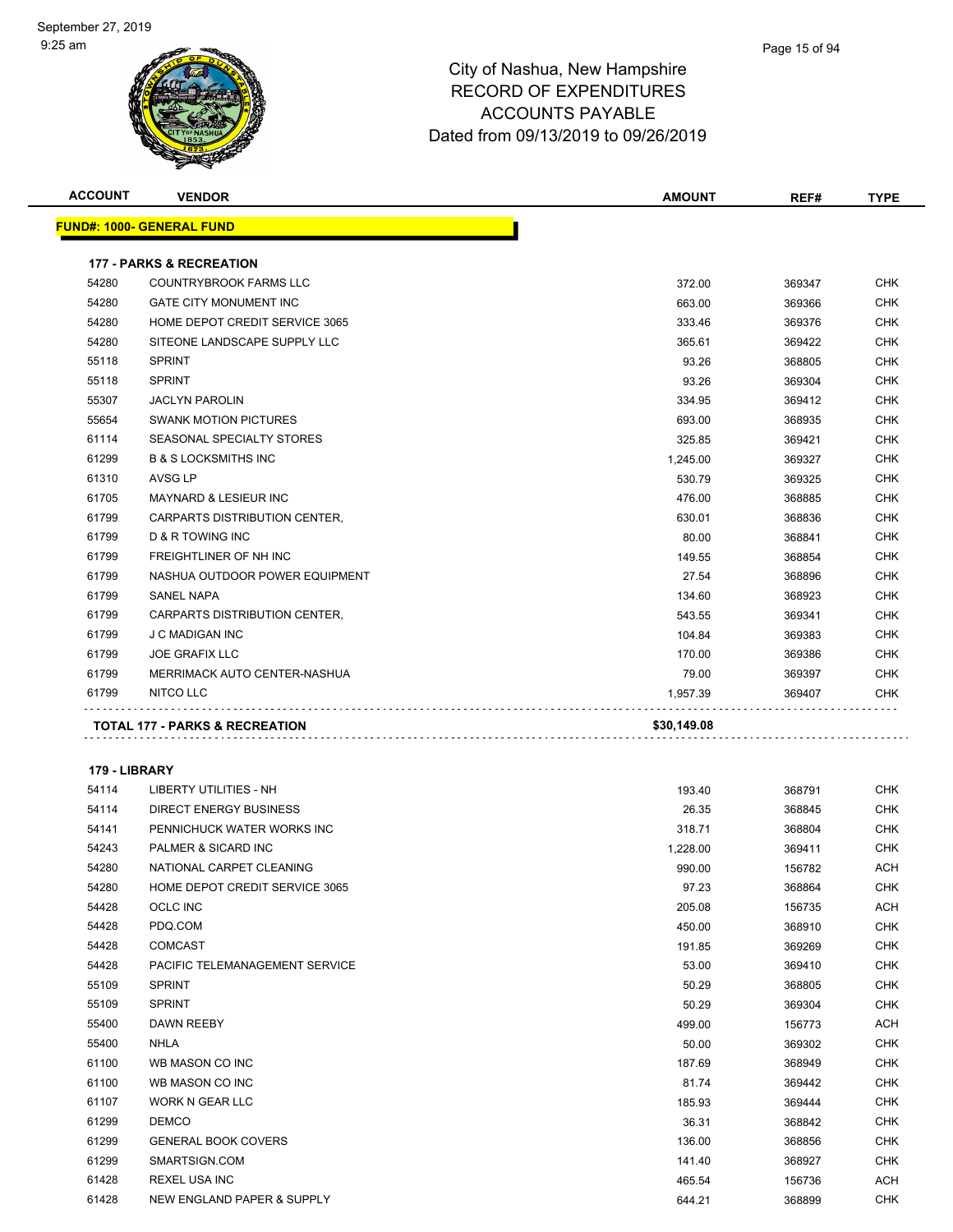

| <b>ACCOUNT</b>      | <b>VENDOR</b>                            | <b>AMOUNT</b> | REF#   | <b>TYPE</b> |
|---------------------|------------------------------------------|---------------|--------|-------------|
|                     | <b>FUND#: 1000- GENERAL FUND</b>         |               |        |             |
|                     |                                          |               |        |             |
| 179 - LIBRARY       |                                          |               |        |             |
| 61807               | AMAZON.COM LLC                           | 9.15          | 156725 | <b>ACH</b>  |
| 61807               | AMAZON.COM LLC                           | 57.61         | 156772 | <b>ACH</b>  |
| 61807               | <b>BAKER &amp; TAYLOR</b>                | 153.64        | 368823 | <b>CHK</b>  |
| 61807               | <b>INGRAM LIBRARY SERVICES</b>           | 561.08        | 368868 | <b>CHK</b>  |
| 61807               | <b>BAKER &amp; TAYLOR</b>                | 1,856.46      | 369328 | <b>CHK</b>  |
| 61807               | HARPER COLLINS PUBLISHERS LLC            | 38.53         | 369374 | <b>CHK</b>  |
| 61807               | <b>INGRAM LIBRARY SERVICES</b>           | 1,268.53      | 369381 | <b>CHK</b>  |
| 61814               | AMAZON.COM LLC                           | 34.75         | 156772 | <b>ACH</b>  |
| 61814               | <b>BAKER &amp; TAYLOR</b>                | 15.86         | 368823 | <b>CHK</b>  |
| 61814               | <b>MIDWEST TAPE</b>                      | 533.99        | 368890 | <b>CHK</b>  |
| 61814               | <b>BAKER &amp; TAYLOR</b>                | 38.46         | 369328 | <b>CHK</b>  |
| 61814               | <b>INGRAM LIBRARY SERVICES</b>           | 56.99         | 369381 | <b>CHK</b>  |
| 61814               | <b>MIDWEST TAPE</b>                      | 411.37        | 369398 | <b>CHK</b>  |
| 61816               | <b>INGRAM LIBRARY SERVICES</b>           | 74.22         | 369381 | <b>CHK</b>  |
| 61830               | <b>KANOPY INC</b>                        | 840.00        | 156779 | <b>ACH</b>  |
| 61830               | GALE                                     | 2,692.94      | 368855 | <b>CHK</b>  |
| 68322               | <b>MARGARET WILLISON</b>                 | 250.00        | 368780 | <b>CHK</b>  |
| 68322               | AC MOORE INC                             | 31.91         | 368814 | <b>CHK</b>  |
| 68322               | SYMPHONY NEW HAMPSHIRE                   | 500.00        | 369428 | <b>CHK</b>  |
| 71221               | AMAZON.COM LLC                           | 219.98        | 156772 | <b>ACH</b>  |
|                     | <b>TOTAL 179 - LIBRARY</b>               | \$15,927.49   |        |             |
|                     |                                          |               |        |             |
|                     | <b>181 - COMMUNITY DEVELOPMENT</b>       |               |        |             |
| 55307               | <b>JULIE CHIZMAS</b>                     | 45.77         | 368762 | <b>CHK</b>  |
| 55699               | <b>JULIE CHIZMAS</b>                     | 119.39        | 368762 | <b>CHK</b>  |
| 61100               | WB MASON CO INC                          | 84.61         | 368949 | <b>CHK</b>  |
| 61100               | WB MASON CO INC                          | 264.65        | 369442 | <b>CHK</b>  |
| 61650               | WB MASON CO INC                          | 58.06         | 368949 | <b>CHK</b>  |
|                     |                                          |               |        |             |
|                     | <b>TOTAL 181 - COMMUNITY DEVELOPMENT</b> | \$572.48      |        |             |
|                     |                                          |               |        |             |
|                     | <b>182 - PLANNING AND ZONING</b>         |               |        |             |
| 55200               | AMERICAN PLANNING ASSOC                  | 514.00        | 368781 | <b>CHK</b>  |
| 55307               | LINDA MCGHEE                             | 100.34        | 369253 | <b>CHK</b>  |
|                     | TOTAL 182 - PLANNING AND ZONING          | \$614.34      |        |             |
|                     |                                          |               |        |             |
|                     | <b>183 - ECONOMIC DEVELOPMENT</b>        |               |        |             |
| 55200               | NASHUA MILLYARD ASSOC INC                | 373.13        | 368895 | <b>CHK</b>  |
| 55200               | <b>CITY ARTS NASHUA</b>                  | 35.00         | 369344 | <b>CHK</b>  |
|                     | .                                        |               |        |             |
|                     | <b>TOTAL 183 - ECONOMIC DEVELOPMENT</b>  | \$408.13      |        |             |
| <b>191 - SCHOOL</b> |                                          |               |        |             |
| 52300               | <b>GUARDIAN</b>                          | 4,427.71      | 369515 | <b>CHK</b>  |
| 52300               | UNUM LIFE INSURANCE                      | 1,666.20      | 369600 | <b>CHK</b>  |
|                     |                                          |               |        |             |

JACKSON LEWIS LLP 3,250.00 156740 ACH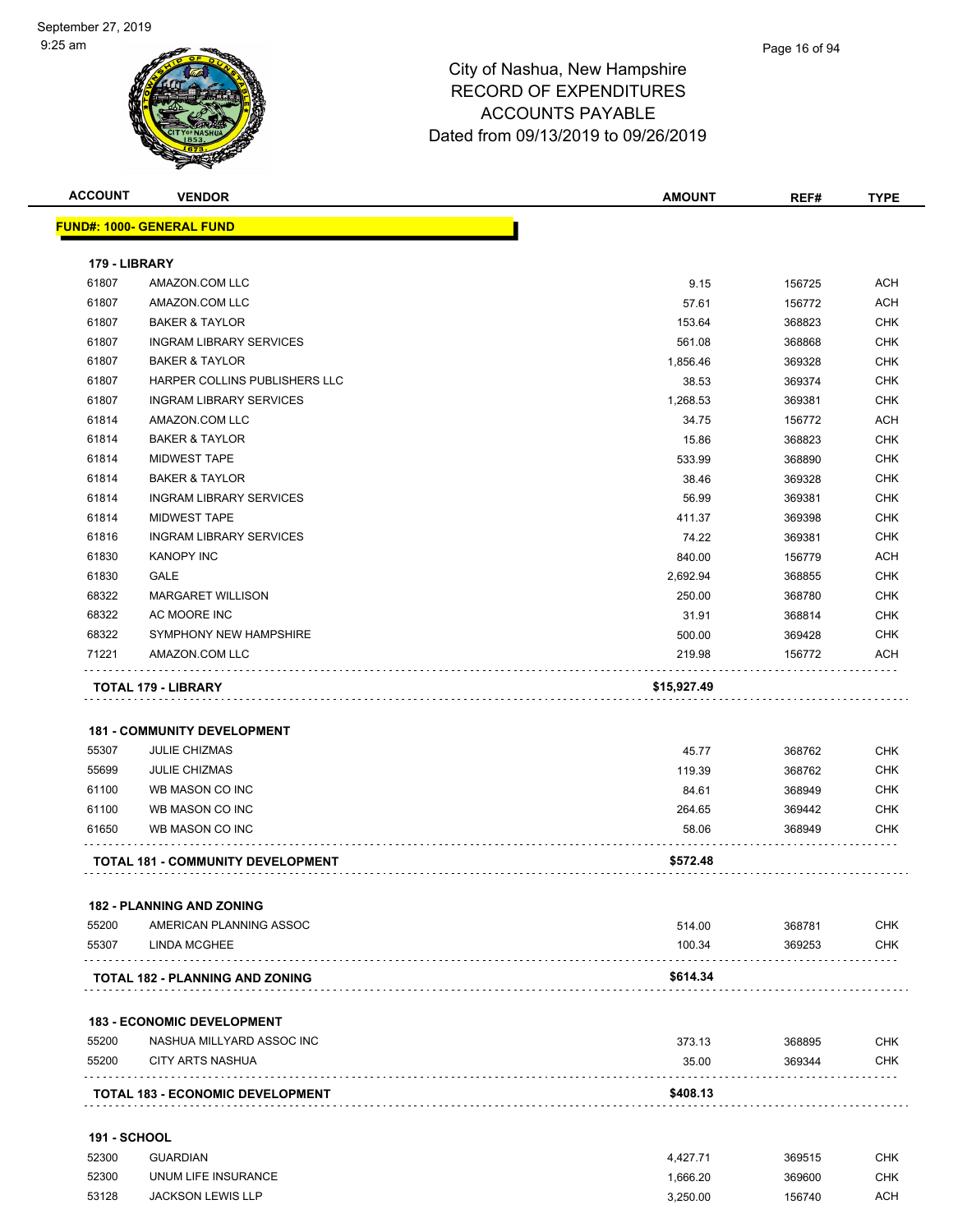#### Page 17 of 94

| <b>ACCOUNT</b>      | <b>VENDOR</b>                           | <b>AMOUNT</b>        | REF#             | <b>TYPE</b> |  |
|---------------------|-----------------------------------------|----------------------|------------------|-------------|--|
|                     | <b>FUND#: 1000- GENERAL FUND</b>        |                      |                  |             |  |
|                     |                                         |                      |                  |             |  |
| <b>191 - SCHOOL</b> |                                         |                      |                  |             |  |
| 53128               | <b>WADLEIGH STARR &amp; PETERS PLLC</b> | 805.03               | 369608           | CHK         |  |
| 53600               | NASHUA YOUTH COUNCIL                    | 6,132.50             | 369617           | <b>CHK</b>  |  |
| 53614               | STATE OF NH CRIMINAL RECORDS            | 48.25                | 368966           | CHK         |  |
| 53614               | AMY MCCARTNEY                           | 8,011.53             | 368981           | CHK         |  |
| 53614               | LEARNWELL                               | 492.10               | 369070           | <b>CHK</b>  |  |
| 53614               | <b>AMY MCCARTNEY</b>                    | 12,342.00            | 369454           | <b>CHK</b>  |  |
| 53614               | <b>CLARK ASSOC</b>                      | 40,341.40            | 369477           | CHK         |  |
| 53614               | LEARNWELL                               | 407.00               | 369537           | <b>CHK</b>  |  |
| 53614               | NORTHEAST DEAF&HARD OF HEARING          | 295.00               | 369560           | CHK         |  |
| 53628               | STATE OF NH CRIMINAL RECORDS            | 337.75               | 368967           | <b>CHK</b>  |  |
| 53628               | STATE OF NH CRIMINAL RECORDS            | 386.00               | 368968           | <b>CHK</b>  |  |
| 53628               | STATE OF NH CRIMINAL RECORDS            | 96.50                | 368969           | <b>CHK</b>  |  |
| 53628               | STATE OF NH CRIMINAL RECORDS            | 466.00               | 368970           | CHK         |  |
| 53628               | STATE OF NH CRIMINAL RECORDS            | 386.00               | 368971           | CHK         |  |
| 53628               | STATE OF NH CRIMINAL RECORDS            | 425.00               | 368972           | <b>CHK</b>  |  |
| 53628               | STATE OF NH CRIMINAL RECORDS            | 467.50               | 368973           | CHK         |  |
| 53628               | STATE OF NH CRIMINAL RECORDS            | 425.00               | 368974           | <b>CHK</b>  |  |
| 53628               | STATE OF NH CRIMINAL RECORDS            | 446.25               | 368975           | CHK         |  |
| 53628               | STATE OF NH CRIMINAL RECORDS            | 255.00               | 368976           | CHK         |  |
| 53628               | AMERICAN SECURITY & FIRE PROTE          | 5,400.00             | 368979           | <b>CHK</b>  |  |
| 53628               | ASAP FIRE & SAFETY CORP                 | 115.00               | 368983           | <b>CHK</b>  |  |
| 53628               | DTS COMMUNICATIONS LLC                  | 3,525.77             | 369022           | <b>CHK</b>  |  |
| 53628               | FIRE PROTECTION TEAM                    | 8,896.00             | 369032           | CHK         |  |
| 53628               | MSB CONSULTING GROUP LLC                | 114.48               | 369094           | <b>CHK</b>  |  |
| 53628               | PROFISHANT INC                          | 1,018.00             | 369119           | <b>CHK</b>  |  |
| 53628               | ALAN'S WNDOW FASHIONS                   | 430.00               | 369453           | <b>CHK</b>  |  |
| 53628               | ASAP FIRE & SAFETY CORP                 | 536.00               | 369456           | <b>CHK</b>  |  |
| 53628               | <b>CUSTOM COMPUTER SPECIALIST INC</b>   | 1,224.00             | 369487           | <b>CHK</b>  |  |
| 53628               | <b>REBEKAH MALLORY</b>                  | 495.80               | 369541           | <b>CHK</b>  |  |
| 53628               | MSB CONSULTING GROUP LLC                | 353.75               | 369551           | <b>CHK</b>  |  |
| 54100               | <b>EVERSOURCE</b>                       | 134,829.80           | 368960           | <b>CHK</b>  |  |
| 54114               | <b>LIBERTY UTILITIES</b>                | 2,652.68             | 368961           | CHK         |  |
| 54114               | <b>DIRECT ENERGY BUSINESS</b>           | 110.83               | 369018           | <b>CHK</b>  |  |
| 54141               | PENNICHUCK WATER WORKS INC              | 2,501.33             | 368963           | <b>CHK</b>  |  |
| 54243               | CONTROL TECHNOLOGIES INC                | 38,984.00            | 369483           | <b>CHK</b>  |  |
| 54280               | HD SUPPLY CONSTRUCTION SUPPLY           | 303.49               | 156739           | ACH         |  |
| 54280               | <b>BELLETETES INC</b>                   | 181.26               | 368993           | <b>CHK</b>  |  |
| 54280               | NASHUA WALLPAPER & PAINT CO             | 977.87               | 369099           | <b>CHK</b>  |  |
| 54280               | <b>BELLETETES INC</b>                   | 335.07               | 369462           | <b>CHK</b>  |  |
| 54280               | <b>MARVELL PLATE GLASS INC</b>          | 250.76               | 369545           | <b>CHK</b>  |  |
| 54280               | NASHUA WALLPAPER & PAINT CO             | 202.71               |                  | <b>CHK</b>  |  |
| 54280               | PASEK CORP                              | 278.13               | 369554<br>369563 | <b>CHK</b>  |  |
| 54487               | CHAPPELL TRACTOR SALES INC              | 234.07               | 369007           | <b>CHK</b>  |  |
| 54487               | <b>MAINE OXY</b>                        | 104.00               | 369078           | <b>CHK</b>  |  |
| 54487               | PIANOARTS INC                           | 465.00               | 369113           | CHK         |  |
| 54487               | UNITED MACHINE REPAIR INC               |                      | 369152           | <b>CHK</b>  |  |
| 54487               | CLEAN-O-RAMA                            | 3,184.20<br>1,054.23 | 369479           | CHK         |  |
| 54487               | <b>HAJOCA CORPORATION</b>               | 312.21               | 369516           | <b>CHK</b>  |  |
|                     |                                         |                      |                  |             |  |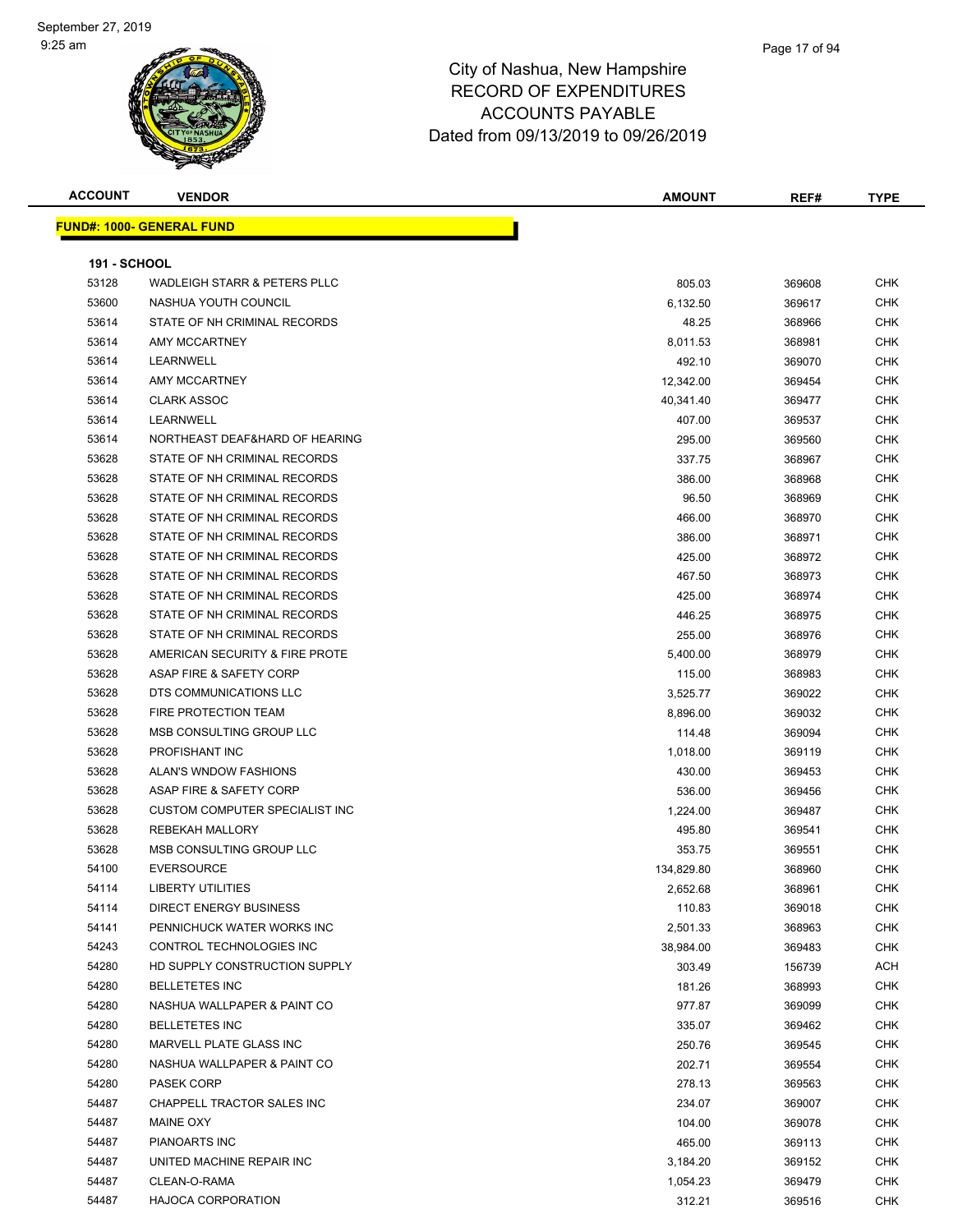#### Page 18 of 94

| <b>ACCOUNT</b>      | <b>VENDOR</b>                    | <b>AMOUNT</b> | REF#   | <b>TYPE</b> |
|---------------------|----------------------------------|---------------|--------|-------------|
|                     | <b>FUND#: 1000- GENERAL FUND</b> |               |        |             |
|                     |                                  |               |        |             |
| <b>191 - SCHOOL</b> |                                  |               |        |             |
| 54487               | <b>IFIX HUNTER EQUIPMENT INC</b> | 283.00        | 369525 | <b>CHK</b>  |
| 54487               | STADIUM SYSTEM INC               | 8,751.80      | 369594 | <b>CHK</b>  |
| 54600               | <b>CARPARTS OF NASHUA</b>        | 216.44        | 369004 | <b>CHK</b>  |
| 54600               | <b>CUES INC</b>                  | 2,815.84      | 369014 | <b>CHK</b>  |
| 54600               | <b>D &amp; R TOWING INC</b>      | 1,787.41      | 369016 | <b>CHK</b>  |
| 54600               | <b>MAYNARD &amp; LESIEUR INC</b> | 449.31        | 369083 | <b>CHK</b>  |
| 54600               | <b>SANEL NAPA</b>                | 300.40        | 369130 | <b>CHK</b>  |
| 54600               | SANEL NAPA                       | 16.62         | 369579 | <b>CHK</b>  |
| 54899               | <b>BRADY SULLIVAN</b>            | 12,932.18     | 156787 | <b>ACH</b>  |
| 54899               | <b>CARD TECH ID</b>              | 1,912.50      | 369003 | <b>CHK</b>  |
| 55109               | CONSOLIDATED COMMUNICATIONS      | 45.46         | 368957 | <b>CHK</b>  |
| 55109               | <b>EARTHLINK BUSINESS</b>        | 254.57        | 368958 | <b>CHK</b>  |
| 55109               | VERIZON WIRELESS 742005979       | 397.85        | 368977 | <b>CHK</b>  |
| 55109               | <b>COMCAST</b>                   | 219.57        | 369446 | <b>CHK</b>  |
| 55109               | CONSOLIDATED COMMUNICATIONS      | 1,541.21      | 369447 | <b>CHK</b>  |
| 55200               | <b>NAESP</b>                     | 4,535.00      | 369096 | <b>CHK</b>  |
| 55200               | <b>NASSP</b>                     | 3,750.00      | 369100 | CHK         |
| 55200               | <b>NEASC INC</b>                 | 4,710.00      | 369102 | <b>CHK</b>  |
| 55200               | <b>NHASP</b>                     | 795.00        | 369104 | <b>CHK</b>  |
| 55200               | RHONDA NOE                       | 140.00        | 369105 | <b>CHK</b>  |
| 55300               | <b>NAOMI HALL</b>                | 27.65         | 369043 | <b>CHK</b>  |
| 55300               | <b>GARTH MCKINNEY</b>            | 81.43         | 369085 | <b>CHK</b>  |
| 55300               | <b>NHASEA</b>                    | 225.00        | 369103 | <b>CHK</b>  |
| 55307               | DANIEL DONOVAN                   | 21.72         | 369020 | CHK         |
| 55307               | DONNA FITZPATRICK                | 52.20         | 369034 | <b>CHK</b>  |
| 55307               | <b>BRENDA G FRENETTE</b>         | 4.88          | 369036 | <b>CHK</b>  |
| 55307               | <b>CARMEN KOSOW</b>              | 21.60         | 369065 | <b>CHK</b>  |
| 55307               | <b>MARK LUCAS</b>                | 22.04         | 369073 | CHK         |
| 55307               | <b>GARTH MCKINNEY</b>            | 74.67         | 369085 | <b>CHK</b>  |
| 55307               | <b>DENISE PETZ</b>               | 21.40         | 369112 | <b>CHK</b>  |
| 55307               | PATRICIA AURENZ                  | 10.44         | 369457 | <b>CHK</b>  |
| 55307               | CERISE BIENVENUE-BOSTON          | 12.91         | 369463 | <b>CHK</b>  |
| 55307               | AMY CONNORS                      | 6.38          | 369482 | <b>CHK</b>  |
| 55307               | DANIELLE JULIEN                  | 60.90         | 369530 | <b>CHK</b>  |
| 55400               | <b>MELISSA DIMEO</b>             | 100.00        | 369017 | CHK         |
| 55400               | <b>KELLY MARIANO</b>             | 100.00        | 369080 | <b>CHK</b>  |
| 55400               | ELIZABETH THOMSON                | 775.00        | 369150 | <b>CHK</b>  |
| 55400               | KIM VITCHKOSKI                   | 100.00        | 369607 | <b>CHK</b>  |
| 55400               | <b>WILSON LANGUAGE</b>           | 1,156.00      | 369613 | <b>CHK</b>  |
| 55600               | THE COPY SHOP                    | 385.00        | 369012 | CHK         |
| 55607               | PETTY CASH                       | 14.85         | 368964 | CHK         |
| 55607               | <b>RESERVE ACCOUNT</b>           | 2,000.00      | 369124 | <b>CHK</b>  |
| 55607               | <b>USPS HASLER</b>               | 300.00        | 369602 | <b>CHK</b>  |
| 55635               | NASHUA SCHOOL DISTRICT 42        | 1,125.00      | 156781 | <b>ACH</b>  |
| 55642               | <b>GREGORY ANDRUSKEVICH</b>      | 68.00         | 368982 | <b>CHK</b>  |
| 55642               | <b>WILLIAM AUBIN</b>             | 68.00         | 368984 | CHK         |
| 55642               | <b>JOHN BARRY</b>                | 112.00        | 368989 | <b>CHK</b>  |
| 55642               | <b>KEVIN BOLDUC</b>              | 58.00         | 368996 | <b>CHK</b>  |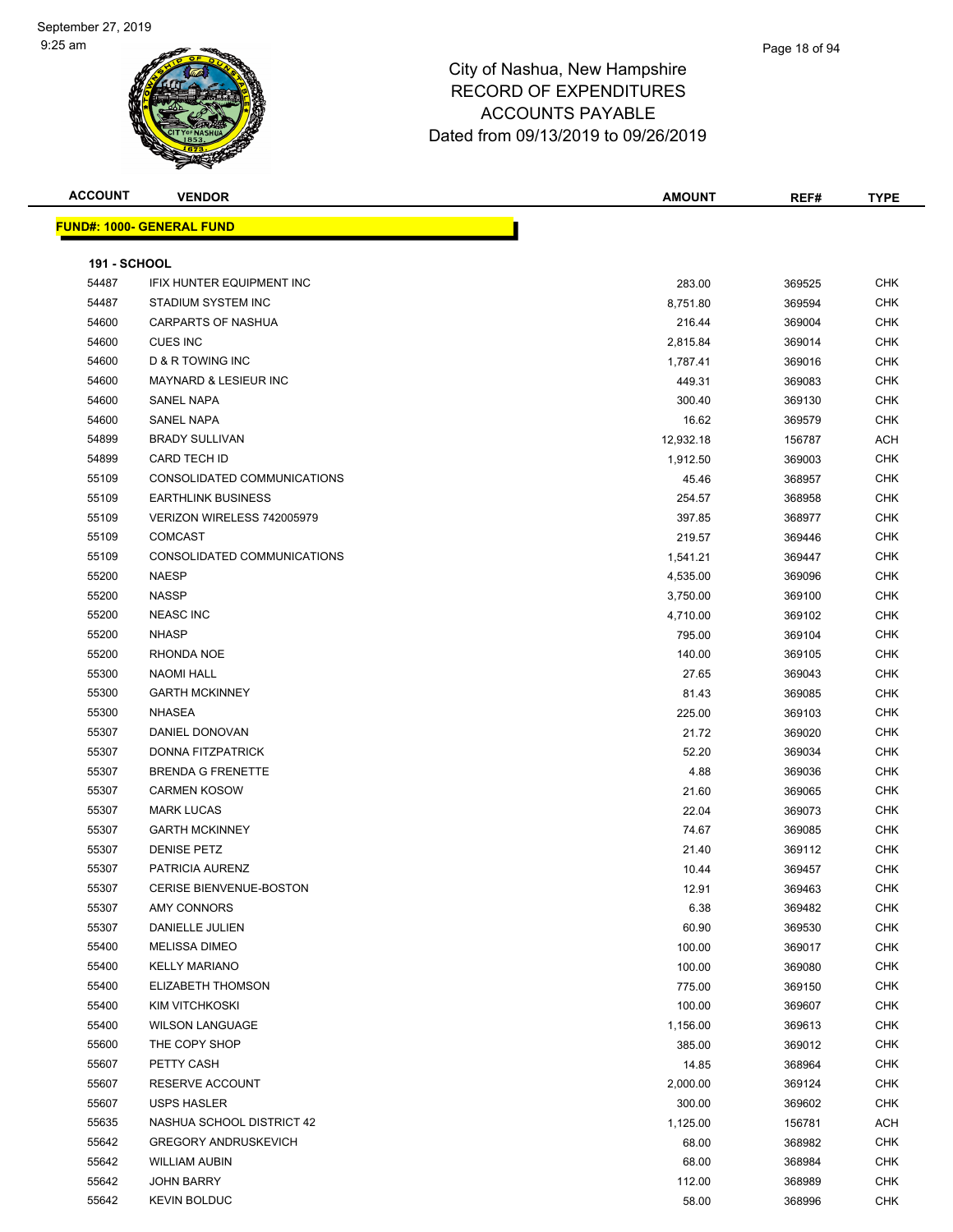| <b>ACCOUNT</b>      | <b>VENDOR</b>                    | <b>AMOUNT</b> | REF#   | <b>TYPE</b> |
|---------------------|----------------------------------|---------------|--------|-------------|
|                     | <b>FUND#: 1000- GENERAL FUND</b> |               |        |             |
|                     |                                  |               |        |             |
| <b>191 - SCHOOL</b> |                                  |               |        |             |
| 55642               | DANA BOURASSA                    | 146.00        | 368998 | <b>CHK</b>  |
| 55642               | <b>BRIAN OSBORNE</b>             | 68.00         | 368999 | <b>CHK</b>  |
| 55642               | <b>BRIAN CAMPBELL</b>            | 102.00        | 369001 | CHK         |
| 55642               | <b>KEVIN COYLE</b>               | 68.00         | 369013 | <b>CHK</b>  |
| 55642               | <b>EDDIE CURRIER</b>             | 88.00         | 369015 | <b>CHK</b>  |
| 55642               | ROBERT A EARL                    | 68.00         | 369023 | CHK         |
| 55642               | <b>ELAINE ENGELHARDT</b>         | 68.00         | 369028 | <b>CHK</b>  |
| 55642               | <b>JOSHUA FUHRMEISTER</b>        | 88.00         | 369037 | CHK         |
| 55642               | MICHAEL J HARRINGTON             | 102.00        | 369045 | CHK         |
| 55642               | <b>LANCE HEDQUIST</b>            | 68.00         | 369046 | <b>CHK</b>  |
| 55642               | ROBERT W JOHNSON JR              | 68.00         | 369058 | <b>CHK</b>  |
| 55642               | JEFFREY W KATZ                   | 146.00        | 369062 | <b>CHK</b>  |
| 55642               | MICHAEL LAROCQUE                 | 146.00        | 369067 | <b>CHK</b>  |
| 55642               | <b>CULLEN P MADDEN</b>           | 88.00         | 369077 | CHK         |
| 55642               | <b>NICK MANDRAVELIS</b>          | 136.00        | 369079 | <b>CHK</b>  |
| 55642               | PAUL MARTINEAU                   | 68.00         | 369082 | <b>CHK</b>  |
| 55642               | PHIL MCCARTHY                    | 58.00         | 369084 | <b>CHK</b>  |
| 55642               | <b>DENNIS MELANSON</b>           | 88.00         | 369087 | <b>CHK</b>  |
| 55642               | <b>JOACHIM S MUSEKIWA</b>        | 68.00         | 369095 | CHK         |
| 55642               | <b>WALT PRYOR</b>                | 146.00        | 369120 | <b>CHK</b>  |
| 55642               | <b>HARRY ROSENSTEIN</b>          | 68.00         | 369126 | <b>CHK</b>  |
| 55642               | ROLAND F ST GERMAIN JR           | 58.00         | 369141 | <b>CHK</b>  |
| 55642               | <b>SHANNON TAYLOR</b>            | 146.00        | 369145 | <b>CHK</b>  |
| 55642               | <b>HECTOR F URREA</b>            | 68.00         | 369153 | <b>CHK</b>  |
| 55642               | <b>JAMES WALSH</b>               | 68.00         | 369157 | CHK         |
| 55642               | ROBERT ZUCCARO                   | 58.00         | 369162 | <b>CHK</b>  |
| 55642               | <b>GREGORY ANDRUSKEVICH</b>      | 204.00        | 369455 | <b>CHK</b>  |
| 55642               | ROBENSON J BAGUIDY               | 68.00         | 369459 | <b>CHK</b>  |
| 55642               | <b>KEVIN BOLDUC</b>              | 68.00         | 369466 | <b>CHK</b>  |
| 55642               | <b>DON CROOKER</b>               | 88.00         | 369484 | CHK         |
| 55642               | <b>FRANCIS DEPINTO</b>           | 88.00         | 369489 | <b>CHK</b>  |
| 55642               | <b>TIMOTHY DOHERTY</b>           | 88.00         | 369490 | CHK         |
| 55642               | <b>SUSAN DOUGLAS</b>             | 68.00         | 369492 | <b>CHK</b>  |
| 55642               | DANA DRAPER                      | 438.00        | 369493 | <b>CHK</b>  |
| 55642               | <b>THOMAS FISCHER</b>            | 88.00         | 369498 | <b>CHK</b>  |
| 55642               | <b>LANCE HEDQUIST</b>            | 68.00         | 369519 | <b>CHK</b>  |
| 55642               | JEFFREY ISABELLE                 | 68.00         | 369527 | <b>CHK</b>  |
| 55642               | <b>CHARLES KAJEN</b>             | 68.00         | 369531 | <b>CHK</b>  |
| 55642               | <b>ROGER KONSTANT</b>            | 146.00        | 369533 | CHK         |
| 55642               | <b>JOSEPH KURTA</b>              | 68.00         | 369534 | CHK         |
| 55642               | PAUL LANGILLE                    | 68.00         | 369536 | <b>CHK</b>  |
| 55642               | NICK MANDRAVELIS                 | 282.00        | 369542 | <b>CHK</b>  |
| 55642               | <b>BARBARA MICHAEL</b>           | 68.00         | 369547 | <b>CHK</b>  |
| 55642               | MELBOURNE D MOORE                | 68.00         | 369548 | CHK         |
| 55642               | <b>MICHAEL MORGAN</b>            | 146.00        | 369549 | CHK         |
| 55642               | DANIEL MOYLAN                    | 102.00        | 369550 | <b>CHK</b>  |
| 55642               | <b>JOACHIM S MUSEKIWA</b>        | 204.00        | 369552 | CHK         |
| 55642               | <b>MARTIN MUSEKIWA</b>           | 68.00         | 369553 | <b>CHK</b>  |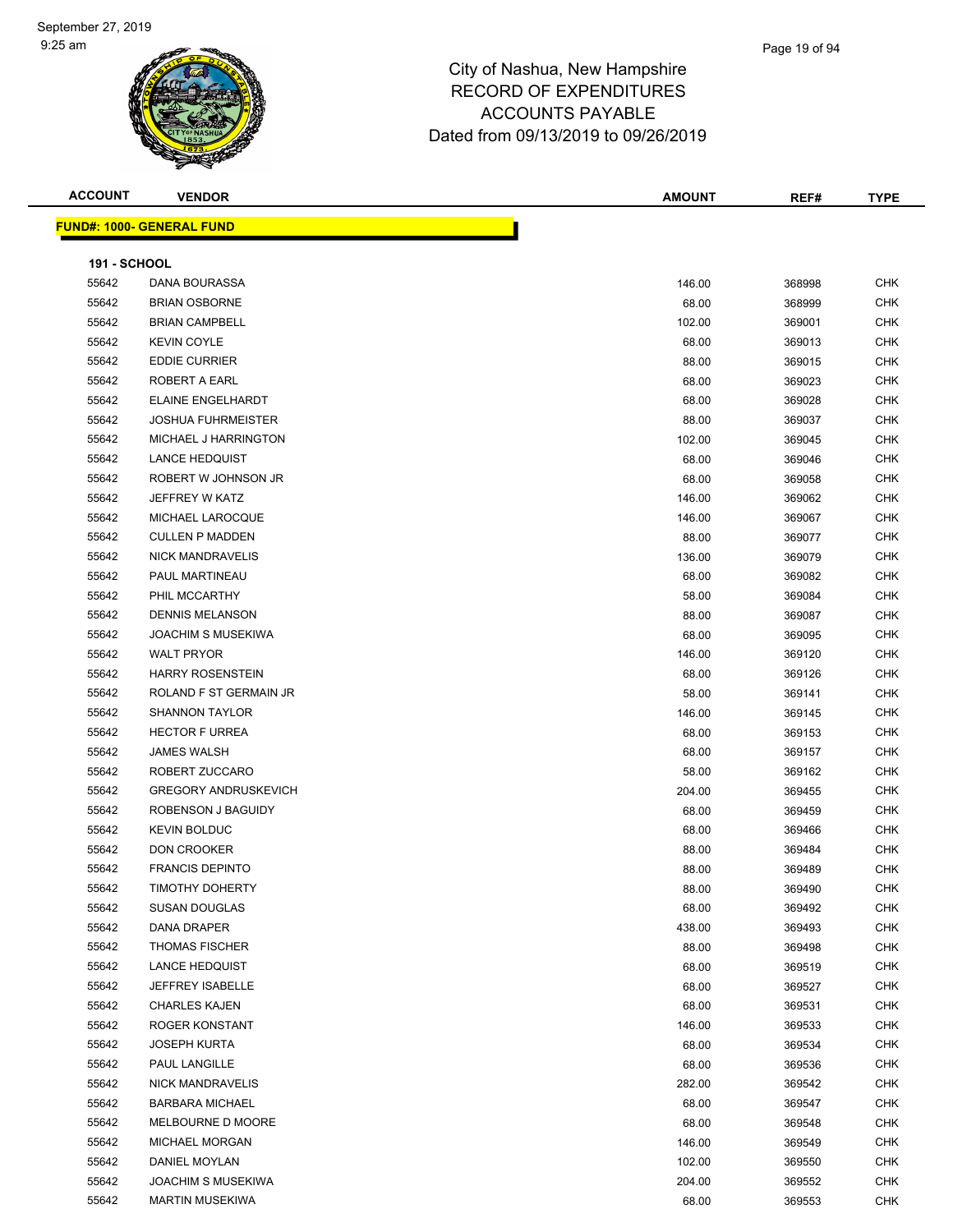**ACCOUNT VENDOR AMOUNT REF# TYPE**

**191 - SCHOOL**

**FUND#: 1000- GENERAL FUND**

55642 CHRISTIANE RAABE 55642 GINA ROSINSKI

| 146.00 | 369572 | <b>CHK</b> |
|--------|--------|------------|
| 146.00 | 369577 | <b>CHK</b> |
| 88.00  | 369578 | <b>CHK</b> |
| 68.00  | 369580 | <b>CHK</b> |

| 55642 | <b>GEORGE RUPPEL</b>                 | 88.00      | 369578 | CHK        |
|-------|--------------------------------------|------------|--------|------------|
| 55642 | <b>GREG SARETTE</b>                  | 68.00      | 369580 | <b>CHK</b> |
| 55642 | RALPH P SIDORE                       | 68.00      | 369586 | <b>CHK</b> |
| 55642 | DAVID SIMPSON                        | 88.00      | 369587 | <b>CHK</b> |
| 55642 | <b>WILLIAM SMALLWOOD</b>             | 88.00      | 369589 | <b>CHK</b> |
| 55642 | ROLAND F ST GERMAIN JR               | 68.00      | 369592 | <b>CHK</b> |
| 55642 | <b>HECTOR F URREA</b>                | 136.00     | 369601 | <b>CHK</b> |
| 55642 | <b>GERALD M VEILLEUX</b>             | 88.00      | 369605 | <b>CHK</b> |
| 55642 | <b>FREDERICK ZECHA</b>               | 102.00     | 369618 | <b>CHK</b> |
| 55642 | <b>KAREN ZIELINSKI</b>               | 68.00      | 369620 | <b>CHK</b> |
| 55642 | DAVE ZWICKER                         | 176.00     | 369621 | <b>CHK</b> |
| 55649 | <b>CARLEEN PFLUGER</b>               | 70.00      | 369565 | <b>CHK</b> |
| 55650 | RUPA RAJA                            | 575.00     | 369127 | <b>CHK</b> |
| 55650 | <b>SRINI PULUGURTHA</b>              | 2,309.00   | 369570 | <b>CHK</b> |
| 55691 | FIRST STUDENT INC                    | 150,877.51 | 369497 | CHK        |
| 55694 | <b>COMPASS INNOVATIVE BEHAVIOR</b>   | 1,940.00   | 369011 | <b>CHK</b> |
| 55694 | DOCTOR FRANKLIN PERKINS SCH          | 10,041.00  | 369019 | <b>CHK</b> |
| 55694 | <b>EASTER SEALS OF NEW HAMPSHIRE</b> | 7,916.25   | 369024 | <b>CHK</b> |
| 55694 | EVERGREEN CENTER INC                 | 22,252.11  | 369029 | <b>CHK</b> |
| 55694 | HILLCREST EDUCATIONAL CENTERS        | 9,809.10   | 369048 | <b>CHK</b> |
| 55694 | INSTITUTE OF PROFESSIONAL PRAC       | 3,381.00   | 369053 | <b>CHK</b> |
| 55694 | MELMARK NEW ENGLAND                  | 1,848.00   | 369088 | <b>CHK</b> |
| 55694 | MOUNT PROSPECT ACADEMY INC           | 42,057.78  | 369093 | <b>CHK</b> |
| 55694 | PAUL CENTER                          | 10,825.06  | 369109 | <b>CHK</b> |
| 55694 | THE PLUS CO INC                      | 3,666.80   | 369116 | <b>CHK</b> |
| 55694 | SPAULDING YOUTH CTR                  | 20,976.16  | 369139 | CHK        |
| 55694 | ST ANNS HOME INC                     | 16,714.89  | 369140 | CHK        |
| 55694 | WHITE MOUNTAIN SCHOOL                | 20,000.00  | 369160 | <b>CHK</b> |
| 55694 | THE WHITNEY ACADEMY INC              | 11,360.57  | 369161 | <b>CHK</b> |
| 55694 | <b>CEDARCREST INC</b>                | 713.13     | 369475 | <b>CHK</b> |
| 55694 | CROTCHED MOUNTAIN REHAB CTR          | 820.98     | 369485 | <b>CHK</b> |
| 55694 | <b>GATEWAYS COMMUNITY SERVICES</b>   | 736.02     | 369507 | <b>CHK</b> |
| 55694 | REGIONAL SERVICES & EDUCATION        | 560.00     | 369573 | <b>CHK</b> |
| 55694 | SPAULDING YOUTH CTR                  | 1,275.62   | 369591 | <b>CHK</b> |
| 55699 | <b>EXTRA DUTY SOLUTIONS</b>          | 541.08     | 156738 | ACH        |
| 55699 | <b>SADECKY'S PUPPETS</b>             | 650.00     | 369128 | <b>CHK</b> |
| 55699 | NASHUA YOUTH COUNCIL                 | 5,000.00   | 369617 | <b>CHK</b> |
| 61100 | AMAZON.COM LLC                       | 1,746.26   | 156786 | <b>ACH</b> |
| 61100 | NASHUA EDUCATION FOUNDATION          | 140.00     | 368962 | <b>CHK</b> |
| 61100 | PETTY CASH                           | 21.99      | 368965 | <b>CHK</b> |
| 61100 | RINA DRAKE                           | 174.99     | 369021 | <b>CHK</b> |
| 61100 | MICHELLE KEYWORTH                    | 79.98      | 369063 | <b>CHK</b> |
| 61100 | <b>SCHOOL SPECIALTY</b>              | 104.01     | 369133 | <b>CHK</b> |
| 61100 | <b>WAL-MART</b>                      | 65.30      | 369156 | <b>CHK</b> |
| 61100 | WB MASON CO INC                      | 938.31     | 369158 | <b>CHK</b> |

CUSTOM COMPUTER SPECIALIST INC 128.21 369487 CHK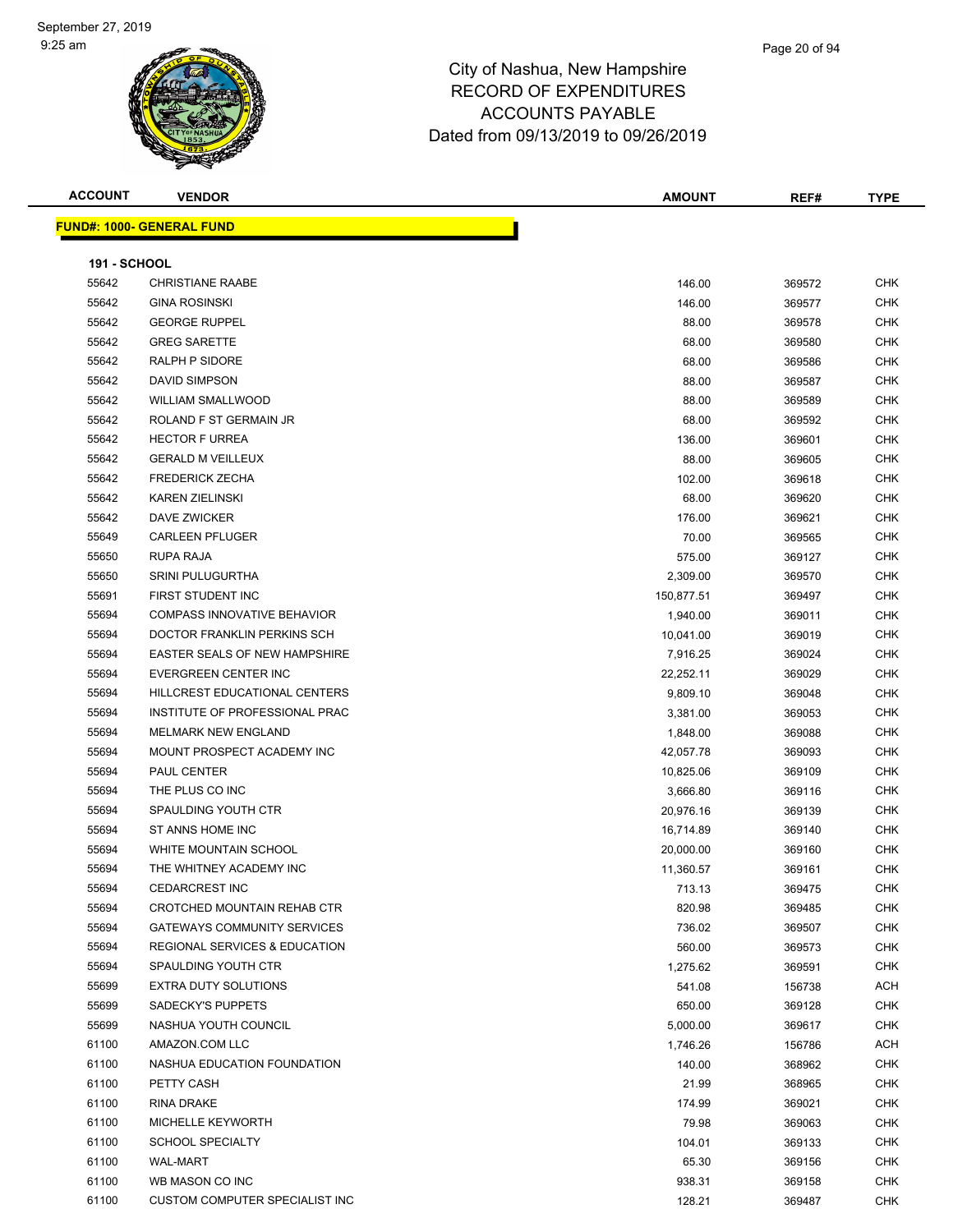| <b>ACCOUNT</b>      | <b>VENDOR</b>                    | <b>AMOUNT</b> | REF#   | <b>TYPE</b> |
|---------------------|----------------------------------|---------------|--------|-------------|
|                     | <b>FUND#: 1000- GENERAL FUND</b> |               |        |             |
|                     |                                  |               |        |             |
| <b>191 - SCHOOL</b> |                                  |               |        |             |
| 61100               | WB MASON CO INC                  | 3,299.33      | 369611 | <b>CHK</b>  |
| 61135               | AMAZON.COM LLC                   | 518.16        | 156737 | <b>ACH</b>  |
| 61135               | AMAZON.COM LLC                   | 7,992.15      | 156786 | <b>ACH</b>  |
| 61135               | PETTY CASH                       | 7.00          | 368964 | <b>CHK</b>  |
| 61135               | PETTY CASH                       | 168.03        | 368965 | <b>CHK</b>  |
| 61135               | <b>CATHERINE BELANGER</b>        | 186.44        | 368991 | <b>CHK</b>  |
| 61135               | <b>BUYQUEST</b>                  | 194.00        | 369000 | <b>CHK</b>  |
| 61135               | CARD TECH ID                     | 312.00        | 369003 | <b>CHK</b>  |
| 61135               | <b>CARPARTS OF NASHUA</b>        | 22.89         | 369004 | <b>CHK</b>  |
| 61135               | CARTRIDGE WORLD MANCHESTER       | 289.95        | 369006 | <b>CHK</b>  |
| 61135               | <b>DONNA COLLINS</b>             | 329.57        | 369010 | <b>CHK</b>  |
| 61135               | ELENCO ELECTRONICS INC           | 293.00        | 369026 | <b>CHK</b>  |
| 61135               | <b>FISHER SCIENTIFIC</b>         | 132.20        | 369033 | <b>CHK</b>  |
| 61135               | <b>FLAGHOUSE INC</b>             | 95.41         | 369035 | <b>CHK</b>  |
| 61135               | <b>JULIE GUAY</b>                | 34.99         | 369041 | <b>CHK</b>  |
| 61135               | <b>HANNAFORD</b>                 | 426.09        | 369044 | <b>CHK</b>  |
| 61135               | HOME DEPOT CREDIT SERVICE        | 115.28        | 369049 | <b>CHK</b>  |
| 61135               | INSTITUTE FOR MULTISENSORY ED    | 150.00        | 369052 | <b>CHK</b>  |
| 61135               | INTERNET DATA MANAGEMENT INC     | 62.39         | 369055 | <b>CHK</b>  |
| 61135               | J W PEPPER & SONS INC            | 235.20        | 369057 | <b>CHK</b>  |
| 61135               | <b>JENNIFER KRISAK</b>           | 82.61         | 369066 | <b>CHK</b>  |
| 61135               | <b>MCKENZIE LARSON</b>           | 46.31         | 369068 | <b>CHK</b>  |
| 61135               | LEARNING WITHOUT TEARS           | 176.00        | 369069 | <b>CHK</b>  |
| 61135               | <b>TARA LINDEN</b>               | 300.91        | 369071 | <b>CHK</b>  |
| 61135               | <b>ELYSE LUCAS</b>               | 149.98        | 369072 | <b>CHK</b>  |
| 61135               | MARKET BASKET ACCT 2589096       | 496.43        | 369081 | <b>CHK</b>  |
| 61135               | <b>NASCO</b>                     | 1,939.14      | 369097 | <b>CHK</b>  |
| 61135               | <b>LOUISE NORWAY</b>             | 224.00        | 369107 | <b>CHK</b>  |
| 61135               | <b>DAVID PELLETIER</b>           | 131.24        | 369110 | <b>CHK</b>  |
| 61135               | PITSCO INC                       | 218.90        | 369114 | <b>CHK</b>  |
| 61135               | <b>IRENE PITSILLIDES</b>         | 15.98         | 369115 | <b>CHK</b>  |
| 61135               | PRECISION LETTER CORP            | 1,300.00      | 369118 | <b>CHK</b>  |
| 61135               | PURELAND SUPPLY LLC              | 138.50        | 369121 | <b>CHK</b>  |
| 61135               | <b>SCHOOL SPECIALTY</b>          | 5,114.41      | 369133 | <b>CHK</b>  |
| 61135               | SHEET MUSIC PLUS                 | 46.71         | 369134 | <b>CHK</b>  |
| 61135               | <b>JULIE SLATTERY</b>            | 115.90        | 369136 | <b>CHK</b>  |
| 61135               | ANNE SULLIVAN                    | 99.95         | 369143 | <b>CHK</b>  |
| 61135               | TEACHER SYNERGY LLC              |               |        | <b>CHK</b>  |
|                     |                                  | 160.23        | 369146 |             |
| 61135               | ANA VASCONCELOS                  | 34.61         | 369154 | <b>CHK</b>  |
| 61135               | WB MASON CO INC                  | 1,664.04      | 369158 | <b>CHK</b>  |
| 61135               | <b>WEST MUSIC</b>                | 97.80         | 369159 | <b>CHK</b>  |

 OTC BRANDS INC 77.70 369449 CHK PETTY CASH 27.95 369450 CHK BELLETETES INC 229.45 369462 CHK BLICK ART MATERIALS 1,461.03 369465 CHK BOND AUTO PARTS 29.17 369467 CHK er 61135 CAROLINA BIOLOGICAL SUPPLY CO And the state of the state of the state of the state of the state of the state of the state of the state of the state of the state of the state of the state of the state of the state LEANNE CLARK 108.89 369478 CHK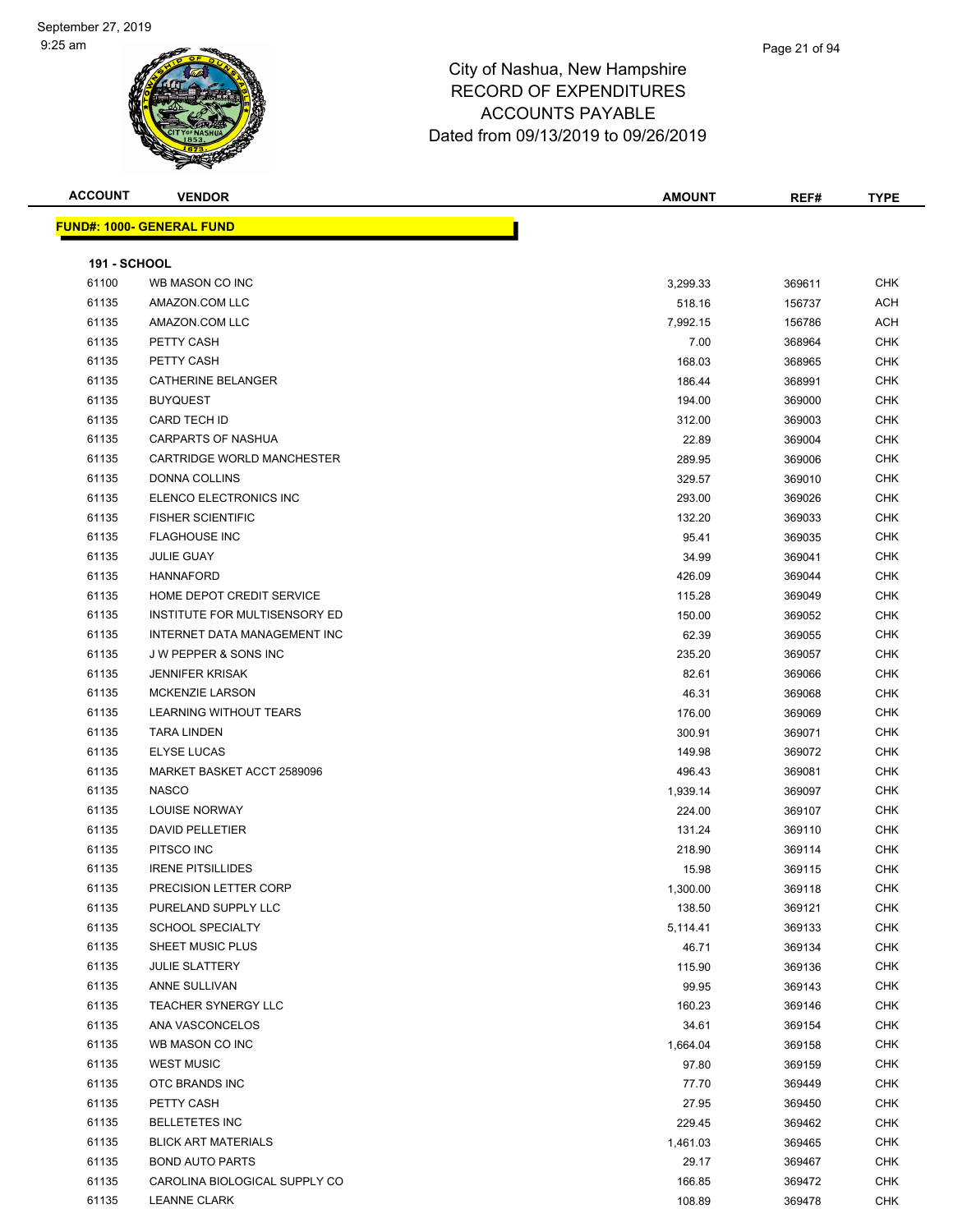#### City of Nashua, New Hampshire RECORD OF EXPENDITURES ACCOUNTS PAYABLE

Dated from 09/13/2019 to 09/26/2019

| <b>ACCOUNT</b>      | <b>VENDOR</b>                    | <b>AMOUNT</b> | REF#   | <b>TYPE</b> |
|---------------------|----------------------------------|---------------|--------|-------------|
|                     | <b>FUND#: 1000- GENERAL FUND</b> |               |        |             |
|                     |                                  |               |        |             |
| <b>191 - SCHOOL</b> |                                  |               |        |             |
| 61135               | <b>BETSY COCO</b>                | 54.97         | 369481 | <b>CHK</b>  |
| 61135               | <b>CURRICULUM ASSOCIATES LLC</b> | 247.55        | 369486 | <b>CHK</b>  |
| 61135               | <b>DEMCO</b>                     | 31.61         | 369488 | <b>CHK</b>  |
| 61135               | DONORSCHOOSE.ORG                 | 50,000.00     | 369491 | <b>CHK</b>  |
| 61135               | <b>JENNIFER FITZGERALD</b>       | 124.80        | 369499 | <b>CHK</b>  |
| 61135               | <b>FLAGHOUSE INC</b>             | 499.90        | 369500 | <b>CHK</b>  |
| 61135               | FREESTYLE PHOTOGRAPHIC SUPPLIE   | 140.98        | 369503 | <b>CHK</b>  |
| 61135               | PATRICIA GAGNON                  | 138.52        | 369504 | <b>CHK</b>  |
| 61135               | <b>GENERAL LINEN SERVICE INC</b> | 48.13         | 369508 | <b>CHK</b>  |
| 61135               | <b>GOPHER</b>                    | 1,605.62      | 369511 | <b>CHK</b>  |
| 61135               | <b>GOVCONNECTION INC</b>         | 376.60        | 369512 | <b>CHK</b>  |
| 61135               | <b>HANNAFORD</b>                 | 175.36        | 369517 | <b>CHK</b>  |
| 61135               | HOME DEPOT CREDIT SERVICE        | 222.03        | 369522 | <b>CHK</b>  |
| 61135               | COMPUTER HUT dba IT INSIDERS     | 1,223.70      | 369528 | <b>CHK</b>  |
| 61135               | KONICA MINOLTA BUSINESS          | 240.00        | 369532 | <b>CHK</b>  |
| 61135               | ROBERT LALANCETTE                | 11.89         | 369535 | <b>CHK</b>  |
| 61135               | RITA LEWANDOWSKI                 | 77.00         | 369538 | <b>CHK</b>  |
| 61135               | MARKET BASKET ACCT 2589096       | 286.33        | 369544 | <b>CHK</b>  |
| 61135               | NEW ENGLAND MATHEMATICS LEAGUE   | 90.00         | 369557 | <b>CHK</b>  |
| 61135               | OFFICE DEPOT                     | 27,911.80     | 369562 | <b>CHK</b>  |
| 61135               | <b>IRENE PITSILLIDES</b>         | 67.01         | 369566 | <b>CHK</b>  |
| 61135               | PLANK ROAD PUBLISHING INC        | 272.20        | 369567 | <b>CHK</b>  |
| 61135               | POCKET NURSE                     | 215.63        | 369568 | <b>CHK</b>  |
| 61135               | PORTLAND POTTERY                 | 554.64        | 369569 | <b>CHK</b>  |
| 61135               | <b>SRINI PULUGURTHA</b>          | 992.00        | 369570 | <b>CHK</b>  |
| 61135               | PURELAND SUPPLY                  | 89.50         | 369571 | <b>CHK</b>  |
| 61135               | <b>SARGENT WELCH</b>             | 1,979.14      | 369581 | <b>CHK</b>  |
| 61135               | <b>SCHOLASTIC INC</b>            | 1,195.43      | 369582 | <b>CHK</b>  |
| 61135               | <b>SCHOOL SPECIALTY</b>          | 4,304.81      | 369584 | <b>CHK</b>  |
| 61135               | <b>RENEE SCHWARZ</b>             | 65.37         | 369585 | <b>CHK</b>  |
| 61135               | ANGELA ST LAWRENCE               | 34.53         | 369593 | <b>CHK</b>  |
| 61135               | <b>MEGHAN STAPLES</b>            | 25.00         | 369595 | <b>CHK</b>  |
| 61135               | KATHLEEN VACCARO                 | 86.20         | 369603 | <b>CHK</b>  |
| 61135               | <b>VEX ROBOTICS</b>              | 822.97        | 369606 | <b>CHK</b>  |
| 61135               | <b>WAL-MART</b>                  | 59.31         | 369609 | <b>CHK</b>  |
| 61135               | <b>WARD'S NATURAL SCIENCE</b>    | 508.22        | 369610 | <b>CHK</b>  |
| 61135               | WB MASON CO INC                  | 3,068.50      | 369611 | <b>CHK</b>  |
| 61135               | <b>WILSON LANGUAGE</b>           | 322.92        | 369613 | <b>CHK</b>  |
| 61135               | CAITLIN ZIBOLIS                  | 21.70         | 369619 | <b>CHK</b>  |
| 61142               | AMAZON.COM LLC                   | 99.87         | 156786 | <b>ACH</b>  |
| 61142               | <b>KARIN O'DONNELL</b>           | 235.98        | 369108 | <b>CHK</b>  |
| 61142               | SCHOOL NURSE SUPPLY INC          | 109.10        | 369132 | <b>CHK</b>  |
| 61299               | AMAZON.COM LLC                   | 519.95        | 156737 | <b>ACH</b>  |
| 61299               | AMAZON.COM LLC                   | 216.36        | 156786 | <b>ACH</b>  |
| 61299               | <b>B &amp; S LOCKSMITHS INC</b>  | 97.97         | 368985 | <b>CHK</b>  |
| 61299               | <b>FASTENAL CO</b>               | 679.31        | 369031 | <b>CHK</b>  |
| 61299               | KAMCO LOCK SOLUTIONS             | 1,135.00      | 369061 | <b>CHK</b>  |
| 61299               | M E O'BRIEN & SONS INC           | 607.90        | 369075 | <b>CHK</b>  |
|                     |                                  |               |        |             |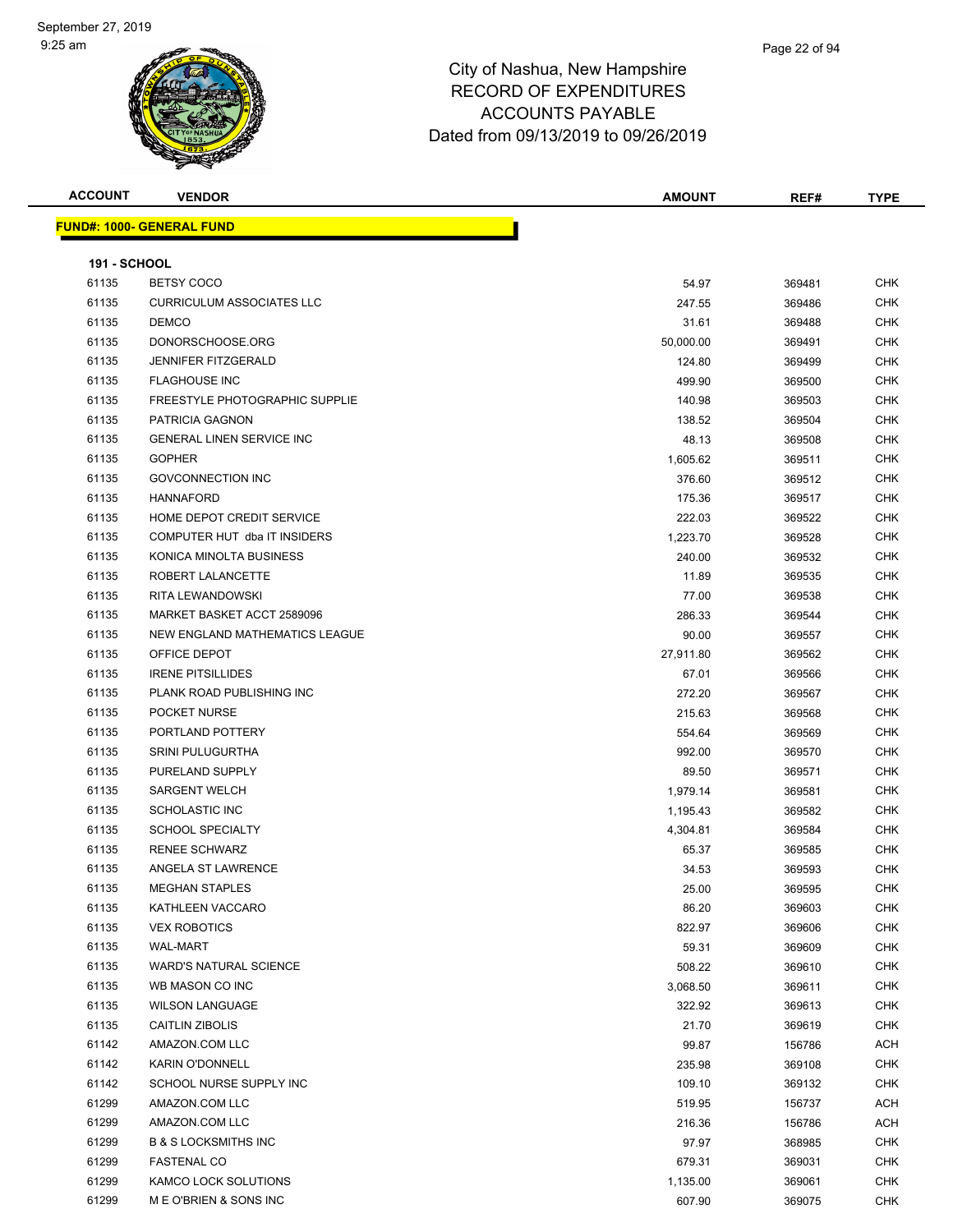#### Page 23 of 94

| <b>ACCOUNT</b>      | <b>VENDOR</b>                     | <b>AMOUNT</b> | REF#   | <b>TYPE</b> |
|---------------------|-----------------------------------|---------------|--------|-------------|
|                     | <b>FUND#: 1000- GENERAL FUND</b>  |               |        |             |
|                     |                                   |               |        |             |
| <b>191 - SCHOOL</b> |                                   |               |        |             |
| 61299               | <b>RC WELDING LLC</b>             | 60.00         | 369122 | <b>CHK</b>  |
| 61299               | SHIFFLER EQUIPMENT SALES INC      | 1,014.18      | 369135 | <b>CHK</b>  |
| 61299               | PETTY CASH                        | 122.47        | 369450 | <b>CHK</b>  |
| 61299               | <b>B &amp; S LOCKSMITHS INC</b>   | 172.89        | 369458 | <b>CHK</b>  |
| 61299               | <b>BALFOUR</b>                    | 192.65        | 369460 | <b>CHK</b>  |
| 61299               | <b>FASTENAL CO</b>                | 693.48        | 369495 | <b>CHK</b>  |
| 61299               | GATE CITY FENCE CO INC            | 975.00        | 369506 | <b>CHK</b>  |
| 61299               | HOME DEPOT CREDIT SERVICES        | 194.38        | 369523 | <b>CHK</b>  |
| 61299               | <b>WAL-MART</b>                   | 0.80          | 369609 | <b>CHK</b>  |
| 61299               | YMCA OF GREATER NASHUA            | (1.48)        | 369616 | <b>CHK</b>  |
| 61407               | <b>GRAINGER</b>                   | 135.00        | 369040 | <b>CHK</b>  |
| 61407               | M & M ELECTRICAL SUPPLY CO INC    | 127.65        | 369074 | CHK         |
| 61407               | CED                               | 1,540.00      | 369474 | <b>CHK</b>  |
| 61407               | <b>GRAINGER</b>                   | 555.56        | 369513 | <b>CHK</b>  |
| 61407               | M & M ELECTRICAL SUPPLY CO INC    | 1,431.44      | 369539 | <b>CHK</b>  |
| 61407               | WILLIAMS COMMUNICATIONS SERVIC    | 845.90        | 369612 | <b>CHK</b>  |
| 61414               | <b>CAPP INC</b>                   | 498.00        | 369002 | <b>CHK</b>  |
| 61414               | F W WEBB COMPANY                  | 301.19        | 369030 | CHK         |
| 61414               | <b>HAJOCA CORPORATION</b>         | 277.26        | 369042 | <b>CHK</b>  |
| 61414               | <b>CAPP INC</b>                   | 2,075.00      | 369471 | <b>CHK</b>  |
| 61414               | F W WEBB COMPANY                  | 161.84        | 369494 | <b>CHK</b>  |
| 61414               | <b>HAJOCA CORPORATION</b>         | 139.46        | 369516 | CHK         |
| 61421               | JOMAR DISTRIBUTORS INC            | 40.17         | 369059 | <b>CHK</b>  |
| 61421               | CENTRAL FAN CO INC                | 3,966.40      | 369476 | <b>CHK</b>  |
| 61421               | TOTAL AIR SUPPLY INC              | 224.97        | 369597 | <b>CHK</b>  |
| 61421               | TRANE U.S. INC                    | 398.33        | 369598 | <b>CHK</b>  |
| 61428               | AMAZON.COM LLC                    | 161.88        | 156737 | ACH         |
| 61428               | AMAZON.COM LLC                    | 451.95        | 156786 | ACH         |
| 61428               | <b>IMPERIAL DADE</b>              | 1,709.41      | 369051 | <b>CHK</b>  |
| 61428               | WB MASON CO INC                   | 16,590.25     | 369158 | <b>CHK</b>  |
| 61428               | CLEAN-O-RAMA                      | 99.55         | 369479 | <b>CHK</b>  |
| 61428               | <b>IMPERIAL DADE</b>              | 2,101.60      | 369526 | CHK         |
| 61599               | NASHUA OUTDOOR POWER EQUIPMENT    | 16.20         | 369098 | <b>CHK</b>  |
| 61599               | <b>TURF PRODUCTS</b>              | 512.50        | 369151 | <b>CHK</b>  |
| 61599               | SITEONE LANDSCAPE SUPPLY LLC      | 18.67         | 369588 | <b>CHK</b>  |
| 61607               | AMAZON.COM LLC                    | 177.23        | 156737 | ACH         |
| 61607               | AMAZON.COM LLC                    | 685.55        | 156786 | <b>ACH</b>  |
| 61607               | COMPUTER HUT dba IT INSIDERS      | 2,634.45      | 369528 | CHK         |
| 61814               | <b>JUNIOR LIBRARY GUILD</b>       | 2,623.90      | 369060 | <b>CHK</b>  |
| 61814               | PERMA-BOUND                       | 242.45        | 369111 | <b>CHK</b>  |
| 61814               | FOLLETT SCHOOL SOLUTIONS INC      | 872.30        | 369501 | CHK         |
| 61814               | PERMA-BOUND                       | 1,807.84      | 369564 | <b>CHK</b>  |
| 61821               | <b>EBSCO INFORMATION SERVICES</b> | 303.97        | 369025 | CHK         |
| 61821               | <b>SCHOLASTIC INC</b>             | 670.29        | 369582 | CHK         |
| 61830               | <b>SCHOLASTIC INC</b>             | 1,013.72      | 369131 | CHK         |
| 61830               | <b>TEACHING STRATEGIES LLC</b>    | 3,237.50      | 369147 | CHK         |
| 61830               | <b>SCHOLASTIC INC</b>             | 972.51        | 369582 | CHK         |
| 61875               | AMAZON.COM LLC                    | 76.26         | 156737 | ACH         |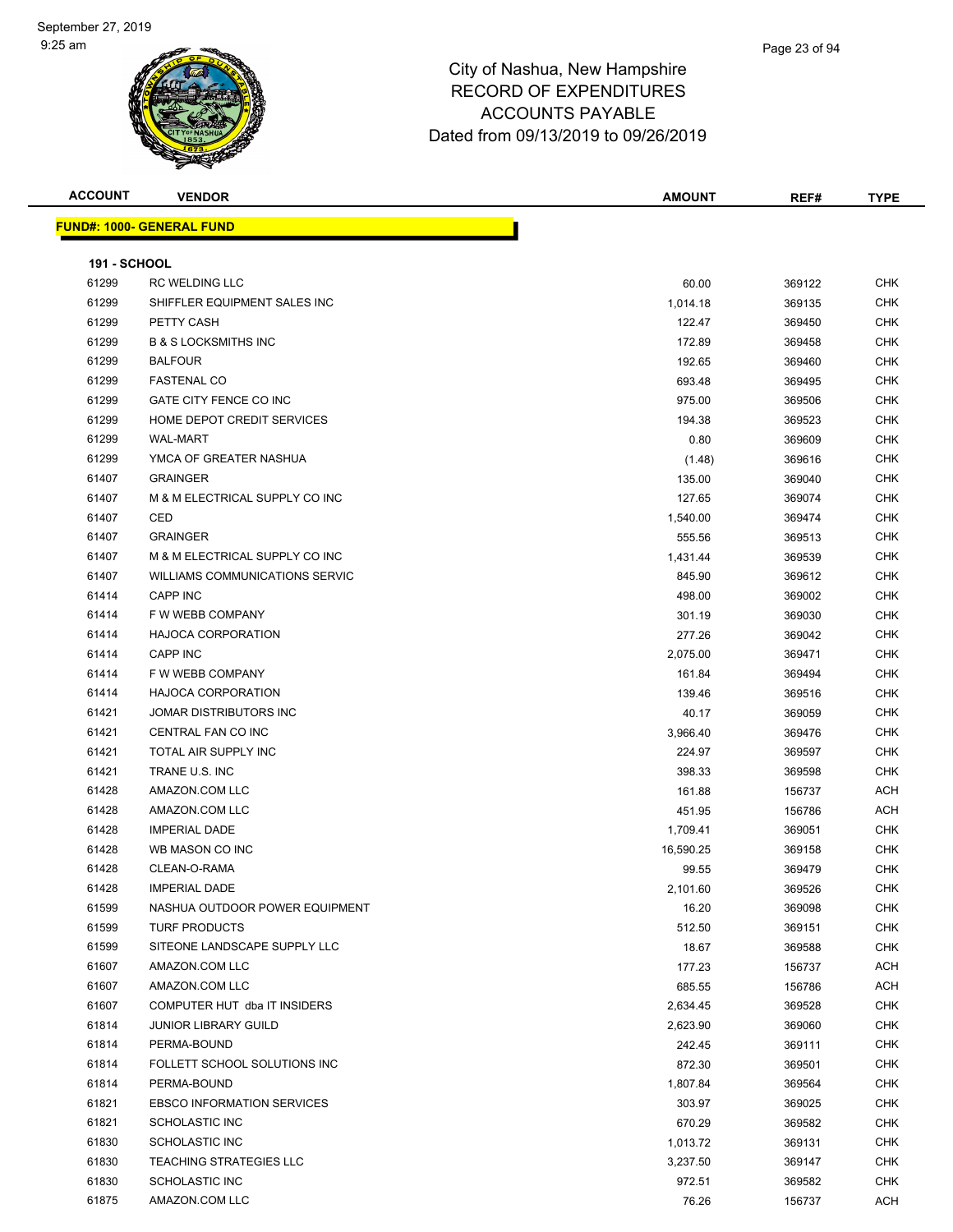| <b>AMOUNT</b>  | REF#   | <b>TYPE</b> |
|----------------|--------|-------------|
|                |        |             |
|                |        |             |
|                |        |             |
| 229.77         | 156786 | <b>ACH</b>  |
| 136.82         | 368987 | <b>CHK</b>  |
| 192.02         | 369486 | CHK         |
| 92.84          | 369502 | <b>CHK</b>  |
| 56.00          | 369520 | <b>CHK</b>  |
| 9,177.75       | 369056 | <b>CHK</b>  |
| 4,139.00       | 369528 | <b>CHK</b>  |
| 1,270.19       | 369529 | <b>CHK</b>  |
| 1,495.00       | 369086 | <b>CHK</b>  |
| 480.00         | 369528 | <b>CHK</b>  |
| 599.00         | 369575 | <b>CHK</b>  |
| 1,443.40       | 156786 | <b>ACH</b>  |
| 485.00         | 369583 | <b>CHK</b>  |
| 509.98         | 369611 | CHK         |
| 1,515.56       | 369615 | <b>CHK</b>  |
| 672.28         | 156786 | ACH         |
| 208.02         | 368988 | CHK         |
| 550.00         | 369125 | <b>CHK</b>  |
| \$908,238.73   |        |             |
|                |        |             |
|                |        |             |
| 1,005,000.00   | 156784 | ACH         |
| 261,450.00     | 156784 | ACH         |
| 105,650.00     | 156785 | <b>ACH</b>  |
| 4,055.00       | 369375 | CHK         |
|                |        |             |
| \$1,376,155.00 |        |             |
|                |        |             |
| \$6,827,528.62 |        |             |
|                |        |             |
|                |        |             |
|                |        |             |
| 249.09         | 369360 | CHK         |
| 2,392.55       | 368837 | CHK         |
| 35,000.00      | 156774 | ACH         |
| \$37,641.64    |        |             |
|                |        |             |
|                |        |             |
| 4,813.10       | 368849 | CHK         |
| \$4,813.10     |        |             |
|                |        |             |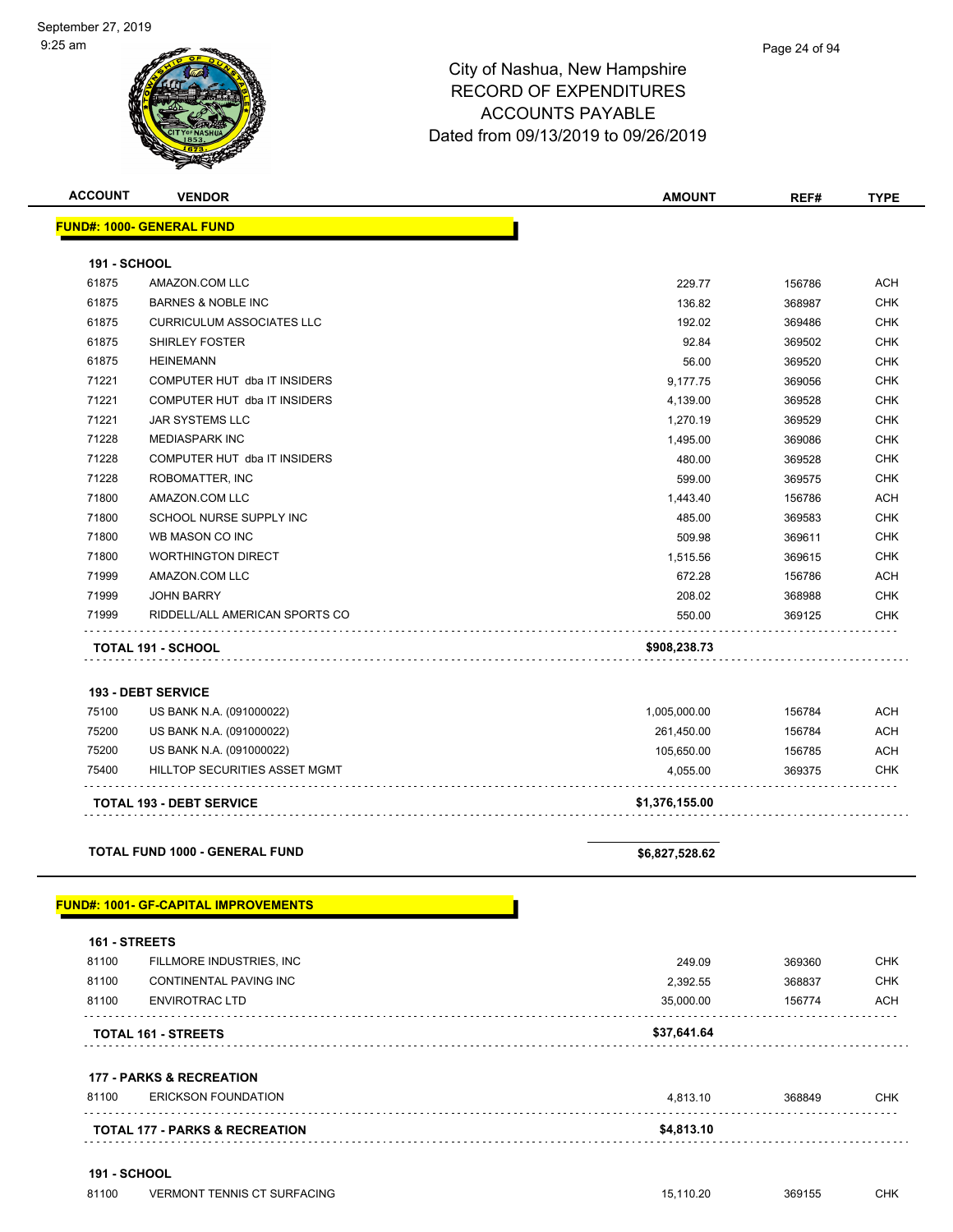| :25 am              |                                                     |                                     | Page 25 of 94 |             |
|---------------------|-----------------------------------------------------|-------------------------------------|---------------|-------------|
|                     |                                                     | City of Nashua, New Hampshire       |               |             |
|                     |                                                     | <b>RECORD OF EXPENDITURES</b>       |               |             |
|                     |                                                     |                                     |               |             |
|                     |                                                     | <b>ACCOUNTS PAYABLE</b>             |               |             |
|                     |                                                     | Dated from 09/13/2019 to 09/26/2019 |               |             |
|                     |                                                     |                                     |               |             |
| <b>ACCOUNT</b>      | <b>VENDOR</b>                                       | <b>AMOUNT</b>                       | REF#          | <b>TYPE</b> |
|                     | <b>FUND#: 1001- GF-CAPITAL IMPROVEMENTS</b>         |                                     |               |             |
| <b>191 - SCHOOL</b> |                                                     |                                     |               |             |
| 81100               | <b>VERMONT TENNIS CT SURFACING</b>                  | 16,125.00                           | 369155        | <b>CHK</b>  |
| 81100               | <b>VERMONT TENNIS CT SURFACING</b>                  | 1,764.96                            | 369155        | <b>CHK</b>  |
| 81100               | AMERICAN SPORTS FLOORS INC                          | 7,217.00                            | 368980        | <b>CHK</b>  |
| 81100               | <b>VERMONT TENNIS CT SURFACING</b>                  | 888.36                              | 369155        | <b>CHK</b>  |
|                     | TOTAL 191 - SCHOOL                                  | \$41,105.52                         |               |             |
|                     |                                                     |                                     |               |             |
|                     | <b>TOTAL FUND 1001 - GF-CAPITAL IMPROVEMENTS</b>    | \$83,560.26                         |               |             |
|                     | <b>FUND#: 1010- GF-PRIOR YEAR ENC &amp; ESCROWS</b> |                                     |               |             |
|                     | <b>109 - CIVIC &amp; COMMUNITY ACTIVITIES</b>       |                                     |               |             |
| 71000               | LUMEN STUDIO INC                                    | 813.40                              | 156733        | ACH         |
|                     | <b>TOTAL 109 - CIVIC &amp; COMMUNITY ACTIVITIES</b> | \$813.40                            |               |             |
|                     | <b>122 - INFORMATION TECHNOLOGY</b>                 |                                     |               |             |
| 53142               | <b>ADMINS INC</b>                                   | 2,700.00                            | 156724        | ACH         |
|                     | <b>TOTAL 122 - INFORMATION TECHNOLOGY</b>           | \$2,700.00                          |               |             |
| 150 - POLICE        |                                                     |                                     |               |             |
| 53999               | <b>NMS LABS</b>                                     | 673.00                              | 369408        | <b>CHK</b>  |
| 54487               | OLD GLORY GUNS AND AMMO LLC                         | 100.00                              | 368908        | <b>CHK</b>  |
| 61110               | <b>BODY ARMOR OUTLET LLC</b>                        | 2,744.00                            | 368830        | <b>CHK</b>  |
|                     | <b>TOTAL 150 - POLICE</b>                           | \$3,517.00                          |               |             |
|                     | 160 - PW-ADMIN & ENGINEERING                        |                                     |               |             |
| 55699               | HAYNER SWANSON INC<br>.                             | 800.00                              | 369219        | <b>CHK</b>  |
|                     | <b>TOTAL 160 - PW-ADMIN &amp; ENGINEERING</b>       | \$800.00                            |               |             |
| 161 - STREETS       |                                                     |                                     |               |             |
| 54275               | HI WAY SAFETY SYSTEMS INC                           | 10,546.45                           | 156777        | <b>ACH</b>  |
| 54492               | <b>SPRINT</b>                                       | 1,904.80                            | 368806        | <b>CHK</b>  |
| 54492               | <b>SPRINT</b>                                       | 1,326.77                            | 369305        | <b>CHK</b>  |
| 55699               | <b>HAYNER SWANSON INC</b>                           | 1,800.00                            | 369219        | <b>CHK</b>  |
|                     | TOTAL 161 - STREETS                                 | \$15,578.02                         |               |             |
|                     | <b>166 - PARKING LOTS</b>                           |                                     |               |             |
| 54207               | DONOVAN EQUIPMENT CO INC                            | 2,100.00                            | 368846        | <b>CHK</b>  |
| 55699               | ASAP ALARM & ELECTRICAL LLC                         | 599.80                              | 369324        | <b>CHK</b>  |
|                     |                                                     |                                     |               |             |
|                     | <b>TOTAL 166 - PARKING LOTS</b>                     | \$2,699.80                          |               |             |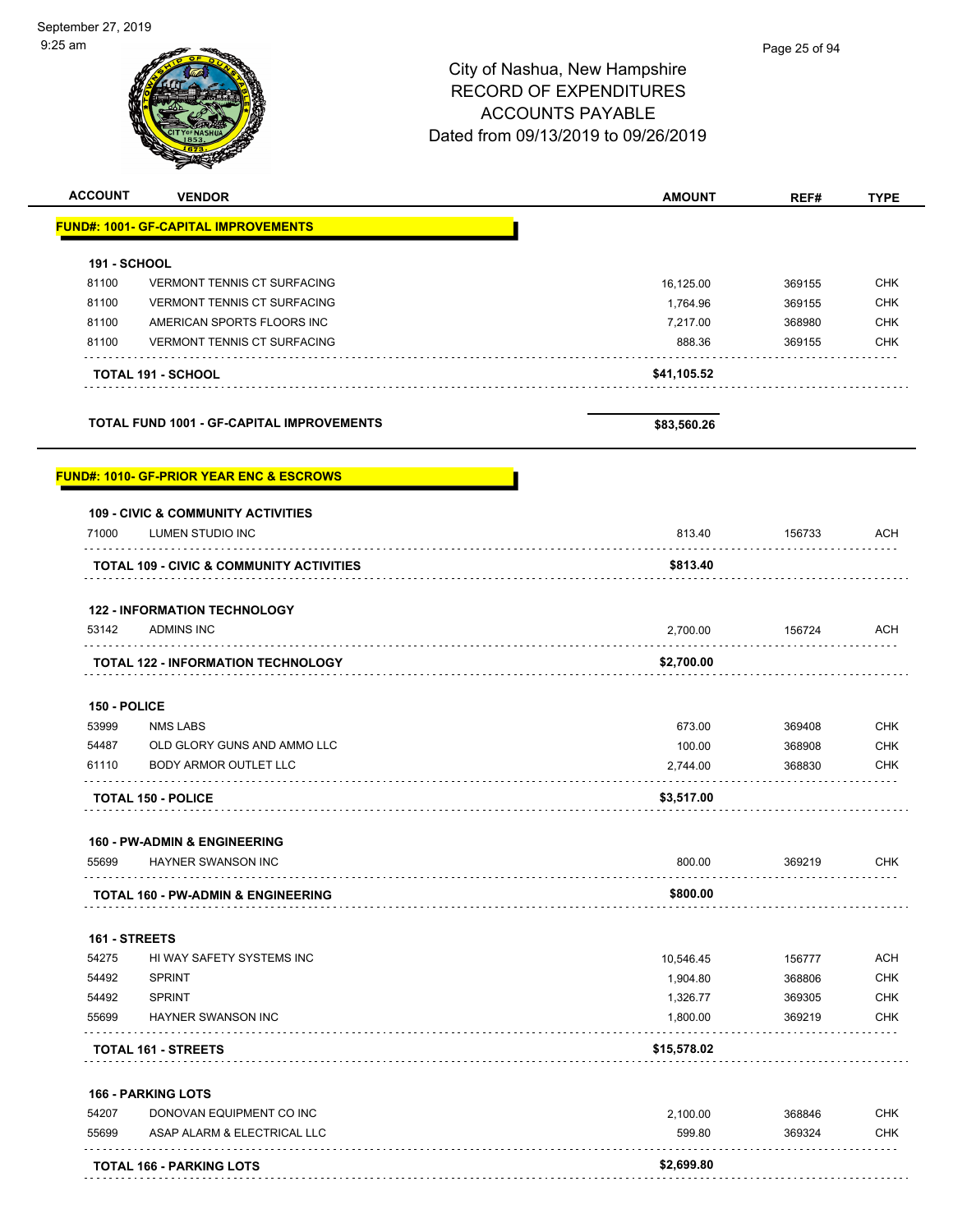|                     |                                                      | City of Nashua, New Hampshire<br><b>RECORD OF EXPENDITURES</b><br><b>ACCOUNTS PAYABLE</b><br>Dated from 09/13/2019 to 09/26/2019 |        |             |
|---------------------|------------------------------------------------------|----------------------------------------------------------------------------------------------------------------------------------|--------|-------------|
| <b>ACCOUNT</b>      | <b>VENDOR</b>                                        | <b>AMOUNT</b>                                                                                                                    | REF#   | <b>TYPE</b> |
|                     | <u> FUND#: 1010- GF-PRIOR YEAR ENC &amp; ESCROWS</u> |                                                                                                                                  |        |             |
|                     | <b>171 - COMMUNITY SERVICES</b>                      |                                                                                                                                  |        |             |
| 53142               | <b>DENNIS MIRES PA</b><br>.                          | 10,000.00                                                                                                                        | 368844 | <b>CHK</b>  |
|                     | <b>TOTAL 171 - COMMUNITY SERVICES</b>                | \$10,000.00                                                                                                                      |        |             |
|                     | <b>177 - PARKS &amp; RECREATION</b>                  |                                                                                                                                  |        |             |
| 55699               | <b>HAYNER SWANSON INC</b>                            | 1,100.00                                                                                                                         | 369219 | <b>CHK</b>  |
|                     | <b>TOTAL 177 - PARKS &amp; RECREATION</b>            | \$1,100.00                                                                                                                       |        |             |
| 179 - LIBRARY       |                                                      |                                                                                                                                  |        |             |
| 81200               | <b>PALMER &amp; SICARD INC</b>                       | 8,550.00                                                                                                                         | 369411 | <b>CHK</b>  |
|                     | <b>TOTAL 179 - LIBRARY</b>                           | \$8,550.00                                                                                                                       |        |             |
|                     | <b>181 - COMMUNITY DEVELOPMENT</b>                   |                                                                                                                                  |        |             |
| 81300               | LUMEN STUDIO INC                                     | 6,541.00                                                                                                                         | 156733 | <b>ACH</b>  |
|                     | TOTAL 181 - COMMUNITY DEVELOPMENT                    | \$6,541.00                                                                                                                       |        |             |
|                     | <b>183 - ECONOMIC DEVELOPMENT</b>                    |                                                                                                                                  |        |             |
| 55400               | <b>CHERYL LINDNER</b><br>.                           | 3,850.00                                                                                                                         | 368761 | <b>CHK</b>  |
|                     | <b>TOTAL 183 - ECONOMIC DEVELOPMENT</b>              | \$3,850.00                                                                                                                       |        |             |
| <b>191 - SCHOOL</b> |                                                      |                                                                                                                                  |        |             |
| 53607               | <b>GRANITE STATE COLLEGE</b>                         | 2,137.00                                                                                                                         | 369514 | CHK         |
| 53628               | <b>METRO GROUP INC</b>                               | 829.00                                                                                                                           | 369089 | CHK         |
| 53628               | <b>VERMONT TENNIS CT SURFACING</b>                   | 18,822.48                                                                                                                        | 369155 | <b>CHK</b>  |
| 61135               | WB MASON CO INC                                      | 449.87                                                                                                                           | 369158 | <b>CHK</b>  |
| 61249               | COLLEGE BOARD PSAT10                                 | 3,888.12                                                                                                                         | 369009 | <b>CHK</b>  |
| 61821               | <b>EBSCO INFORMATION SERVICES</b>                    | 532.42                                                                                                                           | 369025 | <b>CHK</b>  |
|                     | <b>TOTAL 191 - SCHOOL</b>                            | \$26,658.89                                                                                                                      |        |             |

```
TOTAL FUND 1010 - GF-PRIOR YEAR ENC & ESCROWS $82,808.11
```
**FUND#: 2100- FOOD SERVICES FUND** ASAP FIRE & SAFETY CORP 4,466.00 368983 CHK AMY CASSIDY 15.00 368955 CHK THE COPY SHOP 5,418.00 369012 CHK ANN HOVEY 77.99 369050 CHK NATIVE MAINE PRODUCE & SPEC 4,556.55 368956 CHK BELLAVANCE BEVERAGE CO INC 1,524.45 368992 CHK BIMBO FOODS BAKERIES INC 4,088.61 368995 CHK edia 61214 Coca Cola Bottling Control 10 and 20 and 20 and 20 and 20 and 214.55 369008 CHK GARELICK FARMS OF FRANKLIN 12,868.15 369038 CHK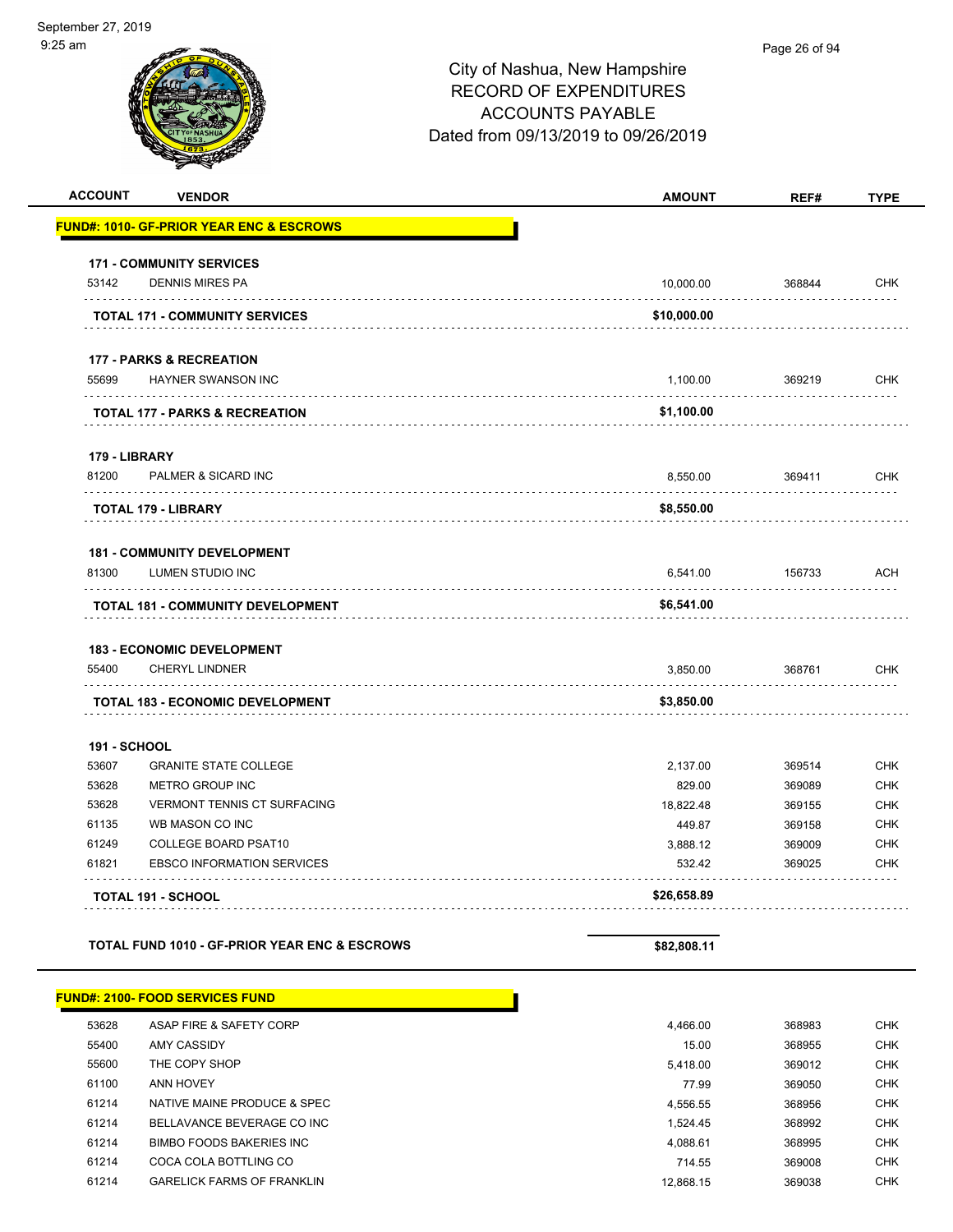

| <b>ACCOUNT</b> | <b>VENDOR</b>                                        | <b>AMOUNT</b>       | REF#             | <b>TYPE</b>              |
|----------------|------------------------------------------------------|---------------------|------------------|--------------------------|
|                | <b>FUND#: 2100- FOOD SERVICES FUND</b>               |                     |                  |                          |
|                |                                                      |                     |                  |                          |
| 61214          | GILLS PIZZA CO                                       | 4,686.25            | 369039           | <b>CHK</b>               |
| 61214          | <b>HERSHEY'S ICE CREAM</b>                           | 2,722.44            | 369047           | CHK                      |
| 61214<br>61214 | <b>M SAUNDERS INC</b><br>NATIVE MAINE PRODUCE & SPEC | 4,865.23            | 369076           | <b>CHK</b>               |
| 61214          | NORTHCENTER FOODS                                    | 3,048.66            | 369101           | <b>CHK</b><br>CHK        |
| 61214          | BELLAVANCE BEVERAGE CO INC                           | 51,131.06<br>819.70 | 369106<br>369461 | <b>CHK</b>               |
| 61214          | <b>BIMBO FOODS BAKERIES INC.</b>                     |                     |                  | <b>CHK</b>               |
| 61214          | COCA COLA BOTTLING CO                                | 1,571.56            | 369464           |                          |
|                |                                                      | 2,135.05            | 369480           | <b>CHK</b>               |
| 61214<br>61214 | <b>GARELICK FARMS OF FRANKLIN</b><br>GILLS PIZZA CO  | 6,940.65            | 369505           | <b>CHK</b><br><b>CHK</b> |
|                | HERSHEY'S ICE CREAM                                  | 5,267.00            | 369509           |                          |
| 61214<br>61214 | M SAUNDERS INC                                       | 857.52              | 369521           | <b>CHK</b><br><b>CHK</b> |
|                |                                                      | 1,370.65            | 369540           |                          |
| 61214          | NATIVE MAINE PRODUCE & SPEC                          | 3,015.47            | 369555           | <b>CHK</b>               |
| 61214          | NORTHCENTER FOODS                                    | 20,072.78           | 369559           | <b>CHK</b>               |
| 61299          | <b>IMPERIAL DADE</b><br><b>HAJOCA CORPORATION</b>    | 24,001.61           | 369051           | <b>CHK</b>               |
| 71000          |                                                      | 40.71               | 369042           | CHK                      |
| 71000          | KITTREDGE EQUIPMENT CO - NH                          | 1,492.16            | 369064           | <b>CHK</b>               |
|                | <b>TOTAL FUND 2100 - FOOD SERVICES FUND</b>          | \$167,767.80        |                  |                          |
|                |                                                      |                     |                  |                          |
|                | <b>FUND#: 2120- SUMMER FEEDING PROGRAM FUND</b>      |                     |                  |                          |
| 61214          | <b>BIMBO FOODS BAKERIES INC</b>                      | 95.04               |                  | <b>CHK</b>               |
| 61299          | LISA BORDELEAU                                       |                     | 368995           | <b>CHK</b>               |
|                |                                                      | 44.08               | 369470           |                          |
|                | TOTAL FUND 2120 - SUMMER FEEDING PROGRAM FUND        | \$139.12            |                  |                          |
|                |                                                      |                     |                  |                          |
|                | <b>FUND#: 2204- SUMMER SCHOOL</b>                    |                     |                  |                          |
| 51650          | YMCA OF GREATER NASHUA                               | 48,045.41           | 369616           | <b>CHK</b>               |
|                |                                                      |                     |                  |                          |
|                | <b>TOTAL FUND 2204 - SUMMER SCHOOL</b>               | \$48,045.41         |                  |                          |
|                | <b>FUND#: 2207- ADULT ED/CONTINUING ED</b>           |                     |                  |                          |
|                |                                                      |                     |                  |                          |
| 55690          | NASHUA TRANSIT SYSTEM                                | 300.00              | 369448           | <b>CHK</b>               |
| 61299          | <b>WAL-MART</b>                                      | 166.72              | 369156           | <b>CHK</b>               |
| 61299          | <b>BALFOUR</b>                                       | 24.50               | 369460           | <b>CHK</b>               |
|                | <b>TOTAL FUND 2207 - ADULT ED/CONTINUING ED</b>      | \$491.22            |                  |                          |
|                |                                                      |                     |                  |                          |
|                | <b>FUND#: 2212- ATHLETICS REVENUE FUND</b>           |                     |                  |                          |
| 44563          | NASHUA SCHOOL DISTRICT 42                            | 195.00              | 156781           | <b>ACH</b>               |
| 61299          | NIXON CO INC                                         | 610.00              | 369558           | <b>CHK</b>               |
|                | <b>TOTAL FUND 2212 - ATHLETICS REVENUE FUND</b>      | \$805.00            |                  |                          |
|                |                                                      |                     |                  |                          |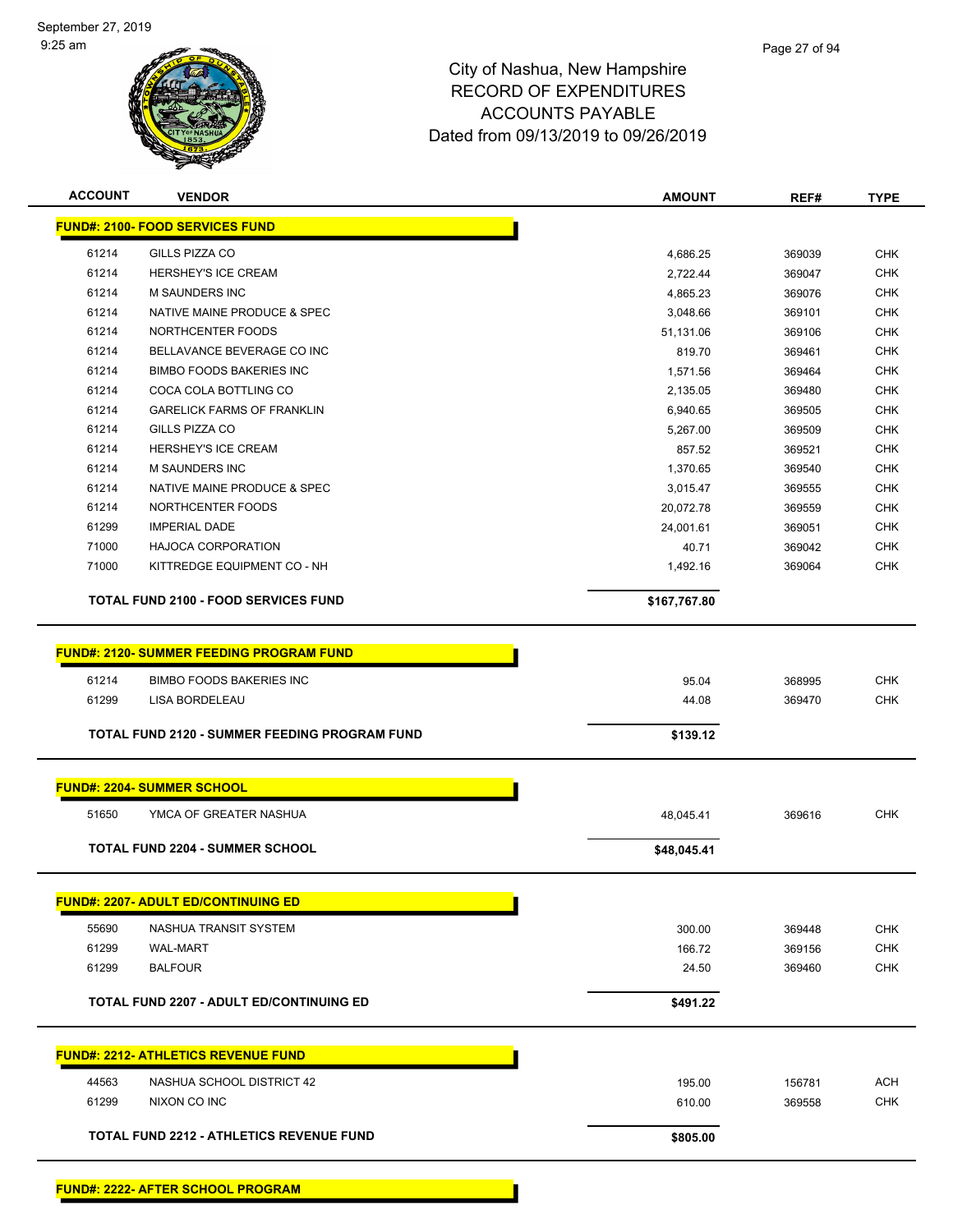

| <b>ACCOUNT</b> | <b>VENDOR</b>                                          | <b>AMOUNT</b>   | REF#             | <b>TYPE</b> |
|----------------|--------------------------------------------------------|-----------------|------------------|-------------|
|                | <b>FUND#: 2222- AFTER SCHOOL PROGRAM</b>               |                 |                  |             |
| 55300          | MILL FALLS AT THE LAKE                                 | 595.42          | 369091           | <b>CHK</b>  |
| 61299          | AC MOORE INC                                           | 30.62           | 368978           | <b>CHK</b>  |
| 61299          | <b>SAMS CLUB/SYNCHRONY BANK</b>                        | 779.29          | 369129           | <b>CHK</b>  |
| 61299          | <b>WAL-MART</b>                                        | 410.66          | 369156           | <b>CHK</b>  |
| 61299          | STATE OF NH CRIMINAL RECORDS                           | 434.25          | 369451           | <b>CHK</b>  |
| 61299          | STATE OF NH CRIMINAL RECORDS                           | 289.50          | 369452           | <b>CHK</b>  |
|                | <b>TOTAL FUND 2222 - AFTER SCHOOL PROGRAM</b>          | \$2,539.74      |                  |             |
|                | <b>FUND#: 2503- PARKS &amp; REC PROGRAMS FUND</b>      |                 |                  |             |
| 44549          | STELLA BHATTACHARYA                                    | 90.00           | 368754           | <b>CHK</b>  |
| 44549          | <b>RON CURRIER</b>                                     | 105.00          | 369622           | <b>CHK</b>  |
| 44549          | BALAGURUMOORTHY DHARMARAJ                              | 165.00          | 369623           | <b>CHK</b>  |
| 44549          | <b>TANYA LEBLOND</b>                                   | 75.00           | 369624           | <b>CHK</b>  |
| 44549          | SOPHIA WITKOWSKI                                       | 300.00          | 369625           | <b>CHK</b>  |
| 53600          | LONGFELLOW NEW HAMPSHIRE                               | 4,270.00        | 368879           | <b>CHK</b>  |
|                | <b>TOTAL FUND 2503 - PARKS &amp; REC PROGRAMS FUND</b> | \$5,005.00      |                  |             |
|                | <b>FUND#: 2504- HOLMAN STADIUM EVENTS FUND</b>         |                 |                  |             |
| 55699          | <b>BJ HICKMAN MAGIC SHOWS</b>                          | 475.00          | 369332           | <b>CHK</b>  |
|                | <b>TOTAL FUND 2504 - HOLMAN STADIUM EVENTS FUND</b>    | \$475.00        |                  |             |
|                |                                                        |                 |                  |             |
|                | <b>FUND#: 2505- PEG ACCESS CHANNELS FUND</b>           |                 |                  |             |
| 45999          | <b>COMMUNITY MEDIA SERVICES GRP L</b>                  | (640.62)        | 369244           | <b>CHK</b>  |
| 54100          | <b>EVERSOURCE</b>                                      | 269.08          | 369273           | <b>CHK</b>  |
| 54114          | LIBERTY UTILITIES - NH                                 | 6.41            | 368794           | CHK         |
| 54114          | <b>DIRECT ENERGY BUSINESS</b>                          | 0.22            | 368845           | <b>CHK</b>  |
| 54141          | PENNICHUCK WATER WORKS INC                             | 18.70           | 368804           | <b>CHK</b>  |
| 54487          | AMAZON.COM LLC                                         | 51.98           | 156772           | <b>ACH</b>  |
| 55699          | <b>COMMUNITY MEDIA SERVICES GRP L</b>                  | 32,000.00       | 369244           | <b>CHK</b>  |
| 61299          | AMAZON.COM LLC                                         | 49.73           | 156772           | <b>ACH</b>  |
| 71000          | AMAZON.COM LLC                                         | 179.00          | 156772           | <b>ACH</b>  |
|                | <b>TOTAL FUND 2505 - PEG ACCESS CHANNELS FUND</b>      | \$31,934.50     |                  |             |
|                | <b>FUND#: 2506- HUNT BLDG FACILITY RENTAL FUND</b>     |                 |                  |             |
| 53628          | <b>COMCAST</b>                                         |                 |                  | <b>CHK</b>  |
| 54100          | <b>EVERSOURCE</b>                                      | 86.90<br>844.02 | 368782<br>369703 | CHK         |
| 54141          | PENNICHUCK WATER WORKS INC                             | 209.55          | 368804           | <b>CHK</b>  |
| 54280          | DMS PLUMBING & HEATING LLC                             | 125.00          | 369352           | <b>CHK</b>  |
| 61100          | AMAZON.COM LLC                                         | 125.57          | 156772           | <b>ACH</b>  |
|                |                                                        |                 |                  |             |
|                | TOTAL FUND 2506 - HUNT BLDG FACILITY RENTAL FUND       | \$1,391.04      |                  |             |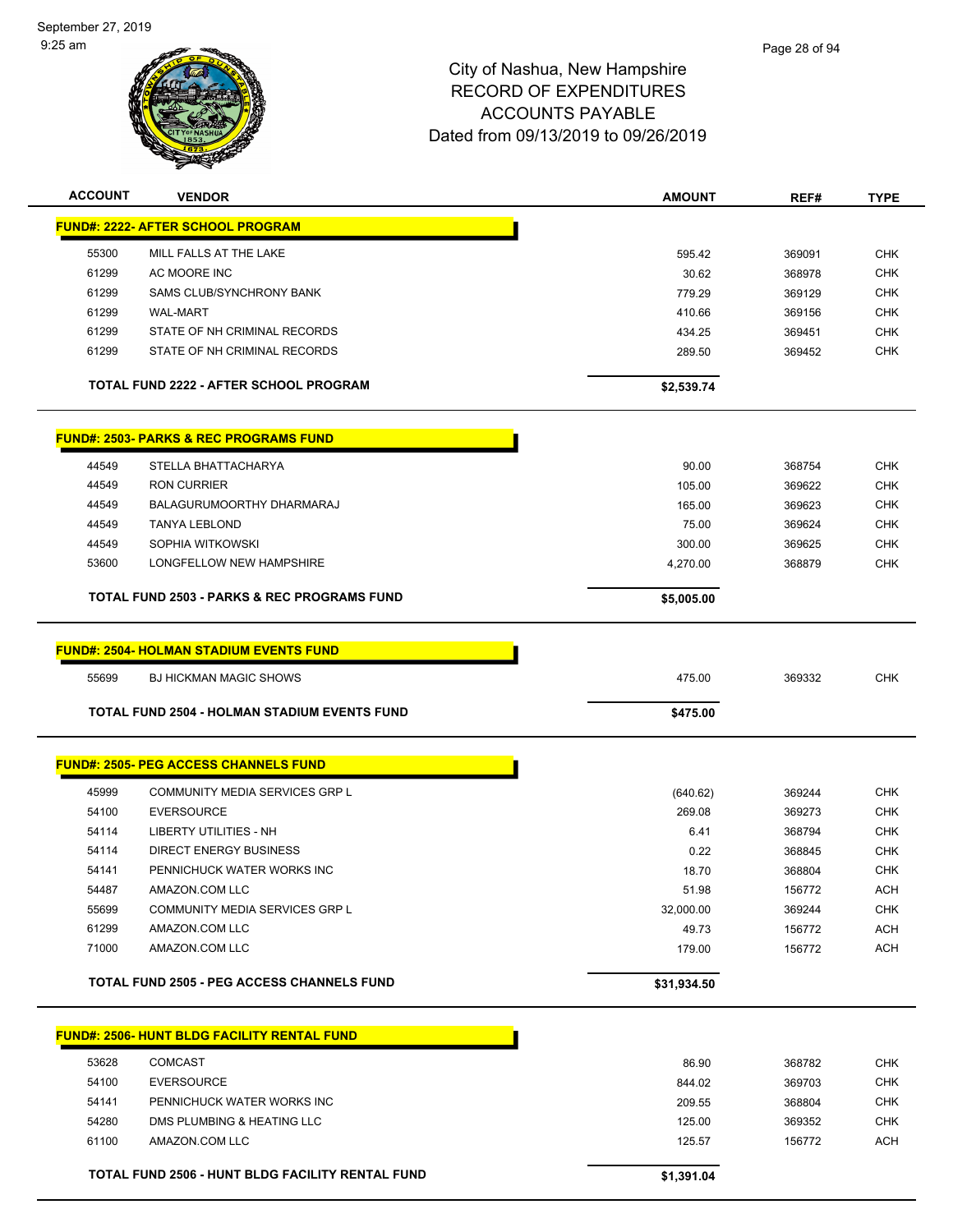| <b>ACCOUNT</b> | <b>VENDOR</b>                                          | <b>AMOUNT</b>    | REF#             | <b>TYPE</b>              |
|----------------|--------------------------------------------------------|------------------|------------------|--------------------------|
|                | <b>FUND#: 2507- FIRE TRAINING FACILITY RENTAL</b>      |                  |                  |                          |
| 71999          | <b>BELLETETES INC</b>                                  | 47.59            | 368825           | <b>CHK</b>               |
|                |                                                        |                  |                  |                          |
|                | <b>TOTAL FUND 2507 - FIRE TRAINING FACILITY RENTAL</b> | \$47.59          |                  |                          |
|                | <b>FUND#: 2511-201 MAIN STREET RENTAL FUND</b>         |                  |                  |                          |
|                |                                                        |                  |                  |                          |
| 54100<br>54141 | <b>EVERSOURCE</b><br>PENNICHUCK WATER WORKS INC        | 199.15<br>295.31 | 368785<br>369303 | <b>CHK</b><br><b>CHK</b> |
|                |                                                        |                  |                  |                          |
|                | <b>TOTAL FUND 2511 - 201 MAIN STREET RENTAL FUND</b>   | \$494.46         |                  |                          |
|                | <b>FUND#: 3050- POLICE GRANTS FUND</b>                 |                  |                  |                          |
| 55400          | <b>JENNIFER DICKINSON</b>                              | 368.00           | 369245           | <b>CHK</b>               |
| 55400          | <b>SCOTT SEROLL</b>                                    | 356.00           | 369261           | CHK                      |
|                |                                                        |                  |                  |                          |
|                | <b>TOTAL FUND 3050 - POLICE GRANTS FUND</b>            | \$724.00         |                  |                          |
|                | <b>FUND#: 3068- COMMUNITY SERVICES GRANTS FUND</b>     |                  |                  |                          |
| 53142          | SOJOURN PARTNERS LLC                                   | 2,750.00         | 368929           | <b>CHK</b>               |
| 55100          | <b>SPRINT</b>                                          | 75.98            | 368805           | <b>CHK</b>               |
| 55100          | <b>SPRINT</b>                                          | 75.98            | 369304           | <b>CHK</b>               |
| 55300          | LISA VASQUEZ                                           | 148.78           | 368769           | <b>CHK</b>               |
| 55300          | <b>JSI RESEARCH &amp; TRAINING /</b>                   | 60.00            | 369280           | <b>CHK</b>               |
| 55421          | <b>CHUNKY'S CINEMA</b>                                 | 1,800.00         | 369241           | <b>CHK</b>               |
| 55699          | SOUTHERN NH HIV AIDS                                   | 7,531.00         | 369424           | <b>CHK</b>               |
| 55810          | <b>HARBOR HOMES INC</b>                                | 27,407.00        | 369373           | <b>CHK</b>               |
| 61250          | <b>MARCO</b>                                           | 180.72           | 369393           | <b>CHK</b>               |
| 68235          | <b>HARBOR HOMES INC</b>                                | 1,918.00         | 369373           | <b>CHK</b>               |
| 68235          | SOUTHERN NH HIV AIDS                                   | 552.00           | 369424           | <b>CHK</b>               |
| 69025          | SOUTHERN NH HIV AIDS                                   | 350.00           | 369424           | <b>CHK</b>               |
|                | TOTAL FUND 3068 - COMMUNITY SERVICES GRANTS FUND       | \$42,849.46      |                  |                          |
|                | <b>FUND#: 3070- COMMUNITY HEALTH GRANTS FUND</b>       |                  |                  |                          |
|                |                                                        |                  |                  |                          |
| 53628          | ALEXANDER GRANOK MD                                    | 1,800.00         | 368859           | <b>CHK</b>               |
| 54221<br>55300 | <b>STERICYCLE INC</b><br>SASCHA POTZKA                 | 184.92<br>23.20  | 369427           | <b>CHK</b><br><b>CHK</b> |
| 55300          | SASCHA POTZKA                                          | 8.70             | 369259           | <b>CHK</b>               |
| 55300          | PATRICIA GLASTETTER                                    | 47.62            | 369259<br>369248 | <b>CHK</b>               |
| 55300          | PATRICIA GLASTETTER                                    | 1.04             | 369248           | <b>CHK</b>               |
|                | TOTAL FUND 3070 - COMMUNITY HEALTH GRANTS FUND         | \$2,065.48       |                  |                          |
|                |                                                        |                  |                  |                          |
|                | <b>FUND#: 3090- URBAN PROGRAM GRANTS FUND</b>          |                  |                  |                          |
| 54210          | DAD'S ABATEMENT LLC                                    | 4,000.00         | 368763           | <b>CHK</b>               |
| 54225          | ALCHEMY LEAD MANAGMENT                                 | 1,957.00         | 369320           | <b>CHK</b>               |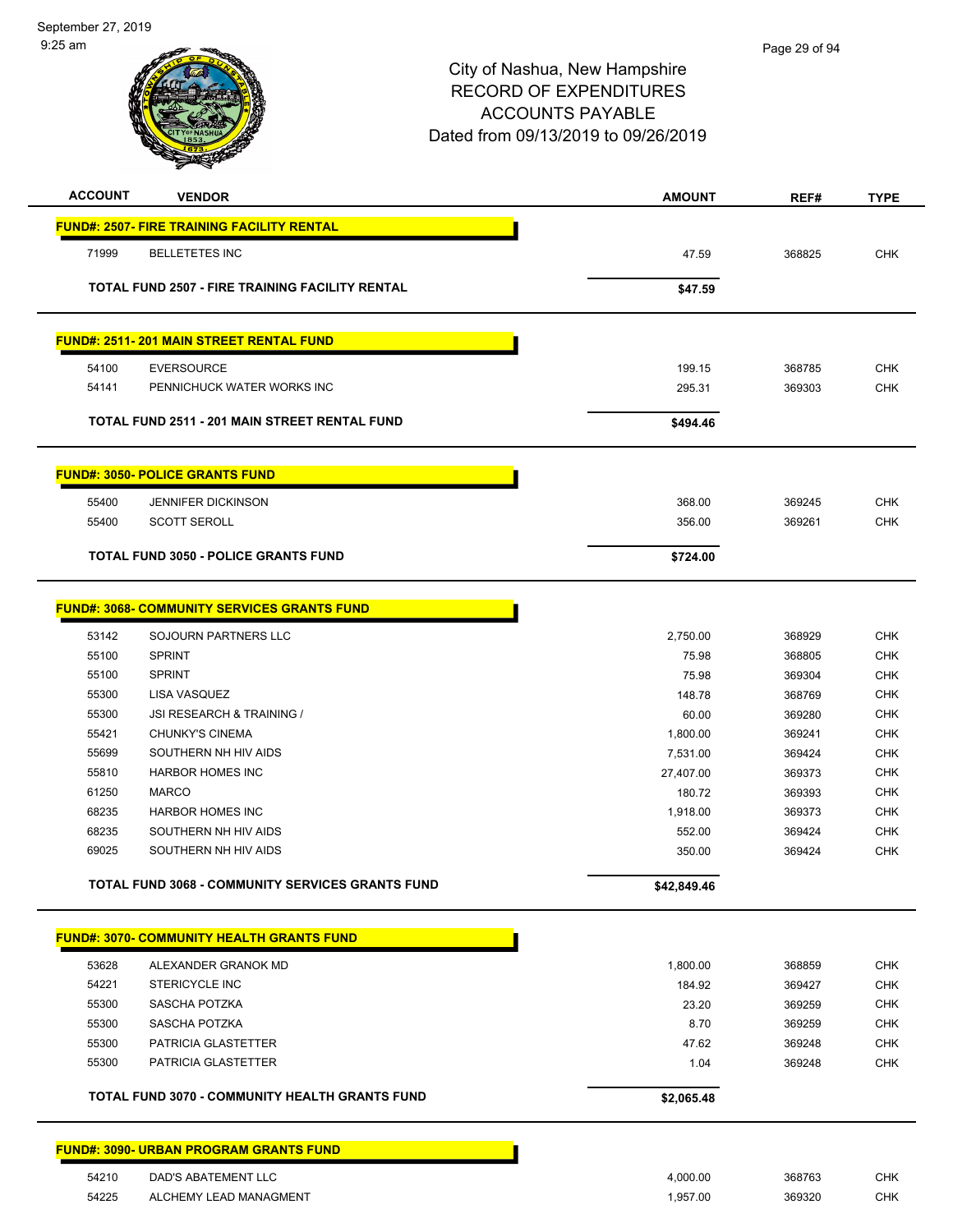

| <b>ACCOUNT</b> | <b>VENDOR</b>                                      | <b>AMOUNT</b> | REF#   | <b>TYPE</b> |
|----------------|----------------------------------------------------|---------------|--------|-------------|
|                | <b>FUND#: 3090- URBAN PROGRAM GRANTS FUND</b>      |               |        |             |
| 55307          | LAWRENCE PHILLIPS JR                               | 550.42        | 369221 | <b>CHK</b>  |
| 68345          | CHRISTINE JOYCE                                    | 350.00        | 369250 | <b>CHK</b>  |
| 68345          | <b>GREGORIO A RODRIGUEZ SANCHEZ</b>                | 350.00        | 369260 | <b>CHK</b>  |
| 68345          | <b>MARK STAWECKI</b>                               | 350.00        | 369263 | <b>CHK</b>  |
|                | <b>TOTAL FUND 3090 - URBAN PROGRAM GRANTS FUND</b> | \$7,557.42    |        |             |
|                | <b>FUND#: 3120- TRANSIT GRANTS FUND</b>            |               |        |             |
| 54100          | EVERSOURCE                                         | <b>QQ5 60</b> | 360273 | <b>CHK</b>  |

| 54100 | <b>EVERSOURCE</b>              | 995.60    | 369273 | CHK        |
|-------|--------------------------------|-----------|--------|------------|
| 54100 | <b>EVERSOURCE</b>              | 1,044.15  | 369703 | <b>CHK</b> |
| 54100 | <b>EVERSOURCE</b>              | 472.62    | 369703 | <b>CHK</b> |
| 54114 | <b>LIBERTY UTILITIES - NH</b>  | 23.74     | 368794 | <b>CHK</b> |
| 54114 | <b>DIRECT ENERGY BUSINESS</b>  | 0.79      | 368845 | <b>CHK</b> |
| 54114 | <b>LIBERTY UTILITIES - NH</b>  | 62.00     | 368795 | <b>CHK</b> |
| 54141 | PENNICHUCK WATER WORKS INC     | 68.57     | 368804 | <b>CHK</b> |
| 54141 | PENNICHUCK WATER WORKS INC     | 55.38     | 369303 | <b>CHK</b> |
| 54280 | JOHNSON CONTROLS SECURITY      | 649.29    | 368786 | <b>CHK</b> |
| 54280 | HOME DEPOT CREDIT SERVICE 3065 | 62.00     | 369376 | <b>CHK</b> |
| 54421 | CONWAY TECHNOLOGY GROUP        | 225.74    | 368740 | CHK        |
| 55109 | CONSOLIDATED COMMUNICATIONS    | 204.25    | 368783 | <b>CHK</b> |
| 55118 | <b>SPRINT</b>                  | 21.09     | 368805 | <b>CHK</b> |
| 55118 | <b>SPRINT</b>                  | 21.09     | 369304 | <b>CHK</b> |
| 55690 | FIRST TRANSIT INC              | 43,154.00 | 156729 | <b>ACH</b> |
| 55690 | FIRST TRANSIT INC              | 97,107.41 | 156729 | <b>ACH</b> |
| 55690 | FIRST TRANSIT INC              | 28,553.84 | 156729 | <b>ACH</b> |
| 55699 | JOHNSON CONTROLS SECURITY      | 114.49    | 368786 | <b>CHK</b> |
| 55699 | JOHNSON CONTROLS SECURITY      | 246.16    | 369279 | <b>CHK</b> |
| 61100 | AMAZON.COM LLC                 | 43.98     | 156772 | <b>ACH</b> |
| 61100 | WB MASON CO INC                | 162.15    | 368949 | <b>CHK</b> |
| 61299 | <b>BLUE RESERVE WATER</b>      | 63.00     | 368829 | <b>CHK</b> |
| 61299 | HOME DEPOT CREDIT SERVICE 3065 | (8.96)    | 368864 | <b>CHK</b> |
| 61299 | <b>JULIE CHUTE</b>             | 100.00    | 369242 | <b>CHK</b> |
| 61299 | HOME DEPOT CREDIT SERVICE 3065 | 9.68      | 369376 | <b>CHK</b> |
| 61299 | HOME DEPOT CREDIT SERVICE 3065 | 29.85     | 368864 | <b>CHK</b> |
| 61299 | HOME DEPOT CREDIT SERVICE 3065 | 29.89     | 369376 | <b>CHK</b> |
| 61299 | RYDER FLEET PRODUCTS           | 50.79     | 369418 | <b>CHK</b> |
| 61300 | SARA O'NEIL                    | 33.08     | 368776 | <b>CHK</b> |
| 61300 | <b>CITY OF NASHUA</b>          | 46.71     | 369243 | <b>CHK</b> |
| 61300 | <b>CITY OF NASHUA</b>          | 5,500.85  | 369243 | <b>CHK</b> |
| 61709 | PETRO-CANANDA AMERICA          | 804.65    | 369414 | <b>CHK</b> |
| 61799 | RYDER FLEET PRODUCTS           | 28.31     | 368919 | CHK        |
| 61799 | <b>SANEL NAPA</b>              | 3.05      | 368922 | <b>CHK</b> |
| 61799 | <b>GILLIG LLC</b>              | 237.15    | 369367 | <b>CHK</b> |
| 61799 | HOME DEPOT CREDIT SERVICE 3065 | 73.36     | 369376 | <b>CHK</b> |
| 61799 | NEW ENGLAND KENWORTH           | 1,303.04  | 369404 | <b>CHK</b> |
| 61799 | <b>SANEL NAPA</b>              | 301.63    | 368922 | <b>CHK</b> |
| 61799 | ALLIANCE BUS GROUP INC         | 90.40     | 368817 | <b>CHK</b> |
| 61799 | <b>FREIGHTLINER OF NH INC</b>  | 177.58    | 369364 | <b>CHK</b> |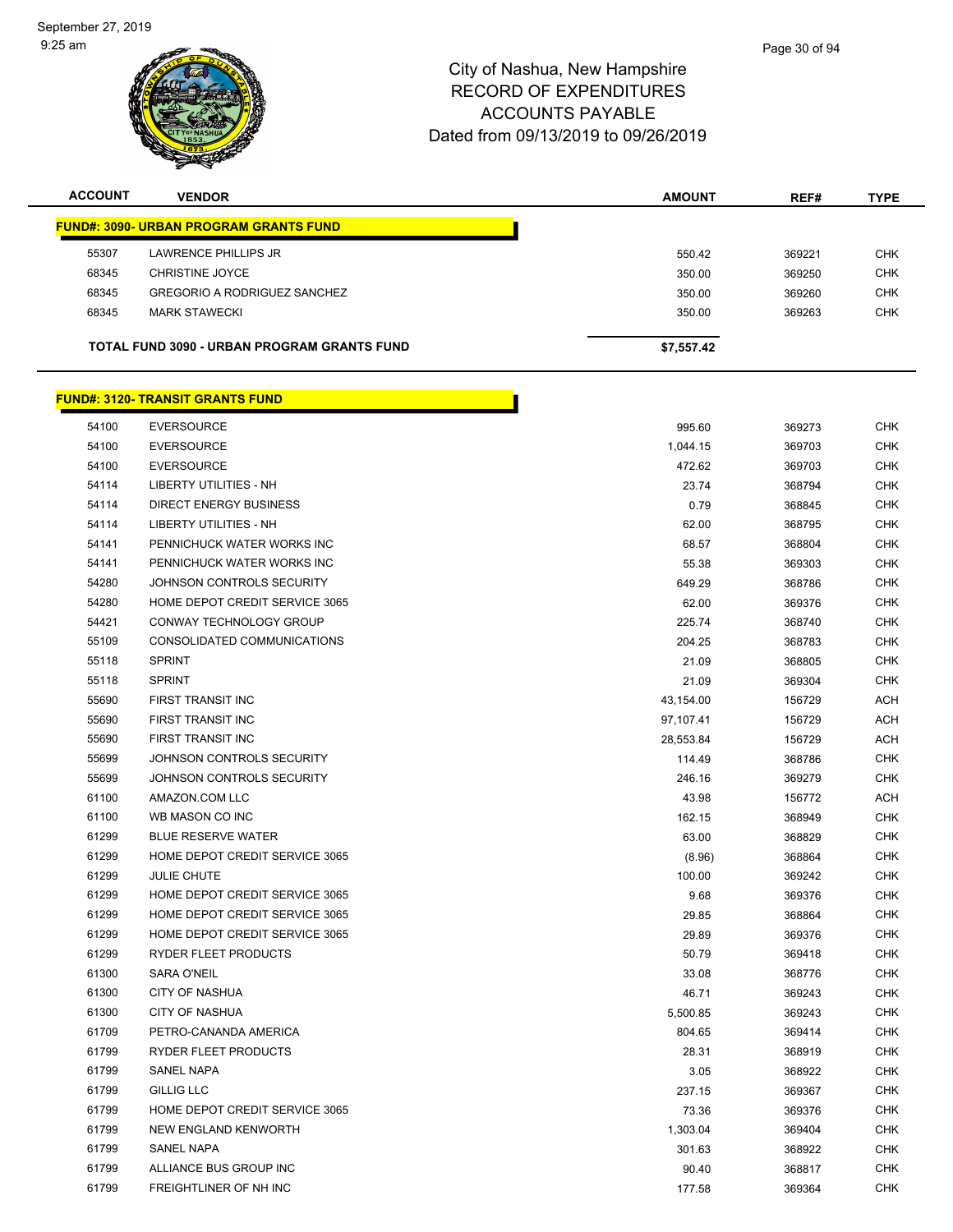| <b>ACCOUNT</b> | <b>VENDOR</b>                                | <b>AMOUNT</b> | REF#   | <b>TYPE</b> |
|----------------|----------------------------------------------|---------------|--------|-------------|
|                | <b>FUND#: 3120- TRANSIT GRANTS FUND</b>      |               |        |             |
| 61799          | NEW ENGLAND KENWORTH                         | 77.48         | 369404 | <b>CHK</b>  |
| 68240          | <b>GREG GILLETTE</b>                         | 15.90         | 368765 | <b>CHK</b>  |
|                |                                              |               |        |             |
|                | <b>TOTAL FUND 3120 - TRANSIT GRANTS FUND</b> | \$182,255.78  |        |             |
|                | <b>FUND#: 3800- SCHOOL GRANTS FUND</b>       |               |        |             |
|                |                                              |               |        |             |
| 53600          | MIKE ANDERSON CONSULTING LLC                 | 7,495.00      | 369090 | <b>CHK</b>  |
| 53607          | THERAPY TRAVELERS LLC                        | 2,448.00      | 369149 | <b>CHK</b>  |
| 53628          | ROBOTICS MAKER SPACE LLC                     | 500.00        | 369576 | <b>CHK</b>  |
| 53628          | STAFF DEVEL FOR EDUCATORS                    | 3,315.00      | 369142 | CHK         |
| 53628          | YMCA OF GREATER NASHUA                       | 7,892.15      | 369616 | CHK         |
| 53628          | <b>BOOTHBY THERAPY SERVICES LLC</b>          | 1,122.75      | 368997 | <b>CHK</b>  |
| 53628          | THE CARROLL CENTER FOR THE BLI               | 1,812.50      | 369005 | <b>CHK</b>  |
| 53628          | <b>INTERIM HEALTH CARE</b>                   | 627.50        | 369054 | <b>CHK</b>  |
| 53628          | <b>BOOTHBY THERAPY SERVICES LLC</b>          | 474.05        | 369469 | <b>CHK</b>  |
| 53628          | THE CARROLL CENTER FOR THE BLI               | 942.50        | 369473 | CHK         |
| 53628          | <b>GATEWAYS COMMUNITY SERVICES</b>           | 908.50        | 369507 | <b>CHK</b>  |
| 53628          | NORTHEAST REHABILITATION HOSP                | 281.25        | 369561 | <b>CHK</b>  |
| 55300          | AMANDA BASTONI                               | 787.90        | 368990 | CHK         |
| 55690          | <b>TYLER TRUAX</b>                           | 29.23         | 369599 | <b>CHK</b>  |
| 55690          | FIRST STUDENT INC                            | 25,000.00     | 369497 | <b>CHK</b>  |
| 61135          | WOODWIND & BRASSWIND                         | 541.00        | 369614 | CHK         |
| 61135          | ELM STREET MIDDLE SCHOOL PTO                 | 50.00         | 368959 | <b>CHK</b>  |
| 61135          | <b>BICENTENNIAL PTO</b>                      | 40.00         | 368994 | CHK         |
| 61135          | AMAZON.COM LLC                               | 942.96        | 156786 | <b>ACH</b>  |
| 61135          | WB MASON CO INC                              | 585.23        | 369158 | <b>CHK</b>  |
| 61135          | WB MASON CO INC                              | 228.31        | 369158 | CHK         |
| 61135          | <b>MARKERTEK VIDEO SUPPLY</b>                | 2,887.80      | 369543 | <b>CHK</b>  |
| 61135          | AMAZON.COM LLC                               | 2,401.35      | 156786 | <b>ACH</b>  |
| 61299          | WB MASON CO INC                              | 41.28         | 369611 | CHK         |
| 61299          | AMAZON.COM LLC                               | 575.07        | 156786 | <b>ACH</b>  |
| 61299          | AMAZON.COM LLC                               | 951.91        | 156786 | <b>ACH</b>  |
| 61299          | AMAZON.COM LLC                               | 212.40        | 156786 | <b>ACH</b>  |
| 61299          | WB MASON CO INC                              | 27.21         | 369158 | <b>CHK</b>  |
| 61299          | WB MASON CO INC                              | 101.36        | 369158 | <b>CHK</b>  |
| 61299          | AMAZON.COM LLC                               | 229.94        | 156786 | <b>ACH</b>  |
| 61299          | AMAZON.COM LLC                               | 802.97        | 156786 | <b>ACH</b>  |
| 61299          | <b>ENABLING DEVICES</b>                      | 74.95         | 369027 | CHK         |
| 61299          | <b>MODULAR HOSE</b>                          | 101.00        | 369092 | <b>CHK</b>  |
| 61299          | THERAPRO INC                                 | 1,956.42      | 369596 | <b>CHK</b>  |
| 61299          | WB MASON CO INC                              | 64.48         | 369611 | <b>CHK</b>  |
| 61299          | SUPER DUPER INC                              | 57.45         | 369144 | <b>CHK</b>  |
| 61299          | WB MASON CO INC                              | 1.26          | 369158 | CHK         |
| 61807          | AMAZON.COM LLC                               | 612.50        | 156786 | <b>ACH</b>  |
| 61807          | READING WAREHOUSE INC (THE)                  | 199.76        | 369123 | <b>CHK</b>  |
| 61875          | <b>KAREN BENZEKRI</b>                        | 290.67        | 368954 | CHK         |
| 61875          | <b>HEINEMANN</b>                             | 316.80        | 369520 | <b>CHK</b>  |
| 61875          | AMAZON.COM LLC                               | 2,621.54      | 156786 | <b>ACH</b>  |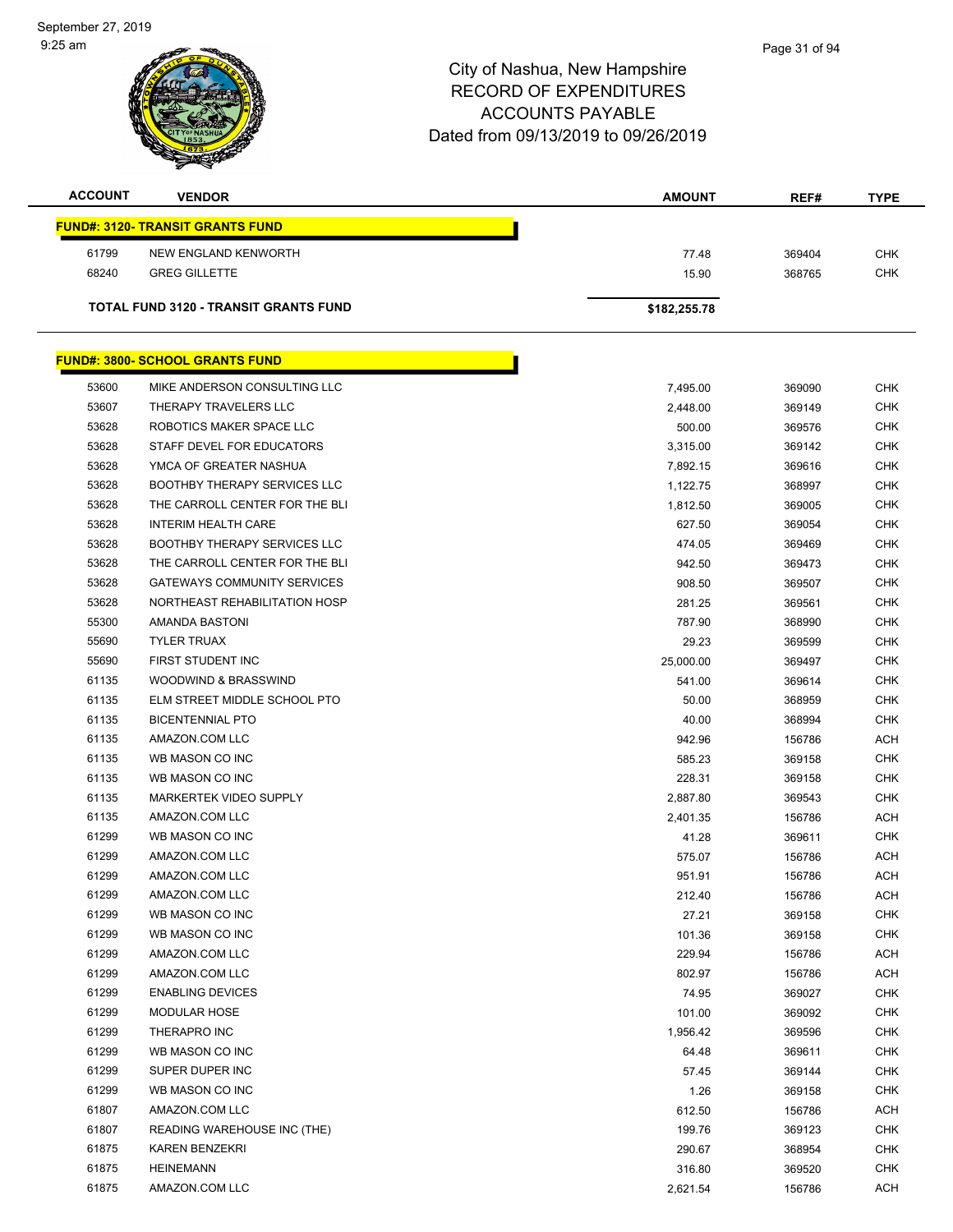

| <b>ACCOUNT</b> | <b>VENDOR</b>                               | <b>AMOUNT</b> | REF#   | <b>TYPE</b> |
|----------------|---------------------------------------------|---------------|--------|-------------|
|                | <b>FUND#: 3800- SCHOOL GRANTS FUND</b>      |               |        |             |
| 61875          | <b>HEINEMANN</b>                            | 217.80        | 369520 | <b>CHK</b>  |
| 61875          | AMAZON.COM LLC                              | 25.94         | 156786 | <b>ACH</b>  |
| 61875          | FIRST BOOK NATIONAL OFFICE                  | 3,230.95      | 369496 | <b>CHK</b>  |
| 61875          | AMAZON.COM LLC                              | 110.07        | 156786 | <b>ACH</b>  |
| 61875          | <b>BOOKSOURCE INC</b>                       | 1,344.82      | 369468 | <b>CHK</b>  |
| 61875          | <b>HEINEMANN</b>                            | 4,231.16      | 369520 | <b>CHK</b>  |
| 61875          | <b>WILSON LANGUAGE</b>                      | 271.62        | 369613 | <b>CHK</b>  |
| 61875          | AMAZON.COM LLC                              | 1,383.24      | 156786 | <b>ACH</b>  |
| 61875          | <b>BALLARD &amp; TIGHE PUBLISHERS</b>       | 2,379.30      | 368986 | <b>CHK</b>  |
| 61875          | THERAPRO INC                                | 1,200.45      | 369148 | <b>CHK</b>  |
| 61875          | <b>HEINEMANN</b>                            | 376.34        | 369520 | <b>CHK</b>  |
| 71221          | HP INC                                      | 13,079.00     | 369524 | <b>CHK</b>  |
| 71228          | <b>GOVCONNECTION INC</b>                    | 6,727.14      | 369512 | <b>CHK</b>  |
| 71800          | WB MASON CO INC                             | 459.38        | 369611 | <b>CHK</b>  |
| 71999          | AMAZON.COM LLC                              | 1,405.07      | 156786 | <b>ACH</b>  |
| 71999          | PERFORMANCE HEALTH SUPPLY INC               | 339.46        | 156742 | <b>ACH</b>  |
| 71999          | SOUTHPAW ENTERPRISES, INC                   | 302.10        | 369138 | <b>CHK</b>  |
| 71999          | <b>MEDICALESHOP</b>                         | 4,495.00      | 369546 | <b>CHK</b>  |
| 71999          | <b>RIFTON EQUIPMENT</b>                     | 487.50        | 369574 | <b>CHK</b>  |
| 71999          | SONOVA USA INC                              | 145.75        | 369137 | <b>CHK</b>  |
| 71999          | SONOVA USA INC                              | 11,199.74     | 369590 | <b>CHK</b>  |
|                | <b>TOTAL FUND 3800 - SCHOOL GRANTS FUND</b> | \$123,963.78  |        |             |

| <b>FUND#: 3810- FOOD SERVICE GRANTS FUND</b> |          |        |            |
|----------------------------------------------|----------|--------|------------|
| <b>M SAUNDERS INC</b><br>61214               | 207.60   | 369076 | <b>CHK</b> |
| 61214<br><b>M SAUNDERS INC</b>               | 60.40    | 369540 | <b>CHK</b> |
| 61214<br>M SAUNDERS INC                      | 1,757.00 | 369076 | <b>CHK</b> |
| 61214<br><b>M SAUNDERS INC</b>               | 400.65   | 369540 | <b>CHK</b> |
| 61214<br><b>M SAUNDERS INC</b>               | 1,570.60 | 369076 | <b>CHK</b> |
| 61214<br><b>M SAUNDERS INC</b>               | 179.60   | 369540 | <b>CHK</b> |
| 61214<br><b>M SAUNDERS INC</b>               | 697.75   | 369076 | <b>CHK</b> |
| 61214<br>M SAUNDERS INC                      | 225.45   | 369540 | <b>CHK</b> |
| 61214<br>M SAUNDERS INC                      | 1,931.85 | 369076 | <b>CHK</b> |
| 61214<br>NATIVE MAINE PRODUCE & SPEC         | 880.98   | 369101 | <b>CHK</b> |
| 61214<br>M SAUNDERS INC                      | 561.75   | 369076 | <b>CHK</b> |
| 61214<br><b>M SAUNDERS INC</b>               | 658.65   | 369540 | <b>CHK</b> |
| 61214<br><b>M SAUNDERS INC</b>               | 1,088.60 | 369076 | <b>CHK</b> |
| 61299<br><b>IMPERIAL DADE</b>                | 40.98    | 369051 | <b>CHK</b> |
| NORTHCENTER FOODS<br>61299                   | 31.77    | 369106 | <b>CHK</b> |
| 61299<br><b>IMPERIAL DADE</b>                | 83.12    | 369051 | <b>CHK</b> |
| NORTHCENTER FOODS<br>61299                   | 95.31    | 369106 | <b>CHK</b> |
| 61299<br><b>IMPERIAL DADE</b>                | 81.80    | 369051 | <b>CHK</b> |
| 61299<br>NORTHCENTER FOODS                   | 31.77    | 369106 | <b>CHK</b> |
| 61299<br><b>IMPERIAL DADE</b>                | 187.14   | 369051 | <b>CHK</b> |
| 61299<br>NORTHCENTER FOODS                   | 95.31    | 369106 | <b>CHK</b> |
| 61299<br><b>IMPERIAL DADE</b>                | 94.48    | 369051 | <b>CHK</b> |
| 61299<br><b>IMPERIAL DADE</b>                | 132.23   | 369051 | <b>CHK</b> |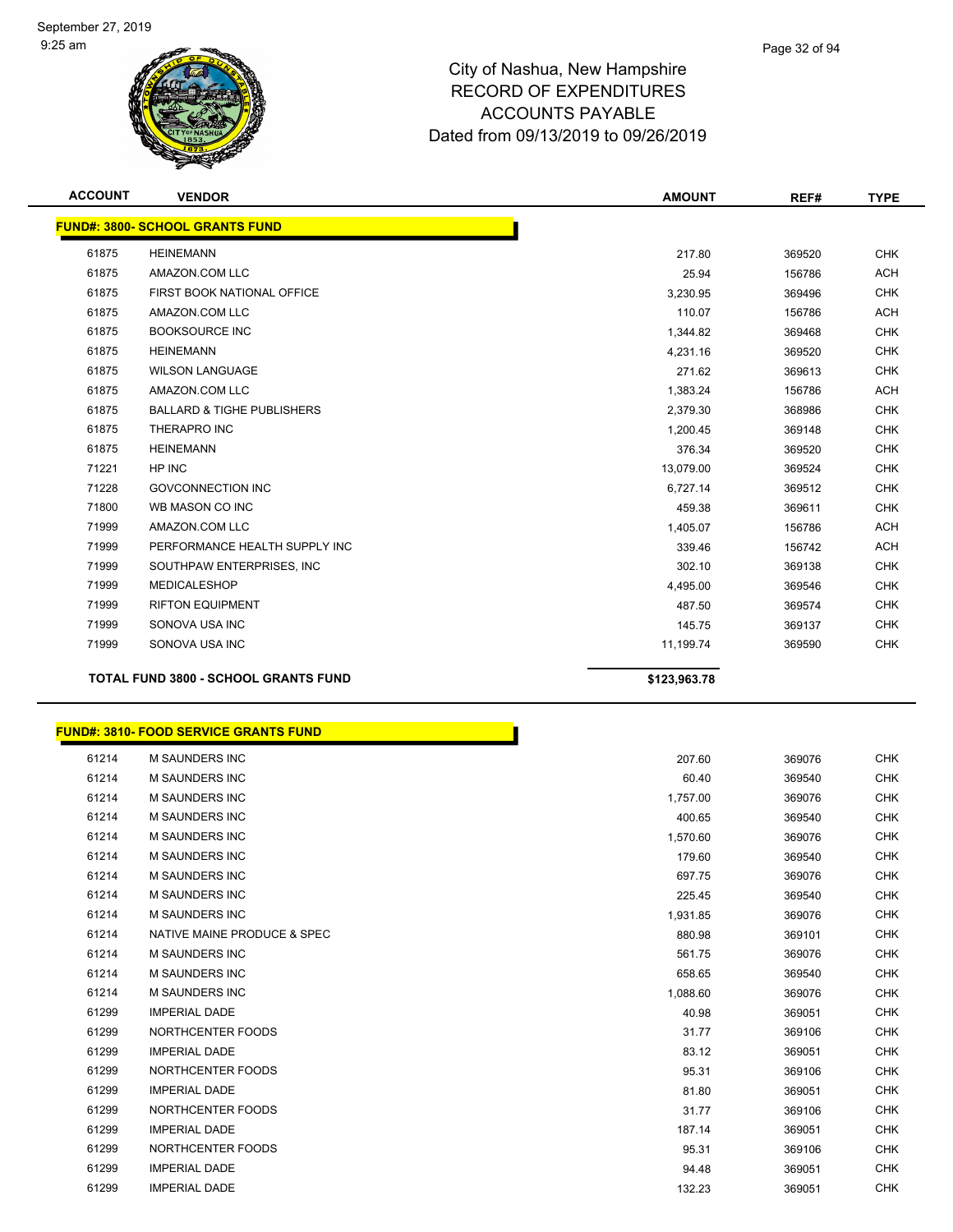| <b>ACCOUNT</b><br>61299<br>61299<br>61299<br>54625<br>54625<br>54625<br>55100<br><b>SPRINT</b><br>55100 | <b>VENDOR</b><br><b>FUND#: 3810- FOOD SERVICE GRANTS FUND</b><br>NORTHCENTER FOODS<br><b>IMPERIAL DADE</b><br>NORTHCENTER FOODS<br><b>TOTAL FUND 3810 - FOOD SERVICE GRANTS FUND</b><br><b>FUND#: 4005- TRAFFIC VIOLATIONS FUND</b><br><b>1ST PRIORITY TOWING &amp; RECOVERY</b><br><b>BROADSIDE COLLISION LLC</b><br><b>D &amp; R TOWING INC</b><br><b>SPRINT</b> | <b>AMOUNT</b><br>63.54<br>191.02<br>63.54<br>\$11,412.89 | REF#<br>369106<br>369051<br>369106 | <b>TYPE</b><br><b>CHK</b><br><b>CHK</b><br><b>CHK</b> |
|---------------------------------------------------------------------------------------------------------|--------------------------------------------------------------------------------------------------------------------------------------------------------------------------------------------------------------------------------------------------------------------------------------------------------------------------------------------------------------------|----------------------------------------------------------|------------------------------------|-------------------------------------------------------|
|                                                                                                         |                                                                                                                                                                                                                                                                                                                                                                    |                                                          |                                    |                                                       |
|                                                                                                         |                                                                                                                                                                                                                                                                                                                                                                    |                                                          |                                    |                                                       |
|                                                                                                         |                                                                                                                                                                                                                                                                                                                                                                    |                                                          |                                    |                                                       |
|                                                                                                         |                                                                                                                                                                                                                                                                                                                                                                    |                                                          |                                    |                                                       |
|                                                                                                         |                                                                                                                                                                                                                                                                                                                                                                    |                                                          |                                    |                                                       |
|                                                                                                         |                                                                                                                                                                                                                                                                                                                                                                    |                                                          |                                    |                                                       |
|                                                                                                         |                                                                                                                                                                                                                                                                                                                                                                    |                                                          |                                    |                                                       |
|                                                                                                         |                                                                                                                                                                                                                                                                                                                                                                    | 580.00                                                   | 369316                             | <b>CHK</b>                                            |
|                                                                                                         |                                                                                                                                                                                                                                                                                                                                                                    | 1,360.00                                                 | 369336                             | <b>CHK</b>                                            |
|                                                                                                         |                                                                                                                                                                                                                                                                                                                                                                    | 1,070.00                                                 | 369349                             | <b>CHK</b>                                            |
|                                                                                                         |                                                                                                                                                                                                                                                                                                                                                                    | 298.66<br>298.66                                         | 368805<br>369304                   | <b>CHK</b><br><b>CHK</b>                              |
|                                                                                                         | <b>TOTAL FUND 4005 - TRAFFIC VIOLATIONS FUND</b>                                                                                                                                                                                                                                                                                                                   | \$3,607.32                                               |                                    |                                                       |
|                                                                                                         |                                                                                                                                                                                                                                                                                                                                                                    |                                                          |                                    |                                                       |
|                                                                                                         | <b>FUND#: 4025- DOJ DRUG FORFEITURE FUND</b>                                                                                                                                                                                                                                                                                                                       |                                                          |                                    |                                                       |
| 54899                                                                                                   | LITCHFIELD VANTAGE LLC                                                                                                                                                                                                                                                                                                                                             | 1,650.00                                                 | 368878                             | <b>CHK</b>                                            |
| 55118                                                                                                   | VERIZON WIRELESS-785728687                                                                                                                                                                                                                                                                                                                                         | 410.56                                                   | 369312                             | <b>CHK</b>                                            |
| 61799                                                                                                   | <b>GRAPPONE AUTOMOTIVE GROUP</b>                                                                                                                                                                                                                                                                                                                                   | 169.07                                                   | 368860                             | <b>CHK</b>                                            |
|                                                                                                         | TOTAL FUND 4025 - DOJ DRUG FORFEITURE FUND                                                                                                                                                                                                                                                                                                                         | \$2,229.63                                               |                                    |                                                       |
|                                                                                                         | <b>FUND#: 4053- FIRE REGIONAL HAZMAT FUND</b>                                                                                                                                                                                                                                                                                                                      |                                                          |                                    |                                                       |
| 71000                                                                                                   | VERIZON WIRELESS-842008777                                                                                                                                                                                                                                                                                                                                         | 80.02                                                    | 368810                             | CHK                                                   |
| 71000                                                                                                   | BOUND TREE MEDICAL, LLC                                                                                                                                                                                                                                                                                                                                            | 1,314.06                                                 | 369334                             | <b>CHK</b>                                            |
|                                                                                                         | <b>TOTAL FUND 4053 - FIRE REGIONAL HAZMAT FUND</b>                                                                                                                                                                                                                                                                                                                 | \$1,394.08                                               |                                    |                                                       |
|                                                                                                         |                                                                                                                                                                                                                                                                                                                                                                    |                                                          |                                    |                                                       |
| 55699                                                                                                   | <b>FUND#: 4085- RIVERFRONT PROMENADE TIF FUND</b><br>MEENAKSHI GYAWALI                                                                                                                                                                                                                                                                                             | 907.50                                                   | 156776                             | <b>ACH</b>                                            |
|                                                                                                         | TOTAL FUND 4085 - RIVERFRONT PROMENADE TIF FUND                                                                                                                                                                                                                                                                                                                    | \$907.50                                                 |                                    |                                                       |
|                                                                                                         |                                                                                                                                                                                                                                                                                                                                                                    |                                                          |                                    |                                                       |
|                                                                                                         | FUND#: 4090- LIB-LOST/DAMAGED BOOK FINES                                                                                                                                                                                                                                                                                                                           |                                                          |                                    |                                                       |
| 54280                                                                                                   | TUCKER LIBRARY INTERIORS LLC                                                                                                                                                                                                                                                                                                                                       | 1,560.00                                                 | 368942                             | <b>CHK</b>                                            |
| 55699<br>61299                                                                                          | UNIQUE MANAGEMENT SERVICES INC<br>AMAZON.COM LLC                                                                                                                                                                                                                                                                                                                   | 331.15                                                   | 369437<br>156725                   | <b>CHK</b><br><b>ACH</b>                              |
| 61814                                                                                                   | <b>MIDWEST TAPE</b>                                                                                                                                                                                                                                                                                                                                                | (17.96)<br>127.35                                        | 368890                             | <b>CHK</b>                                            |
| 61814                                                                                                   | <b>MIDWEST TAPE</b>                                                                                                                                                                                                                                                                                                                                                | 10.94                                                    | 369398                             | <b>CHK</b>                                            |
|                                                                                                         | TOTAL FUND 4090 - LIB-LOST/DAMAGED BOOK FINES                                                                                                                                                                                                                                                                                                                      | \$2,011.48                                               |                                    |                                                       |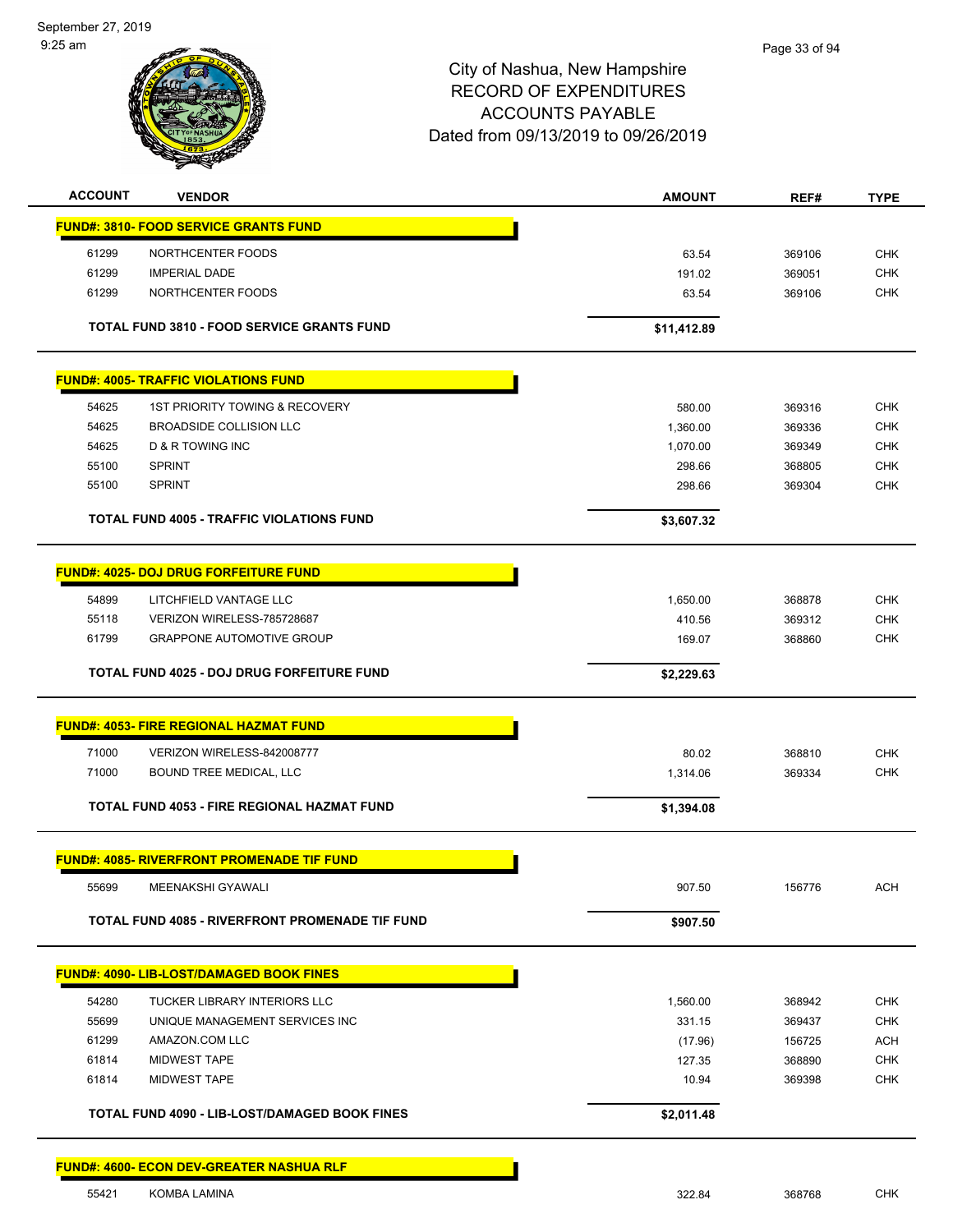| <b>ACCOUNT</b> | <b>VENDOR</b>                                      | <b>AMOUNT</b>  | REF#   | <b>TYPE</b> |
|----------------|----------------------------------------------------|----------------|--------|-------------|
|                | TOTAL FUND 4600 - ECON DEV-GREATER NASHUA RLF      | \$322.84       |        |             |
|                | <b>FUND#: 4605- CDBG MICRO-LOAN RLF</b>            |                |        |             |
| 20600          | US DEPARTMENT OF HOUSING AND                       | 22,992.06      | 369267 | <b>CHK</b>  |
|                | <b>TOTAL FUND 4605 - CDBG MICRO-LOAN RLF</b>       | \$22,992.06    |        |             |
|                | <b>FUND#: 5090- CAPITAL PROJECTS-HYDROELECTRIC</b> |                |        |             |
| 81200          | <b>ESSEX POWER SERVICES INC</b>                    | 4,124.36       | 369358 | <b>CHK</b>  |
| 81200          | <b>ESSEX POWER SERVICES INC</b>                    | 527.93         | 369358 | <b>CHK</b>  |
| 81200          | <b>ESSEX POWER SERVICES INC</b>                    | 728.28         | 369358 | <b>CHK</b>  |
|                | TOTAL FUND 5090 - CAPITAL PROJECTS-HYDROELECTRIC   | \$5,380.57     |        |             |
|                | <b>FUND#: 5100- CAP PROJECTS-ECONOMIC DEV</b>      |                |        |             |
| 53142          | DRUMMOND WOODSUM                                   | 5,000.00       | 369355 | <b>CHK</b>  |
| 54210          | <b>GRANITE STATE CONCRETE CO INC</b>               | 1,340.00       | 369371 | <b>CHK</b>  |
|                | TOTAL FUND 5100 - CAP PROJECTS-ECONOMIC DEV        | \$6,340.00     |        |             |
|                | <b>FUND#: 5200- CAPITAL PROJECTS-PUBLIC WORKS</b>  |                |        |             |
| 81704          | STANTEC CONSULTING SERVICES                        | 564.23         | 368932 | <b>CHK</b>  |
| 81704          | <b>BROX INDUSTRIES INC</b>                         | 433,379.41     | 368833 | CHK         |
| 81704          | SUNSHINE PAVING CORPORATION                        | 76,898.11      | 369220 | <b>CHK</b>  |
| 81704          | CONTINENTAL PAVING INC                             | 4,009.24       | 369346 | <b>CHK</b>  |
| 81704          | NEWPORT CONSTRUCTION CORP                          | 751,125.64     | 156734 | <b>ACH</b>  |
|                | TOTAL FUND 5200 - CAPITAL PROJECTS-PUBLIC WORKS    | \$1,265,976.63 |        |             |
|                | <u> FUND#: 5700- CAP PROJECTS-BROAD ST PARKWAY</u> |                |        |             |
| 81700          | PENNICHUCK WATER WORKS INC                         | 408.45         | 369303 | <b>CHK</b>  |
| 81700          | <b>EVERSOURCE</b>                                  | 1,016.60       | 368785 | <b>CHK</b>  |
| 81700          | PENNICHUCK WATER WORKS INC                         | 53.23          | 369303 | <b>CHK</b>  |
|                | TOTAL FUND 5700 - CAP PROJECTS-BROAD ST PARKWAY    | \$1,478.28     |        |             |
|                | <b>FUND#: 5800- SCHOOL CAPITAL PROJECTS FUND</b>   |                |        |             |
| 81200          | <b>HARRIMAN ASSOCIATES</b>                         | 43,623.33      | 369518 | <b>CHK</b>  |
| 81200          | NDT CORPORATION                                    | 14,000.00      | 369556 | <b>CHK</b>  |
| 81200          | VANASSE & ASSOCIATES                               | 2,380.00       | 369604 | <b>CHK</b>  |
|                | TOTAL FUND 5800 - SCHOOL CAPITAL PROJECTS FUND     | \$60,003.33    |        |             |
|                |                                                    |                |        |             |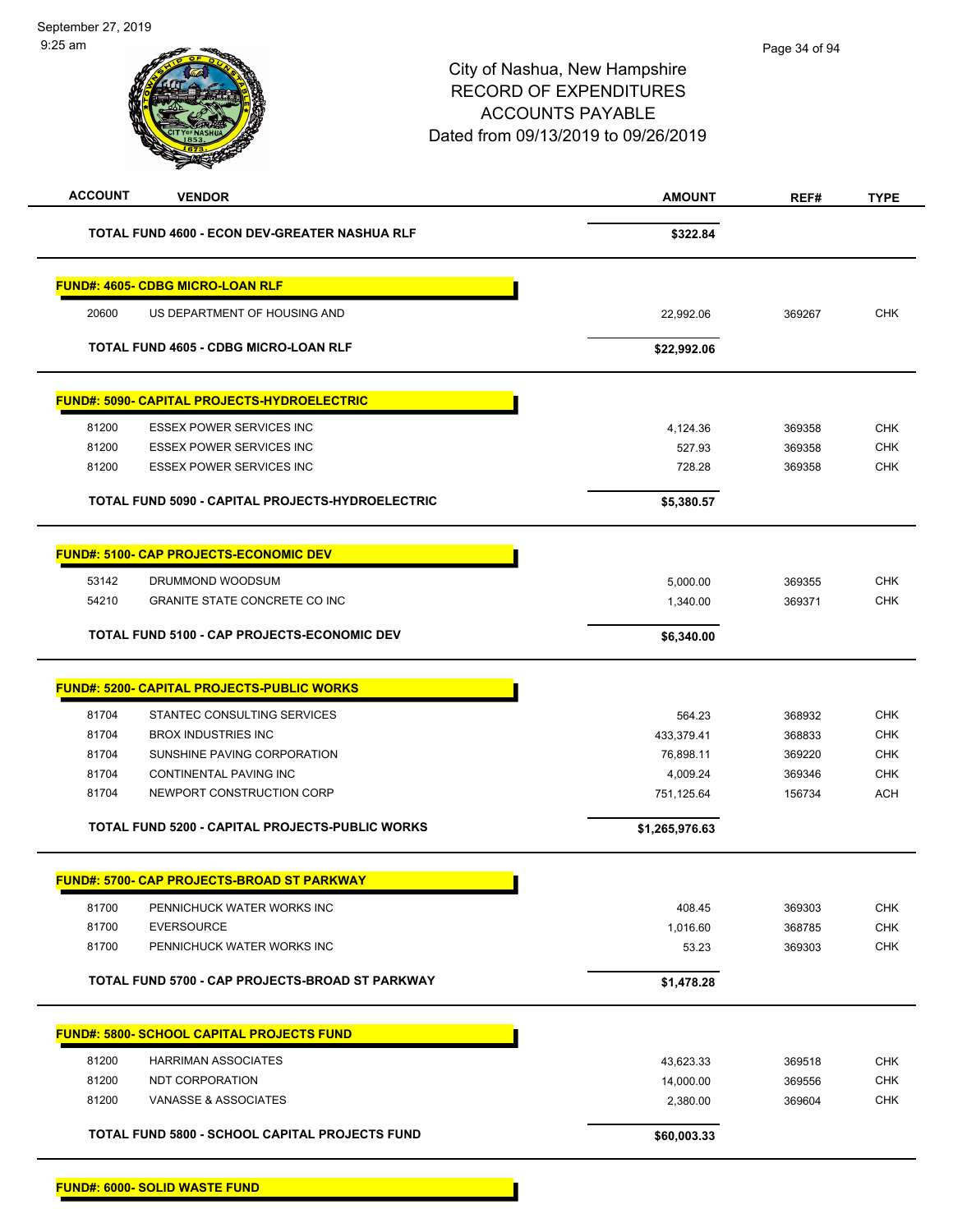

| <b>ACCOUNT</b> | <b>VENDOR</b>                        | <b>AMOUNT</b> | REF#   | <b>TYPE</b> |
|----------------|--------------------------------------|---------------|--------|-------------|
|                | <b>FUND#: 6000- SOLID WASTE FUND</b> |               |        |             |
| 54100          | <b>EVERSOURCE</b>                    | 781.64        | 369273 | CHK         |
| 54100          | <b>EVERSOURCE</b>                    | 200.64        | 369703 | <b>CHK</b>  |
| 54280          | <b>BELLETETES INC</b>                | 14.50         | 368825 | CHK         |
| 54280          | HOME DEPOT CREDIT SERVICE 3065       | 98.98         | 369376 | CHK         |
| 54421          | CONWAY TECHNOLOGY GROUP              | 145.84        | 368740 | <b>CHK</b>  |
| 54492          | <b>SPRINT</b>                        | 1,904.80      | 368806 | CHK         |
| 54492          | <b>SPRINT</b>                        | 1,326.77      | 369305 | CHK         |
| 54600          | THE HOPE GROUP                       | 272.71        | 156778 | ACH         |
| 54600          | C <sub>2</sub> ALT FUELS             | 4,000.00      | 368835 | CHK         |
| 54600          | CARPARTS DISTRIBUTION CENTER,        | 314.94        | 368836 | CHK         |
| 54600          | <b>CUMMINS NORTHEAST LLC</b>         | 692.20        | 368840 | CHK         |
| 54600          | FREIGHTLINER OF NH INC               | (30.00)       | 368854 | CHK         |
| 54600          | IRVING BLENDING AND PACKAGING        | 972.85        | 368870 | CHK         |
| 54600          | MCDEVITT TRUCKS INC                  | 255.19        | 368886 | CHK         |
| 54600          | MCNEILUS TRUCK & MANUFACTURING       | 406.35        | 368887 | CHK         |
| 54600          | NITCO LLC                            | 269.14        | 368903 | <b>CHK</b>  |
| 54600          | SANEL NAPA                           | 50.50         | 368923 | CHK         |
| 54600          | <b>WELDON TRANSPORT</b>              | 4,200.00      | 368951 | CHK         |
| 54600          | BRENNTAG LUBRICANTS NORTHEAST        | 2,606.64      | 369335 | CHK         |
| 54600          | CARPARTS DISTRIBUTION CENTER,        | 440.37        | 369341 | CHK         |
| 54600          | <b>CUMMINS NORTHEAST LLC</b>         | 346.72        | 369348 | <b>CHK</b>  |
| 54600          | DONOVAN SPRING CO INC                | 1,278.87      | 369354 | CHK         |
| 54600          | FREIGHTLINER OF NH INC               | 20.13         | 369364 | CHK         |
| 54600          | MCDEVITT TRUCKS INC                  | 156.95        | 369394 | <b>CHK</b>  |
| 54600          | MCNEILUS TRUCK & MANUFACTURING       | 73.05         | 369395 | CHK         |
| 54600          | NASHUA OUTDOOR POWER EQUIPMENT       | 35.02         | 369400 | CHK         |
| 54600          | NEW ENGLAND KENWORTH                 | 42.90         | 369405 | <b>CHK</b>  |
| 55109          | CONSOLIDATED COMMUNICATIONS          | 75.42         | 368783 | CHK         |
| 55118          | VERIZON WIRELESS-542088278           | 40.01         | 368811 | CHK         |
| 55699          | JOHNSON CONTROLS SECURITY            | 424.00        | 368786 | CHK         |
| 55699          | <b>INTERSTATE REFRIGERANT</b>        | 2,118.00      | 368869 | CHK         |
| 55699          | <b>RYDIN DECAL</b>                   | 3,376.70      | 368920 | <b>CHK</b>  |
| 55699          | UNIVERSAL RECYCLING TECH             | 3,746.12      | 368945 | CHK         |
| 55699          | <b>WSP USA INC</b>                   | 3,300.00      | 368953 | <b>CHK</b>  |
| 55699          | <b>HAYNER SWANSON INC</b>            | 1,300.00      | 369219 | <b>CHK</b>  |
| 55699          | <b>COMCAST</b>                       | 156.30        | 369269 | CHK         |
| 55699          | JOHNSON CONTROLS SECURITY            | 525.00        | 369279 | <b>CHK</b>  |
| 55699          | ANTHONY M FIASCONARO                 | 195.00        | 369322 | <b>CHK</b>  |
| 55699          | CALLOGIX INC                         | 50.57         | 369339 | <b>CHK</b>  |
| 55699          | <b>INTERSTATE REFRIGERANT</b>        | 492.00        | 369382 | <b>CHK</b>  |
| 61107          | PHOENIX SCREEN PRINTING              | 1,463.00      | 368912 | <b>CHK</b>  |
| 61107          | UNIFIRST CORPORATION                 | 121.99        | 368944 | CHK         |
| 61107          | UNIFIRST CORPORATION                 | 136.99        | 369436 | <b>CHK</b>  |
| 61142          | <b>BASS FIRST AID SERVICE</b>        | 76.35         | 368824 | CHK         |
| 61310          | AVSG LP                              | 14,881.83     | 369325 | CHK         |
| 81650          | SANBORN HEAD & ASSOC INC             | 1,562.00      | 369419 | CHK         |
| 81650          | CHARTER CONTRACTING COMPANY          | 407,061.00    | 156726 | ACH         |
| 81650          | SANBORN HEAD & ASSOC INC             | 44,446.66     | 369419 | <b>CHK</b>  |
|                |                                      |               |        |             |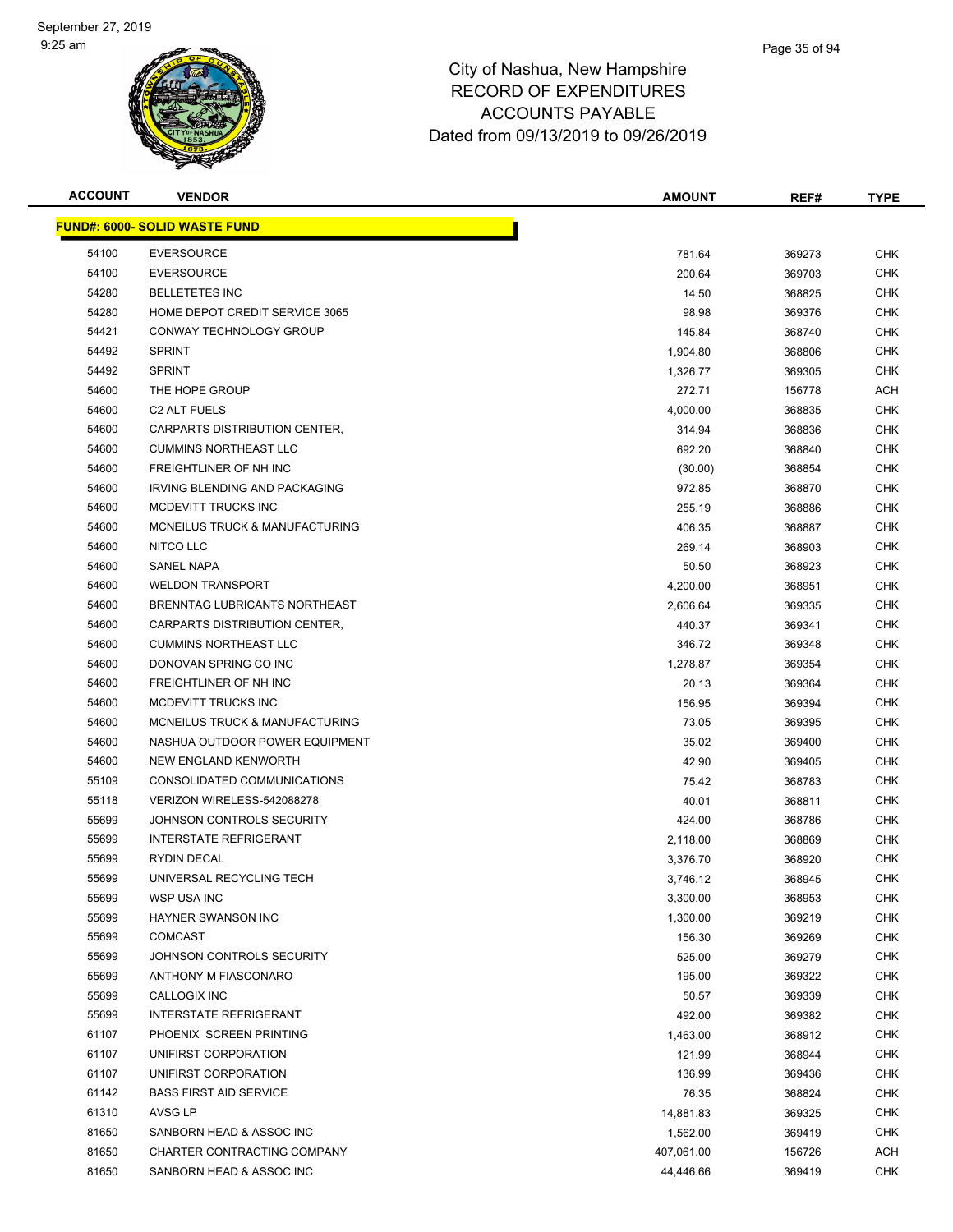| <b>ACCOUNT</b> | <b>VENDOR</b>                       | <b>AMOUNT</b> | REF#   | <b>TYPE</b> |
|----------------|-------------------------------------|---------------|--------|-------------|
|                | TOTAL FUND 6000 - SOLID WASTE FUND  | \$506,426.64  |        |             |
|                | <b>FUND#: 6200- WASTEWATER FUND</b> |               |        |             |
| 21775          | <b>ABSOLUTE TITLE</b>               | 201.27        | 369163 | <b>CHK</b>  |
| 21775          | <b>MAURICE TROMBLY</b>              | 57.90         | 369176 | <b>CHK</b>  |
| 53107          | FLOW ASSESSMENT SERVICES LLC        | 4,675.00      | 368852 | <b>CHK</b>  |
| 53107          | FLOW ASSESSMENT SERVICES LLC        | 4,675.00      | 369362 | <b>CHK</b>  |
| 53467          | <b>MAILINGS UNLIMITED</b>           | 1,164.21      | 369391 | <b>CHK</b>  |
| 54100          | <b>EVERSOURCE</b>                   | 643.27        | 368785 | <b>CHK</b>  |
| 54100          | EVERSOUCE-POWER SUPPLY              | 53,954.01     | 369272 | <b>CHK</b>  |
| 54100          | <b>EVERSOURCE</b>                   | 1,718.75      | 369703 | <b>CHK</b>  |
| 54114          | LIBERTY UTILITIES - NH              | 56.36         | 369285 | <b>CHK</b>  |
| 54114          | <b>LIBERTY UTILITIES - NH</b>       | 180.36        | 369287 | <b>CHK</b>  |
| 54114          | <b>LIBERTY UTILITIES - NH</b>       | 67.65         | 369288 | <b>CHK</b>  |
| 54114          | <b>LIBERTY UTILITIES - NH</b>       | 2,762.45      | 369289 | <b>CHK</b>  |
| 54114          | <b>LIBERTY UTILITIES - NH</b>       | 62.81         | 369290 | <b>CHK</b>  |
| 54114          | <b>LIBERTY UTILITIES - NH</b>       | 63.35         | 369291 | <b>CHK</b>  |
| 54114          | <b>LIBERTY UTILITIES - NH</b>       | 63.88         | 369292 | <b>CHK</b>  |
| 54114          | <b>LIBERTY UTILITIES - NH</b>       | 62.60         | 369293 | <b>CHK</b>  |
| 54114          | <b>DIRECT ENERGY BUSINESS</b>       | 3,833.60      | 369351 | <b>CHK</b>  |
| 54141          | PENNICHUCK WATER WORKS INC          | 1,094.17      | 368804 | <b>CHK</b>  |
| 54141          | PENNICHUCK WATER WORKS INC          | 3,781.63      | 369303 | <b>CHK</b>  |
| 54221          | <b>RESOURCE MANAGEMENT INC</b>      | 41,000.05     | 369417 | CHK         |
| 54280          | EJ USA INC                          | 321.92        | 368848 | <b>CHK</b>  |
| 54300          | <b>BROX INDUSTRIES INC</b>          | 644.64        | 368834 | <b>CHK</b>  |
| 54300          | CONTINENTAL PAVING INC              | 381.23        | 368837 | <b>CHK</b>  |
| 54300          | CONTINENTAL PAVING INC              | 191.25        | 369346 | <b>CHK</b>  |
| 54300          | TEAM EJP CONCORD NH                 | 1,319.64      | 369429 | <b>CHK</b>  |
| 54421          | CONWAY TECHNOLOGY GROUP             | 36.47         | 368740 | <b>CHK</b>  |
| 54487          | AMAZON.COM LLC                      | 17.98         | 156772 | ACH         |
| 54487          | F W WEBB COMPANY                    | 53.76         | 368850 | CHK         |
| 54487          | <b>GRAINGER</b>                     | 850.01        | 368858 | <b>CHK</b>  |
| 54487          | <b>HAJOCA CORPORATION</b>           | 1,684.78      | 368862 | CHK         |
| 54487          | HOME DEPOT CREDIT SERVICE 3065      | 2,045.02      | 368864 | <b>CHK</b>  |
| 54487          | <b>MOTION INDUSTRIES INC</b>        | 2,627.43      | 368893 | <b>CHK</b>  |
| 54487          | FLOWSERVE US INC                    | 3,412.64      | 369363 | CHK         |
| 54487          | <b>GRAINGER</b>                     | 225.97        | 369370 | <b>CHK</b>  |
| 54487          | J F MCDERMOTT CORP                  | 46.00         | 369384 | CHK         |
| 54487          | M & M ELECTRICAL SUPPLY CO INC      | 199.60        | 369389 | <b>CHK</b>  |
| 54487          | XYLEM WATER SOLUTIONS USA INC       | 7,775.02      | 369445 | <b>CHK</b>  |
| 54600          | <b>FACTORY MOTOR PARTS</b>          | 34.84         | 156728 | ACH         |
| 54600          | CARPARTS DISTRIBUTION CENTER,       | 186.20        | 368836 | CHK         |
| 54600          | MCDEVITT TRUCKS INC                 | 371.14        | 368886 | CHK         |
| 54600          | CARPARTS DISTRIBUTION CENTER,       | 3.95          | 369341 | <b>CHK</b>  |
| 55118          | <b>SPRINT</b>                       | 93.22         | 368805 | <b>CHK</b>  |
| 55118          | AT & T MOBILITY                     | 138.89        | 369268 | CHK         |
| 55118          | <b>SPRINT</b>                       | 102.55        | 369304 | CHK         |
| 55200          | <b>NERPCA</b>                       | 175.00        | 368802 | <b>CHK</b>  |
| 55200          | <b>GRANITE STATE RURAL WATER</b>    | 455.00        | 369278 | <b>CHK</b>  |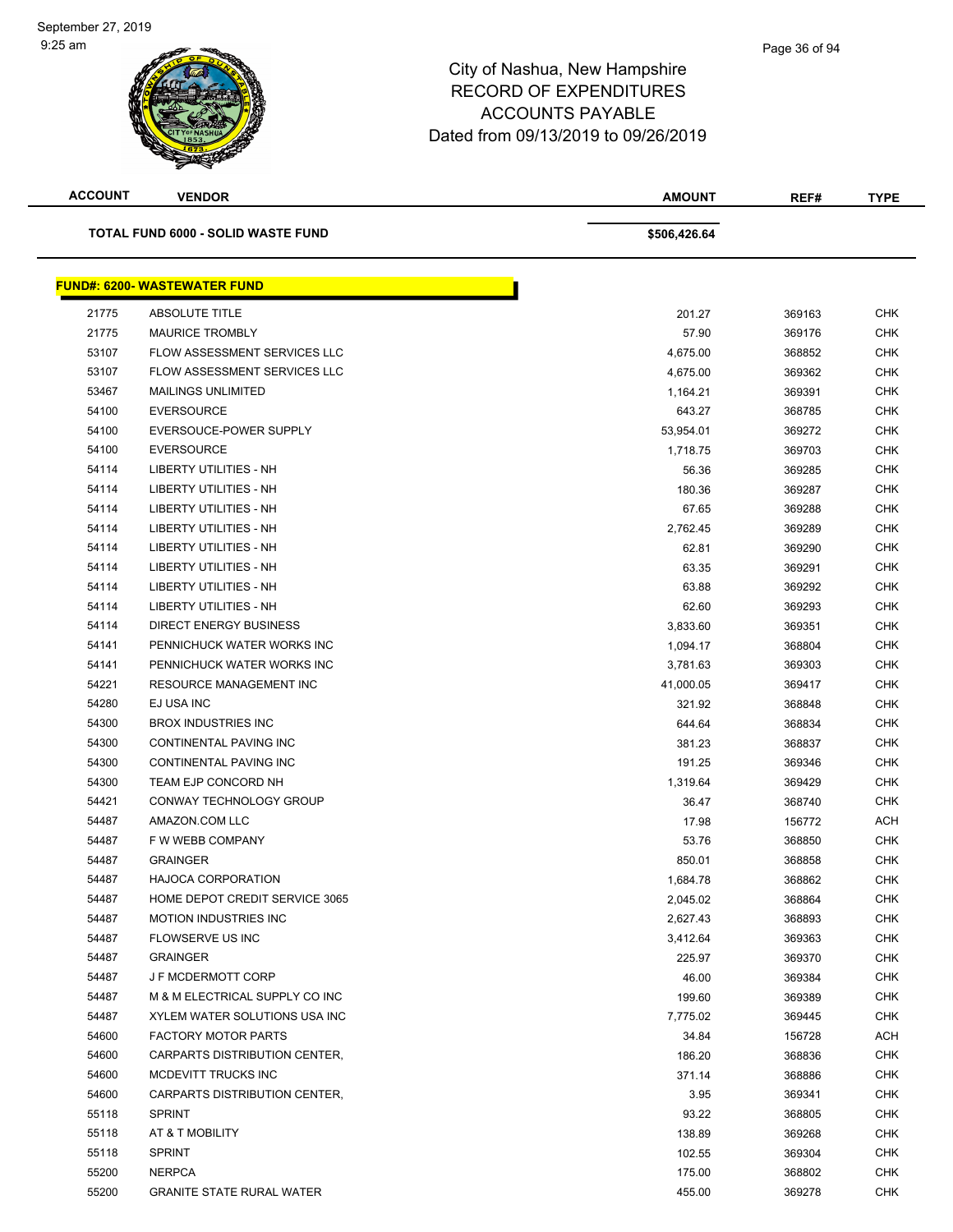

# City of Nashua, New Hampshire RECORD OF EXPENDITURES ACCOUNTS PAYABLE Dated from 09/13/2019 to 09/26/2019

| <b>ACCOUNT</b> | <b>VENDOR</b>                                     | <b>AMOUNT</b> | REF#   | <b>TYPE</b> |  |  |  |  |  |
|----------------|---------------------------------------------------|---------------|--------|-------------|--|--|--|--|--|
|                | <b>FUND#: 6200- WASTEWATER FUND</b>               |               |        |             |  |  |  |  |  |
| 55400          | <b>NERPCA</b>                                     | 200.00        | 368802 | <b>CHK</b>  |  |  |  |  |  |
| 55400          | <b>GRANITE STATE RURAL WATER</b>                  | 550.00        | 369278 | <b>CHK</b>  |  |  |  |  |  |
| 55421          | NEW HAMPSHIRE WATER POLLUTION                     | 200.00        | 368803 | <b>CHK</b>  |  |  |  |  |  |
| 55421          | <b>NEWWTA INC</b>                                 | 190.00        | 369296 | <b>CHK</b>  |  |  |  |  |  |
| 55421          | <b>NEWWTA INC</b>                                 | 255.00        |        | <b>CHK</b>  |  |  |  |  |  |
| 55421          | <b>NEWWTA INC</b>                                 | 885.00        | 369297 | <b>CHK</b>  |  |  |  |  |  |
| 55421          | <b>NEWWTA INC</b>                                 |               | 369298 | <b>CHK</b>  |  |  |  |  |  |
| 55421          | TREASURER STATE OF NH                             | 85.00         | 369299 |             |  |  |  |  |  |
|                |                                                   | 50.00         | 369308 | <b>CHK</b>  |  |  |  |  |  |
| 55607          | UNITED PARCEL SERVICE                             | 19.78         | 369311 | <b>CHK</b>  |  |  |  |  |  |
| 55618          | <b>CITIZENS BANK</b>                              | 1,670.06      | 156727 | <b>ACH</b>  |  |  |  |  |  |
| 55699          | PIONEER TREE SERVICE                              | 1,450.00      | 368913 | <b>CHK</b>  |  |  |  |  |  |
| 55699          | <b>CRYSTAL ROCK</b>                               | 143.30        | 369271 | CHK         |  |  |  |  |  |
| 55699          | CALLOGIX INC                                      | 166.00        | 369339 | <b>CHK</b>  |  |  |  |  |  |
| 55699          | <b>CERTIFIED LABS</b>                             | 366.66        | 369342 | <b>CHK</b>  |  |  |  |  |  |
| 61107          | UNIFIRST CORPORATION                              | 286.31        | 368944 | <b>CHK</b>  |  |  |  |  |  |
| 61107          | ALECS SHOE STORE INC                              | 110.00        | 369321 | <b>CHK</b>  |  |  |  |  |  |
| 61107          | UNIFIRST CORPORATION                              | 281.83        | 369436 | <b>CHK</b>  |  |  |  |  |  |
| 61149          | <b>HACH COMPANY</b>                               | 90.18         | 368861 | <b>CHK</b>  |  |  |  |  |  |
| 61149          | <b>VWR INTERNATIONAL</b>                          | 688.80        | 369440 | <b>CHK</b>  |  |  |  |  |  |
| 61156          | <b>BORDEN &amp; REMINGTON CORP</b>                | 3,308.85      | 368831 | <b>CHK</b>  |  |  |  |  |  |
| 61156          | <b>BORDEN &amp; REMINGTON CORP</b>                | 3,344.76      | 369333 | <b>CHK</b>  |  |  |  |  |  |
| 61156          | POLYDYNE INC                                      | 5,617.98      | 369416 | <b>CHK</b>  |  |  |  |  |  |
| 61299          | <b>GRAINGER</b>                                   | 298.76        | 368858 | <b>CHK</b>  |  |  |  |  |  |
| 61299          | HOME DEPOT CREDIT SERVICE 3065                    | 160.42        | 368864 | <b>CHK</b>  |  |  |  |  |  |
| 61299          | <b>VWR INTERNATIONAL</b>                          | 983.46        | 368947 | <b>CHK</b>  |  |  |  |  |  |
| 61299          | WB MASON CO INC                                   | 356.89        | 368949 | <b>CHK</b>  |  |  |  |  |  |
| 61310          | AVSG LP                                           | 519.52        | 369325 | <b>CHK</b>  |  |  |  |  |  |
| 61428          | HOME DEPOT CREDIT SERVICE 3065                    | 22.37         | 368864 | <b>CHK</b>  |  |  |  |  |  |
| 75200          | US BANK N.A. (091000022)                          | 161,475.00    | 156785 | <b>ACH</b>  |  |  |  |  |  |
| 81200          | PAXOR CONSTRUCTION LLC                            | 14,214.61     | 156783 | <b>ACH</b>  |  |  |  |  |  |
| 81300          | METHUEN CONSTRUCTION CO INC                       | 97,000.00     | 368889 | <b>CHK</b>  |  |  |  |  |  |
| 81700          | CONCORD WINWATER WORKS CO                         | 31,267.95     | 369345 | <b>CHK</b>  |  |  |  |  |  |
| 81700          | <b>GRANITE INLINER LLC</b>                        | 6,546.26      | 156730 | <b>ACH</b>  |  |  |  |  |  |
| 81700          | <b>GRANITE INLINER LLC</b>                        | 17,258.84     | 156730 | <b>ACH</b>  |  |  |  |  |  |
| 81700          | KENYON PIPELINE INSPECTION LLC                    | 122,899.80    | 156731 | <b>ACH</b>  |  |  |  |  |  |
| 81700          | N GRANESE & SONS INC                              | 47,714.00     | 368894 | CHK         |  |  |  |  |  |
| 81700          | METHUEN CONSTRUCTION CO INC                       | 146,222.52    | 368889 | CHK         |  |  |  |  |  |
|                | <b>TOTAL FUND 6200 - WASTEWATER FUND</b>          | \$810,412.38  |        |             |  |  |  |  |  |
|                | <b>FUND#: 6201- WERF-WASTEWATER EQUIP RESERVE</b> |               |        |             |  |  |  |  |  |
| 81300          | <b>MILTON CAT</b>                                 | 70,184.00     | 368800 | <b>CHK</b>  |  |  |  |  |  |
|                | TOTAL FUND 6201 - WERF-WASTEWATER EQUIP RESERVE   | \$70,184.00   |        |             |  |  |  |  |  |

#### **FUND#: 6500- PROPERTY & CASUALTY FUND**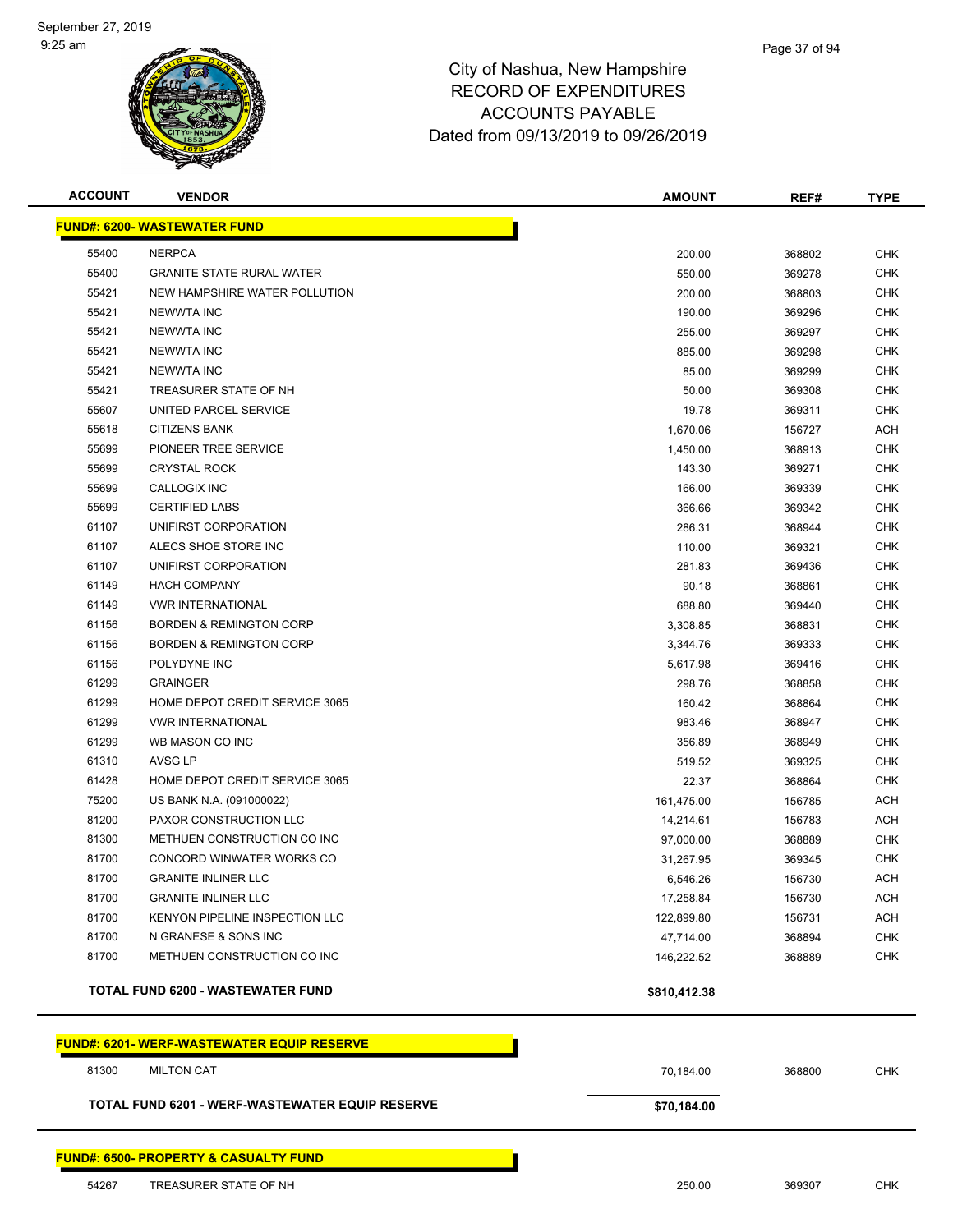#### Page 38 of 94

# City of Nashua, New Hampshire RECORD OF EXPENDITURES ACCOUNTS PAYABLE Dated from 09/13/2019 to 09/26/2019

| <b>ACCOUNT</b> | <b>VENDOR</b>                                    | <b>AMOUNT</b> | REF#   | <b>TYPE</b> |
|----------------|--------------------------------------------------|---------------|--------|-------------|
|                | <b>FUND#: 6500- PROPERTY &amp; CASUALTY FUND</b> |               |        |             |
| 59207          | CONCORD ORTHOPEDICS PA                           | 181.00        | 369200 | <b>CHK</b>  |
| 59207          | DERRY MEDICAL CENTER PC                          | 500.00        | 369202 | <b>CHK</b>  |
| 59207          | DEVINE MILLIMET & BRANCH PA                      | 3,811.44      | 369203 | <b>CHK</b>  |
| 59207          | FOUNDATION MEDICAL PARTNERS                      | 59.00         | 369204 | <b>CHK</b>  |
| 59207          | FOUR SEASONS ORTHOPEDIC CENTER                   | 4,057.50      | 369205 | <b>CHK</b>  |
| 59207          | MACFARLAND CHIROPRATIC LLC                       | 305.00        | 369209 | <b>CHK</b>  |
| 59207          | ORTHOPEDIC PHYSICAL THERAPY                      | 190.00        | 369210 | <b>CHK</b>  |
| 59207          | ORTHOPEDIC SURGICAL ASSOCIATES                   | 400.00        | 369211 | <b>CHK</b>  |
| 59207          | PERFORMANCE REHAB INC                            | 500.00        | 369212 | CHK         |
| 59207          | VISUAL VICTORY TRAINING PLLC                     | 210.00        | 369215 | <b>CHK</b>  |
| 59207          | X-RAY PROFESSIONAL ASSOCIATION                   | 239.50        | 369216 | <b>CHK</b>  |
| 59207          | <b>MICHAEL SICE</b>                              | 12,534.16     | 369222 | <b>CHK</b>  |
| 59207          | WARD LAW GROUP PLLC                              | 3,133.54      | 369223 | <b>CHK</b>  |
| 59207          | DARTMOUTH HITCHCOCK CLINIC                       | 4,642.85      | 369685 | <b>CHK</b>  |
| 59207          | SHARE HEALTH DATA                                | 15.43         | 369686 | CHK         |
| 59207          | <b>BRIGHAM &amp; WOMENS PHYSICIANS</b>           | 534.00        | 369687 | <b>CHK</b>  |
| 59207          | DARTMOUTH HITCHCOCK CLINIC                       | 907.00        | 369689 | <b>CHK</b>  |
| 59207          | DERRY MEDICAL CENTER PC                          | 250.00        | 369690 | <b>CHK</b>  |
| 59207          | FOUNDATION MEDICAL PARTNERS                      | 863.00        | 369691 | <b>CHK</b>  |
| 59207          | <b>HEALTHLIFE PHARMACY SERVICES</b>              | 38.63         | 369692 | <b>CHK</b>  |
| 59207          | HERNER CHIROPRACTIC                              | 165.00        | 369693 | <b>CHK</b>  |
| 59207          | OCCUPATIONAL HEALTH CTRS SOUTH                   | 829.00        | 369695 | <b>CHK</b>  |
| 59207          | ORTHOPEDIC PHYSICAL THERAPY                      | 190.00        | 369696 | <b>CHK</b>  |
| 59207          | PERFORMANCE REHAB INC                            | 610.00        | 369697 | <b>CHK</b>  |
| 59207          | SANG-GIL LEE MD                                  | 1,059.50      | 369698 | <b>CHK</b>  |
| 59207          | SO NH REGIONAL MEDICAL CENTER                    | 5,458.37      | 369699 | <b>CHK</b>  |
| 59207          | UNITY SURVEILLANCE &                             | 4,987.51      | 369700 | <b>CHK</b>  |
| 59207          | <b>VRS DISABILITY MANAGEMENT</b>                 | 572.90        | 369701 | <b>CHK</b>  |
| 59207          | <b>WARD LAW GROUP PLLC</b>                       | 800.00        | 369702 | <b>CHK</b>  |
| 59225          | <b>CULLENCOLLIMORE PLLC</b>                      | 1,312.50      | 369201 | <b>CHK</b>  |
| 59225          | FOUNDATION MEDICAL PARTNERS                      | 53.32         | 369204 | <b>CHK</b>  |
| 59225          | SO NH REGIONAL MEDICAL CENTER                    | 1,185.96      | 369214 | <b>CHK</b>  |
| 59250          | <b>TOM LECKLIDER</b>                             | 2,800.00      | 369208 | <b>CHK</b>  |
| 59250          | PRIMARY FLOW SIGNAL INC                          | 6,550.00      | 369213 | <b>CHK</b>  |
| 59275          | <b>GILLIG LLC</b>                                | 23.52         | 369206 | CHK         |
| 59275          | <b>ILLG AUTOMOTIVE CORP</b>                      | 1,288.52      | 369207 | <b>CHK</b>  |
| 59275          | D & R TOWING INC                                 | 720.00        | 369688 | <b>CHK</b>  |
| 59275          | <b>ILLG AUTOMOTIVE CORP</b>                      | 535.86        | 369694 | <b>CHK</b>  |
|                | TOTAL FUND 6500 - PROPERTY & CASUALTY FUND       | \$62,764.01   |        |             |
|                |                                                  |               |        |             |

#### **FUND#: 6600- BENEFITS SELF INSURANCE FUND**

| 21500 | ITT HARTFORD                   | 38.059.81  | 156788 | ACH        |
|-------|--------------------------------|------------|--------|------------|
| 21503 | ITT HARTFORD                   | 9.017.08   | 156788 | <b>ACH</b> |
| 21504 | <b>ITT HARTFORD</b>            | 2.881.22   | 156788 | <b>ACH</b> |
| 21520 | COLONIAL LIFE AND ACCIDENT INS | 1.190.55   | 156707 | <b>ACH</b> |
| 21520 | COLONIAL LIFE AND ACCIDENT INS | 1.968.56   | 156754 | <b>ACH</b> |
| 21553 | ANTHEM BLUE CROSS /BLUE SHIELD | 462.884.25 | 156701 | ACH        |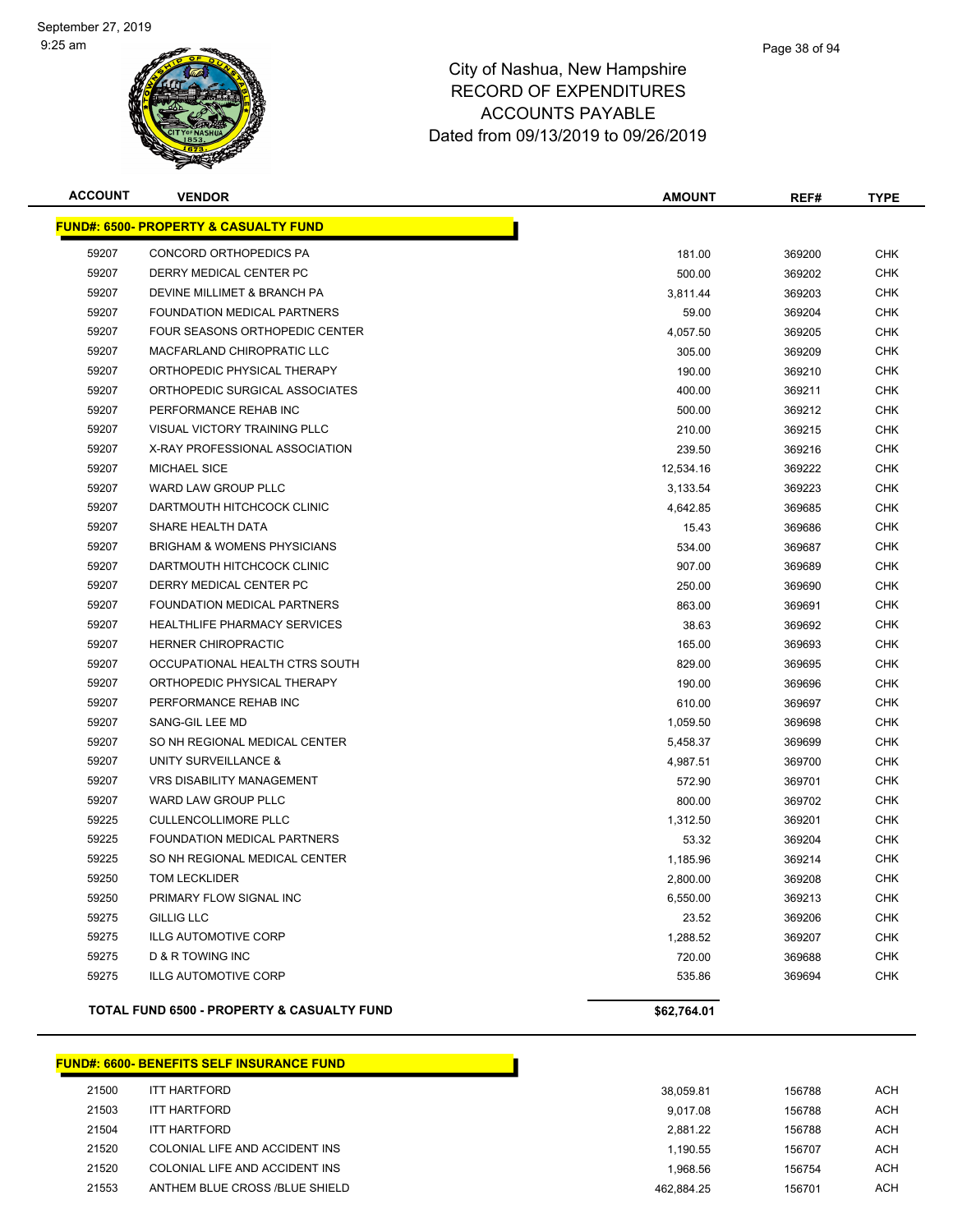

| <b>ACCOUNT</b> | <b>VENDOR</b>                                       | <b>AMOUNT</b>  | REF#   | <b>TYPE</b> |
|----------------|-----------------------------------------------------|----------------|--------|-------------|
|                | <b>FUND#: 6600- BENEFITS SELF INSURANCE FUND</b>    |                |        |             |
| 21585          | VISION SERVICE PLAN NH                              | 23,526.86      | 369439 | <b>CHK</b>  |
| 21990          | ROBERT FITZ                                         | 9.96           | 368917 | <b>CHK</b>  |
| 52809          | <b>SANOFI PASTEUR INC</b>                           | 4,806.46       | 369420 | <b>CHK</b>  |
| 53452          | <b>LEDDY GROUP</b>                                  | 339.20         | 156732 | <b>ACH</b>  |
| 59507          | ANTHEM BCBS OF NE                                   | 42,108.15      | 156700 | <b>ACH</b>  |
| 59507          | ANTHEM BCBS OF NE                                   | 27,655.14      | 156747 | <b>ACH</b>  |
| 59507          | ANTHEM BCBS OF NE                                   | 124,512.70     | 156700 | <b>ACH</b>  |
| 59507          | ANTHEM BCBS OF NE                                   | 123,059.16     | 156747 | <b>ACH</b>  |
| 59507          | ANTHEM BCBS OF NE                                   | 508,389.79     | 156700 | <b>ACH</b>  |
| 59507          | ANTHEM BCBS OF NE                                   | 590,975.75     | 156747 | <b>ACH</b>  |
| 59507          | <b>HEALTH PLANS INC</b>                             | 4,166.45       | 156702 | ACH         |
| 59525          | NORTHEAST DELTA DENTAL                              | 85,805.53      | 156703 | <b>ACH</b>  |
| 59525          | NORTHEAST DELTA DENTAL                              | 65,589.20      | 156749 | <b>ACH</b>  |
| 61100          | <b>CAROL ST PIERRE</b>                              | 142.11         | 368778 | <b>CHK</b>  |
| 61100          | WB MASON CO INC                                     | 5.09           | 369442 | <b>CHK</b>  |
|                | TOTAL FUND 6600 - BENEFITS SELF INSURANCE FUND      | \$2,117,093.02 |        |             |
|                | <b>FUND#: 7026- CAPITAL EQUIPMENT RESERVE FUND</b>  |                |        |             |
| 81300          | HOWARD P FAIRFIELD LLC                              | 143,713.00     | 369378 | <b>CHK</b>  |
| 81500          | HOWARD P FAIRFIELD LLC                              | 71,856.50      | 368866 | <b>CHK</b>  |
|                |                                                     |                |        |             |
|                | TOTAL FUND 7026 - CAPITAL EQUIPMENT RESERVE FUND    | \$215,569.50   |        |             |
|                | <b>FUND#: 7076- REG VOC ED CAPITAL RESERVE</b>      |                |        |             |
| 71000          | PRECISION AIR REFRIGERATION                         | 7,733.98       | 369117 | <b>CHK</b>  |
|                | <b>TOTAL FUND 7076 - REG VOC ED CAPITAL RESERVE</b> | \$7,733.98     |        |             |
|                | <b>FUND#: 7078- CITY BUILDINGS ETF</b>              |                |        |             |
|                |                                                     |                |        |             |
| 53107          | HAYNER SWANSON INC                                  | 2,000.00       | 369219 | <b>CHK</b>  |
|                | <b>TOTAL FUND 7078 - CITY BUILDINGS ETF</b>         | \$2,000.00     |        |             |
|                | <b>FUND#: 7504- EDGEWOOD/SUBURBAN MAINT FUND</b>    |                |        |             |
| 54280          | JENNINGS EXCAVATION INC                             | 9,300.00       | 369385 | <b>CHK</b>  |
|                | TOTAL FUND 7504 - EDGEWOOD/SUBURBAN MAINT FUND      | \$9,300.00     |        |             |
|                |                                                     |                |        |             |
|                | <b>FUND#: 7506- ETF CONTRIB-WOODLAWN CEMETERY</b>   |                |        |             |
| 81200          | MAHAN SLATE ROOFING CO INC                          | 3,025.00       | 368884 | <b>CHK</b>  |
|                | TOTAL FUND 7506 - ETF CONTRIB-WOODLAWN CEMETERY     | \$3,025.00     |        |             |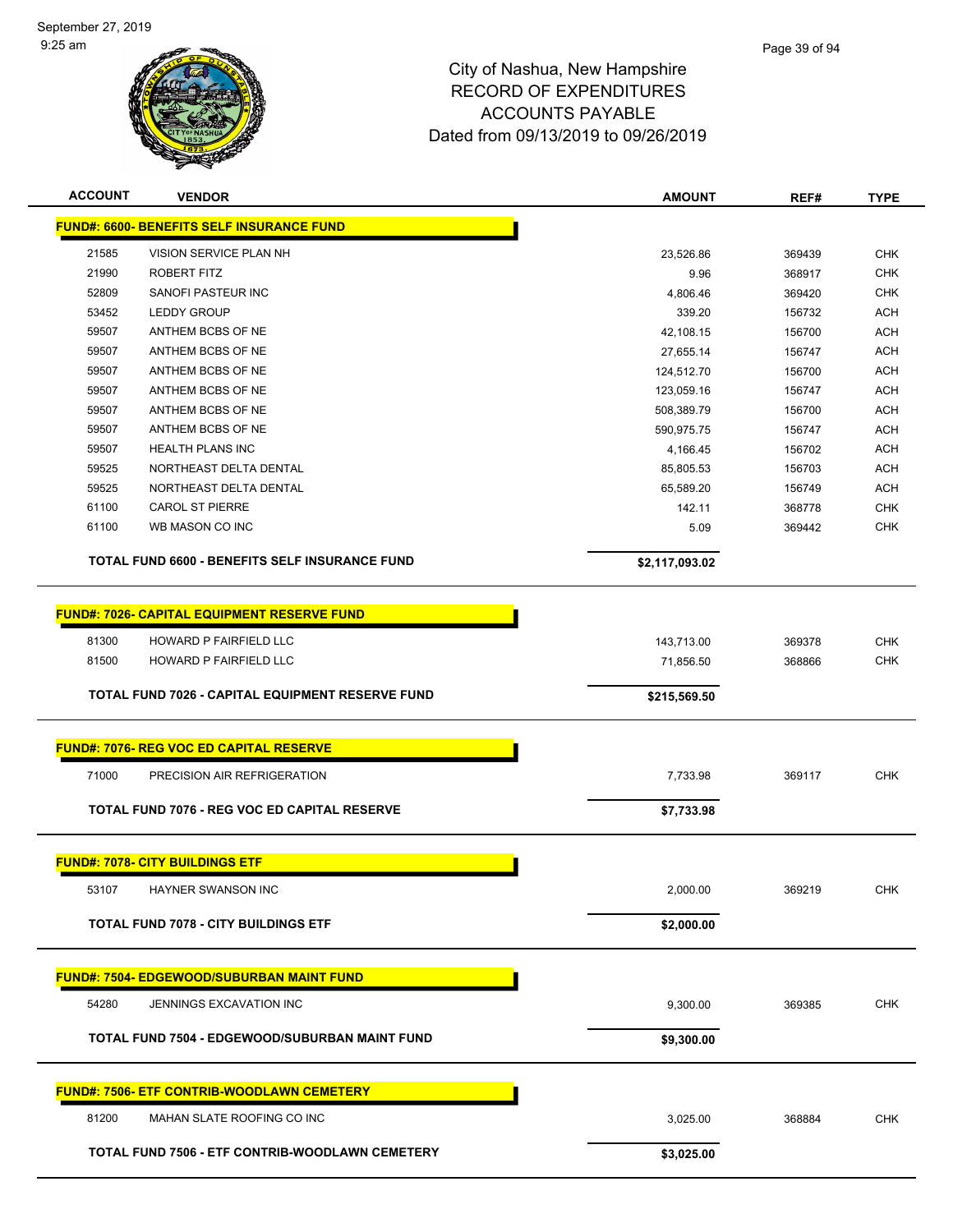September 27, 2019 9:25 am



| <b>ACCOUNT</b>                 | <b>VENDOR</b>                                          | <b>AMOUNT</b> | REF#   | <b>TYPE</b> |
|--------------------------------|--------------------------------------------------------|---------------|--------|-------------|
|                                | FUND#: 7551- P&R-SUMMERFUN                             |               |        |             |
| 68322                          | UFO PARTY RENTALS, LLC                                 | 1,024.00      | 368943 | <b>CHK</b>  |
| 68322                          | <b>BJ HICKMAN MAGIC SHOWS</b>                          | 475.00        | 369332 | CHK         |
|                                | <b>TOTAL FUND 7551 - P&amp;R-SUMMERFUN</b>             |               |        |             |
|                                |                                                        | \$1,499.00    |        |             |
|                                | <b>FUND#: 7563- SCHOOL ATHLETIC ETF</b>                |               |        |             |
| 71999                          | MEDCO SUPPLY INC                                       | 549.44        | 156741 | <b>ACH</b>  |
| 71999                          | LISA GINGRAS                                           | 401.36        | 369510 | <b>CHK</b>  |
|                                | <b>TOTAL FUND 7563 - SCHOOL ATHLETIC ETF</b>           | \$950.80      |        |             |
|                                |                                                        |               |        |             |
|                                | <b>FUND#: 7565- SCHOOL RELATED PROGRAMS-ETF</b>        |               |        |             |
| 61135                          | AMAZON.COM LLC                                         | 2,354.16      | 156786 | <b>ACH</b>  |
|                                | TOTAL FUND 7565 - SCHOOL RELATED PROGRAMS-ETF          | \$2,354.16    |        |             |
|                                |                                                        |               |        |             |
| <b>FUND#: 7580- PAVING ETF</b> |                                                        |               |        |             |
| 81700                          | SUNSHINE PAVING CORPORATION                            | 219,692.92    | 369220 | <b>CHK</b>  |
|                                | <b>TOTAL FUND 7580 - PAVING ETF</b>                    | \$219,692.92  |        |             |
|                                |                                                        |               |        |             |
|                                | <b>FUND#: 7582- ARLINGTON ST COMMUNITY CENTER</b>      |               |        |             |
| 61299                          | WB MASON CO INC                                        | 85.02         | 368949 | <b>CHK</b>  |
|                                | <b>TOTAL FUND 7582 - ARLINGTON ST COMMUNITY CENTER</b> | \$85.02       |        |             |
|                                |                                                        |               |        |             |
|                                | <b>FUND#: 8063- LIBRARY-HENRY STEARNS FUND</b>         |               |        |             |
| 61807                          | <b>BAKER &amp; TAYLOR</b>                              | 178.64        | 368823 | <b>CHK</b>  |
| 61807                          | <b>BAKER &amp; TAYLOR</b>                              | 580.31        | 369328 | <b>CHK</b>  |
|                                | TOTAL FUND 8063 - LIBRARY-HENRY STEARNS FUND           | \$758.95      |        |             |
|                                |                                                        |               |        |             |
|                                | <b>FUND#: 8400- AGENCY-DEVELOPER ESCROWS</b>           |               |        |             |
| 21730                          | FRANK QUEEN & SON CO                                   | 800.00        | 369247 | <b>CHK</b>  |
|                                | TOTAL FUND 8400 - AGENCY-DEVELOPER ESCROWS             | \$800.00      |        |             |
|                                |                                                        |               |        |             |
|                                | <b>FUND#: 8613- WILLIAM H &amp; EDITH E KEENAN</b>     |               |        |             |
| 68370                          | <b>EMMA MURPHY AND</b>                                 | 250.00        | 369217 | <b>CHK</b>  |
|                                | TOTAL FUND 8613 - WILLIAM H & EDITH E KEENAN           | \$250.00      |        |             |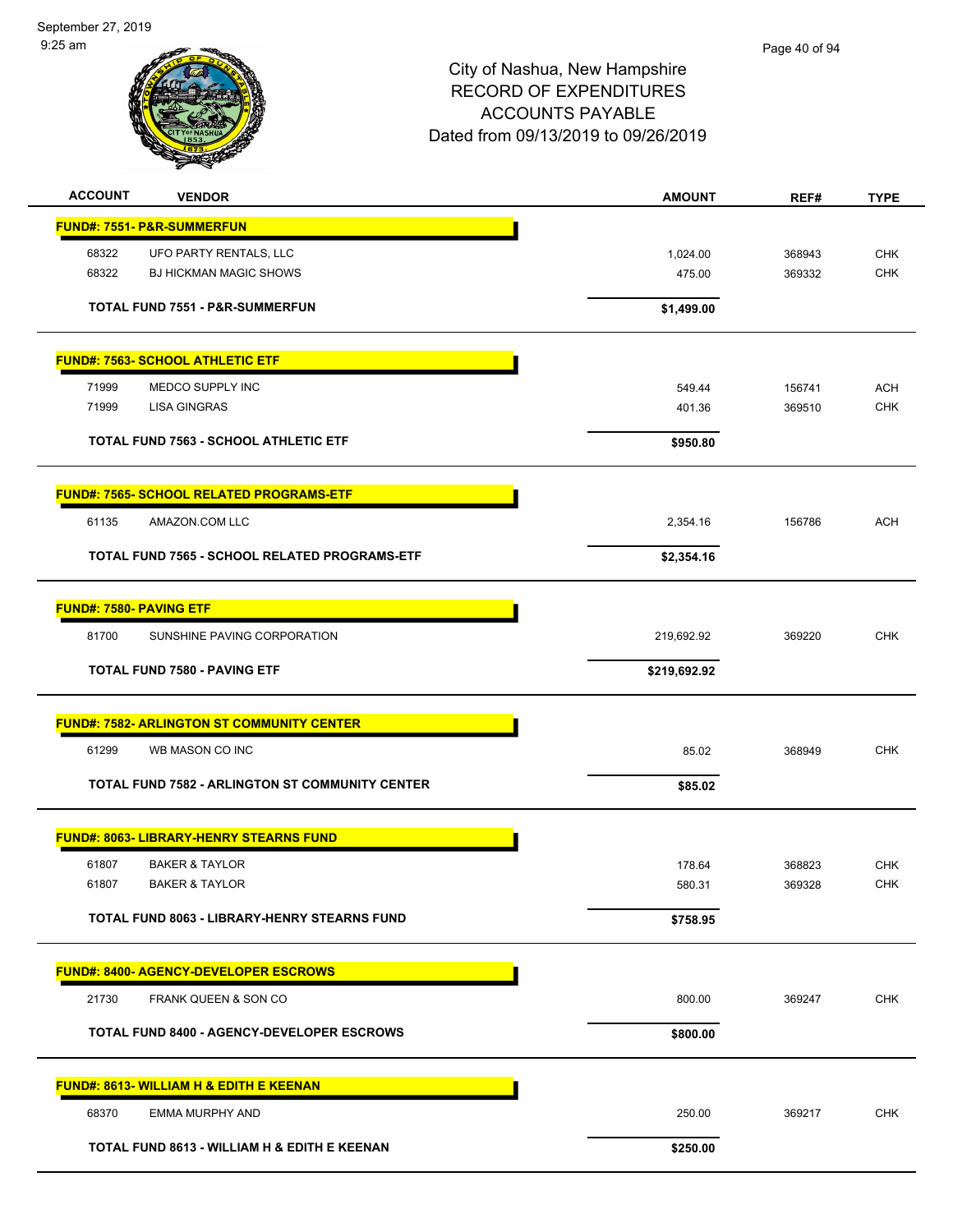

| <b>ACCOUNT</b> | <b>VENDOR</b> |                                        | <b>AMOUNT</b><br>REF# | <b>TYPE</b> |
|----------------|---------------|----------------------------------------|-----------------------|-------------|
|                |               | <b>EXPENDITURE SUMMARY BY FUND</b>     | <b>AMOUNT</b>         |             |
|                | 1000          | <b>GENERAL FUND</b>                    | 6,827,528.62          |             |
|                | 1001          | <b>GF-CAPITAL IMPROVEMENTS</b>         | 83,560.26             |             |
|                | 1010          | <b>GF-PRIOR YEAR ENC &amp; ESCROWS</b> | 82,808.11             |             |
|                | 2100          | <b>FOOD SERVICES FUND</b>              | 167,767.80            |             |
|                | 2120          | SUMMER FEEDING PROGRAM FUND            | 139.12                |             |
|                | 2204          | SUMMER SCHOOL                          | 48,045.41             |             |
|                | 2207          | ADULT ED/CONTINUING ED                 | 491.22                |             |
|                | 2212          | ATHLETICS REVENUE FUND                 | 805.00                |             |
|                | 2222          | AFTER SCHOOL PROGRAM                   | 2,539.74              |             |
|                | 2503          | PARKS & REC PROGRAMS FUND              | 5,005.00              |             |
|                | 2504          | HOLMAN STADIUM EVENTS FUND             | 475.00                |             |
|                | 2505          | PEG ACCESS CHANNELS FUND               | 31,934.50             |             |
|                | 2506          | HUNT BLDG FACILITY RENTAL FUND         | 1,391.04              |             |
|                | 2507          | FIRE TRAINING FACILITY RENTAL          | 47.59                 |             |
|                | 2511          | 201 MAIN STREET RENTAL FUND            | 494.46                |             |
|                | 3050          | POLICE GRANTS FUND                     | 724.00                |             |
|                | 3068          | COMMUNITY SERVICES GRANTS FUND         | 42,849.46             |             |
|                | 3070          | COMMUNITY HEALTH GRANTS FUND           | 2,065.48              |             |
|                | 3090          | URBAN PROGRAM GRANTS FUND              | 7,557.42              |             |
|                | 3120          | <b>TRANSIT GRANTS FUND</b>             | 182,255.78            |             |
|                | 3800          | SCHOOL GRANTS FUND                     | 123,963.78            |             |
|                | 3810          | FOOD SERVICE GRANTS FUND               | 11,412.89             |             |
|                | 4005          | TRAFFIC VIOLATIONS FUND                | 3,607.32              |             |
|                | 4025          | DOJ DRUG FORFEITURE FUND               | 2,229.63              |             |
|                | 4053          | FIRE REGIONAL HAZMAT FUND              | 1,394.08              |             |
|                | 4085          | RIVERFRONT PROMENADE TIF FUND          | 907.50                |             |
|                | 4090          | LIB-LOST/DAMAGED BOOK FINES            | 2,011.48              |             |
|                | 4600          | ECON DEV-GREATER NASHUA RLF            | 322.84                |             |
|                | 4605          | CDBG MICRO-LOAN RLF                    | 22,992.06             |             |
|                | 5090          | CAPITAL PROJECTS-HYDROELECTRIC         | 5,380.57              |             |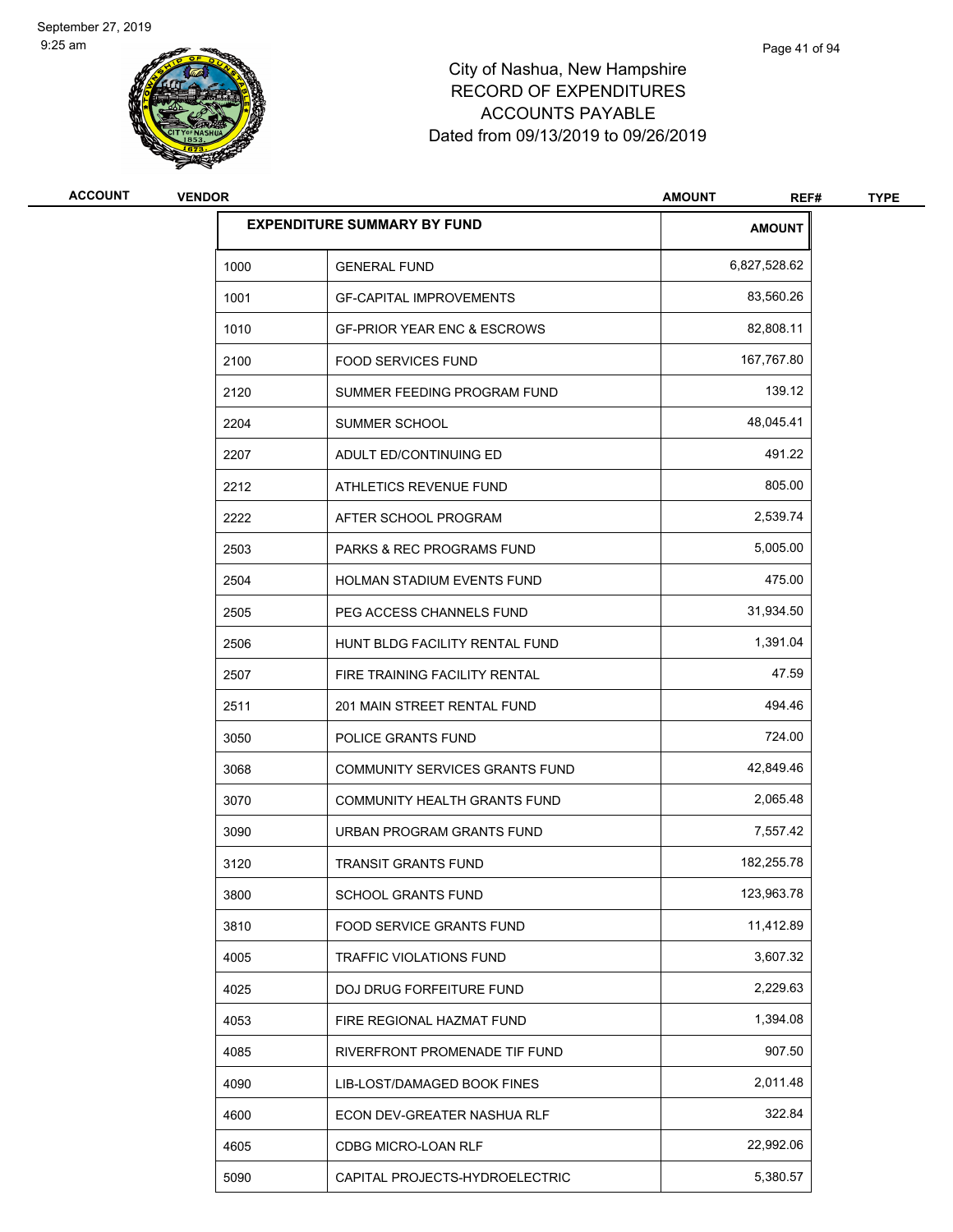

| <b>VENDOR</b> |                                     | <b>AMOUNT</b><br>REF# | <b>TYPE</b> |
|---------------|-------------------------------------|-----------------------|-------------|
|               |                                     | <b>AMOUNT</b>         |             |
| 5100          | CAP PROJECTS-ECONOMIC DEV           | 6,340.00              |             |
| 5200          | CAPITAL PROJECTS-PUBLIC WORKS       | 1,265,976.63          |             |
| 5700          | CAP PROJECTS-BROAD ST PARKWAY       | 1,478.28              |             |
| 5800          | SCHOOL CAPITAL PROJECTS FUND        | 60,003.33             |             |
| 6000          | SOLID WASTE FUND                    | 506,426.64            |             |
| 6200          | <b>WASTEWATER FUND</b>              | 810,412.38            |             |
| 6201          | WERF-WASTEWATER EQUIP RESERVE       | 70,184.00             |             |
| 6500          | <b>PROPERTY &amp; CASUALTY FUND</b> | 62,764.01             |             |
| 6600          | BENEFITS SELF INSURANCE FUND        | 2,117,093.02          |             |
| 7026          | CAPITAL EQUIPMENT RESERVE FUND      | 215,569.50            |             |
| 7076          | REG VOC ED CAPITAL RESERVE          | 7,733.98              |             |
| 7078          | <b>CITY BUILDINGS ETF</b>           | 2,000.00              |             |
| 7504          | EDGEWOOD/SUBURBAN MAINT FUND        | 9,300.00              |             |
| 7506          | ETF CONTRIB-WOODLAWN CEMETERY       | 3,025.00              |             |
| 7551          | P&R-SUMMERFUN                       | 1,499.00              |             |
| 7563          | <b>SCHOOL ATHLETIC ETF</b>          | 950.80                |             |
| 7565          | SCHOOL RELATED PROGRAMS-ETF         | 2,354.16              |             |
| 7580          | <b>PAVING ETF</b>                   | 219,692.92            |             |
| 7582          | ARLINGTON ST COMMUNITY CENTER       | 85.02                 |             |
| 8063          | LIBRARY-HENRY STEARNS FUND          | 758.95                |             |
| 8400          | AGENCY-DEVELOPER ESCROWS            | 800.00                |             |
| 8613          | WILLIAM H & EDITH E KEENAN          | 250.00                |             |
| <b>TOTAL:</b> |                                     | 13,027,404.78         |             |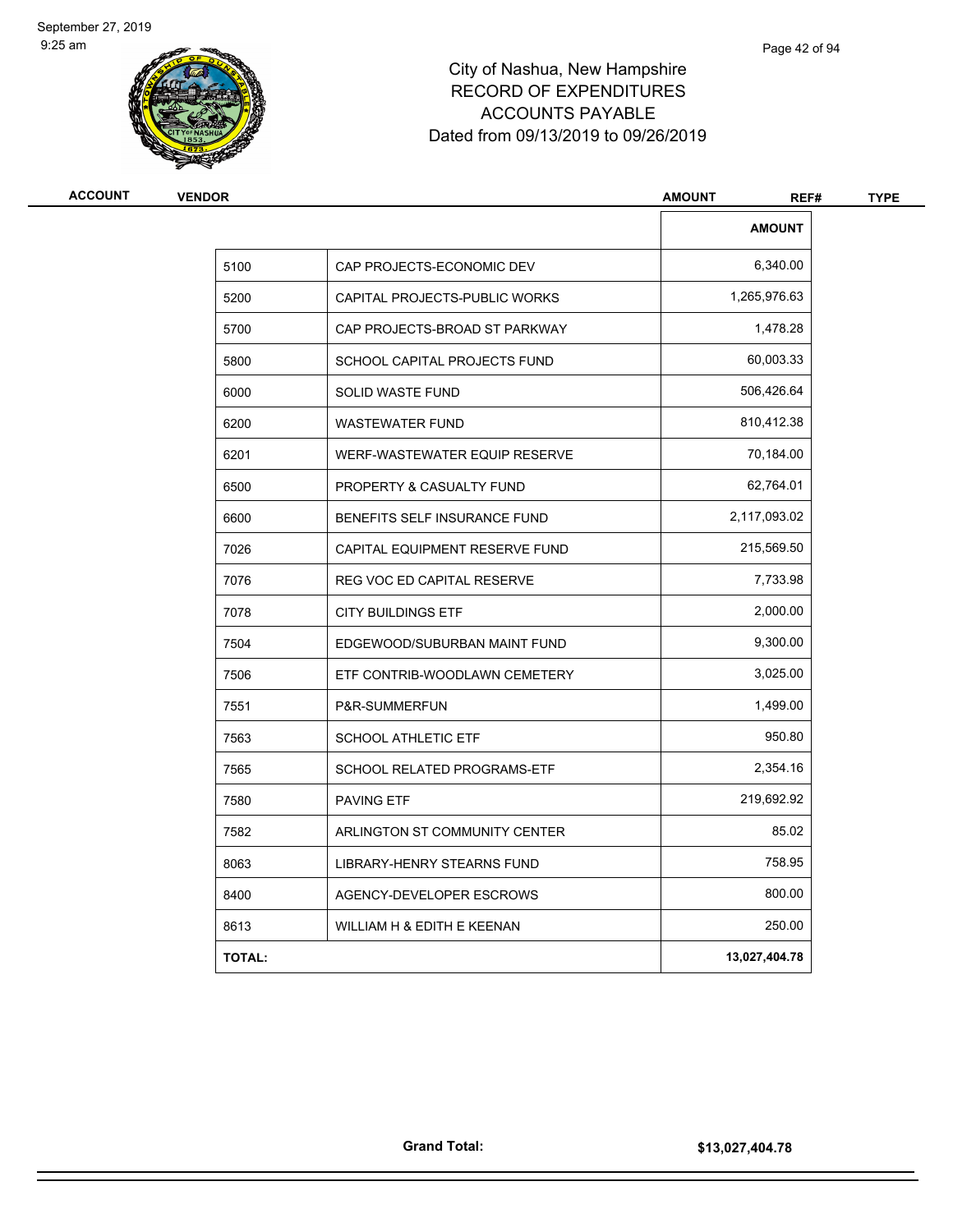$\overline{\phantom{0}}$ 



## City of Nashua, New Hampshire RECORD OF EXPENDITURES PAYROLL-GROSS WAGES Dated from September 13, 2019 to September 26, 2019

| <b>PAY DATE</b>                   | <b>ACCOUNT</b>                       | <b>DESCRIPTION</b>                       | <b>AMOUNT</b> |
|-----------------------------------|--------------------------------------|------------------------------------------|---------------|
| <b>FUND#: 1000 - GENERAL FUND</b> |                                      |                                          |               |
|                                   |                                      |                                          |               |
| 101<br><b>MAYOR</b>               |                                      |                                          |               |
| 9/19/19                           | 51100                                | ADMINISTRATIVE ASSISTANT II              | 679.35        |
| 9/26/19                           | 51100                                | ADMINISTRATIVE ASSISTANT II              | 679.35        |
| 9/19/19                           | 51100                                | CHIEF OF STAFF                           | 1,686.60      |
| 9/26/19                           | 51100                                | CHIEF OF STAFF                           | 1,686.60      |
| 9/19/19                           | 51100                                | COMMUNICATIONS & SPECIAL PRJ COORDINATOR | 851.95        |
| 9/26/19                           | 51100                                | COMMUNICATIONS & SPECIAL PRJ COORDINATOR | 851.95        |
| 9/19/19                           | 51100                                | CONSTITUENT SERVICES COORDINATOR         | 851.95        |
| 9/26/19                           | 51100                                | CONSTITUENT SERVICES COORDINATOR         | 851.95        |
| 8/31/19                           | 51403                                | <b>WAGES-INTERNS</b>                     | (8,000.00)    |
| 9/19/19                           | 51500                                | MAYOR                                    | 2,290.80      |
| 9/26/19                           | 51500                                | <b>MAYOR</b>                             | 2,290.80      |
| 9/26/19                           | 55118                                | TELEPHONE-CELLULAR                       | 100.00        |
| <b>TOTAL 101 - MAYOR</b>          |                                      |                                          | \$4,821.30    |
| 102                               | <b>BOARD OF ALDERMEN</b>             |                                          |               |
| 9/19/19                           | 51100                                | <b>CITY CLERK</b>                        | 1,751.00      |
| 9/26/19                           | 51100                                | LEGISLATIVE AFFAIRS MANAGER              | 1,578.70      |
| 9/19/19                           | 51200                                | LEGISLATIVE TRANSCRIPTION SPEC           | 402.24        |
| 9/26/19                           | 51200                                | LEGISLATIVE TRANSCRIPTION SPEC           | 238.68        |
| 9/26/19                           | 51500                                | <b>BOARD OF ALDERMEN</b>                 | 17,500.00     |
| 9/26/19                           | 51500                                | <b>SUB TEACHER</b>                       | 1,250.00      |
|                                   | <b>TOTAL 102 - BOARD OF ALDERMEN</b> |                                          | \$22,720.62   |
| 103<br>LEGAL                      |                                      |                                          |               |
| 9/19/19                           | 51100                                | <b>CORPORATION COUNSEL</b>               | 2,561.50      |
| 9/26/19                           | 51100                                | <b>CORPORATION COUNSEL</b>               | 2,561.50      |
| 9/19/19                           | 51100                                | DEPUTY CORPORATION COUNSEL               | 4,444.50      |
| 9/26/19                           | 51100                                | DEPUTY CORPORATION COUNSEL               | 4,444.50      |
| 9/19/19                           | 51100                                | <b>LEGAL ASSISTANT</b>                   | 2,065.25      |
| 9/26/19                           | 51100                                | <b>LEGAL ASSISTANT</b>                   | 2,065.25      |
| 9/26/19                           | 55118                                | TELEPHONE-CELLULAR                       | 100.00        |
| TOTAL 103 - LEGAL                 |                                      |                                          | \$18,242.50   |
| 106                               | <b>ADMINISTRATIVE SERVICES</b>       |                                          |               |
| 9/19/19                           | 51100                                | ADMINISTRATIVE ASSISTANT I               | 735.30        |
| 9/26/19                           | 51100                                | ADMINISTRATIVE ASSISTANT I               | 735.30        |
| 9/19/19                           | 51100                                | ADMINISTRATIVE SERVICES DIRECTOR         | 2,023.90      |
| 9/26/19                           | 51100                                | ADMINISTRATIVE SERVICES DIRECTOR         | 2,023.90      |

9/26/19 55118 TELEPHONE-CELLULAR 50.00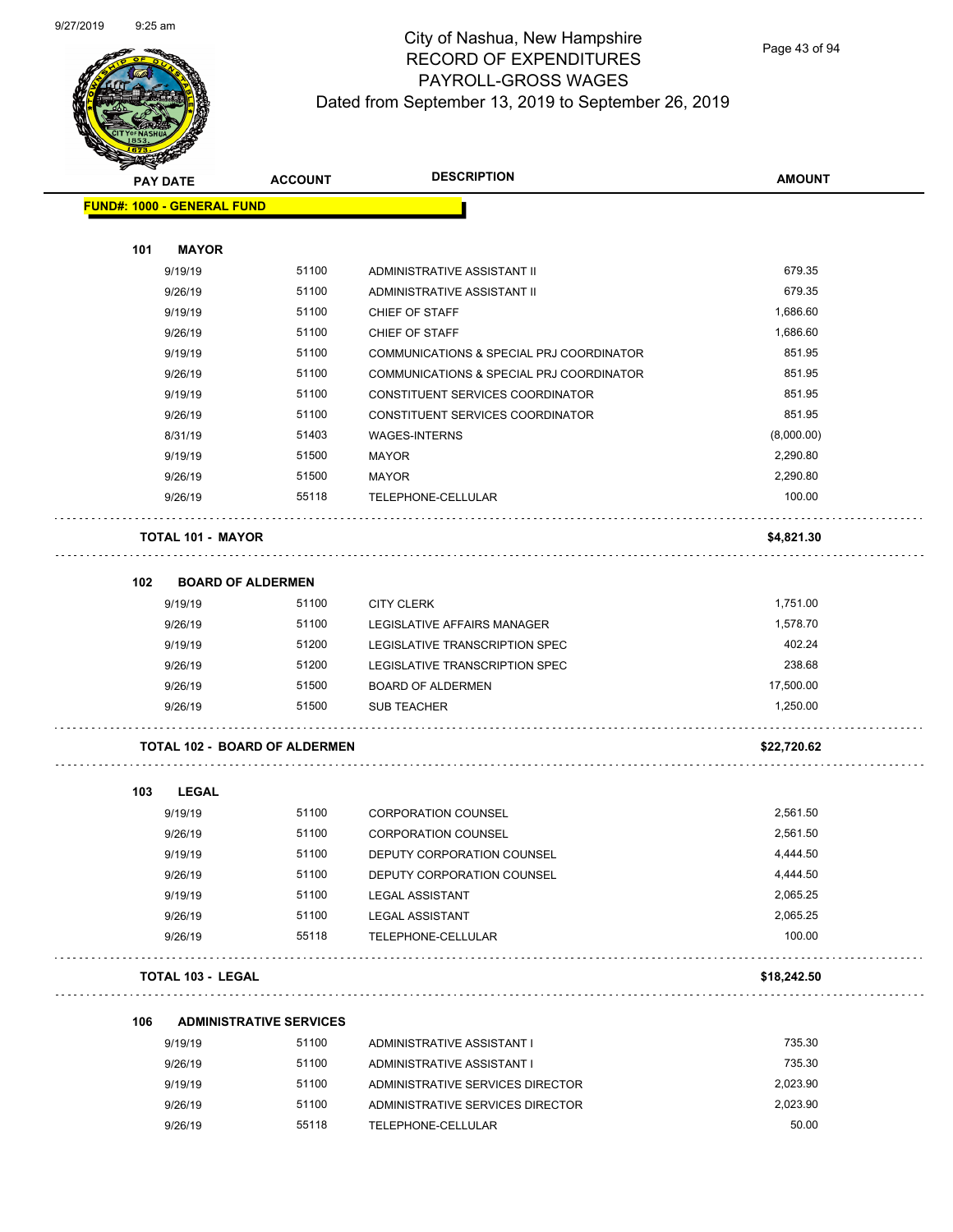

Page 44 of 94

| <b>FUND#: 1000 - GENERAL FUND</b> |                                                  |                                        | <b>AMOUNT</b> |
|-----------------------------------|--------------------------------------------------|----------------------------------------|---------------|
|                                   |                                                  |                                        |               |
|                                   | <b>TOTAL 106 - ADMINISTRATIVE SERVICES</b>       |                                        | \$5,568.40    |
| 107                               | <b>CITY CLERK</b>                                |                                        |               |
| 9/19/19                           | 51100                                            | <b>CITY CLERK</b>                      | 1,907.15      |
| 9/26/19                           | 51100                                            | <b>CITY CLERK</b>                      | 2,660.26      |
| 9/19/19                           | 51100                                            | <b>CLERK VITAL RECORDS II</b>          | 1,855.31      |
| 9/26/19                           | 51100                                            | <b>CLERK VITAL RECORDS II</b>          | 1,855.30      |
| 9/19/19                           | 51100                                            | DEPARTMENT COORDINATOR, CC             | 730.69        |
| 9/26/19                           | 51100                                            | DEPARTMENT COORDINATOR, CC             | 730.70        |
| 9/19/19                           | 51100                                            | DEPUTY CITY CLERK                      | 1,264.95      |
| 9/26/19                           | 51100                                            | DEPUTY CITY CLERK                      | 1,264.95      |
| 9/26/19                           | 51300                                            | <b>OVERTIME</b>                        | 36.81         |
| 9/26/19                           | 51400                                            | WAGES TEMPORARY/SEASONAL               | 230.00        |
| 9/26/19                           | 51514                                            | WAGES, ELECTIONS                       | 262.50        |
| 9/26/19                           | 51750                                            | <b>RETIREMENT &amp; SEPARATION PAY</b> | 17,493.28     |
|                                   | <b>TOTAL 107 - CITY CLERK</b>                    |                                        | \$30,291.90   |
|                                   |                                                  |                                        |               |
|                                   |                                                  |                                        |               |
| 110<br>9/19/19                    | ARLINGTON ST COMMUNITY CENTER                    |                                        |               |
|                                   |                                                  |                                        |               |
|                                   | 51100                                            | ARLINGTON ST COMMUNITY CENTER DIRECTOR | 1,043.55      |
| 9/26/19                           | 51100                                            | ARLINGTON ST COMMUNITY CENTER DIRECTOR | 1,043.55      |
| 9/26/19                           | 55118                                            | TELEPHONE-CELLULAR                     | 50.00         |
|                                   | <b>TOTAL 110 - ARLINGTON ST COMMUNITY CENTER</b> |                                        | \$2,137.10    |
| 111                               | <b>HUMAN RESOURCES</b>                           |                                        |               |
| 9/19/19                           | 51100                                            | HR SPEC                                | 979.91        |
| 9/26/19                           | 51100                                            | <b>HR SPEC</b>                         | 979.90        |
| 9/19/19                           | 51100                                            | HRIS & PAYROLL ANALYST                 | 1,239.01      |
| 9/26/19                           | 51100                                            | HRIS & PAYROLL ANALYST                 | 1,239.00      |
| 9/19/19                           | 51100                                            | HUMAN RESOURCES DIRECTOR               | 1,907.35      |
| 9/26/19                           | 51100                                            | HUMAN RESOURCES DIRECTOR               | 1,907.35      |
| 9/19/19                           | 51100                                            | HUMAN RESOURCES MANAGER                | 1,313.50      |
| 9/26/19                           | 51100                                            | HUMAN RESOURCES MANAGER                | 1,313.50      |
| 9/19/19                           | 51100                                            | PAYROLL ANALYST                        | 2,349.96      |
| 9/26/19                           | 51100                                            | PAYROLL ANALYST                        | 2,349.95      |
| 9/19/19                           | 51100                                            | PAYROLL MANAGER                        | 1,651.40      |
| 9/26/19                           | 51100                                            | PAYROLL MANAGER                        | 1,651.40      |
| 9/26/19                           | 55118                                            | TELEPHONE-CELLULAR                     | 100.00        |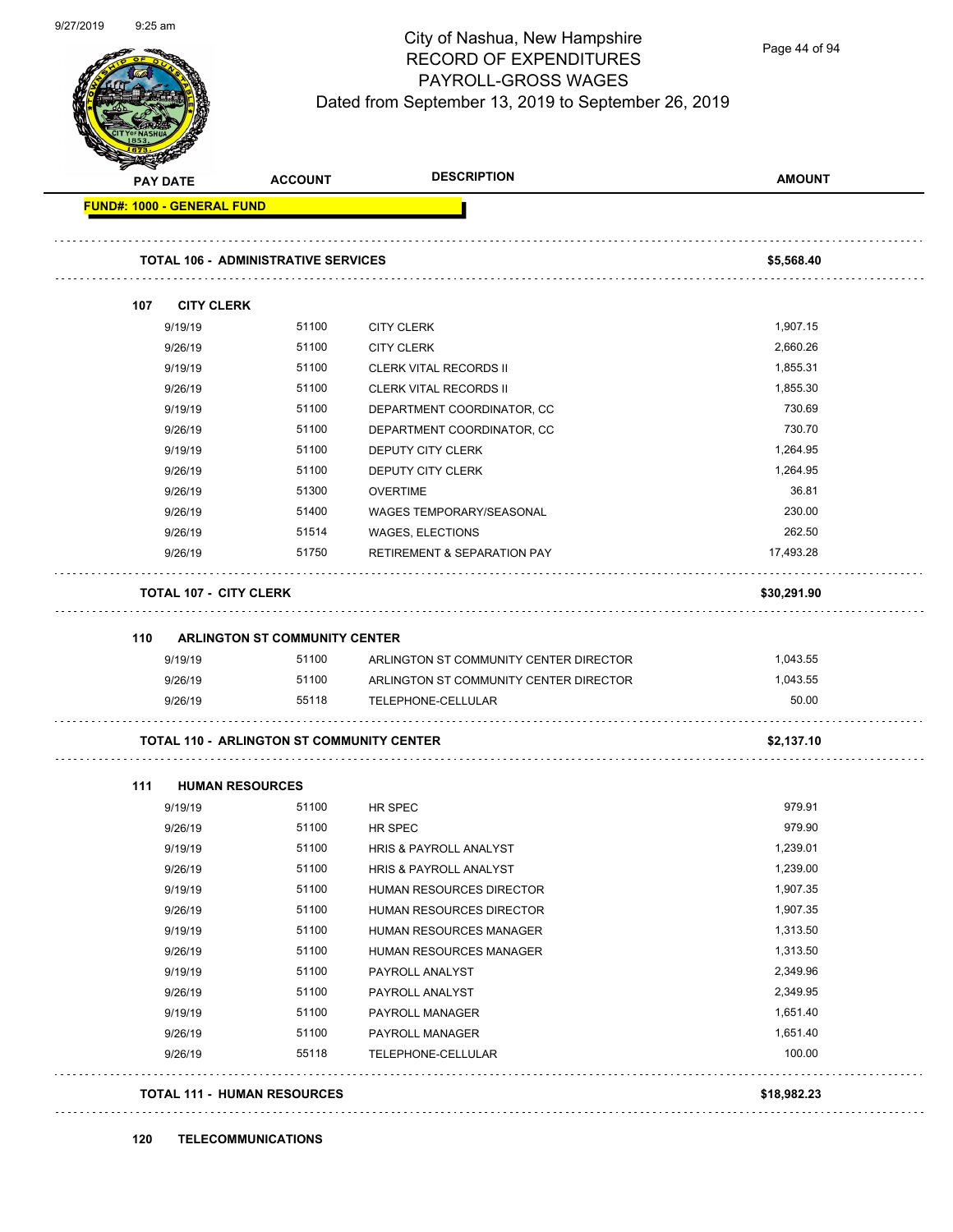

Page 45 of 94

|     | <b>PAY DATE</b>                   | <b>ACCOUNT</b>                            | <b>DESCRIPTION</b>                       | <b>AMOUNT</b> |
|-----|-----------------------------------|-------------------------------------------|------------------------------------------|---------------|
|     | <b>FUND#: 1000 - GENERAL FUND</b> |                                           |                                          |               |
| 120 |                                   | <b>TELECOMMUNICATIONS</b>                 |                                          |               |
|     | 9/26/19                           | 55109                                     | <b>TELEPHONE-VOICE</b>                   | 50.00         |
|     |                                   | <b>TOTAL 120 - TELECOMMUNICATIONS</b>     |                                          | \$50.00       |
| 122 |                                   | <b>INFORMATION TECHNOLOGY</b>             |                                          |               |
|     | 9/19/19                           | 51100                                     | ADMIN ASSISTANT III                      | 824.10        |
|     | 9/26/19                           | 51100                                     | ADMIN ASSISTANT III                      | 824.10        |
|     | 9/19/19                           | 51100                                     | ENTERPRISE SYS ADMINISTRATOR             | 1,651.40      |
|     | 9/26/19                           | 51100                                     | ENTERPRISE SYS ADMINISTRATOR             | 1,651.40      |
|     | 9/19/19                           | 51100                                     | ERP SYSTEM ADMIN DBA                     | 1,973.35      |
|     | 9/26/19                           | 51100                                     | ERP SYSTEM ADMIN DBA                     | 1,973.35      |
|     | 9/19/19                           | 51100                                     | IT APPLICATIONS ANALYST                  | 1,445.40      |
|     | 9/26/19                           | 51100                                     | IT APPLICATIONS ANALYST                  | 1,445.40      |
|     | 9/19/19                           | 51100                                     | IT DIVISION DIRECTOR                     | 2,427.24      |
|     | 9/26/19                           | 51100                                     | IT DIVISION DIRECTOR                     | 2,427.25      |
|     | 9/19/19                           | 51100                                     | IT INFRASTRUCTURE ANALYST                | 1,334.10      |
|     | 9/26/19                           | 51100                                     | IT INFRASTRUCTURE ANALYST                | 1,334.11      |
|     | 9/19/19                           | 51100                                     | IT MANAGER, INFRASTRUCTURE               | 2,177.35      |
|     | 9/26/19                           | 51100                                     | IT MANAGER, INFRASTRUCTURE               | 2,177.34      |
|     | 9/19/19                           | 51100                                     | IT MANAGER, PROJECT/DEVELOPMENT SERVICES | 1,684.20      |
|     | 9/26/19                           | 51100                                     | IT MANAGER, PROJECT/DEVELOPMENT SERVICES | 1,684.20      |
|     | 9/19/19                           | 51100                                     | IT MANAGER, TECHNICAL SERVICES           | 1,620.45      |
|     | 9/26/19                           | 51100                                     | IT MANAGER, TECHNICAL SERVICES           | 1,620.45      |
|     | 9/19/19                           | 51100                                     | TECHNICAL SPEC II NET SUPPORT            | 1,273.15      |
|     | 9/26/19                           | 51100                                     | TECHNICAL SPEC II NET SUPPORT            | 1,273.15      |
|     | 9/19/19                           | 51100                                     | <b>TECHNICAL SPECIALIST I</b>            | 888.90        |
|     | 9/26/19                           | 51100                                     | <b>TECHNICAL SPECIALIST I</b>            | 888.90        |
|     | 9/19/19                           | 51100                                     | WEB ADMINISTRATOR/GRAPHIC DESINGER       | 983.40        |
|     | 9/26/19                           | 51100                                     | WEB ADMINISTRATOR/GRAPHIC DESINGER       | 983.40        |
|     | 9/26/19                           | 55118                                     | TELEPHONE-CELLULAR                       | 234.00        |
|     |                                   | <b>TOTAL 122 - INFORMATION TECHNOLOGY</b> |                                          | \$36,800.09   |
| 126 |                                   | <b>FINANCIAL SERVICES</b>                 |                                          |               |
|     | 9/19/19                           | 51100                                     | <b>ACCOUNTANT</b>                        | 1,062.30      |
|     | 9/26/19                           | 51100                                     | <b>ACCOUNTANT</b>                        | 1,062.30      |
|     | 9/19/19                           | 51100                                     | ACCOUNTS PAYABLE COORDINATOR             | 2,362.36      |
|     | 9/26/19                           | 51100                                     | ACCOUNTS PAYABLE COORDINATOR             | 2,362.37      |
|     | 9/19/19                           | 51100                                     | ACCOUNTS PAYABLE SUPV                    | 1,158.35      |
|     | 9/26/19                           | 51100                                     | ACCOUNTS PAYABLE SUPV                    | 1,158.35      |
|     | 9/19/19                           | 51100                                     | <b>CFO COMPTROLLER</b>                   | 2,664.05      |
|     | 9/26/19                           | 51100                                     | <b>CFO COMPTROLLER</b>                   | 2,664.05      |
|     | 9/19/19                           | 51100                                     | DEP TREASURER TAX COLLECTOR              | 1,243.25      |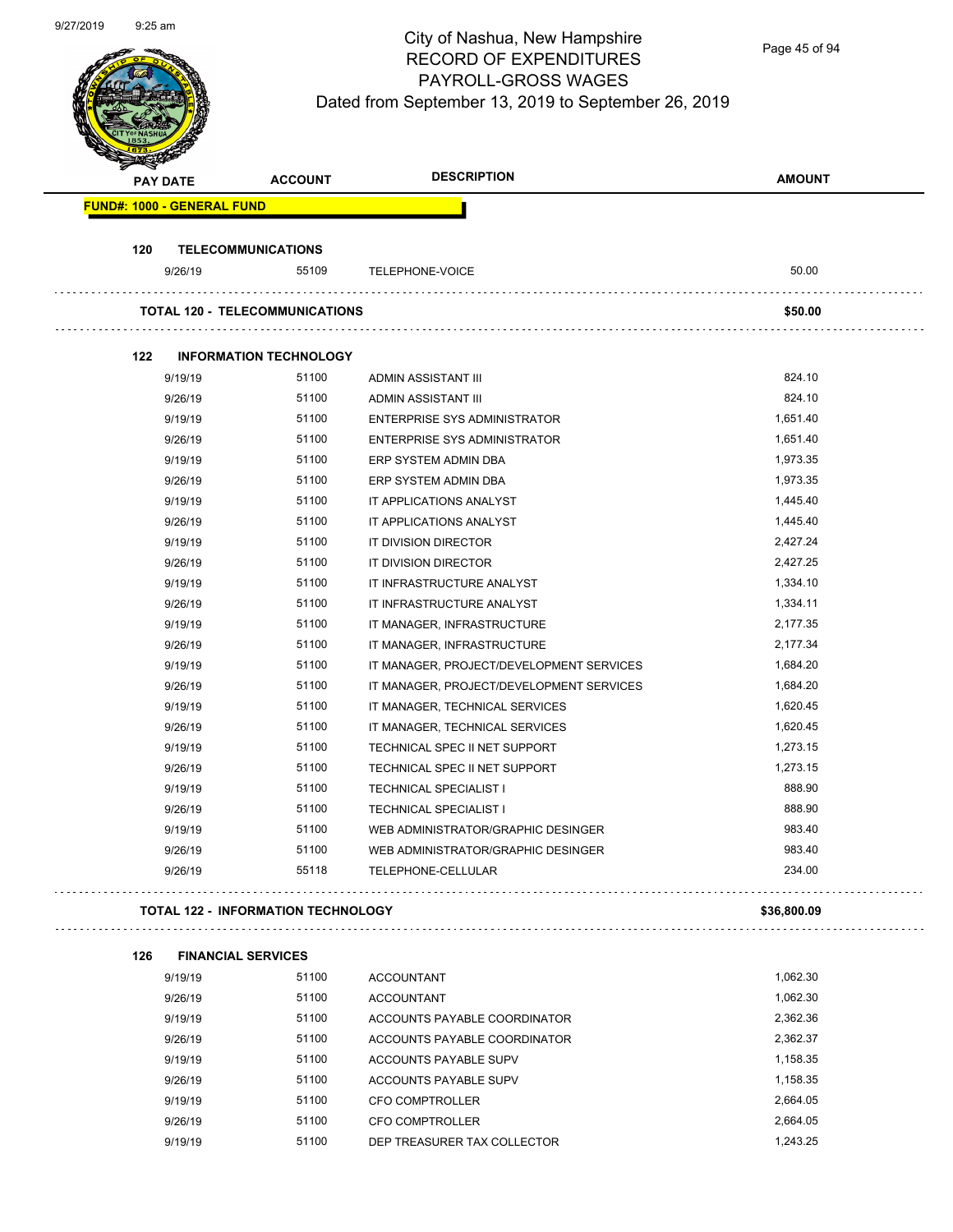$\mathbb{R}^{2}$ 

. . . . . . . . . . . . .



## City of Nashua, New Hampshire RECORD OF EXPENDITURES PAYROLL-GROSS WAGES Dated from September 13, 2019 to September 26, 2019

|     | <b>PAY DATE</b>                   | <b>ACCOUNT</b>                        | <b>DESCRIPTION</b>               | <b>AMOUNT</b> |
|-----|-----------------------------------|---------------------------------------|----------------------------------|---------------|
|     | <b>FUND#: 1000 - GENERAL FUND</b> |                                       |                                  |               |
|     |                                   |                                       |                                  |               |
| 126 | <b>FINANCIAL SERVICES</b>         |                                       |                                  |               |
|     | 9/26/19                           | 51100                                 | DEP TREASURER TAX COLLECTOR      | 1,243.25      |
|     | 9/19/19                           | 51100                                 | FINANCE AND ADMIN MANAGER        | 888.04        |
|     | 9/26/19                           | 51100                                 | FINANCE AND ADMIN MANAGER        | 888.05        |
|     | 9/19/19                           | 51100                                 | <b>MVR CLERK I</b>               | 598.35        |
|     | 9/26/19                           | 51100                                 | <b>MVR CLERK I</b>               | 598.35        |
|     | 9/19/19                           | 51100                                 | MVR CLERK II                     | 2,493.49      |
|     | 9/26/19                           | 51100                                 | <b>MVR CLERK II</b>              | 2,517.05      |
|     | 9/19/19                           | 51100                                 | <b>MVR CLERK III</b>             | 1,565.40      |
|     | 9/26/19                           | 51100                                 | <b>MVR CLERK III</b>             | 1,565.40      |
|     | 9/19/19                           | 51100                                 | ORDINANCE VIOLATIONS COORDINATOR | 299.55        |
|     | 9/26/19                           | 51100                                 | ORDINANCE VIOLATIONS COORDINATOR | 299.55        |
|     | 9/19/19                           | 51100                                 | REVENUE ACCOUNTS SPEC            | 898.02        |
|     | 9/26/19                           | 51100                                 | REVENUE ACCOUNTS SPEC            | 898.05        |
|     | 9/19/19                           | 51100                                 | REVENUE COORDINATOR              | 1,103.65      |
|     | 9/26/19                           | 51100                                 | REVENUE COORDINATOR              | 1,103.65      |
|     | 9/19/19                           | 51100                                 | SENIOR FINANCE MANAGER           | 1,776.05      |
|     | 9/26/19                           | 51100                                 | SENIOR FINANCE MANAGER           | 1,776.05      |
|     | 9/19/19                           | 51100                                 | SENIOR FINANCIAL ANALYST         | 1,268.05      |
|     | 9/26/19                           | 51100                                 | SENIOR FINANCIAL ANALYST         | 1,268.05      |
|     | 9/19/19                           | 51100                                 | SR MGR ACCT FIN REPORTING        | 1,381.35      |
|     | 9/26/19                           | 51100                                 | SR MGR ACCT FIN REPORTING        | 1,381.35      |
|     | 9/19/19                           | 51100                                 | SUPV VEHICLE REGISTRATION        | 1,282.70      |
|     | 9/26/19                           | 51100                                 | SUPV VEHICLE REGISTRATION        | 1,282.70      |
|     | 9/19/19                           | 51100                                 | TREASURER TAX COLLECTOR          | 2,177.35      |
|     | 9/26/19                           | 51100                                 | TREASURER TAX COLLECTOR          | 2,177.35      |
|     | 9/19/19                           | 51200                                 | TRUST ACCOUNTANT PT              | 779.44        |
|     | 9/26/19                           | 51200                                 | TRUST ACCOUNTANT PT              | 773.01        |
|     | 9/19/19                           | 51300                                 | <b>OVERTIME</b>                  | 83.97         |
|     | 9/26/19                           | 51300                                 | <b>OVERTIME</b>                  | 16.01         |
|     | 9/26/19                           | 55118                                 | TELEPHONE-CELLULAR               | 50.00         |
|     |                                   | <b>TOTAL 126 - FINANCIAL SERVICES</b> |                                  | \$50,170.66   |

#### 

| 129 | <b>CITY BUILDINGS</b> |       |                         |          |
|-----|-----------------------|-------|-------------------------|----------|
|     | 9/19/19               | 51100 | <b>BUILDING MANAGER</b> | 1,305.25 |
|     | 9/26/19               | 51100 | <b>BUILDING MANAGER</b> | 1,305.25 |
|     | 9/19/19               | 51100 | CUSTODIAN I             | 1,282.69 |
|     | 9/26/19               | 51100 | CUSTODIAN I             | 1,282.70 |
|     | 9/19/19               | 51100 | <b>MAINTENANCE SPEC</b> | 1.440.85 |
|     | 9/26/19               | 51100 | MAINTENANCE SPEC        | 1,440.85 |
|     | 9/19/19               | 51300 | <b>OVERTIME</b>         | 168.93   |
|     | 9/26/19               | 55118 | TELEPHONE-CELLULAR      | 67.00    |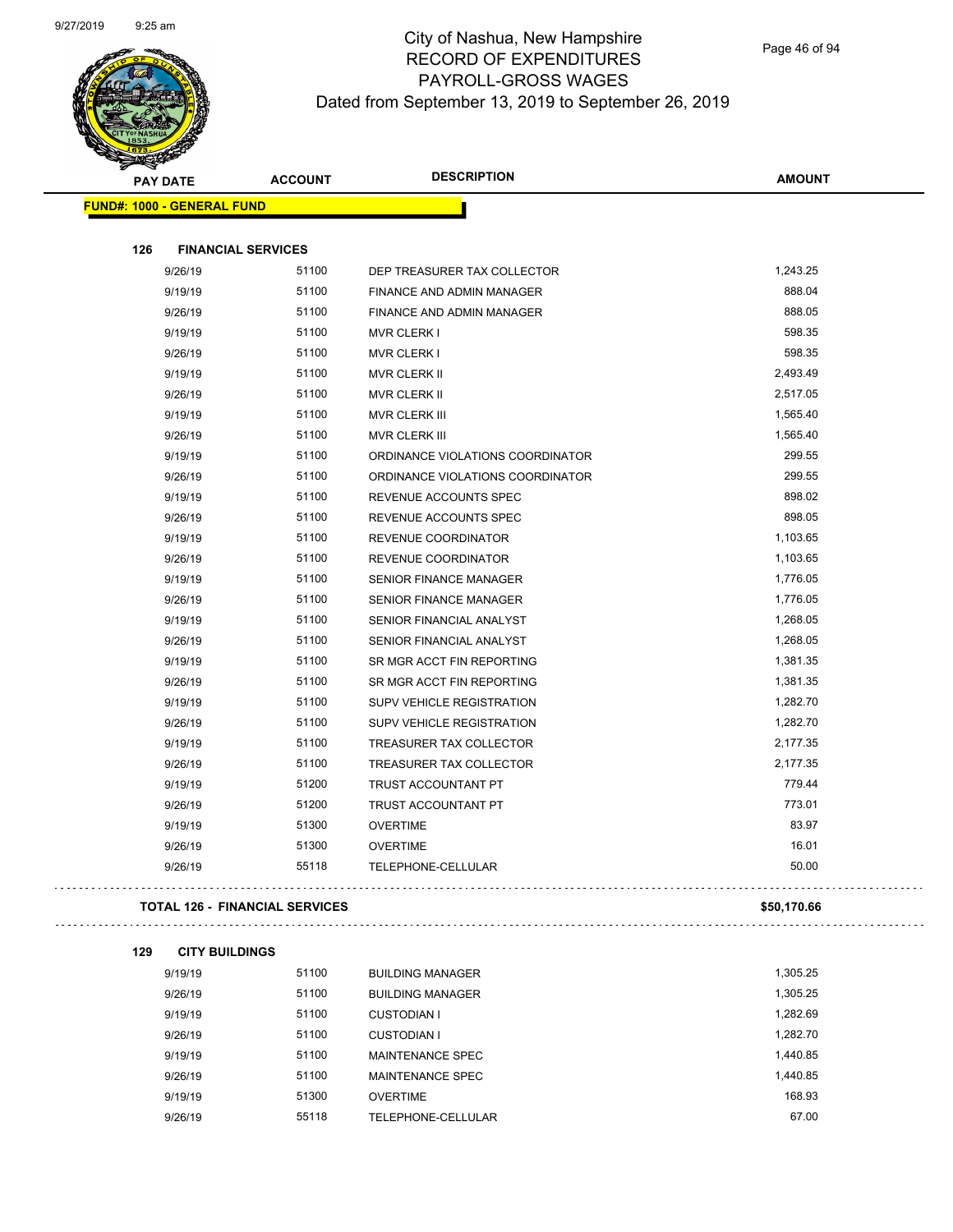

Page 47 of 94

|     | <b>Service</b><br><b>PAY DATE</b> | <b>ACCOUNT</b>                    | <b>DESCRIPTION</b>               | <b>AMOUNT</b> |
|-----|-----------------------------------|-----------------------------------|----------------------------------|---------------|
|     | FUND#: 1000 - GENERAL FUND        |                                   |                                  |               |
|     |                                   | <b>TOTAL 129 - CITY BUILDINGS</b> |                                  | \$8,293.52    |
| 130 | <b>PURCHASING</b>                 |                                   |                                  |               |
|     | 9/19/19                           | 51100                             | PURCHASING AGENT I               | 774.95        |
|     | 9/26/19                           | 51100                             | PURCHASING AGENT I               | 774.95        |
|     | 9/19/19                           | 51100                             | PURCHASING AGENT II              | 956.14        |
|     | 9/26/19                           | 51100                             | PURCHASING AGENT II              | 962.15        |
|     | 9/19/19                           | 51100                             | PURCHASING MANAGER               | 1,776.05      |
|     | 9/26/19                           | 51100                             | PURCHASING MANAGER               | 1,776.05      |
|     | 9/19/19                           | 51200                             | MESSENGER MAIL DISTRIBUTION CL   | 339.06        |
|     | 9/26/19                           | 51200                             | MESSENGER MAIL DISTRIBUTION CL   | 330.89        |
|     | <b>TOTAL 130 - PURCHASING</b>     |                                   |                                  | \$7,690.24    |
| 131 | <b>HUNT BUILDING</b>              |                                   |                                  |               |
|     | 9/19/19                           | 51100                             | HUNT MEMORIAL BLDG & ARTS ADM    | 394.19        |
|     | 9/26/19                           | 51100                             | HUNT MEMORIAL BLDG & ARTS ADM    | 394.18        |
|     |                                   | <b>TOTAL 131 - HUNT BUILDING</b>  |                                  | \$788.37      |
| 132 | <b>ASSESSING</b>                  |                                   |                                  |               |
|     | 9/19/19                           | 51100                             | ASSESSING ADMIN SPEC I CSR       | 670.15        |
|     | 9/26/19                           | 51100                             | ASSESSING ADMIN SPEC I CSR       | 670.15        |
|     | 9/19/19                           | 51100                             | ASSESSING ADMIN SPEC II CSR      | 730.70        |
|     | 9/26/19                           | 51100                             | ASSESSING ADMIN SPEC II CSR      | 730.70        |
|     | 9/19/19                           | 51100                             | ASSESSING ADMIN SPEC III CSR     | 1,020.05      |
|     | 9/26/19                           | 51100                             | ASSESSING ADMIN SPEC III CSR     | 1,020.05      |
|     | 9/19/19                           | 51100                             | ASSESSOR I                       | 813.45        |
|     | 9/26/19                           | 51100                             | ASSESSOR I                       | 813.45        |
|     | 9/19/19                           | 51100                             | <b>ASSESSOR II</b>               | 1,171.15      |
|     | 9/26/19                           | 51100                             | <b>ASSESSOR II</b>               | 1,171.15      |
|     | 9/19/19                           | 51100                             | <b>ASSESSOR III</b>              | 2,518.80      |
|     | 9/26/19                           | 51100                             | ASSESSOR III                     | 2,518.80      |
|     | 9/19/19                           | 51100                             | DEPARTMENT COORDINATOR           | 968.65        |
|     | 9/26/19                           | 51100                             | DEPARTMENT COORDINATOR           | 968.65        |
|     | 9/26/19                           | 51300                             | <b>OVERTIME</b>                  | 6.28          |
|     | 9/26/19                           | 51512                             | <b>WAGES APPOINTED OFFICIALS</b> | 375.00        |
|     | <b>TOTAL 132 - ASSESSING</b>      |                                   |                                  | \$16,167.18   |
|     |                                   |                                   |                                  |               |
|     |                                   |                                   |                                  |               |
| 134 | <b>GIS</b><br>9/19/19             | 51100                             | <b>GIS TECHNICIAN II</b>         | 1,199.70      |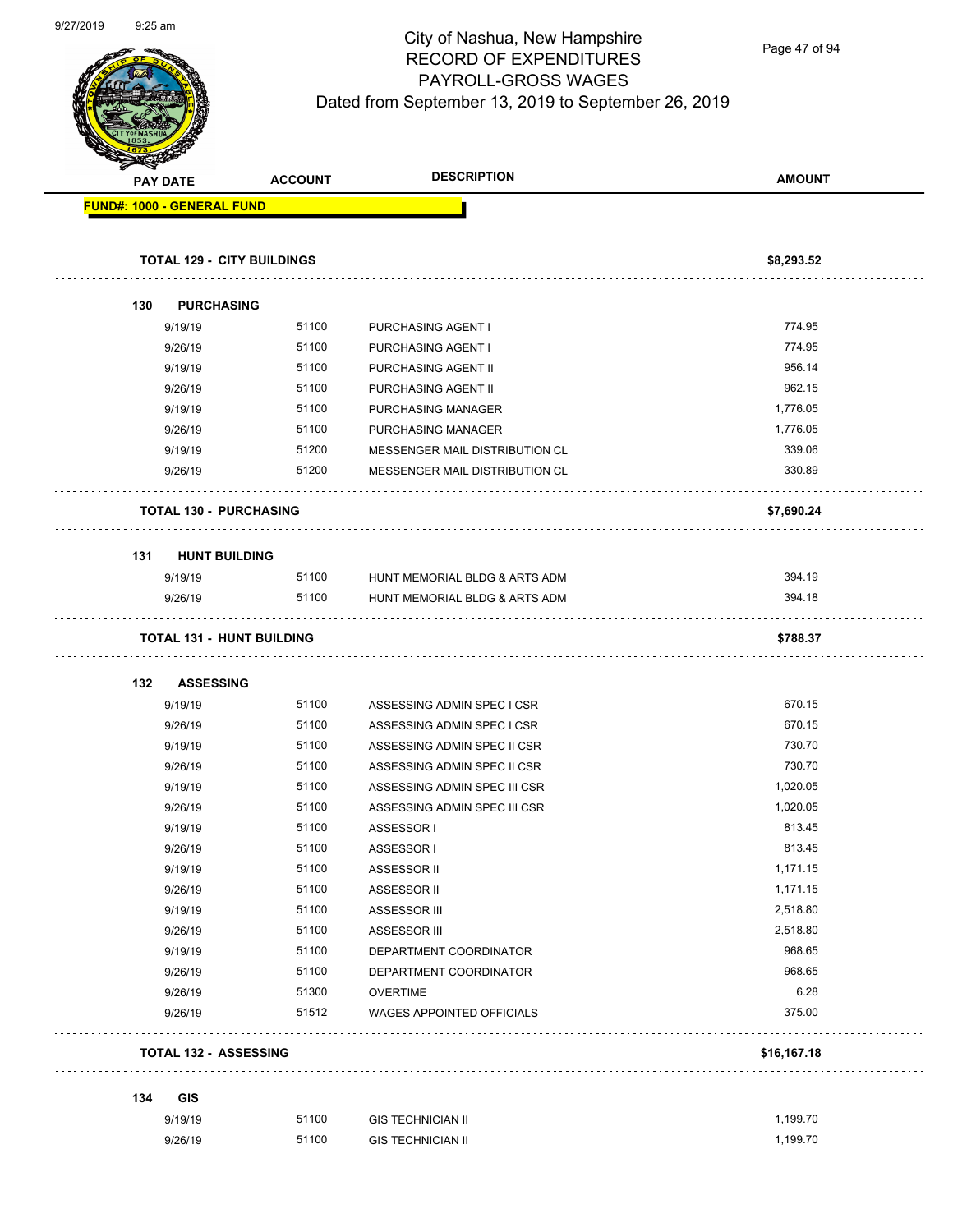

Page 48 of 94

|     | <b>PAY DATE</b>                   | <b>ACCOUNT</b>                                     | <b>DESCRIPTION</b>                                                    | <b>AMOUNT</b>        |
|-----|-----------------------------------|----------------------------------------------------|-----------------------------------------------------------------------|----------------------|
|     | <b>FUND#: 1000 - GENERAL FUND</b> |                                                    |                                                                       |                      |
|     | <b>TOTAL 134 - GIS</b>            |                                                    |                                                                       | \$2,399.40           |
|     |                                   |                                                    |                                                                       |                      |
| 140 |                                   | <b>PINEWOOD CEMETERY</b>                           |                                                                       |                      |
|     | 9/26/19                           | 51400                                              | WAGES TEMPORARY/SEASONAL                                              | 474.50               |
|     | 9/26/19                           | 55314                                              | FIXED RATE MILEAGE ALLOWANCE                                          | 100.00               |
|     |                                   | <b>TOTAL 140 - PINEWOOD CEMETERY</b>               |                                                                       | \$574.50             |
| 142 |                                   | <b>WOODLAWN CEMETERY</b>                           |                                                                       |                      |
|     | 9/19/19                           | 51100                                              | <b>GROUNDSKEEPER CEMETERY</b>                                         | 1,480.00             |
|     | 9/26/19                           | 51100                                              | <b>GROUNDSKEEPER CEMETERY</b>                                         | 1,480.00             |
|     | 9/19/19                           | 51100                                              | SUBFOREMAN CEMETERY                                                   | 901.25               |
|     | 9/26/19                           | 51100                                              | SUBFOREMAN CEMETERY                                                   | 901.25               |
|     | 9/19/19                           | 51100                                              | SUPERINTENDENT CEMETERY I                                             | 1,263.75             |
|     | 9/26/19                           | 51100                                              | SUPERINTENDENT CEMETERY I                                             | 1,263.75             |
|     | 9/26/19                           | 51300                                              | <b>OVERTIME</b>                                                       | 48.57                |
|     | 9/19/19                           | 51400                                              | <b>WAGES TEMPORARY/SEASONAL</b>                                       | 429.00               |
|     | 9/26/19                           | 51700                                              | <b>STIPENDS</b>                                                       | 1,000.00             |
|     |                                   | <b>TOTAL 142 - WOODLAWN CEMETERY</b>               |                                                                       | \$8,767.57           |
|     |                                   |                                                    |                                                                       |                      |
| 144 | 9/19/19                           | <b>EDGEWOOD &amp; SUBURBAN CEMETERIES</b><br>51100 | <b>GROUNDSKEEPER CEMETERY</b>                                         | 1,286.25             |
|     | 9/26/19                           | 51100                                              | <b>GROUNDSKEEPER CEMETERY</b>                                         | 1,286.25             |
|     | 9/19/19                           | 51100                                              | <b>SUBFOREMAN CEMETERY</b>                                            | 778.65               |
|     | 9/26/19                           | 51100                                              | SUBFOREMAN CEMETERY                                                   | 778.65               |
|     | 9/19/19                           | 51100                                              | SUPERINTENDENT CEMETERY II                                            | 1,282.70             |
|     | 9/26/19                           | 51100                                              | SUPERINTENDENT CEMETERY II                                            | 1,282.70             |
|     | 9/19/19                           | 51300                                              | <b>OVERTIME</b>                                                       | 93.05                |
|     | 9/19/19                           | 51400                                              | WAGES TEMPORARY/SEASONAL                                              | 728.00               |
|     | 9/26/19                           | 51400                                              | WAGES TEMPORARY/SEASONAL                                              | 728.00               |
|     | 9/26/19                           | 51700                                              | <b>STIPENDS</b>                                                       | 1,790.00             |
|     | 9/26/19                           | 55314                                              | FIXED RATE MILEAGE ALLOWANCE                                          | 100.00               |
|     |                                   |                                                    | <b>TOTAL 144 - EDGEWOOD &amp; SUBURBAN CEMETERIES</b>                 | \$10,134.25          |
|     | <b>POLICE</b>                     |                                                    |                                                                       |                      |
|     |                                   |                                                    |                                                                       |                      |
| 150 |                                   |                                                    |                                                                       |                      |
|     | 9/19/19                           | 51100                                              | <b>1ST YEAR OFFICERS</b>                                              | 3,157.20             |
|     | 9/26/19                           | 51100                                              | <b>1ST YEAR OFFICERS</b>                                              | 3,157.20             |
|     | 9/19/19                           | 51100                                              | 1ST YR OFFICERS CERTIFIED SPEC                                        | 2,199.80             |
|     | 9/26/19<br>9/19/19                | 51100<br>51100                                     | 1ST YR OFFICERS CERTIFIED SPEC<br>1st YR SPECIAL OFFICER CERTIFIED II | 2,199.80<br>2,860.00 |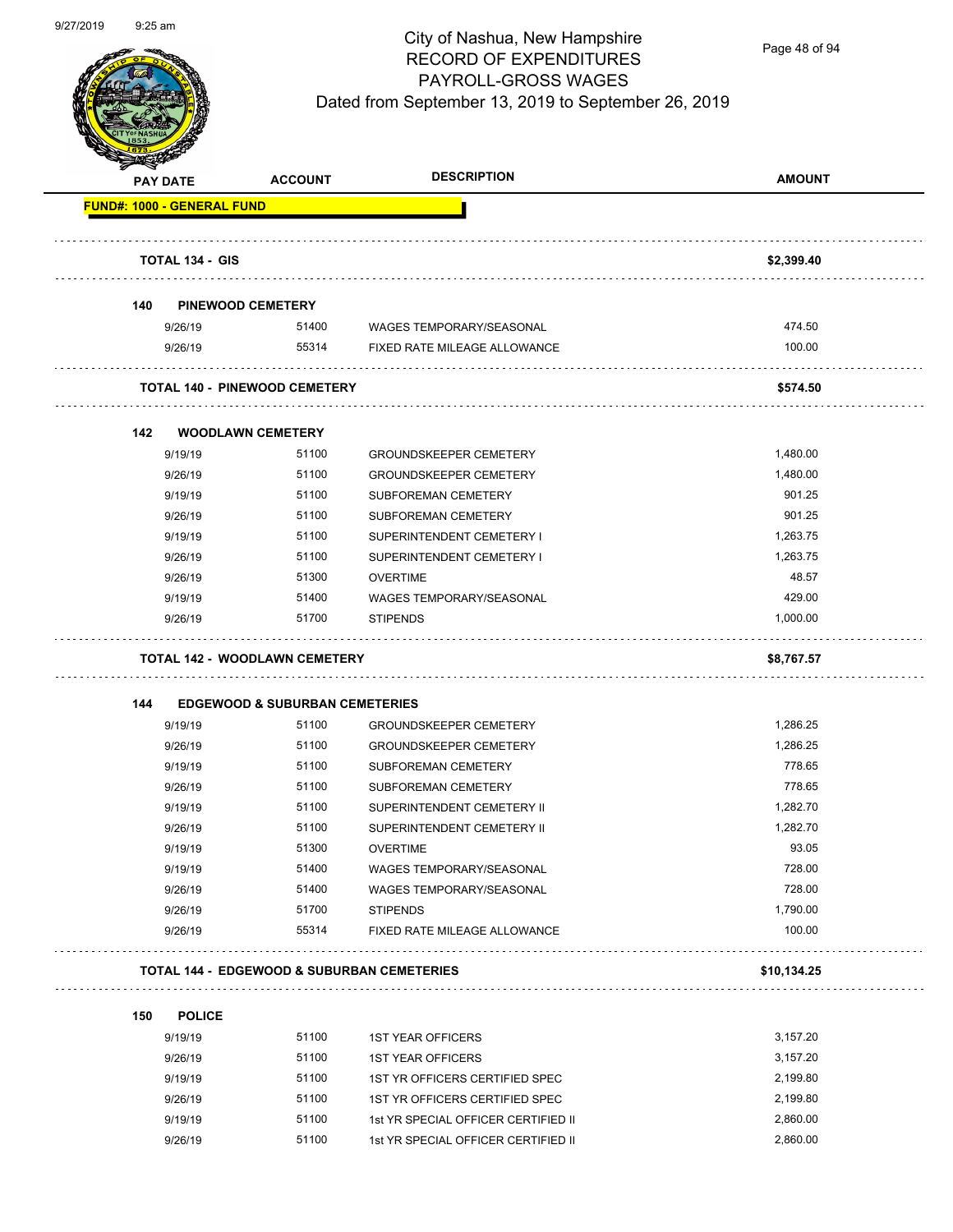

Page 49 of 94

|     | <b>PAY DATE</b>                   | <b>ACCOUNT</b> | <b>DESCRIPTION</b>                             | <b>AMOUNT</b>        |
|-----|-----------------------------------|----------------|------------------------------------------------|----------------------|
|     | <b>FUND#: 1000 - GENERAL FUND</b> |                |                                                |                      |
|     |                                   |                |                                                |                      |
| 150 | <b>POLICE</b>                     |                |                                                |                      |
|     | 9/19/19                           | 51100          | <b>ACCOUNT CLERK III</b>                       | 2,333.76             |
|     | 9/26/19                           | 51100          | <b>ACCOUNT CLERK III</b>                       | 2,333.75             |
|     | 9/19/19                           | 51100          | ADMIN ASSISTANT I DETECTIVES                   | 2,889.65             |
|     | 9/26/19                           | 51100          | ADMIN ASSISTANT I DETECTIVES                   | 2,889.65             |
|     | 9/19/19                           | 51100          | ADMIN ASSISTANT I LEGAL                        | 774.05               |
|     | 9/26/19                           | 51100          | ADMIN ASSISTANT I LEGAL                        | 774.05               |
|     | 9/19/19                           | 51100          | ADMIN ASSISTANT II LEGAL                       | 784.25               |
|     | 9/26/19                           | 51100          | ADMIN ASSISTANT II LEGAL                       | 784.25               |
|     | 9/19/19                           | 51100          | ADMIN ASSISTANT III PROF STANDARDS             | 983.25               |
|     | 9/26/19                           | 51100          | ADMIN ASSISTANT III PROF STANDARDS             | 983.26               |
|     | 9/19/19                           | 51100          | ADMIN ASSISTANT III SERVICES                   | 810.55               |
|     | 9/26/19                           | 51100          | ADMIN ASSISTANT III SERVICES                   | 810.56               |
|     | 9/19/19                           | 51100          | ADMIN ASSISTANT IV UNIFORM FIELD OPS           | 853.00               |
|     | 9/26/19                           | 51100          | ADMIN ASSISTANT IV UNIFORM FIELD OPS           | 853.00               |
|     | 9/19/19                           | 51100          | ADMIN SUPERVISOR DETECTIVES                    | 943.95               |
|     | 9/26/19                           | 51100          | ADMIN SUPERVISOR DETECTIVES                    | 943.95               |
|     | 9/19/19                           | 51100          | ADMINISTRATIVE PROJECT SPEC                    | 1,480.05             |
|     | 9/26/19                           | 51100          | ADMINISTRATIVE PROJECT SPEC                    | 1,480.05             |
|     | 9/19/19                           | 51100          | ANIMAL CONTROL OFFICER                         | 1,028.90             |
|     | 9/26/19                           | 51100          | ANIMAL CONTROL OFFICER                         | 1,028.90             |
|     | 9/19/19                           | 51100          | ASSISTANT RECORDS MANAGER                      | 1,028.25             |
|     | 9/26/19                           | 51100          | ASSISTANT RECORDS MANAGER                      | 1,028.25             |
|     | 9/19/19                           | 51100          | AUTO MECHANIC 1ST CLASS                        | 1,755.20             |
|     | 9/26/19                           | 51100          | AUTO MECHANIC 1ST CLASS                        | 1,755.19             |
|     | 9/19/19                           | 51100          | <b>BUILDING MAINTENANCE SUPV</b>               | 1,028.25             |
|     | 9/26/19                           | 51100          | <b>BUILDING MAINTENANCE SUPV</b>               | 1,028.24             |
|     | 9/19/19                           | 51100          | <b>CAPTAIN</b>                                 | 14,736.77            |
|     | 9/26/19                           | 51100          | <b>CAPTAIN</b>                                 | 14,261.39            |
|     | 9/19/19                           | 51100          | CHIEF OF POLICE                                | 2,928.65             |
|     | 9/26/19                           | 51100          | CHIEF OF POLICE                                | 2,928.65             |
|     | 9/19/19                           | 51100          | COMM TECH ALL DESIGNATIONS                     | 7,256.96             |
|     | 9/26/19                           | 51100          | COMM TECH ALL DESIGNATIONS                     | 7,376.58             |
|     | 9/19/19                           | 51100          | COMMUNITY POLICE COORD CEMD                    | 1,354.20             |
|     | 9/26/19                           | 51100          | COMMUNITY POLICE COORD CEMD                    | 1,354.20             |
|     | 9/19/19                           | 51100          | <b>CRIME ANALYST</b>                           | 1,096.70             |
|     | 9/26/19                           | 51100          | <b>CRIME ANALYST</b>                           | 1,096.70             |
|     | 9/19/19                           | 51100          | <b>CUSTODIAN III</b>                           | 2,384.54             |
|     | 9/26/19                           | 51100          | <b>CUSTODIAN III</b>                           | 2,384.55             |
|     | 9/19/19                           | 51100          | DEPUTY CHIEF OF POLICE                         | 5,349.35             |
|     | 9/26/19                           | 51100          | DEPUTY CHIEF OF POLICE                         | 5,307.80             |
|     | 9/19/19                           | 51100<br>51100 | DETENTION SPEC                                 | 2,719.30<br>2,719.30 |
|     | 9/26/19<br>9/19/19                | 51100          | DETENTION SPEC<br>DISPATCHERS ALL DESIGNATIONS | 3,831.80             |
|     | 9/26/19                           | 51100          |                                                | 3,841.96             |
|     |                                   |                | DISPATCHERS ALL DESIGNATIONS                   |                      |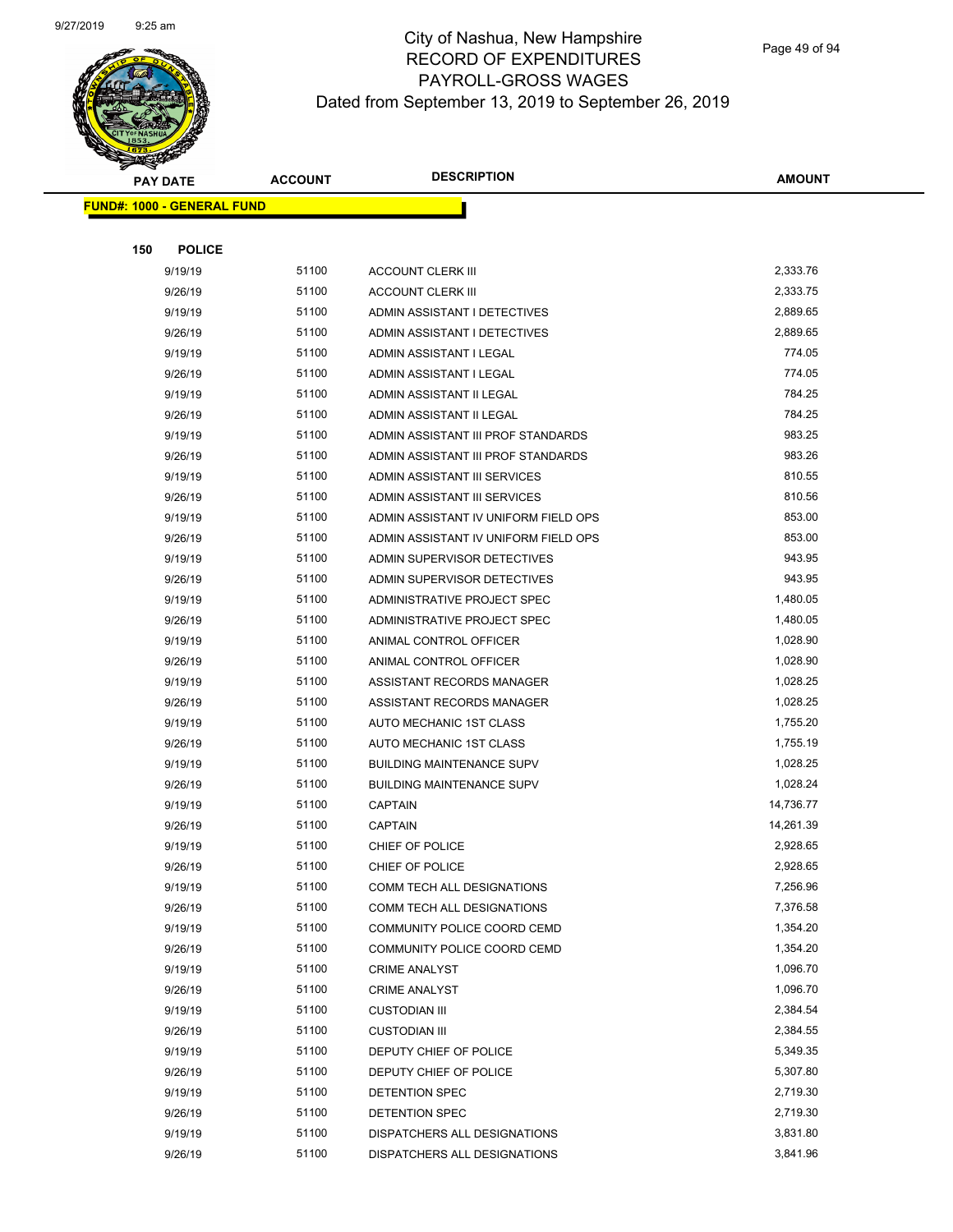

|     | <b>PAY DATE</b>                    | <b>ACCOUNT</b> | <b>DESCRIPTION</b>                      | <b>AMOUNT</b> |
|-----|------------------------------------|----------------|-----------------------------------------|---------------|
|     | <u> FUND#: 1000 - GENERAL FUND</u> |                |                                         |               |
|     |                                    |                |                                         |               |
| 150 | <b>POLICE</b>                      |                |                                         |               |
|     | 9/19/19                            | 51100          | FLEET MAINTENANCE ASST SUPV             | 963.20        |
|     | 9/26/19                            | 51100          | FLEET MAINTENANCE ASST SUPV             | 963.20        |
|     | 9/19/19                            | 51100          | IT MANAGER/SOFTWARE SPECIALIST          | 1,728.00      |
|     | 9/26/19                            | 51100          | IT MANAGER/SOFTWARE SPECIALIST          | 1,728.00      |
|     | 9/19/19                            | 51100          | IT PROGRAMS ADMIN & INSTRUCTOR          | 1,081.50      |
|     | 9/26/19                            | 51100          | IT PROGRAMS ADMIN & INSTRUCTOR          | 1,081.50      |
|     | 9/19/19                            | 51100          | LIEUTENANT                              | 17,762.33     |
|     | 9/26/19                            | 51100          | LIEUTENANT                              | 17,784.16     |
|     | 9/19/19                            | 51100          | NPD BUSINESS COORDINATOR                | 1,080.60      |
|     | 9/26/19                            | 51100          | NPD BUSINESS COORDINATOR                | 1,080.60      |
|     | 9/19/19                            | 51100          | NPD BUSINESS MANAGER                    | 1,802.00      |
|     | 9/26/19                            | 51100          | <b>NPD BUSINESS MANAGER</b>             | 1,802.00      |
|     | 9/19/19                            | 51100          | NPD NETWORK ADMINISTRATOR               | 1,377.50      |
|     | 9/26/19                            | 51100          | NPD NETWORK ADMINISTRATOR               | 1,377.50      |
|     | 9/19/19                            | 51100          | PARALEGAL                               | 871.10        |
|     | 9/26/19                            | 51100          | PARALEGAL                               | 871.10        |
|     | 9/19/19                            | 51100          | PATROLMAN ALL RANKS                     | 176,089.84    |
|     | 9/26/19                            | 51100          | PATROLMAN ALL RANKS                     | 176,903.52    |
|     | 9/19/19                            | 51100          | POLICE ATTORNEY                         | 2,942.33      |
|     | 9/26/19                            | 51100          | POLICE ATTORNEY                         | 2,942.33      |
|     | 9/19/19                            | 51100          | <b>RECORDS &amp; COMMUNICATIONS MGR</b> | 1,589.40      |
|     | 9/26/19                            | 51100          | <b>RECORDS &amp; COMMUNICATIONS MGR</b> | 1,589.40      |
|     | 9/19/19                            | 51100          | <b>RECORDS TECHNICIAN I</b>             | 1,398.80      |
|     | 9/26/19                            | 51100          | <b>RECORDS TECHNICIAN I</b>             | 1,398.80      |
|     | 9/19/19                            | 51100          | RECORDS TECHNICIAN II                   | 1,709.85      |
|     | 9/26/19                            | 51100          | RECORDS TECHNICIAN II                   | 1,709.85      |
|     | 9/19/19                            | 51100          | <b>SERGEANT</b>                         | 43,341.61     |
|     | 9/26/19                            | 51100          | <b>SERGEANT</b>                         | 43,341.61     |
|     | 9/19/19                            | 51100          | SHIFT LEADER                            | 2,185.00      |
|     | 9/26/19                            | 51100          | <b>SHIFT LEADER</b>                     | 2,185.01      |
|     | 9/19/19                            | 51100          | <b>SUPV POLICE FLEET</b>                | 1,306.34      |
|     | 9/26/19                            | 51100          | SUPV POLICE FLEET                       | 1,306.35      |
|     | 9/19/19                            | 51200          | <b>ACCREDITATION MANAGER</b>            | 1,151.84      |
|     | 9/26/19                            | 51200          | <b>ACCREDITATION MANAGER</b>            | 1,151.84      |
|     | 9/19/19                            | 51200          | SENIOR RELATIONS SPECIALIST             | 739.92        |
|     | 9/26/19                            | 51200          | SENIOR RELATIONS SPECIALIST             | 739.92        |
|     | 9/19/19                            | 51300          | <b>OVERTIME</b>                         | 4,525.56      |
|     | 9/26/19                            | 51300          | <b>OVERTIME</b>                         | 13,160.15     |
|     | 9/19/19                            | 51309          | <b>OVERTIME-TRAINING</b>                | 4,756.38      |
|     | 9/26/19                            | 51309          | <b>OVERTIME-TRAINING</b>                | 539.91        |
|     | 9/19/19                            | 51315          | <b>OVERTIME-WITNESS</b>                 | 1,013.30      |
|     | 9/26/19                            | 51315          | <b>OVERTIME-WITNESS</b>                 | 448.04        |
|     | 9/19/19                            | 51322          | OVERTIME-INVESTIGATIVE                  | 5,008.45      |
|     | 9/26/19                            | 51322          | OVERTIME-INVESTIGATIVE                  | 18,110.78     |
|     |                                    |                |                                         |               |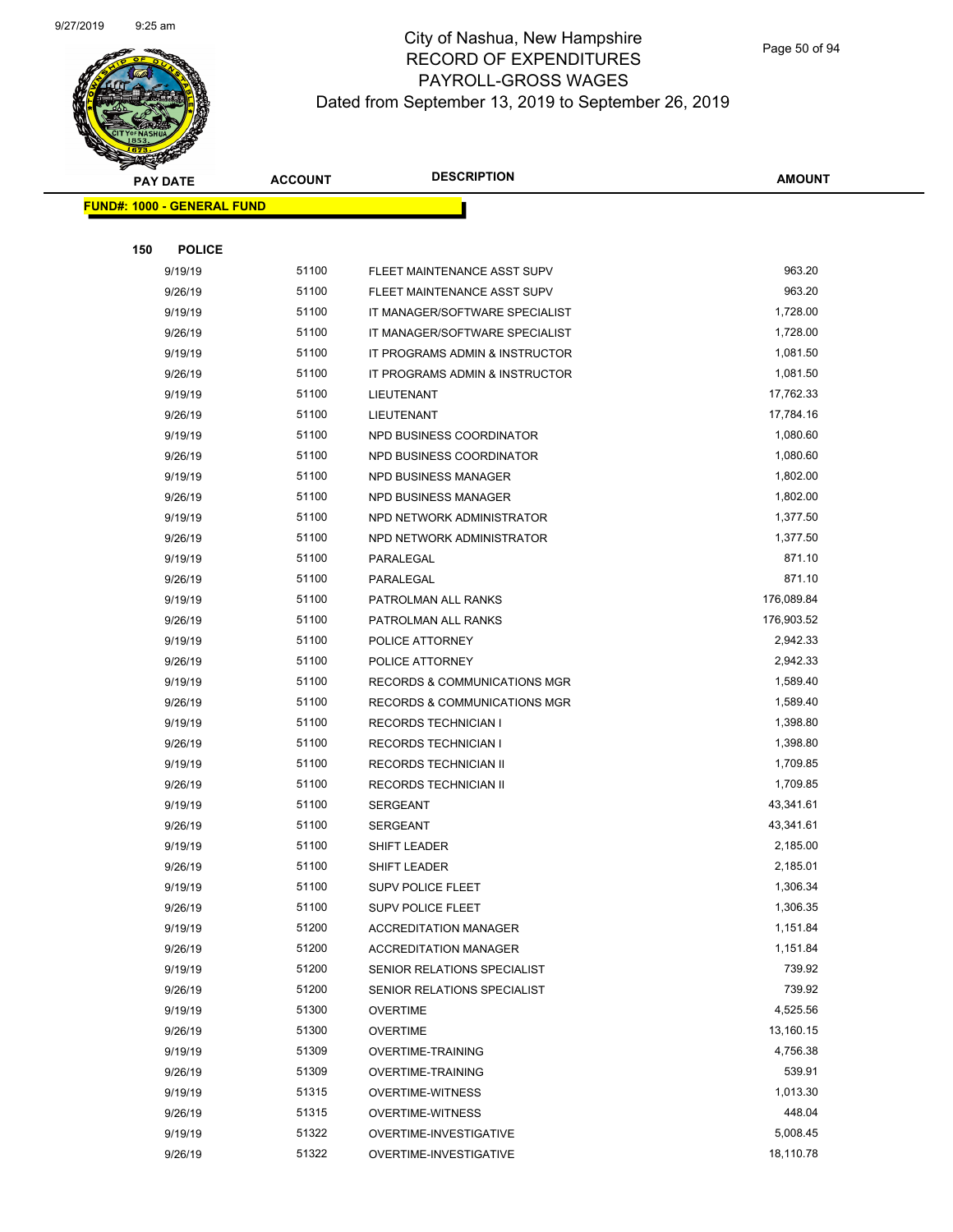

Page 51 of 94

|     | <b>PAY DATE</b>                   | <b>ACCOUNT</b> | <b>DESCRIPTION</b>                     | <b>AMOUNT</b> |
|-----|-----------------------------------|----------------|----------------------------------------|---------------|
|     | <b>FUND#: 1000 - GENERAL FUND</b> |                |                                        |               |
|     |                                   |                |                                        |               |
| 150 | <b>POLICE</b>                     |                |                                        |               |
|     | 9/19/19                           | 51330          | OVERTIME-COVERAGE                      | 30,886.34     |
|     | 9/26/19                           | 51330          | OVERTIME-COVERAGE                      | 28,372.45     |
|     | 9/19/19                           | 51412          | <b>WAGES PER DIEM</b>                  | 199.74        |
|     | 9/26/19                           | 51412          | <b>WAGES PER DIEM</b>                  | 199.74        |
|     | 9/19/19                           | 51600          | <b>LONGEVITY</b>                       | 1,300.00      |
|     | 9/26/19                           | 51600          | <b>LONGEVITY</b>                       | 300.00        |
|     | 9/19/19                           | 51700          | <b>STIPENDS</b>                        | 478.55        |
|     | 9/26/19                           | 51700          | <b>STIPENDS</b>                        | 478.55        |
|     | 9/19/19                           | 51750          | <b>RETIREMENT &amp; SEPARATION PAY</b> | 76,060.67     |
|     | 9/26/19                           | 55118          | TELEPHONE-CELLULAR                     | 150.00        |
|     | 9/19/19                           | 61107          | <b>CLOTHING &amp; UNIFORMS</b>         | 1,304.62      |
|     | 9/26/19                           | 61107          | <b>CLOTHING &amp; UNIFORMS</b>         | 485.27        |
|     |                                   |                |                                        |               |
|     | <b>TOTAL 150 - POLICE</b>         |                |                                        | \$839,605.96  |
|     |                                   |                |                                        |               |
| 152 | <b>FIRE</b>                       |                |                                        |               |
|     | 9/19/19                           | 51100          | ADMINISTRATIVE ASSISTANT II            | 2,378.65      |
|     | 9/26/19                           | 51100          | ADMINISTRATIVE ASSISTANT II            | 2,378.65      |
|     | 9/19/19                           | 51100          | <b>ASST FIRE CHIEF</b>                 | 2,525.92      |
|     | 9/26/19                           | 51100          | <b>ASST FIRE CHIEF</b>                 | 2,525.92      |
|     | 9/19/19                           | 51100          | ASST SUPERINTENDENT PREVENTION         | 3,291.72      |
|     | 9/26/19                           | 51100          | ASST SUPERINTENDENT PREVENTION         | 3,291.72      |
|     | 9/19/19                           | 51100          | <b>CAPTAIN</b>                         | 10,469.22     |
|     | 9/26/19                           | 51100          | <b>CAPTAIN</b>                         | 11,293.49     |
|     | 9/19/19                           | 51100          | CAPTAIN FIRE TRAINING SAFETY           | 1,799.56      |
|     | 9/26/19                           | 51100          | CAPTAIN FIRE TRAINING SAFETY           | 1,799.56      |
|     | 9/19/19                           | 51100          | DEPUTY FIRE CHIEF                      | 8,903.65      |
|     | 9/26/19                           | 51100          | DEPUTY FIRE CHIEF                      | 8,903.65      |
|     | 9/19/19                           | 51100          | <b>EXEC ASST BUSINESS COORD</b>        | 888.00        |
|     | 9/26/19                           | 51100          | <b>EXEC ASST BUSINESS COORD</b>        | 888.00        |
|     | 9/19/19                           | 51100          | <b>FIRE CHIEF</b>                      | 2,762.72      |
|     | 9/26/19                           | 51100          | FIRE CHIEF                             | 2,762.72      |
|     | 9/19/19                           | 51100          | FIRE DISPATCH ALL RANKS                | 11,756.53     |
|     | 9/26/19                           | 51100          | FIRE DISPATCH ALL RANKS                | 11,591.52     |
|     | 9/19/19                           | 51100          | FIRE DISPATCHER CLERK TRAINER          | 1,191.71      |
|     | 9/26/19                           | 51100          | FIRE DISPATCHER CLERK TRAINER          | 1,331.92      |
|     | 9/19/19                           | 51100          | FIRE LIEUTENANT                        | 42,078.13     |
|     | 9/26/19                           | 51100          | FIRE LIEUTENANT                        | 42,078.11     |
|     | 9/19/19                           | 51100          | <b>FIRE MECHANIC</b>                   | 1,381.76      |
|     | 9/26/19                           | 51100          | <b>FIRE MECHANIC</b>                   | 1,381.76      |
|     | 9/19/19                           | 51100          | FIRE TRAINING OFFICER                  | 1,645.88      |
|     | 9/26/19                           | 51100          | FIRE TRAINING OFFICER                  | 1,645.88      |
|     | 9/19/19                           | 51100          | FIREFIGHTERS ALL RANKS                 | 131,768.85    |
|     | 9/26/19                           | 51100          | FIREFIGHTERS ALL RANKS                 | 130,996.82    |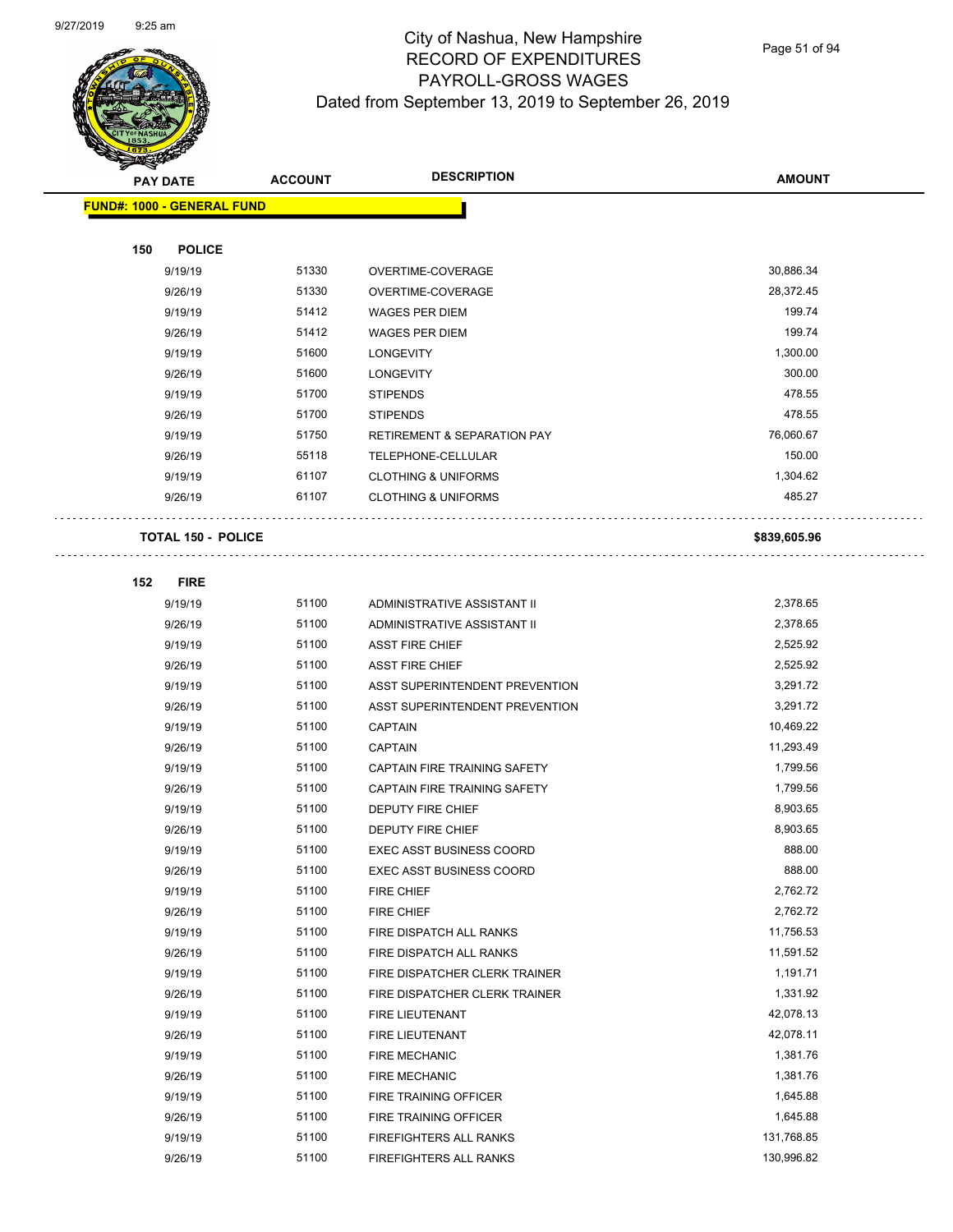

Page 52 of 94

| <b>AMOUNT</b><br>1,835.72<br>1,835.72<br>1,799.56<br>1,799.56<br>1,817.56<br>1,817.56<br>3,272.93<br>1,138.48<br>15,379.30 |
|----------------------------------------------------------------------------------------------------------------------------|
|                                                                                                                            |
|                                                                                                                            |
|                                                                                                                            |
|                                                                                                                            |
|                                                                                                                            |
|                                                                                                                            |
|                                                                                                                            |
|                                                                                                                            |
|                                                                                                                            |
|                                                                                                                            |
|                                                                                                                            |
|                                                                                                                            |
|                                                                                                                            |
| 14,723.56                                                                                                                  |
| 1,500.00                                                                                                                   |
| 375.00                                                                                                                     |
| 36,666.04                                                                                                                  |
| 34,044.84                                                                                                                  |
| 4,726.64                                                                                                                   |
| 4,840.60                                                                                                                   |
| 710.93                                                                                                                     |
| 924.75                                                                                                                     |
| 567.00                                                                                                                     |
| \$575,487.77                                                                                                               |
|                                                                                                                            |
| 1,069.30                                                                                                                   |
| 1,069.30                                                                                                                   |
| 3,713.45                                                                                                                   |
| 3,713.45                                                                                                                   |
| 1,677.35                                                                                                                   |
| 1,677.35                                                                                                                   |
| 1,315.65                                                                                                                   |
| 1,307.87                                                                                                                   |
| 1,298.65                                                                                                                   |
| 1,298.65                                                                                                                   |
| 11.67                                                                                                                      |
| \$18,152.69                                                                                                                |
|                                                                                                                            |
| 2,822.41                                                                                                                   |
| 2,822.40                                                                                                                   |
|                                                                                                                            |
|                                                                                                                            |

9/26/19 51100 MGR CODE ENFORCEMENT DEPT 1,607.75 9/26/19 55118 TELEPHONE-CELLULAR 42.50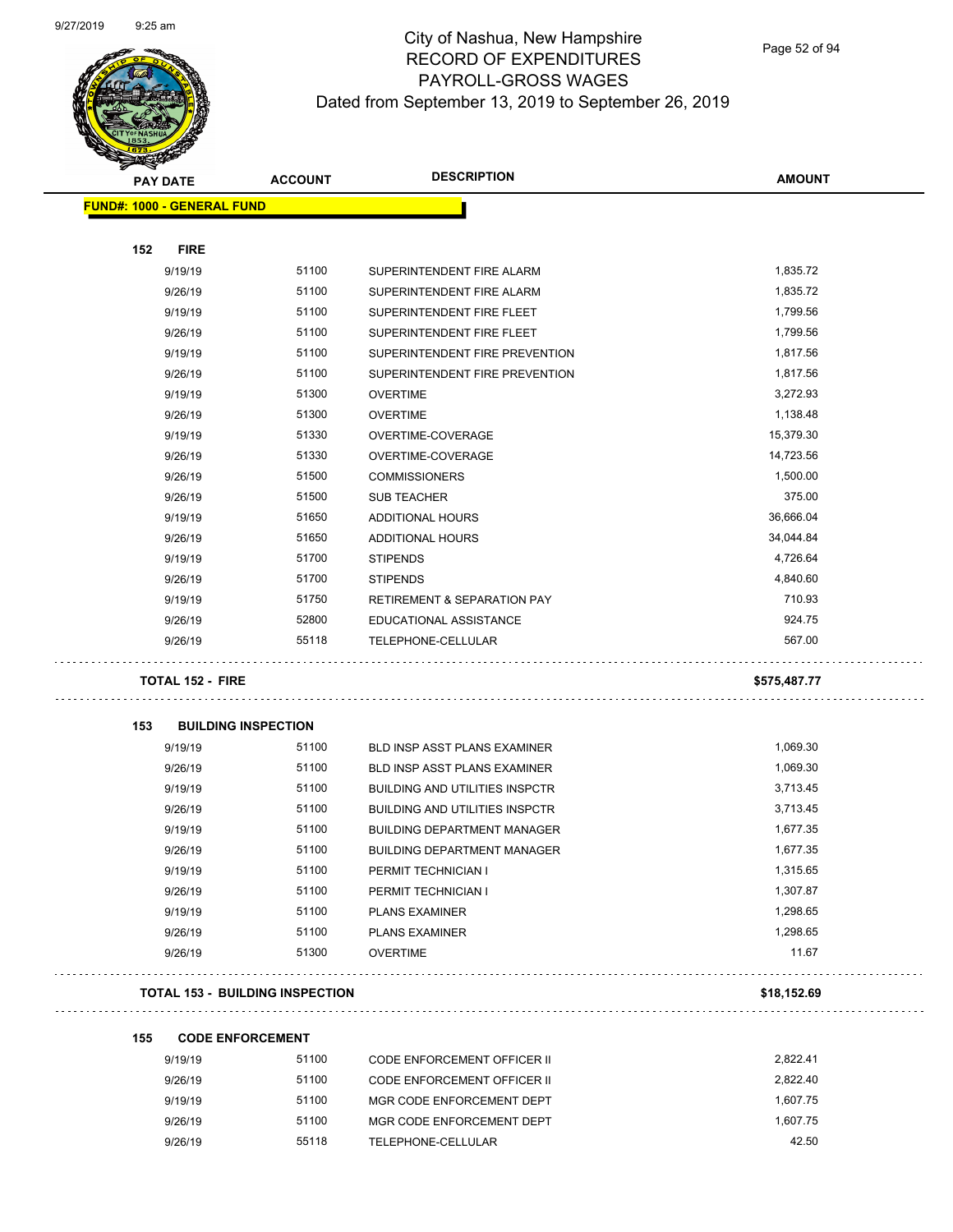

Page 53 of 94

| <b>PAY DATE</b>                   | <b>ACCOUNT</b>                             | <b>DESCRIPTION</b>                                                | <b>AMOUNT</b> |
|-----------------------------------|--------------------------------------------|-------------------------------------------------------------------|---------------|
| <b>FUND#: 1000 - GENERAL FUND</b> |                                            |                                                                   |               |
|                                   | <b>TOTAL 155 - CODE ENFORCEMENT</b>        |                                                                   | \$8,902.81    |
| 156                               | <b>EMERGENCY MANAGEMENT</b>                |                                                                   |               |
| 9/19/19                           | 51100                                      | <b>EMERGENCY MANAGEMENT DIRECTOR</b>                              | 1,776.05      |
| 9/26/19                           | 51100                                      | <b>EMERGENCY MANAGEMENT DIRECTOR</b>                              | 1,776.05      |
| 9/19/19                           | 51200                                      | EMERGENCY MANAGEMENT COORDINAT                                    | 759.12        |
| 9/26/19                           | 51200                                      | EMERGENCY MANAGEMENT COORDINAT                                    | 747.94        |
| 9/26/19                           | 55118                                      | TELEPHONE-CELLULAR                                                | 100.00        |
|                                   | <b>TOTAL 156 - EMERGENCY MANAGEMENT</b>    |                                                                   | \$5,159.16    |
|                                   |                                            |                                                                   |               |
| 157<br>9/19/19                    | <b>CITYWIDE COMMUNICATIONS</b><br>51100    | <b>COMM SYS ENGR TECH</b>                                         | 1,616.80      |
| 9/26/19                           | 51100                                      | <b>COMM SYS ENGR TECH</b>                                         | 1,616.80      |
| 9/19/19                           | 51200                                      | RADIO SYSTEMS MANAGER                                             | 1,371.96      |
| 9/26/19                           | 51200                                      | <b>RADIO SYSTEMS MANAGER</b>                                      | 1,371.96      |
| 9/26/19                           | 55118                                      | TELEPHONE-CELLULAR                                                | 100.00        |
|                                   | <b>TOTAL 157 - CITYWIDE COMMUNICATIONS</b> |                                                                   | \$6,077.52    |
|                                   |                                            |                                                                   |               |
| 160                               | <b>PW-ADMIN &amp; ENGINEERING</b><br>51100 |                                                                   | 786.85        |
| 9/19/19                           | 51100                                      | ADMINISTRATIVE ASSISTANT II                                       | 786.84        |
| 9/26/19                           | 51100                                      | ADMINISTRATIVE ASSISTANT II<br>ASSISTANT DIRECTOR OF PUBLIC WORKS | 1,711.30      |
| 9/19/19<br>9/26/19                | 51100                                      | ASSISTANT DIRECTOR OF PUBLIC WORKS                                | 1,711.30      |
| 9/19/19                           | 51100                                      | <b>CITY ENGINEER</b>                                              | 1,210.00      |
| 9/26/19                           | 51100                                      | <b>CITY ENGINEER</b>                                              | 1,210.00      |
| 9/19/19                           | 51100                                      | <b>CITY SURVEYOR</b>                                              | 1,257.20      |
| 9/26/19                           | 51100                                      | <b>CITY SURVEYOR</b>                                              | 1,257.20      |
| 9/19/19                           | 51100                                      | DEPUTY CITY ENGINEER                                              | 780.45        |
| 9/26/19                           | 51100                                      | DEPUTY CITY ENGINEER                                              | 780.45        |
| 9/19/19                           | 51100                                      | <b>DIRECTOR PUBLIC WORKS</b>                                      | 1,933.90      |
| 9/26/19                           | 51100                                      | <b>DIRECTOR PUBLIC WORKS</b>                                      | 1,933.90      |
| 9/19/19                           | 51100                                      | DIVISION OPERATIONS MANAGER                                       | 1,546.45      |
| 9/26/19                           | 51100                                      | DIVISION OPERATIONS MANAGER                                       | 1,546.45      |
| 9/19/19                           | 51100                                      | DPW CONTRACT ADMINISTRATOR                                        | 372.85        |
| 9/26/19                           | 51100                                      | DPW CONTRACT ADMINISTRATOR                                        | 372.85        |
| 9/19/19                           | 51100                                      | <b>ENGINEERING INSPECTOR</b>                                      | 2,093.65      |
| 9/26/19                           | 51100                                      | <b>ENGINEERING INSPECTOR</b>                                      | 2,093.64      |
| 9/19/19                           | 51100                                      | <b>EXECUTIVE ASSISTANT</b>                                        | 810.86        |
| 9/26/19                           | 51100                                      | <b>EXECUTIVE ASSISTANT</b>                                        | 810.85        |
| 9/19/19                           | 51100                                      | PUBLIC RELATIONS ADMINISTRATOR                                    | 752.95        |
| 9/26/19                           | 51100                                      | PUBLIC RELATIONS ADMINISTRATOR                                    | 752.95        |
| 9/19/19                           | 51100                                      | SENIOR STAFF ENGINEER                                             | 1,139.20      |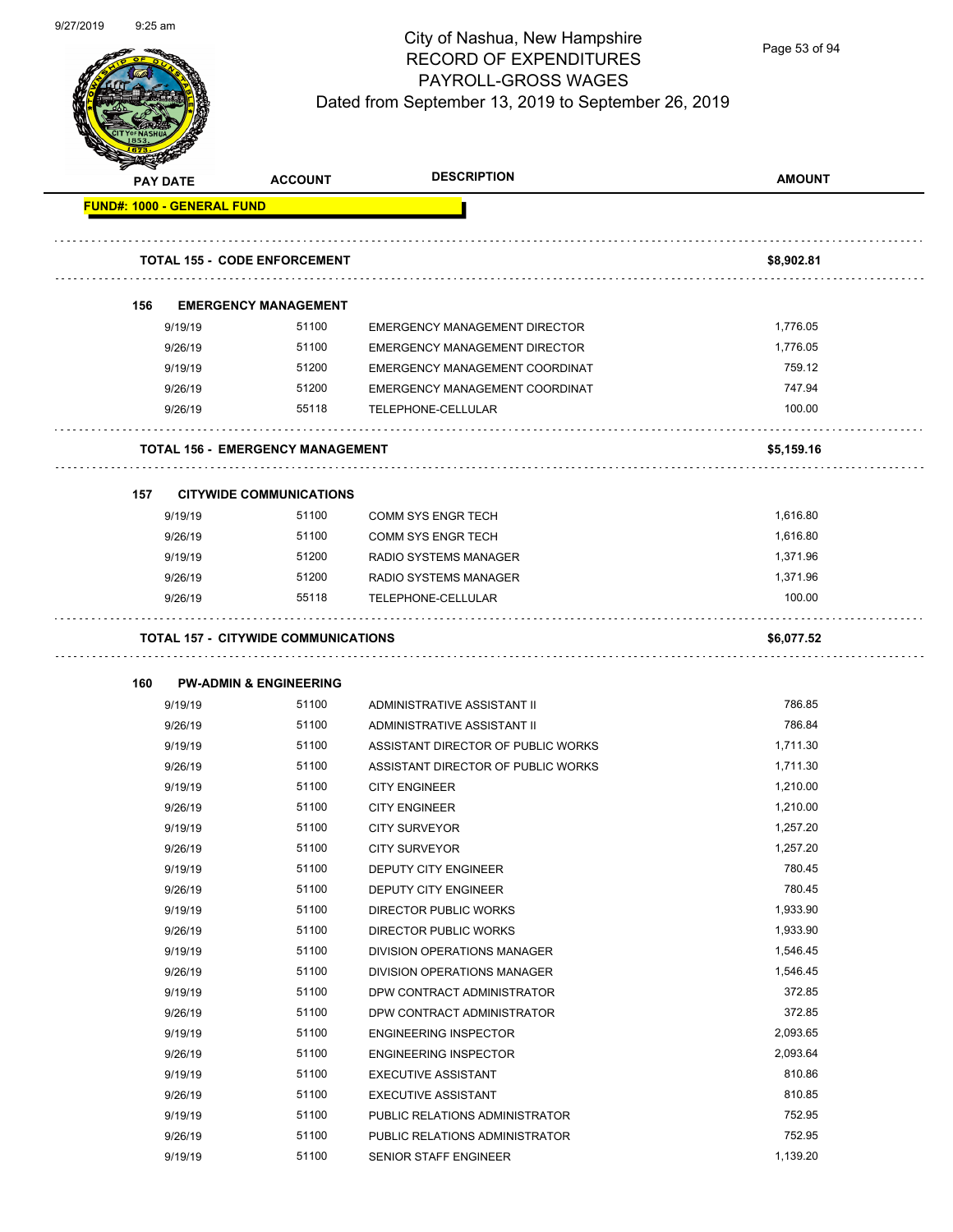

Page 54 of 94

| <b>PAY DATE</b>                   | <b>ACCOUNT</b>                                | <b>DESCRIPTION</b>               | <b>AMOUNT</b> |
|-----------------------------------|-----------------------------------------------|----------------------------------|---------------|
| <b>FUND#: 1000 - GENERAL FUND</b> |                                               |                                  |               |
|                                   |                                               |                                  |               |
| 160                               | <b>PW-ADMIN &amp; ENGINEERING</b>             |                                  |               |
| 9/26/19                           | 51100                                         | <b>SENIOR STAFF ENGINEER</b>     | 1,796.00      |
| 9/19/19                           | 51100                                         | SENIOR TRAFFIC ENGINEER          | 1,776.04      |
| 9/26/19                           | 51100                                         | <b>SENIOR TRAFFIC ENGINEER</b>   | 1,776.04      |
| 9/19/19                           | 51100                                         | <b>STAFF ENGINEER</b>            | 1,124.60      |
| 9/26/19                           | 51100                                         | <b>STAFF ENGINEER</b>            | 1,124.61      |
| 9/19/19                           | 51100                                         | STREET CONSTRUCTION ENGINEER     | 1,480.05      |
| 9/26/19                           | 51100                                         | STREET CONSTRUCTION ENGINEER     | 1,480.05      |
| 9/19/19                           | 51300                                         | <b>OVERTIME</b>                  | 310.96        |
| 9/26/19                           | 51300                                         | <b>OVERTIME</b>                  | 692.55        |
| 9/26/19                           | 51500                                         | ELECTED BOARD MEMBER             | 2,000.00      |
| 9/26/19                           | 55118                                         | TELEPHONE-CELLULAR               | 305.15        |
| 9/26/19                           | 55314                                         | FIXED RATE MILEAGE ALLOWANCE     | 600.00        |
|                                   | <b>TOTAL 160 - PW-ADMIN &amp; ENGINEERING</b> |                                  | \$42,118.14   |
| 161<br><b>STREETS</b>             |                                               |                                  |               |
| 9/19/19                           | 51100                                         | ADMINISTRATIVE ASSISTANT II      | 822.89        |
| 9/26/19                           | 51100                                         | ADMINISTRATIVE ASSISTANT II      | 822.90        |
| 9/19/19                           | 51100                                         | AUTO MECH 1ST CLASS NIGHTS       | 4,353.60      |
| 9/26/19                           | 51100                                         | AUTO MECH 1ST CLASS NIGHTS       | 4,353.60      |
| 9/19/19                           | 51100                                         | AUTO MECH 2ND CLASS              | 2,355.84      |
| 9/26/19                           | 51100                                         | AUTO MECH 2ND CLASS              | 2,950.80      |
| 9/19/19                           | 51100                                         | AUTO MECHANIC 1ST CLASS          | 3,229.20      |
| 9/26/19                           | 51100                                         | AUTO MECHANIC 1ST CLASS          | 3,229.21      |
| 9/19/19                           | 51100                                         | EQUIP OPR STREET REPAIR          | 6,875.20      |
| 9/26/19                           | 51100                                         | <b>EQUIP OPR STREET REPAIR</b>   | 6,526.22      |
| 9/19/19                           | 51100                                         | FLEET MAINTENANCE FOREMAN        | 1,324.60      |
| 9/26/19                           | 51100                                         | <b>FLEET MAINTENANCE FOREMAN</b> | 1,324.60      |
| 9/19/19                           | 51100                                         | FLEET MANAGER STREET DEPT        | 1,207.70      |
| 9/26/19                           | 51100                                         | FLEET MANAGER STREET DEPT        | 1,207.70      |
| 9/19/19                           | 51100                                         | FOREMAN LABOR STREET             | 2,649.20      |
| 9/26/19                           | 51100                                         | FOREMAN LABOR STREET             | 2,649.20      |
| 9/19/19                           | 51100                                         | <b>MASON PIPELAYER</b>           | 3,759.20      |
| 9/26/19                           | 51100                                         | <b>MASON PIPELAYER</b>           | 3,759.20      |
| 9/19/19                           | 51100                                         | OPERATIONS SUPERVISOR            | 1,116.35      |
| 9/26/19                           | 51100                                         | OPERATIONS SUPERVISOR            | 1,116.35      |
| 9/19/19                           | 51100                                         | <b>SIGN MAINTENANCE</b>          | 1,864.80      |
| 9/26/19                           | 51100                                         | <b>SIGN MAINTENANCE</b>          | 1,864.80      |
| 9/19/19                           | 51100                                         | STOREKEEPER PWD                  | 1,027.95      |
| 9/26/19                           | 51100                                         | STOREKEEPER PWD                  | 1,027.95      |
| 9/19/19                           | 51100                                         | <b>STREET FOREMAN</b>            | 2,649.20      |
| 9/26/19                           | 51100                                         | <b>STREET FOREMAN</b>            | 2,649.20      |
| 9/19/19                           | 51100                                         | SUPERINTENDENT OF STREETS        | 1,973.35      |
| 9/26/19                           | 51100                                         | SUPERINTENDENT OF STREETS        | 1,973.35      |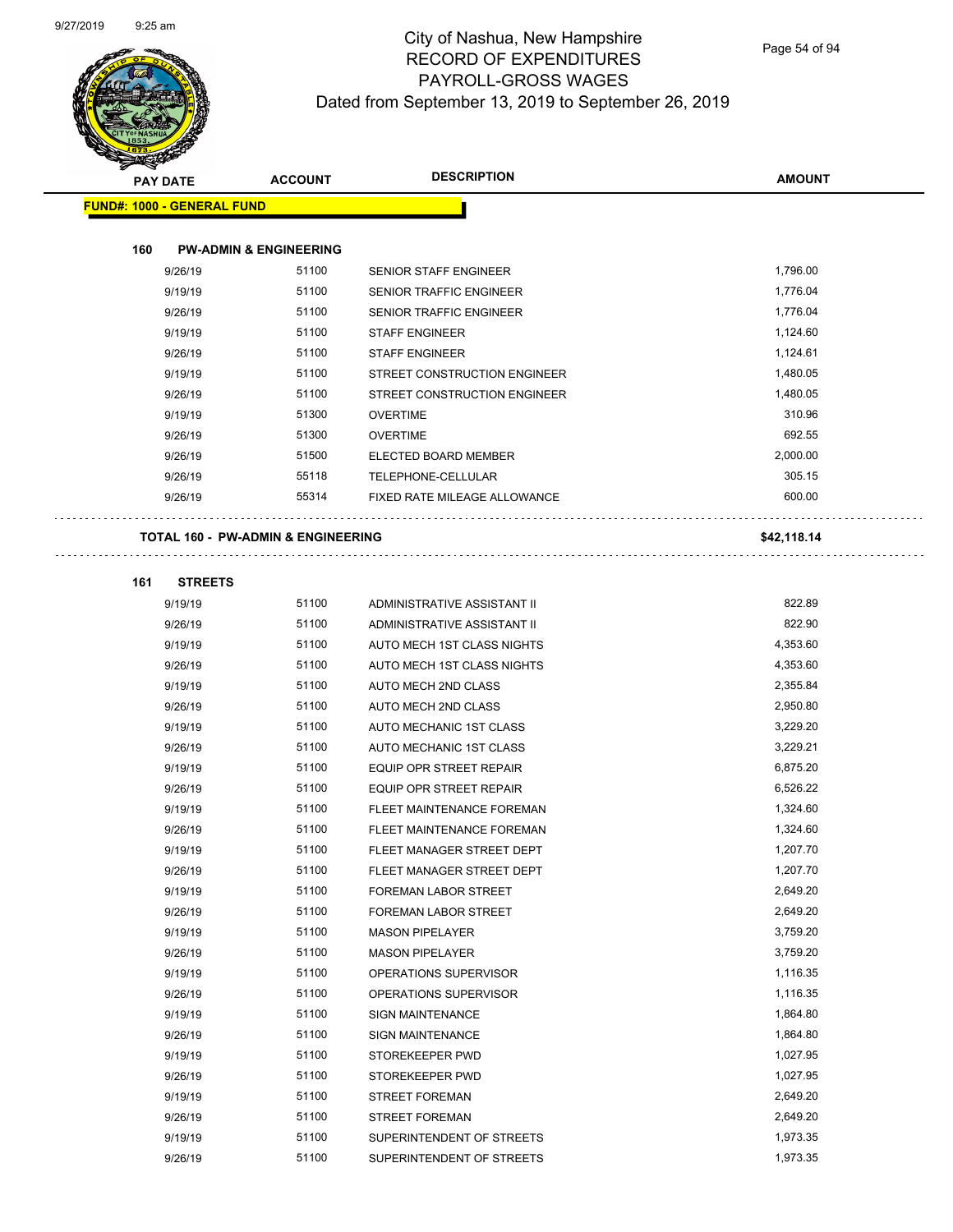

Page 55 of 94

| <b>PAY DATE</b><br><b>FUND#: 1000 - GENERAL FUND</b> |                                       |                              |              |
|------------------------------------------------------|---------------------------------------|------------------------------|--------------|
|                                                      |                                       |                              |              |
| 161<br><b>STREETS</b>                                |                                       |                              |              |
| 9/19/19                                              | 51100                                 | <b>TRAFFIC FOREMAN</b>       | 1,351.10     |
| 9/26/19                                              | 51100                                 | <b>TRAFFIC FOREMAN</b>       | 1,351.10     |
| 9/19/19                                              | 51100                                 | <b>TRAFFIC TECHNICIAN I</b>  | 2,231.21     |
| 9/26/19                                              | 51100                                 | <b>TRAFFIC TECHNICIAN I</b>  | 2,231.20     |
| 9/19/19                                              | 51100                                 | TRUCK DRIVER STREET REPAIR   | 15,001.93    |
| 9/26/19                                              | 51100                                 | TRUCK DRIVER STREET REPAIR   | 15,025.54    |
| 9/19/19                                              | 51100                                 | <b>WELDER FIRST CLASS</b>    | 1,060.80     |
| 9/26/19                                              | 51100                                 | <b>WELDER FIRST CLASS</b>    | 1,060.80     |
| 9/19/19                                              | 51300                                 | <b>OVERTIME</b>              | 2,947.37     |
| 9/26/19                                              | 51300                                 | <b>OVERTIME</b>              | 1,996.61     |
| 9/26/19                                              | 51600                                 | <b>LONGEVITY</b>             | 1,200.00     |
| 9/26/19                                              | 55118                                 | TELEPHONE-CELLULAR           | 84.00        |
| <b>TOTAL 161 - STREETS</b>                           |                                       |                              | \$116,205.82 |
| <b>PARKING OPERATIONS</b><br>166                     |                                       |                              |              |
| 9/19/19                                              | 51100                                 | PARKING MAINTENANCE          | 1,333.11     |
| 9/26/19                                              | 51100                                 | PARKING MAINTENANCE          | 1,333.10     |
| 9/19/19                                              | 51100                                 | PARKING MANAGER              | 947.55       |
| 9/26/19                                              | 51100                                 | PARKING MANAGER              | 947.55       |
| 9/19/19                                              | 51300                                 | <b>OVERTIME</b>              | 56.79        |
| 9/26/19                                              | 51300                                 | <b>OVERTIME</b>              | 6.18         |
| 9/26/19                                              | 55118                                 | TELEPHONE-CELLULAR           | 117.00       |
| <b>TOTAL 166 - PARKING OPERATIONS</b>                |                                       |                              | \$4,741.28   |
| 171<br><b>COMMUNITY SERVICES</b>                     |                                       |                              |              |
| 9/19/19                                              | 51100                                 | DIRECTOR HEALTH AND COMM SVS | 2,030.45     |
| 9/26/19                                              | 51100                                 | DIRECTOR HEALTH AND COMM SVS | 2,030.45     |
| 9/19/19                                              | 51100                                 | <b>EPIDEMIOLOGIST</b>        | 1,084.10     |
| 9/26/19                                              | 51100                                 | <b>EPIDEMIOLOGIST</b>        | 1,084.10     |
| 9/19/19                                              | 51100                                 | <b>HEALTH PROMOTION SPEC</b> | 1,030.95     |
| 9/26/19                                              | 51100                                 | <b>HEALTH PROMOTION SPEC</b> | 1,030.95     |
| 9/26/19                                              | 55118                                 | TELEPHONE-CELLULAR           | 67.00        |
|                                                      | <b>TOTAL 171 - COMMUNITY SERVICES</b> |                              | \$8,358.00   |

| 9/19/19 | 51100 | ADMINISTRATIVE ASSISTANT II | 842.72   |
|---------|-------|-----------------------------|----------|
| 9/26/19 | 51100 | ADMINISTRATIVE ASSISTANT II | 721.57   |
| 9/19/19 | 51100 | BILINGUAL OUTREACH WORKER   | 924.59   |
| 9/26/19 | 51100 | BILINGUAL OUTREACH WORKER   | 924.60   |
| 9/19/19 | 51100 | CHIEF PUBLIC HEALTH NURSE   | 1.612.80 |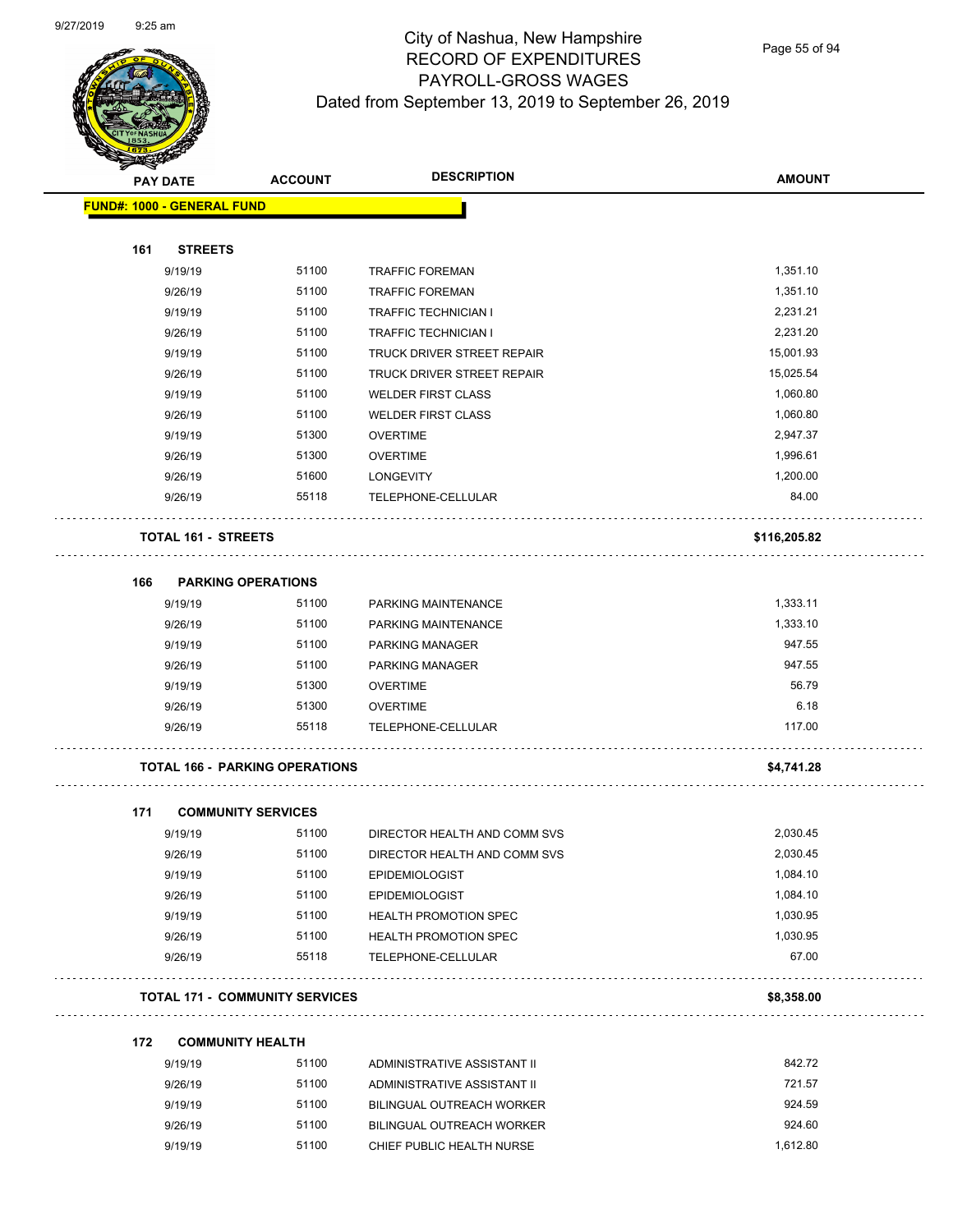

Page 56 of 94

| <b>PAY DATE</b> |                                           | <b>ACCOUNT</b> | <b>DESCRIPTION</b>                   | <b>AMOUNT</b> |
|-----------------|-------------------------------------------|----------------|--------------------------------------|---------------|
|                 | <b>FUND#: 1000 - GENERAL FUND</b>         |                |                                      |               |
| 172             | <b>COMMUNITY HEALTH</b>                   |                |                                      |               |
|                 | 9/26/19                                   | 51100          | CHIEF PUBLIC HEALTH NURSE            | 1,612.80      |
|                 | 9/19/19                                   | 51100          | PUB HEALTH NURSE                     | 3,654.10      |
|                 | 9/26/19                                   | 51100          | PUB HEALTH NURSE                     | 3,654.10      |
|                 | 9/19/19                                   | 51300          | <b>OVERTIME</b>                      | 17.34         |
|                 | 9/26/19                                   | 51300          | <b>OVERTIME</b>                      | 8.67          |
|                 | 9/19/19                                   | 51412          | <b>WAGES PER DIEM</b>                | 150.00        |
|                 | 9/26/19                                   | 51412          | <b>WAGES PER DIEM</b>                | 165.75        |
|                 | 9/26/19                                   | 55118          | TELEPHONE-CELLULAR                   | 50.00         |
|                 | <b>TOTAL 172 - COMMUNITY HEALTH</b>       |                |                                      | \$14,339.04   |
| 173             | <b>ENVIRONMENTAL HEALTH</b>               |                |                                      |               |
|                 | 9/19/19                                   | 51100          | DEP HEALTH OFFICER/LAB DIRECTOR      | 1,239.00      |
|                 | 9/26/19                                   | 51100          | DEP HEALTH OFFICER/LAB DIRECTOR      | 1,239.00      |
|                 | 9/19/19                                   | 51100          | ENVIRONMENTAL HEALTH SPEC            | 2,735.56      |
|                 | 9/26/19                                   | 51100          | ENVIRONMENTAL HEALTH SPEC            | 2,713.75      |
|                 | 9/19/19                                   | 51100          | <b>ENVIRONMENTAL TECH OFFICE MGR</b> | 1,085.35      |
|                 | 9/26/19                                   | 51100          | ENVIRONMENTAL TECH OFFICE MGR        | 1,085.35      |
|                 | 9/19/19                                   | 51100          | MANAGER ENVIRONMENTAL HEALTH         | 1,677.35      |
|                 | 9/26/19                                   | 51100          | MANAGER ENVIRONMENTAL HEALTH         | 1,677.35      |
|                 | 9/19/19                                   | 51300          | <b>OVERTIME</b>                      | 7.73          |
|                 | 9/26/19                                   | 51300          | <b>OVERTIME</b>                      | 85.03         |
|                 | 9/26/19                                   | 55118          | TELEPHONE-CELLULAR                   | 67.00         |
|                 | <b>TOTAL 173 - ENVIRONMENTAL HEALTH</b>   |                |                                      | \$13,612.47   |
| 174             | <b>WELFARE ADMINISTRATION</b>             |                |                                      |               |
|                 | 9/19/19                                   | 51100          | CASE TECHNICIAN WELFARE              | 2,633.95      |
|                 | 9/26/19                                   | 51100          | CASE TECHNICIAN WELFARE              | 2,633.94      |
|                 | 9/19/19                                   | 51100          | <b>INTAKE WORKER</b>                 | 849.40        |
|                 | 9/26/19                                   | 51100          | <b>INTAKE WORKER</b>                 | 849.40        |
|                 | 9/19/19                                   | 51100          | SENIOR CASE TECHNICIAN               | 1,094.60      |
|                 | 9/26/19                                   | 51100          | SENIOR CASE TECHNICIAN               | 1,094.60      |
|                 | 9/19/19                                   | 51100          | <b>WELFARE OFFICER</b>               | 1,776.05      |
|                 | 9/26/19                                   | 51100          | <b>WELFARE OFFICER</b>               | 1,776.05      |
|                 | 9/26/19                                   | 55118          | TELEPHONE-CELLULAR                   | 50.00         |
|                 | <b>TOTAL 174 - WELFARE ADMINISTRATION</b> |                |                                      | \$12,757.99   |
| 177             | <b>PARKS &amp; RECREATION</b>             |                |                                      |               |
|                 | 9/19/19                                   | 51100          | ADMINISTRATIVE ASSISTANT II          | 860.15        |

| 9/19/19 | 51100 | ADMINISTRATIVE ASSISTANT II | 860.15 |
|---------|-------|-----------------------------|--------|
| 9/26/19 | 51100 | ADMINISTRATIVE ASSISTANT II | 860.15 |
| 9/19/19 | 51100 | EQUIPMENT OPERATOR, PARKS   | 979.60 |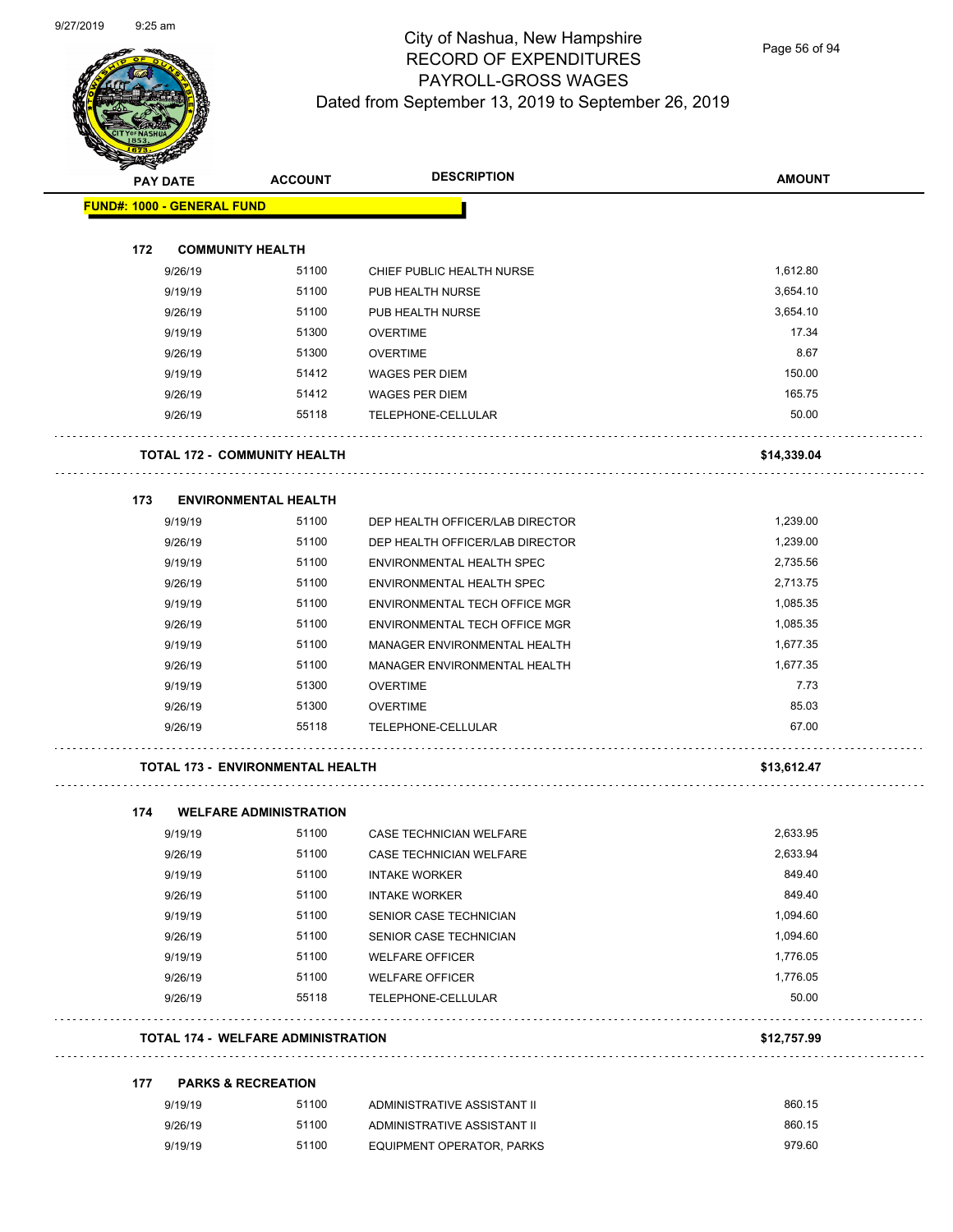

| $\blacktriangle$<br><b>PAY DATE</b>       | <b>ACCOUNT</b>                | <b>DESCRIPTION</b>                | <b>AMOUNT</b> |
|-------------------------------------------|-------------------------------|-----------------------------------|---------------|
| <b>FUND#: 1000 - GENERAL FUND</b>         |                               |                                   |               |
|                                           |                               |                                   |               |
| 177                                       | <b>PARKS &amp; RECREATION</b> |                                   |               |
| 9/26/19                                   | 51100                         | EQUIPMENT OPERATOR, PARKS         | 979.60        |
| 9/19/19                                   | 51100                         | FOREMAN LABOR PARK                | 3,973.80      |
| 9/26/19                                   | 51100                         | FOREMAN LABOR PARK                | 3,973.79      |
| 9/19/19                                   | 51100                         | <b>GROUNDSKEEPER MAINTENANCE</b>  | 7,114.81      |
| 9/26/19                                   | 51100                         | <b>GROUNDSKEEPER MAINTENANCE</b>  | 7,114.81      |
| 9/19/19                                   | 51100                         | <b>GROUNDSMAN I</b>               | 5,926.89      |
| 9/26/19                                   | 51100                         | <b>GROUNDSMAN I</b>               | 5,953.74      |
| 9/19/19                                   | 51100                         | <b>GROUNDSMAN II</b>              | 882.00        |
| 9/26/19                                   | 51100                         | <b>GROUNDSMAN II</b>              | 882.00        |
| 9/19/19                                   | 51100                         | <b>LEAD GROUNDSMAN</b>            | 1,981.60      |
| 9/26/19                                   | 51100                         | <b>LEAD GROUNDSMAN</b>            | 1,981.60      |
| 9/19/19                                   | 51100                         | PROGRAM COORDINATOR               | 390.90        |
| 9/26/19                                   | 51100                         | PROGRAM COORDINATOR               | 390.90        |
| 9/19/19                                   | 51100                         | RECREATION PROGRAM MANAGER        | 1,092.80      |
| 9/26/19                                   | 51100                         | <b>RECREATION PROGRAM MANAGER</b> | 1,092.80      |
| 9/19/19                                   | 51100                         | STELLOS STADIUM ATTENDANT         | 979.60        |
| 9/26/19                                   | 51100                         | STELLOS STADIUM ATTENDANT         | 979.60        |
| 9/19/19                                   | 51100                         | SUPERINTENDENT OF PARKS RECR      | 1,973.35      |
| 9/26/19                                   | 51100                         | SUPERINTENDENT OF PARKS RECR      | 1,973.35      |
| 9/19/19                                   | 51300                         | <b>OVERTIME</b>                   | 5,689.79      |
| 9/26/19                                   | 51300                         | <b>OVERTIME</b>                   | 6,131.08      |
| 9/19/19                                   | 51400                         | <b>WAGES TEMPORARY/SEASONAL</b>   | 1,120.00      |
| 9/26/19                                   | 51400                         | <b>WAGES TEMPORARY/SEASONAL</b>   | 1,068.00      |
| 9/19/19                                   | 51420                         | <b>WAGES-GAME OFFICIALS</b>       | 150.00        |
| 9/26/19                                   | 51420                         | WAGES-GAME OFFICIALS              | 150.00        |
| 9/26/19                                   | 55118                         | TELEPHONE-CELLULAR                | 67.00         |
| 9/26/19                                   | 61107                         | <b>CLOTHING &amp; UNIFORMS</b>    | 156.00        |
| <b>TOTAL 177 - PARKS &amp; RECREATION</b> |                               |                                   | \$66,869.71   |

 $\bar{\mathbb{Z}}$  .

| 179 | <b>LIBRARY</b> |       |                                |          |
|-----|----------------|-------|--------------------------------|----------|
|     | 9/19/19        | 51100 | ASSISTANT DIRECTOR LIBRARY     | 1,655.50 |
|     | 9/26/19        | 51100 | ASSISTANT DIRECTOR LIBRARY     | 1,655.50 |
|     | 9/19/19        | 51100 | ASSISTANT LIBRARIAN CIRCULATIO | 1,084.10 |
|     | 9/26/19        | 51100 | ASSISTANT LIBRARIAN CIRCULATIO | 1,084.11 |
|     | 9/19/19        | 51100 | ASSISTANT LIBRARIAN TECH SVS   | 819.50   |
|     | 9/26/19        | 51100 | ASSISTANT LIBRARIAN TECH SVS   | 819.50   |
|     | 9/19/19        | 51100 | ASSISTANT LIBRARIAN YOUTH SERV | 868.90   |
|     | 9/26/19        | 51100 | ASSISTANT LIBRARIAN YOUTH SERV | 868.90   |
|     | 9/19/19        | 51100 | DIRECTOR LIBRARY               | 2.210.20 |
|     | 9/26/19        | 51100 | DIRECTOR LIBRARY               | 2.210.20 |
|     | 9/26/19        | 51100 | EXECUTIVE ASST OFFICE MANAGER  | 103.86   |
|     | 9/19/19        | 51100 | IT COORDINATOR                 | 962.95   |
|     | 9/26/19        | 51100 | IT COORDINATOR                 | 962.95   |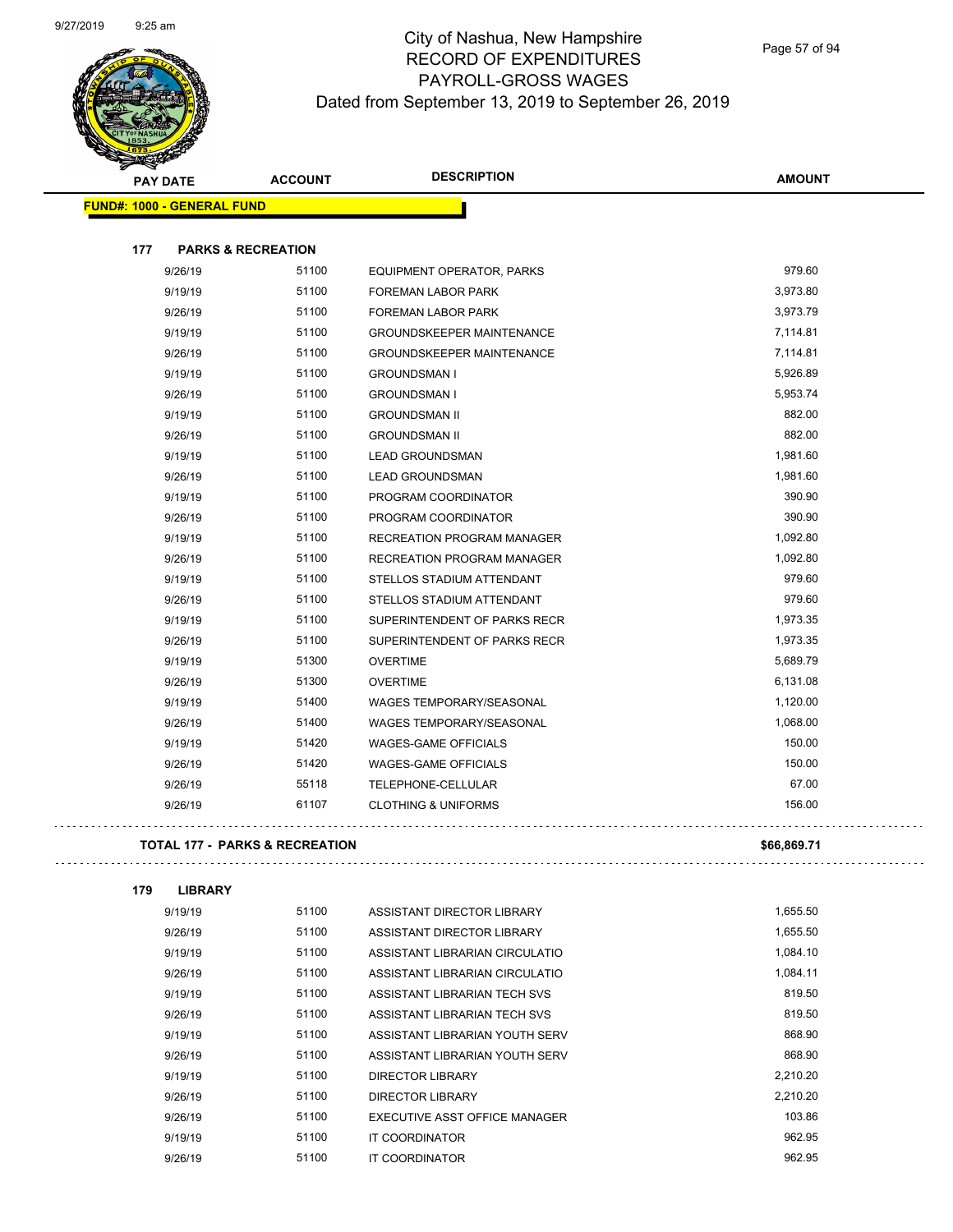

Page 58 of 94

|     | <b>PAY DATE</b>                    | <b>ACCOUNT</b> | <b>DESCRIPTION</b>                     | <b>AMOUNT</b> |  |
|-----|------------------------------------|----------------|----------------------------------------|---------------|--|
|     | <u> FUND#: 1000 - GENERAL FUND</u> |                |                                        |               |  |
|     |                                    |                |                                        |               |  |
| 179 | <b>LIBRARY</b>                     |                |                                        |               |  |
|     | 9/19/19                            | 51100          | LIBRARIAN ADULT SERVICES               | 921.95        |  |
|     | 9/26/19                            | 51100          | LIBRARIAN ADULT SERVICES               | 916.19        |  |
|     | 9/19/19                            | 51100          | <b>LIBRARIAN CIRCULATION</b>           | 1,117.35      |  |
|     | 9/26/19                            | 51100          | <b>LIBRARIAN CIRCULATION</b>           | 1,117.35      |  |
|     | 9/19/19                            | 51100          | <b>LIBRARIAN OUTREACH SVS</b>          | 1,113.10      |  |
|     | 9/26/19                            | 51100          | LIBRARIAN OUTREACH SVS                 | 1,113.09      |  |
|     | 9/19/19                            | 51100          | <b>LIBRARIAN TECH SERVICES</b>         | 1,155.30      |  |
|     | 9/26/19                            | 51100          | <b>LIBRARIAN TECH SERVICES</b>         | 1,155.30      |  |
|     | 9/19/19                            | 51100          | <b>LIBRARIAN YOUTH SERVICES</b>        | 2,648.44      |  |
|     | 9/26/19                            | 51100          | <b>LIBRARIAN YOUTH SERVICES</b>        | 881.00        |  |
|     | 9/19/19                            | 51100          | <b>LIBRARY ASSISTANT CIRCULATION</b>   | 6,576.66      |  |
|     | 9/26/19                            | 51100          | LIBRARY ASSISTANT CIRCULATION          | 6,566.79      |  |
|     | 9/19/19                            | 51100          | LIBRARY ASSISTANT MEDIA SERVIC         | 787.50        |  |
|     | 9/26/19                            | 51100          | LIBRARY ASSISTANT MEDIA SERVIC         | 787.52        |  |
|     | 9/19/19                            | 51100          | LIBRARY ASSISTANT TECH SVS             | 787.50        |  |
|     | 9/26/19                            | 51100          | <b>LIBRARY ASSISTANT TECH SVS</b>      | 787.50        |  |
|     | 9/19/19                            | 51100          | LIBRARY ASSISTANT YOUTH SERVIC         | 2,185.74      |  |
|     | 9/26/19                            | 51100          | <b>LIBRARY ASSISTANT YOUTH SERVIC</b>  | 2,185.74      |  |
|     | 9/19/19                            | 51100          | <b>MAINTENANCE SUPV</b>                | 931.65        |  |
|     | 9/26/19                            | 51100          | <b>MAINTENANCE SUPV</b>                | 949.45        |  |
|     | 9/19/19                            | 51100          | PAGE & COLLECTION COORDINATOR          | 935.82        |  |
|     | 9/26/19                            | 51100          | PAGE & COLLECTION COORDINATOR          | 935.81        |  |
|     | 9/19/19                            | 51100          | REFERENCE LIBRARIAN ADULT SERV         | 3,200.13      |  |
|     | 9/26/19                            | 51100          | REFERENCE LIBRARIAN ADULT SERV         | 3,379.86      |  |
|     | 9/19/19                            | 51100          | REFERENCE LIBRARIAN TECH SVS           | 842.50        |  |
|     | 9/26/19                            | 51100          | REFERENCE LIBRARIAN TECH SVS           | 842.50        |  |
|     | 9/19/19                            | 51200          | <b>JANITOR</b>                         | 242.60        |  |
|     | 9/26/19                            | 51200          | <b>JANITOR</b>                         | 210.68        |  |
|     | 9/19/19                            | 51200          | <b>LIBRARY ASSISTANT TECH SVS</b>      | 462.90        |  |
|     | 9/26/19                            | 51200          | <b>LIBRARY ASSISTANT TECH SVS</b>      | 462.91        |  |
|     | 9/19/19                            | 51200          | <b>LIBRARY PAGE</b>                    | 1,015.89      |  |
|     | 9/26/19                            | 51200          | <b>LIBRARY PAGE</b>                    | 1,063.74      |  |
|     | 9/19/19                            | 51200          | RECEPTIONIST/DATA ENTRY SPECIALIST     | 500.70        |  |
|     | 9/26/19                            | 51200          | RECEPTIONIST/DATA ENTRY SPECIALIST     | 510.71        |  |
|     | 9/19/19                            | 51200          | REFERENCE LIBRARIAN ADULT SERV         | 759.92        |  |
|     | 9/26/19                            | 51200          | REFERENCE LIBRARIAN ADULT SERV         | 826.92        |  |
|     | 9/19/19                            | 51200          | <b>SECURITY LIBRARY</b>                | 398.39        |  |
|     | 9/26/19                            | 51200          | <b>SECURITY LIBRARY</b>                | 398.39        |  |
|     | 9/19/19                            | 51300          | <b>OVERTIME</b>                        | 880.31        |  |
|     | 9/26/19                            | 51300          | <b>OVERTIME</b>                        | 826.70        |  |
|     | 9/19/19                            | 51750          | <b>RETIREMENT &amp; SEPARATION PAY</b> | 20,985.16     |  |
|     | 9/26/19                            | 51750          | <b>RETIREMENT &amp; SEPARATION PAY</b> | 749.00        |  |
|     |                                    |                |                                        |               |  |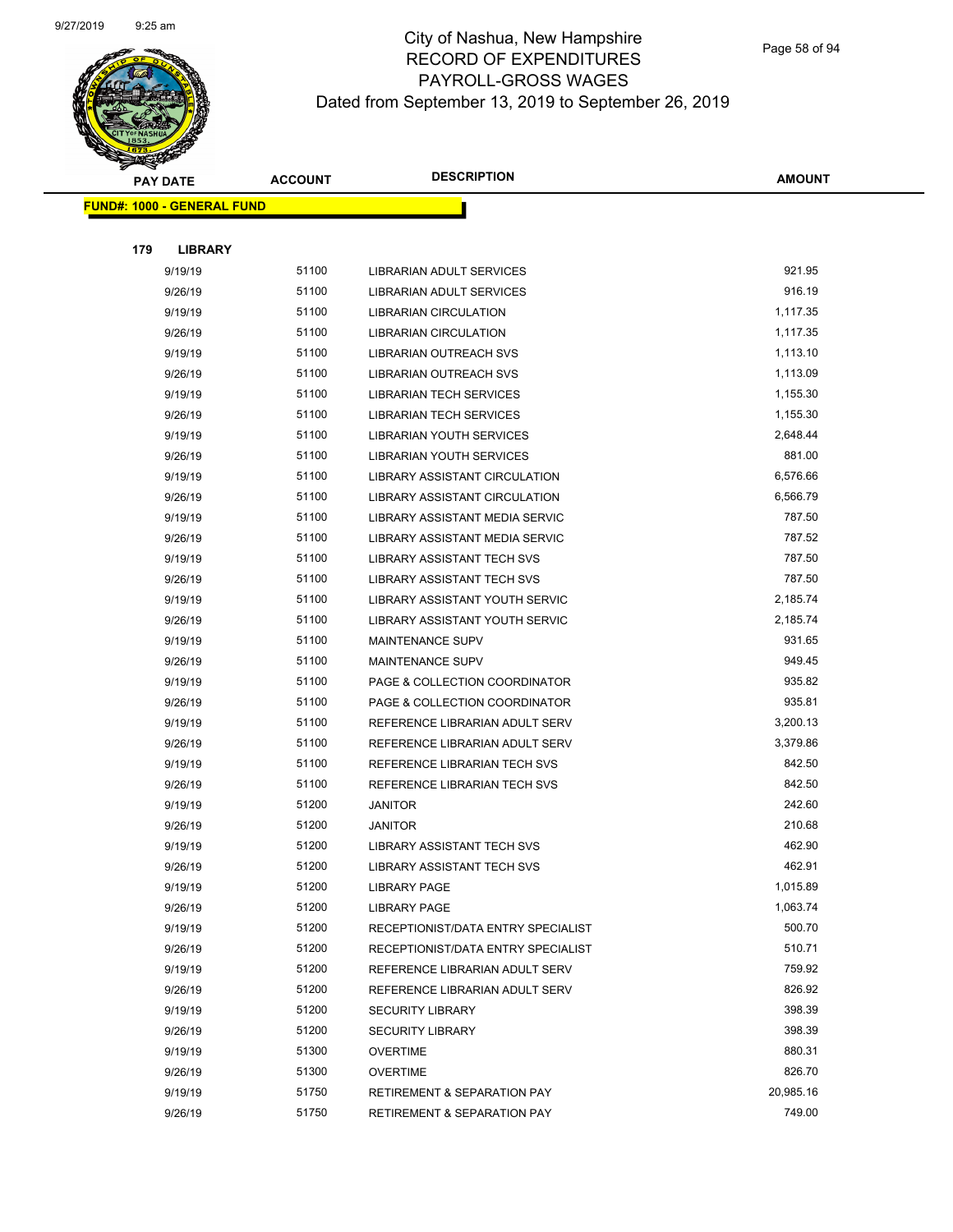

Page 59 of 94

|                                   |                     | <b>ACCOUNT</b>                           | <b>DESCRIPTION</b>                 | <b>AMOUNT</b>        |
|-----------------------------------|---------------------|------------------------------------------|------------------------------------|----------------------|
| <b>PAY DATE</b>                   |                     |                                          |                                    |                      |
| <b>FUND#: 1000 - GENERAL FUND</b> |                     |                                          |                                    |                      |
|                                   | TOTAL 179 - LIBRARY |                                          |                                    | \$90,422.83          |
| 181                               |                     | <b>COMMUNITY DEVELOPMENT</b>             |                                    |                      |
|                                   | 9/19/19             | 51100                                    | ADMINISTRATIVE ASSISTANT II        | 786.84               |
|                                   | 9/26/19             | 51100                                    | ADMINISTRATIVE ASSISTANT II        | 786.85               |
|                                   | 9/19/19             | 51100                                    | DIRECTOR COMMUNITY DEVELOPMENT     | 2,427.25             |
|                                   | 9/26/19             | 51100                                    | DIRECTOR COMMUNITY DEVELOPMENT     | 2,427.25             |
|                                   | 9/19/19             | 51100                                    | <b>TRANSPORTATION PLANNER</b>      | 1,313.35             |
|                                   | 9/26/19             | 51100                                    | <b>TRANSPORTATION PLANNER</b>      | 1,313.35             |
|                                   | 9/19/19             | 51100                                    | <b>WATERWAYS MANAGER</b>           | 1,612.80             |
|                                   | 9/26/19             | 51100                                    | <b>WATERWAYS MANAGER</b>           | 1,612.80             |
|                                   | 9/19/19             | 51200                                    | ADMINISTRATIVE ASSISTANT I         | 390.64               |
|                                   | 9/26/19             | 51200                                    | ADMINISTRATIVE ASSISTANT I         | 390.64               |
|                                   | 9/19/19             | 51300                                    | <b>OVERTIME</b>                    | 22.13                |
|                                   | 9/19/19             | 51400                                    | <b>WAGES TEMPORARY/SEASONAL</b>    | 100.00               |
|                                   | 9/26/19             | 51400                                    | <b>WAGES TEMPORARY/SEASONAL</b>    | 100.00               |
|                                   | 9/26/19             | 55118                                    | TELEPHONE-CELLULAR                 | 50.00                |
|                                   |                     | <b>TOTAL 181 - COMMUNITY DEVELOPMENT</b> |                                    | \$13,333.90          |
|                                   |                     |                                          |                                    |                      |
| 182                               |                     | <b>PLANNING AND ZONING</b><br>51100      |                                    |                      |
|                                   | 9/19/19             |                                          | DEPARTMENT COORDINATOR             | 1,048.50             |
|                                   | 9/26/19             | 51100                                    | DEPARTMENT COORDINATOR             | 1,048.50             |
|                                   | 9/19/19             | 51100<br>51100                           | DEPUTY PLANNING MANAGER            | 2,861.15<br>2,861.15 |
|                                   | 9/26/19             | 51100                                    | DEPUTY PLANNING MANAGER            | 2,210.20             |
|                                   | 9/19/19             | 51100                                    | MANAGER PLANNING DEPT              | 2,210.20             |
|                                   | 9/26/19<br>9/19/19  | 51100                                    | MANAGER PLANNING DEPT<br>PLANNER I | 1,918.15             |
|                                   |                     | 51100                                    |                                    | 1,918.15             |
|                                   | 9/26/19<br>9/19/19  | 51100                                    | PLANNER I<br>ZONING COORDINATOR    | 839.35               |
|                                   | 9/26/19             | 51100                                    | ZONING COORDINATOR                 | 839.35               |
|                                   | 9/26/19             | 53428                                    | STENOGRAPHIC SERVICES              | 750.00               |
|                                   | 9/26/19             | 55118                                    | TELEPHONE-CELLULAR                 | 17.00                |
|                                   |                     | <b>TOTAL 182 - PLANNING AND ZONING</b>   |                                    | \$18,521.70          |
|                                   |                     |                                          |                                    |                      |
| 183                               |                     | <b>ECONOMIC DEVELOPMENT</b>              |                                    |                      |
|                                   | 9/19/19             | 51100                                    | DWNTWN SPCLST & OED PGRM COOR      | 920.90               |
|                                   | 9/26/19             | 51100                                    | DWNTWN SPCLST & OED PGRM COOR      | 920.90               |
|                                   | 9/19/19             | 51100                                    | ECONOMIC DEV DIRECTOR              | 2,202.85             |
|                                   | 9/26/19             | 51100                                    | ECONOMIC DEV DIRECTOR              | 2,202.85             |
|                                   | 9/19/19             | 51100                                    | HUNT MEMORIAL BLDG & ARTS ADM      | 394.21               |
|                                   | 9/26/19             | 51100                                    | HUNT MEMORIAL BLDG & ARTS ADM      | 394.20               |
|                                   | 9/26/19             | 55118                                    | TELEPHONE-CELLULAR                 | 85.00                |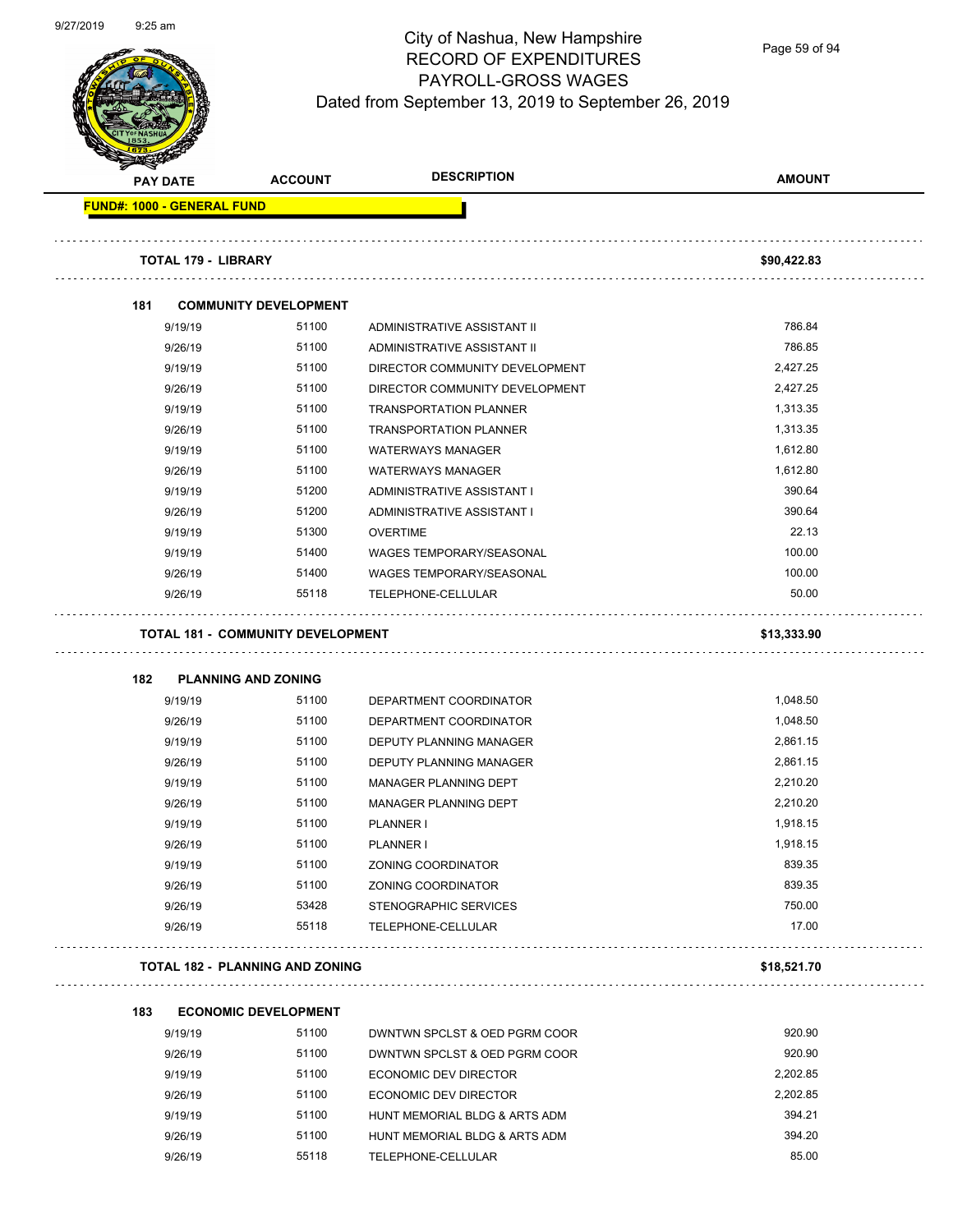

Page 60 of 94

| <b>PAY DATE</b>                   | <b>ACCOUNT</b>                          | <b>DESCRIPTION</b>               | <b>AMOUNT</b> |
|-----------------------------------|-----------------------------------------|----------------------------------|---------------|
| <b>FUND#: 1000 - GENERAL FUND</b> |                                         |                                  |               |
|                                   | <b>TOTAL 183 - ECONOMIC DEVELOPMENT</b> |                                  | \$7,120.91    |
| <b>SCHOOL</b><br>191              |                                         |                                  |               |
| 9/5/19                            | 51100                                   | 21 CENTURY COORDINATOR           | 11,668.10     |
| 9/26/19                           | 51100                                   | 21 CENTURY COORDINATOR           | 2,380.10      |
| 9/26/19                           | 51100                                   | 21 CENTURY ELEM MFAM RES COORD   | 2,638.13      |
| 9/19/19                           | 51100                                   | <b>7PAR CTE NHN</b>              | 435.24        |
| 9/26/19                           | 51100                                   | <b>7PAR CTE NHN</b>              | 356.76        |
| 9/26/19                           | 51100                                   | ASSISTANT DIRECTOR BUSINESS      | 3,219.60      |
| 9/26/19                           | 51100                                   | ASSISTANT DIRECTOR OF TECHNOLOGY | 3,208.70      |
| 9/17/19                           | 51100                                   |                                  | (7,908.66)    |
|                                   | 51100                                   | ASSISTANT PRINCIPAL AMH          | 1,581.70      |
| 9/26/19                           | 51100                                   | ASSISTANT PRINCIPAL AMH          | 2,875.00      |
| 9/26/19                           |                                         | ASSISTANT PRINCIPAL BIC          |               |
| 9/17/19                           | 51100                                   | ASSISTANT PRINCIPAL BIR          | (1,509.57)    |
| 9/26/19                           | 51100                                   | ASSISTANT PRINCIPAL BIR          | 1,509.60      |
| 9/26/19                           | 51100                                   | ASSISTANT PRINCIPAL BRO          | 3,357.70      |
| 9/26/19                           | 51100                                   | ASSISTANT PRINCIPAL CHARL        | 3,293.00      |
| 9/17/19                           | 51100                                   | ASSISTANT PRINCIPAL DR CRSP      | (1,646.50)    |
| 9/26/19                           | 51100                                   | ASSISTANT PRINCIPAL DR CRSP      | 1,646.50      |
| 9/26/19                           | 51100                                   | ASSISTANT PRINCIPAL ELM          | 6,769.20      |
| 9/26/19                           | 51100                                   | ASSISTANT PRINCIPAL FES          | 2,875.00      |
| 9/26/19                           | 51100                                   | ASSISTANT PRINCIPAL FMS          | 3,288.50      |
| 9/26/19                           | 51100                                   | ASSISTANT PRINCIPAL LEDGE        | 3,292.90      |
| 9/26/19                           | 51100                                   | ASSISTANT PRINCIPAL MDE          | 3,115.40      |
| 9/17/19                           | 51100                                   | ASSISTANT PRINCIPAL MTP          | (1,437.53)    |
| 9/26/19                           | 51100                                   | ASSISTANT PRINCIPAL MTP          | 1,437.50      |
| 9/26/19                           | 51100                                   | ASSISTANT PRINCIPAL NHN          | 13,806.40     |
| 9/26/19                           | 51100                                   | <b>ASSISTANT PRINCIPAL NHS</b>   | 13,884.60     |
| 9/17/19                           | 51100                                   | ASSISTANT PRINCIPAL SHE          | (1,461.55)    |
| 9/26/19                           | 51100                                   | ASSISTANT PRINCIPAL SHE          | 1,461.60      |
| 9/26/19                           | 51100                                   | ASSISTANT SUPERINTENDENT         | 8,830.90      |
| 9/26/19                           | 51100                                   | ASST DIRECTOR PLANT OPS          | 2,756.50      |
| 9/26/19                           | 51100                                   | ASST DIRECTOR SPED               | 6,623.10      |
| 9/26/19                           | 51100                                   | ASST SYSTEMS ADMIN FULL YEAR     | 17,467.70     |
| 9/26/19                           | 51100                                   | <b>ATTENDANCE OFFICER</b>        | 2,543.80      |
| 9/26/19                           | 51100                                   | CAREER CENTER COORD NHN          | 1,519.20      |
| 9/26/19                           | 51100                                   | CHIEF OPERATING OFFICER          | 4,323.70      |
| 9/19/19                           | 51100                                   | CLERICAL ACADEMY NHN             | 3,130.94      |
| 9/26/19                           | 51100                                   | CLERICAL ACADEMY NHN             | 3,120.08      |
| 9/19/19                           | 51100                                   | CLERICAL ACADEMY NHS             | 3,093.80      |
| 9/26/19                           | 51100                                   | CLERICAL ACADEMY NHS             | 3,093.81      |
| 9/19/19                           | 51100                                   | CLERICAL ASST SUPER SUP          | 1,352.11      |
| 9/26/19                           | 51100                                   | CLERICAL ASST SUPER SUP          | 1,384.19      |
| 9/19/19                           | 51100                                   | CLERICAL ATHLETIC NHN            | 815.65        |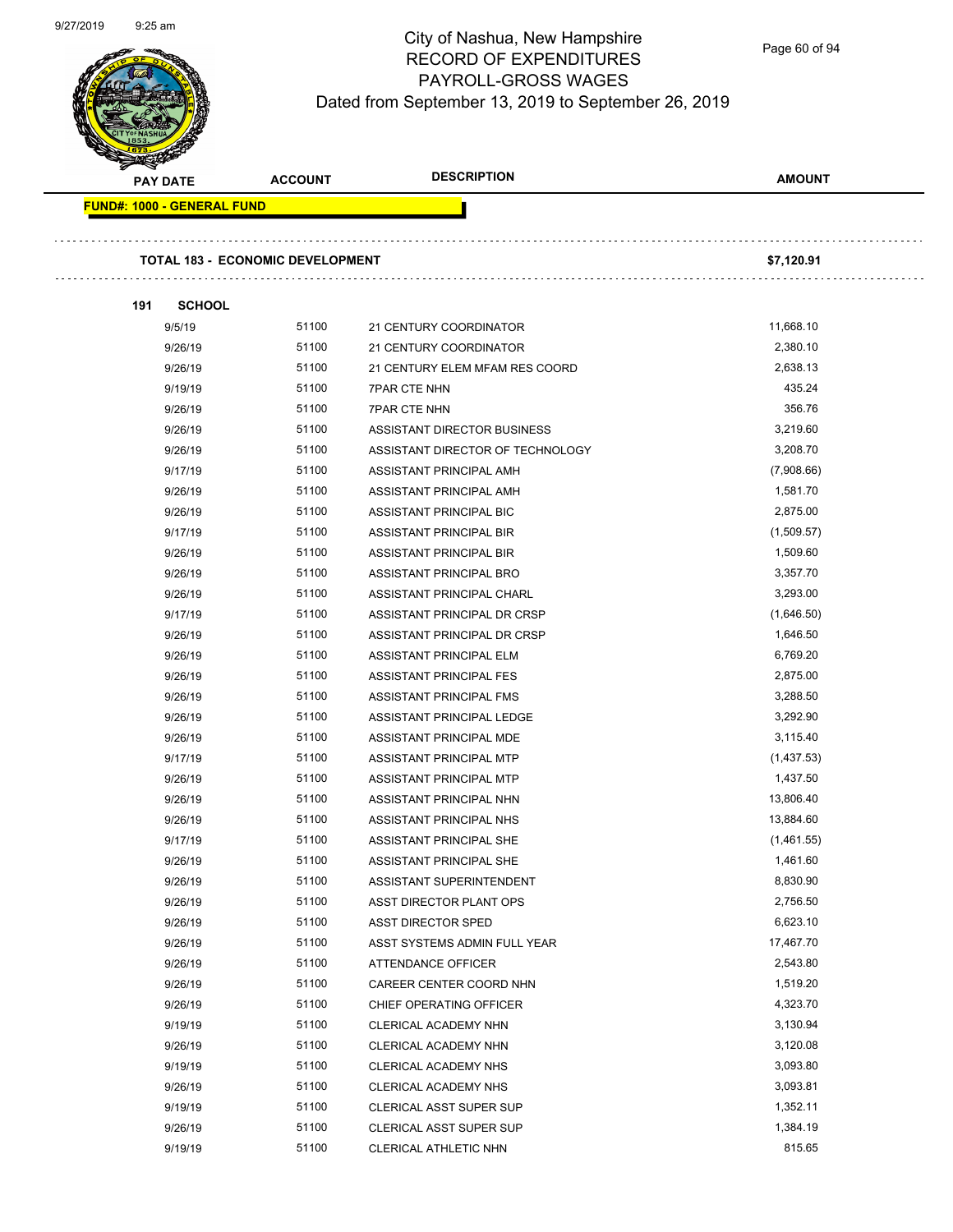

Page 61 of 94

|     | <b>PAY DATE</b>                   | <b>ACCOUNT</b> | <b>DESCRIPTION</b>                               | <b>AMOUNT</b>        |
|-----|-----------------------------------|----------------|--------------------------------------------------|----------------------|
|     | <b>FUND#: 1000 - GENERAL FUND</b> |                |                                                  |                      |
|     |                                   |                |                                                  |                      |
| 191 | <b>SCHOOL</b>                     |                |                                                  |                      |
|     | 9/26/19                           | 51100          | CLERICAL ATHLETIC NHN                            | 793.90               |
|     | 9/19/19                           | 51100          | <b>CLERICAL ATHLETIC NHS</b>                     | 731.25               |
|     | 9/26/19                           | 51100          | CLERICAL ATHLETIC NHS                            | 731.25               |
|     | 9/19/19                           | 51100          | <b>CLERICAL BUSINESS</b>                         | 3,308.33             |
|     | 9/26/19                           | 51100          | <b>CLERICAL BUSINESS</b>                         | 3,319.20             |
|     | 9/19/19                           | 51100          | CLERICAL CHIEF OP OFFICER SUP                    | 738.25               |
|     | 9/26/19                           | 51100          | CLERICAL CHIEF OP OFFICER SUP                    | 738.25               |
|     | 9/19/19                           | 51100          | CLERICAL CTE NHN                                 | 695.25               |
|     | 9/26/19                           | 51100          | CLERICAL CTE NHN                                 | 695.26               |
|     | 9/19/19                           | 51100          | <b>CLERICAL CTE NHS</b>                          | 815.64               |
|     | 9/26/19                           | 51100          | CLERICAL CTE NHS                                 | 815.65               |
|     | 9/19/19                           | 51100          | CLERICAL GUIDANCE ELM                            | 695.25               |
|     | 9/26/19                           | 51100          | CLERICAL GUIDANCE ELM                            | 695.25               |
|     | 9/19/19                           | 51100          | CLERICAL GUIDANCE NHN                            | 2,099.55             |
|     | 9/26/19                           | 51100          | CLERICAL GUIDANCE NHN                            | 2,067.10             |
|     | 9/19/19                           | 51100          | <b>CLERICAL GUIDANCE NHS</b>                     | 2,034.00             |
|     | 9/26/19                           | 51100          | <b>CLERICAL GUIDANCE NHS</b>                     | 2,034.00             |
|     | 9/19/19                           | 51100          | CLERICAL HUMAN RESOURCES                         | 1,220.11             |
|     | 9/26/19                           | 51100          | <b>CLERICAL HUMAN RESOURCES</b>                  | 1,555.66             |
|     | 9/19/19                           | 51100          | <b>CLERICAL PAYROLL SUP</b>                      | 1,532.30             |
|     | 9/26/19                           | 51100          | CLERICAL PAYROLL SUP                             | 1,532.30             |
|     | 9/19/19                           | 51100          | <b>CLERICAL PLANT OPS</b>                        | 766.15               |
|     | 9/26/19                           | 51100          | <b>CLERICAL PLANT OPS</b>                        | 766.15               |
|     | 9/19/19                           | 51100          | CLERICAL PRINCIPAL AMH                           | 1,497.40             |
|     | 9/26/19                           | 51100          | CLERICAL PRINCIPAL AMH                           | 1,497.40             |
|     | 9/19/19                           | 51100          | CLERICAL PRINCIPAL BIC                           | 1,525.15             |
|     | 9/26/19                           | 51100          | <b>CLERICAL PRINCIPAL BIC</b>                    | 1,527.40             |
|     | 9/19/19                           | 51100          | <b>CLERICAL PRINCIPAL BIR</b>                    | 1,631.29             |
|     | 9/26/19                           | 51100          | <b>CLERICAL PRINCIPAL BIR</b>                    | 1,587.79             |
|     | 9/19/19                           | 51100          | CLERICAL PRINCIPAL BRO                           | 1,520.28             |
|     | 9/26/19                           | 51100          | <b>CLERICAL PRINCIPAL BRO</b>                    | 1,546.90             |
|     | 9/19/19                           | 51100          | CLERICAL PRINCIPAL CHA                           | 1,532.30             |
|     | 9/26/19                           | 51100          | CLERICAL PRINCIPAL CHA                           | 1,532.30             |
|     | 9/19/19                           | 51100          | CLERICAL PRINCIPAL DRC                           | 1,499.65             |
|     | 9/26/19                           | 51100          | CLERICAL PRINCIPAL DRC                           | 1,499.65             |
|     | 9/19/19                           | 51100          | <b>CLERICAL PRINCIPAL ELM</b>                    | 2,804.49             |
|     | 9/26/19                           | 51100          | <b>CLERICAL PRINCIPAL ELM</b>                    | 2,770.12             |
|     | 9/19/19                           | 51100          | <b>CLERICAL PRINCIPAL FES</b>                    | 1,488.91             |
|     | 9/26/19                           | 51100          | <b>CLERICAL PRINCIPAL FES</b>                    | 1,499.65             |
|     | 9/19/19                           | 51100          | <b>CLERICAL PRINCIPAL FMS</b>                    | 2,351.30             |
|     | 9/26/19                           | 51100<br>51100 | <b>CLERICAL PRINCIPAL FMS</b>                    | 2,351.30             |
|     | 9/19/19                           | 51100          | <b>CLERICAL PRINCIPAL LDG</b>                    | 1,456.77<br>1,461.40 |
|     | 9/26/19<br>9/19/19                | 51100          | CLERICAL PRINCIPAL LDG<br>CLERICAL PRINCIPAL MDE | 1,570.55             |
|     |                                   |                |                                                  |                      |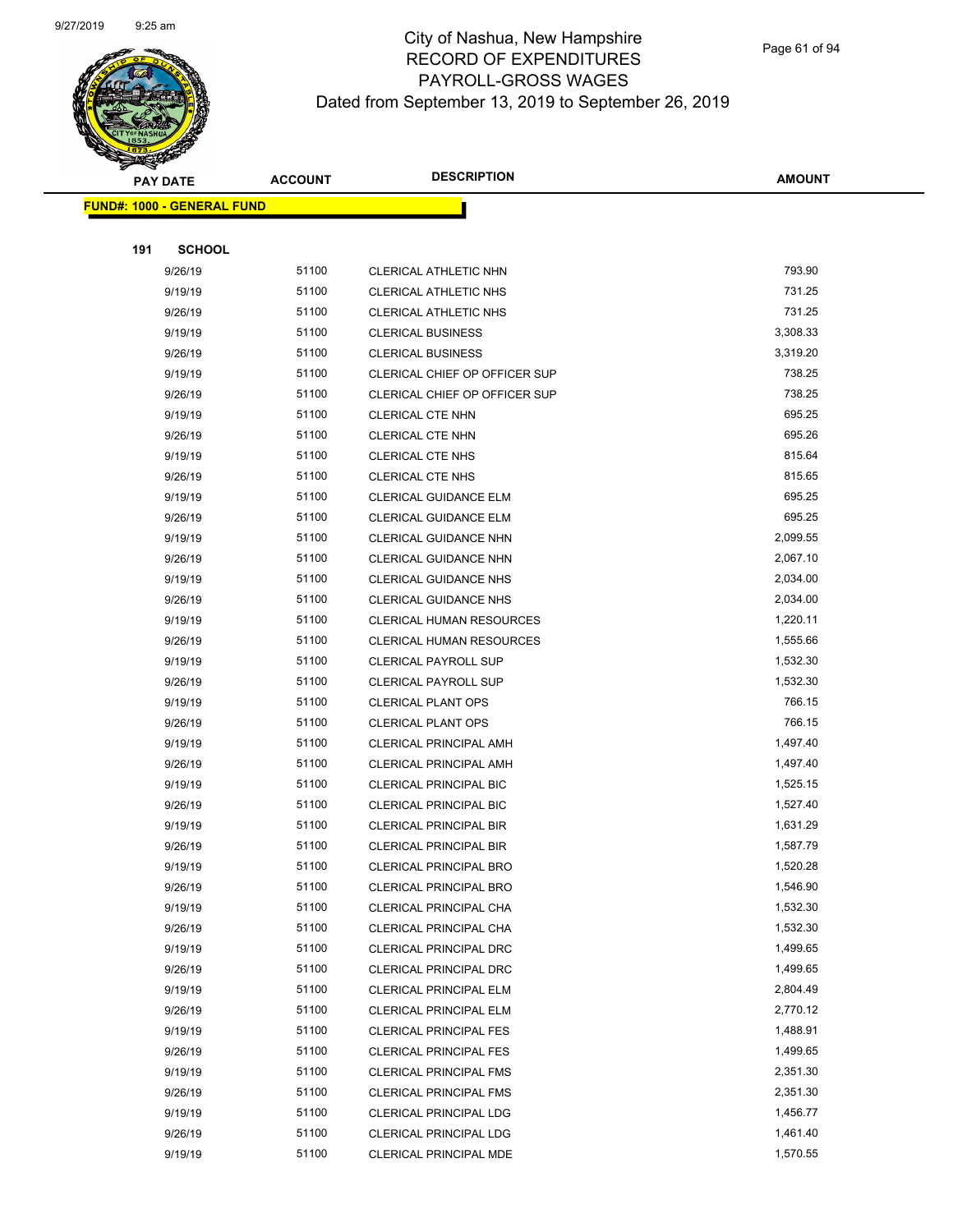

Page 62 of 94

|     | <b>PAY DATE</b>                    | <b>ACCOUNT</b> | <b>DESCRIPTION</b>                 | <b>AMOUNT</b> |
|-----|------------------------------------|----------------|------------------------------------|---------------|
|     | <u> FUND#: 1000 - GENERAL FUND</u> |                |                                    |               |
|     |                                    |                |                                    |               |
| 191 | <b>SCHOOL</b>                      |                |                                    |               |
|     | 9/26/19                            | 51100          | CLERICAL PRINCIPAL MDE             | 1,570.55      |
|     | 9/19/19                            | 51100          | <b>CLERICAL PRINCIPAL MTP</b>      | 1,535.65      |
|     | 9/26/19                            | 51100          | <b>CLERICAL PRINCIPAL MTP</b>      | 1,535.65      |
|     | 9/19/19                            | 51100          | CLERICAL PRINCIPAL NHN             | 1,497.40      |
|     | 9/26/19                            | 51100          | CLERICAL PRINCIPAL NHN             | 1,471.86      |
|     | 9/19/19                            | 51100          | <b>CLERICAL PRINCIPAL NHS</b>      | 2,170.13      |
|     | 9/26/19                            | 51100          | <b>CLERICAL PRINCIPAL NHS</b>      | 2,170.15      |
|     | 9/19/19                            | 51100          | <b>CLERICAL PRINCIPAL NSE</b>      | 1,510.90      |
|     | 9/26/19                            | 51100          | <b>CLERICAL PRINCIPAL NSE</b>      | 1,469.19      |
|     | 9/19/19                            | 51100          | <b>CLERICAL PRINCIPAL PMS</b>      | 2,152.89      |
|     | 9/26/19                            | 51100          | <b>CLERICAL PRINCIPAL PMS</b>      | 2,148.00      |
|     | 9/19/19                            | 51100          | <b>CLERICAL PRINCIPAL SHE</b>      | 1,546.89      |
|     | 9/26/19                            | 51100          | <b>CLERICAL PRINCIPAL SHE</b>      | 1,546.90      |
|     | 9/19/19                            | 51100          | CLERICAL RECEPTIONIST NHN          | 815.65        |
|     | 9/26/19                            | 51100          | CLERICAL RECEPTIONIST NHN          | 815.65        |
|     | 9/19/19                            | 51100          | CLERICAL RECEPTIONIST NHS          | 685.99        |
|     | 9/26/19                            | 51100          | CLERICAL RECEPTIONIST NHS          | 695.25        |
|     | 9/19/19                            | 51100          | CLERICAL SPECIAL ED NHN            | 731.25        |
|     | 9/26/19                            | 51100          | CLERICAL SPECIAL ED NHN            | 731.25        |
|     | 9/19/19                            | 51100          | CLERICAL SPECIAL ED NHS            | 726.38        |
|     | 9/26/19                            | 51100          | CLERICAL SPECIAL ED NHS            | 731.25        |
|     | 9/19/19                            | 51100          | CLERICAL SPECIAL ED SUP            | 1,426.50      |
|     | 9/26/19                            | 51100          | <b>CLERICAL SPECIAL ED SUP</b>     | 1,426.50      |
|     | 9/19/19                            | 51100          | CLERICAL STUDENT SERV SUP          | 822.76        |
|     | 9/26/19                            | 51100          | <b>CLERICAL STUDENT SERV SUP</b>   | 822.76        |
|     | 9/19/19                            | 51100          | CLERICAL SUPERINTENDANT HRLY       | 790.02        |
|     | 9/26/19                            | 51100          | CLERICAL SUPERINTENDANT HRLY       | 784.84        |
|     | 9/26/19                            | 51100          | <b>CLERICAL SUPERINTENDANT SUP</b> | 1,848.30      |
|     | 9/19/19                            | 51100          | <b>CUSTODIAN AMH</b>               | 1,389.60      |
|     | 9/26/19                            | 51100          | <b>CUSTODIAN AMH</b>               | 1,389.60      |
|     | 9/19/19                            | 51100          | <b>CUSTODIAN ASST HEAD ELM</b>     | 791.20        |
|     | 9/26/19                            | 51100          | <b>CUSTODIAN ASST HEAD ELM</b>     | 791.20        |
|     | 9/19/19                            | 51100          | <b>CUSTODIAN ASST HEAD FMS</b>     | 791.20        |
|     | 9/26/19                            | 51100          | <b>CUSTODIAN ASST HEAD FMS</b>     | 791.20        |
|     | 9/19/19                            | 51100          | <b>CUSTODIAN ASST HEAD NHN</b>     | 1,750.24      |
|     | 9/26/19                            | 51100          | <b>CUSTODIAN ASST HEAD NHN</b>     | 1,590.40      |
|     | 9/19/19                            | 51100          | <b>CUSTODIAN ASST HEAD NHS</b>     | 1,740.64      |
|     | 9/26/19                            | 51100          | <b>CUSTODIAN ASST HEAD NHS</b>     | 1,592.29      |
|     | 9/19/19                            | 51100          | <b>CUSTODIAN ASST HEAD PMS</b>     | 791.20        |
|     | 9/26/19                            | 51100          | <b>CUSTODIAN ASST HEAD PMS</b>     | 791.20        |
|     | 9/19/19                            | 51100          | <b>CUSTODIAN BIC</b>               | 1,389.60      |
|     | 9/26/19                            | 51100          | <b>CUSTODIAN BIC</b>               | 1,389.60      |
|     | 9/19/19                            | 51100          | <b>CUSTODIAN BIR</b>               | 1,389.60      |
|     | 9/26/19                            | 51100          | <b>CUSTODIAN BIR</b>               | 1,389.60      |
|     |                                    |                |                                    |               |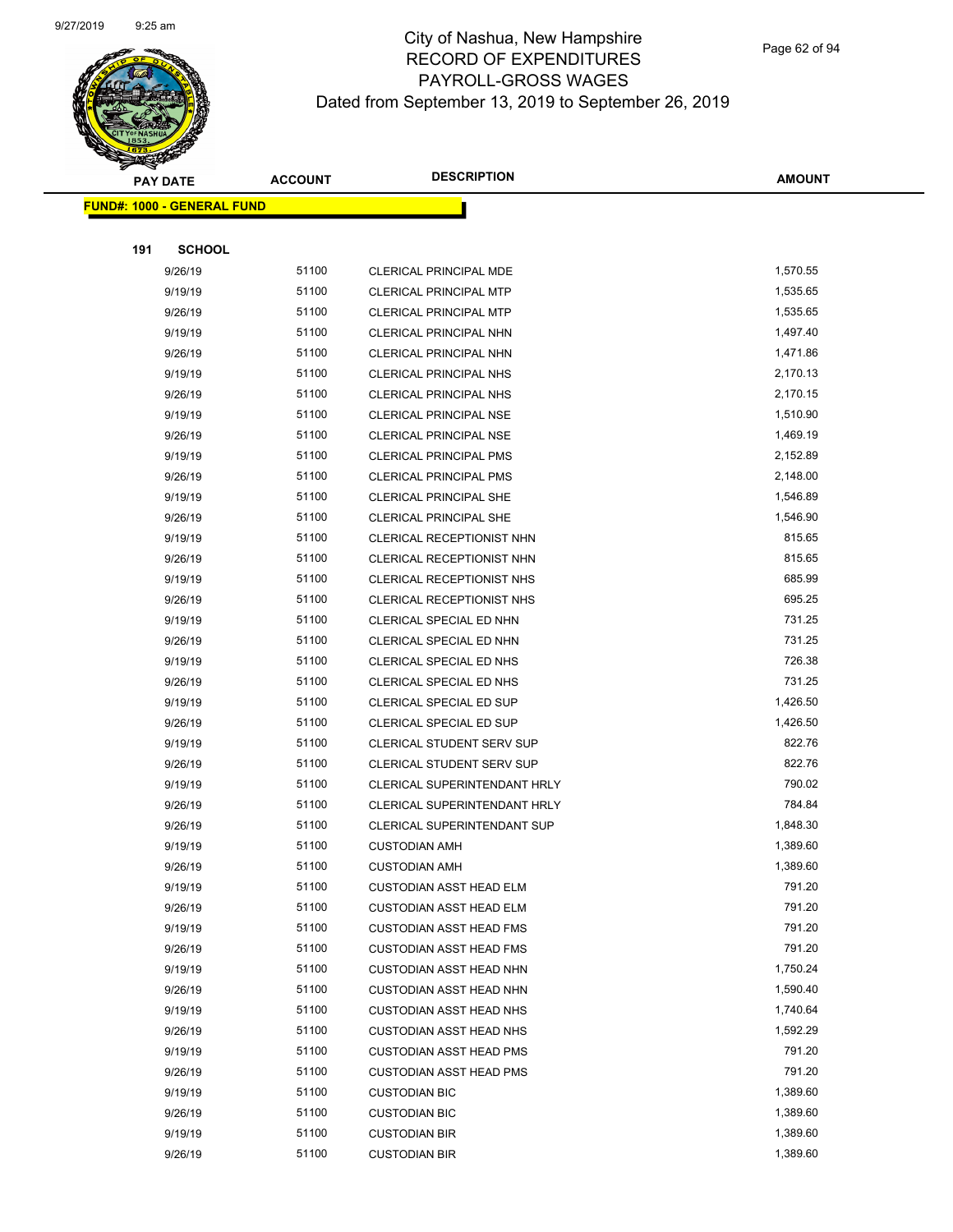

| <b>PAY DATE</b> |                                   | <b>DESCRIPTION</b><br><b>ACCOUNT</b> | <b>AMOUNT</b>             |          |
|-----------------|-----------------------------------|--------------------------------------|---------------------------|----------|
|                 | <b>FUND#: 1000 - GENERAL FUND</b> |                                      |                           |          |
|                 |                                   |                                      |                           |          |
| 191             | <b>SCHOOL</b>                     |                                      |                           |          |
|                 | 9/19/19                           | 51100                                | <b>CUSTODIAN BRO</b>      | 694.80   |
|                 | 9/26/19                           | 51100                                | <b>CUSTODIAN BRO</b>      | 694.80   |
|                 | 9/19/19                           | 51100                                | <b>CUSTODIAN CHA</b>      | 1,389.60 |
|                 | 9/26/19                           | 51100                                | <b>CUSTODIAN CHA</b>      | 1,408.88 |
|                 | 9/19/19                           | 51100                                | <b>CUSTODIAN DRC</b>      | 1,389.60 |
|                 | 9/26/19                           | 51100                                | <b>CUSTODIAN DRC</b>      | 1,389.60 |
|                 | 9/19/19                           | 51100                                | <b>CUSTODIAN ELM</b>      | 5,031.38 |
|                 | 9/26/19                           | 51100                                | <b>CUSTODIAN ELM</b>      | 4,987.94 |
|                 | 9/19/19                           | 51100                                | <b>CUSTODIAN FES</b>      | 1,389.60 |
|                 | 9/26/19                           | 51100                                | <b>CUSTODIAN FES</b>      | 1,389.60 |
|                 | 9/19/19                           | 51100                                | <b>CUSTODIAN FMS</b>      | 2,779.20 |
|                 | 9/26/19                           | 51100                                | <b>CUSTODIAN FMS</b>      | 2,779.20 |
|                 | 9/19/19                           | 51100                                | <b>CUSTODIAN HEAD AMH</b> | 791.20   |
|                 | 9/26/19                           | 51100                                | <b>CUSTODIAN HEAD AMH</b> | 791.20   |
|                 | 9/19/19                           | 51100                                | <b>CUSTODIAN HEAD BIC</b> | 791.20   |
|                 | 9/26/19                           | 51100                                | <b>CUSTODIAN HEAD BIC</b> | 791.20   |
|                 | 9/19/19                           | 51100                                | <b>CUSTODIAN HEAD BIR</b> | 791.20   |
|                 | 9/26/19                           | 51100                                | <b>CUSTODIAN HEAD BIR</b> | 791.20   |
|                 | 9/19/19                           | 51100                                | <b>CUSTODIAN HEAD BRO</b> | 791.20   |
|                 | 9/26/19                           | 51100                                | <b>CUSTODIAN HEAD BRO</b> | 791.20   |
|                 | 9/19/19                           | 51100                                | <b>CUSTODIAN HEAD CHA</b> | 791.20   |
|                 | 9/26/19                           | 51100                                | <b>CUSTODIAN HEAD CHA</b> | 791.20   |
|                 | 9/19/19                           | 51100                                | <b>CUSTODIAN HEAD DRC</b> | 791.20   |
|                 | 9/26/19                           | 51100                                | <b>CUSTODIAN HEAD DRC</b> | 791.20   |
|                 | 9/19/19                           | 51100                                | <b>CUSTODIAN HEAD ELM</b> | 937.60   |
|                 | 9/26/19                           | 51100                                | <b>CUSTODIAN HEAD ELM</b> | 937.60   |
|                 | 9/19/19                           | 51100                                | <b>CUSTODIAN HEAD FES</b> | 791.20   |
|                 | 9/26/19                           | 51100                                | <b>CUSTODIAN HEAD FES</b> | 791.20   |
|                 | 9/19/19                           | 51100                                | <b>CUSTODIAN HEAD FMS</b> | 937.60   |
|                 | 9/26/19                           | 51100                                | <b>CUSTODIAN HEAD FMS</b> | 937.60   |
|                 | 9/19/19                           | 51100                                | <b>CUSTODIAN HEAD LDG</b> | 791.20   |
|                 | 9/26/19                           | 51100                                | <b>CUSTODIAN HEAD LDG</b> | 791.20   |
|                 | 9/19/19                           | 51100                                | <b>CUSTODIAN HEAD MDE</b> | 791.20   |
|                 | 9/26/19                           | 51100                                | <b>CUSTODIAN HEAD MDE</b> | 791.21   |
|                 | 9/19/19                           | 51100                                | <b>CUSTODIAN HEAD MTP</b> | 791.21   |
|                 | 9/26/19                           | 51100                                | <b>CUSTODIAN HEAD MTP</b> | 791.20   |
|                 | 9/19/19                           | 51100                                | <b>CUSTODIAN HEAD NHN</b> | 943.20   |
|                 | 9/26/19                           | 51100                                | <b>CUSTODIAN HEAD NHN</b> | 943.20   |
|                 | 9/19/19                           | 51100                                | <b>CUSTODIAN HEAD NHS</b> | 943.20   |
|                 | 9/26/19                           | 51100                                | <b>CUSTODIAN HEAD NHS</b> | 943.20   |
|                 | 9/19/19                           | 51100                                | <b>CUSTODIAN HEAD NSE</b> | 791.20   |
|                 | 9/26/19                           | 51100                                | <b>CUSTODIAN HEAD NSE</b> | 791.20   |
|                 | 9/19/19                           | 51100                                | <b>CUSTODIAN HEAD PMS</b> | 937.60   |
|                 | 9/26/19                           | 51100                                | <b>CUSTODIAN HEAD PMS</b> | 937.60   |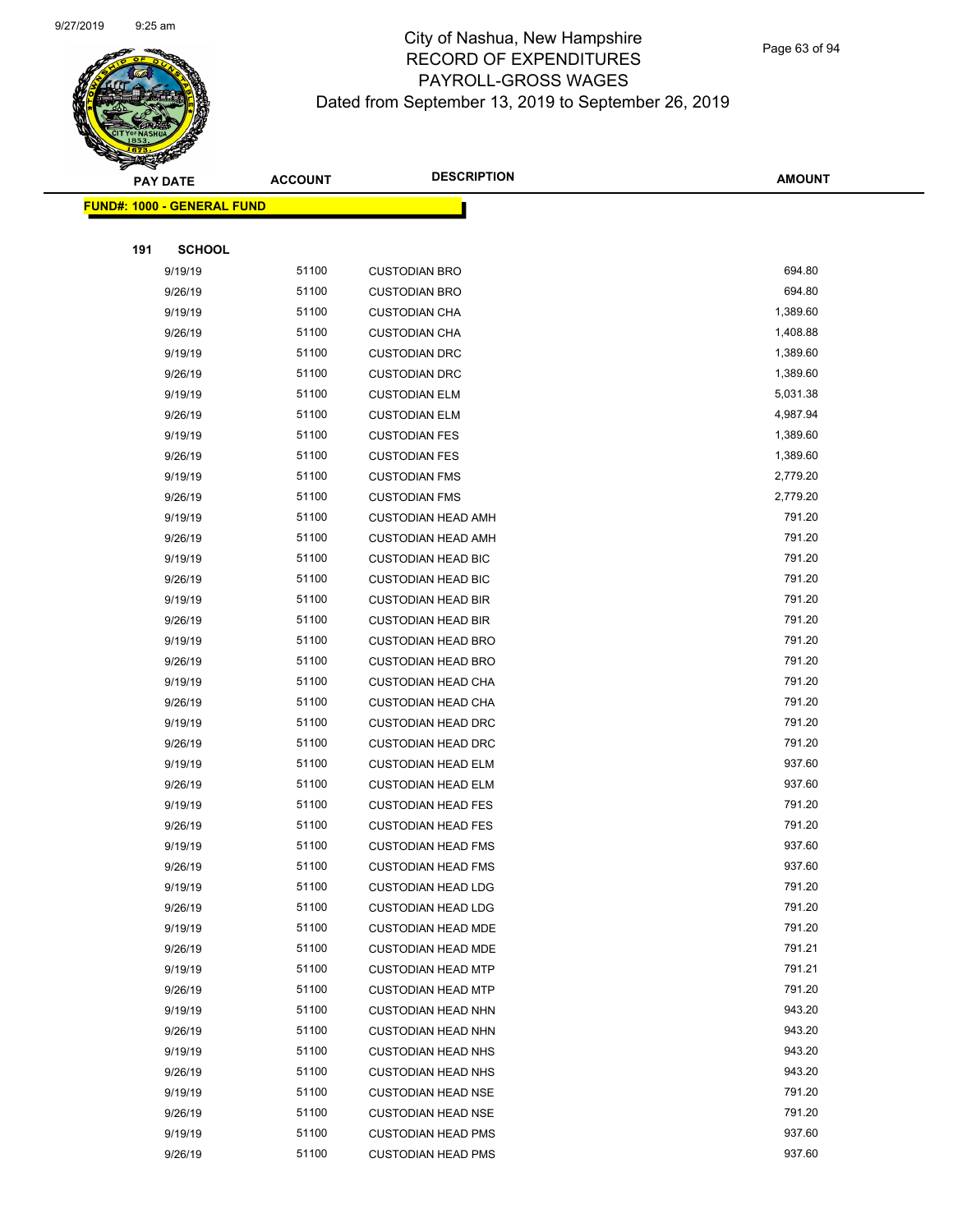

Page 64 of 94

|     | <b>PAY DATE</b>                    | <b>ACCOUNT</b> | <b>DESCRIPTION</b>              | <b>AMOUNT</b> |  |
|-----|------------------------------------|----------------|---------------------------------|---------------|--|
|     | <u> FUND#: 1000 - GENERAL FUND</u> |                |                                 |               |  |
|     |                                    |                |                                 |               |  |
| 191 | <b>SCHOOL</b>                      |                |                                 |               |  |
|     | 9/19/19                            | 51100          | <b>CUSTODIAN HEAD SHE</b>       | 791.20        |  |
|     | 9/26/19                            | 51100          | <b>CUSTODIAN HEAD SHE</b>       | 791.20        |  |
|     | 9/19/19                            | 51100          | <b>CUSTODIAN LDG</b>            | 1,250.64      |  |
|     | 9/26/19                            | 51100          | <b>CUSTODIAN LDG</b>            | 694.80        |  |
|     | 9/19/19                            | 51100          | <b>CUSTODIAN MDE</b>            | 1,389.60      |  |
|     | 9/26/19                            | 51100          | <b>CUSTODIAN MDE</b>            | 1,389.60      |  |
|     | 9/19/19                            | 51100          | <b>CUSTODIAN MTP</b>            | 1,405.19      |  |
|     | 9/26/19                            | 51100          | <b>CUSTODIAN MTP</b>            | 1,408.88      |  |
|     | 9/19/19                            | 51100          | <b>CUSTODIAN NHN</b>            | 9,705.66      |  |
|     | 9/26/19                            | 51100          | <b>CUSTODIAN NHN</b>            | 9,572.06      |  |
|     | 9/19/19                            | 51100          | <b>CUSTODIAN NHS</b>            | 9,317.95      |  |
|     | 9/26/19                            | 51100          | <b>CUSTODIAN NHS</b>            | 9,317.98      |  |
|     | 9/19/19                            | 51100          | <b>CUSTODIAN NSE</b>            | 1,389.60      |  |
|     | 9/26/19                            | 51100          | <b>CUSTODIAN NSE</b>            | 1,389.60      |  |
|     | 9/19/19                            | 51100          | <b>CUSTODIAN PMS</b>            | 2,132.96      |  |
|     | 9/26/19                            | 51100          | <b>CUSTODIAN PMS</b>            | 2,181.52      |  |
|     | 9/19/19                            | 51100          | <b>CUSTODIAN SHE</b>            | 1,389.60      |  |
|     | 9/26/19                            | 51100          | <b>CUSTODIAN SHE</b>            | 1,389.60      |  |
|     | 9/26/19                            | 51100          | <b>CUSTODIAN SUPERVISOR WPO</b> | 6,269.40      |  |
|     | 9/19/19                            | 51100          | <b>CUSTODIAN WID</b>            | 694.80        |  |
|     | 9/26/19                            | 51100          | <b>CUSTODIAN WID</b>            | 694.80        |  |
|     | 9/26/19                            | 51100          | DATA ANALYST                    | 3,213.00      |  |
|     | 9/26/19                            | 51100          | <b>DIRECTOR ATHLETICS</b>       | 3,855.50      |  |
|     | 9/26/19                            | 51100          | DIRECTOR COM GRANTS             | 2,528.69      |  |
|     | 9/26/19                            | 51100          | <b>DIRECTOR GUIDANCE</b>        | 6,717.60      |  |
|     | 9/26/19                            | 51100          | DIRECTOR HUMAN RESOURCES        | 3,422.50      |  |
|     | 9/26/19                            | 51100          | DIRECTOR PLANT OPS              | 4,002.20      |  |
|     | 9/26/19                            | 51100          | DIRECTOR SPECIAL ED             | 3,745.20      |  |
|     | 9/26/19                            | 51100          | DIRECTOR STUDENT SERVICES       | 3,515.40      |  |
|     | 9/26/19                            | 51100          | DIRECTOR TECHNOLOGY             | 4,427.90      |  |
|     | 9/26/19                            | 51100          | DIRECTOR TRANSPORTATION         | 3,346.50      |  |
|     | 9/26/19                            | 51100          | DIRECTOR VOCATIONAL             | 6,790.00      |  |
|     | 9/26/19                            | 51100          | DW TECHNOLOGY PEER COACH        | 1,966.30      |  |
|     | 9/19/19                            | 51100          | E-BLOCK TECHNICAL PARA          | 659.10        |  |
|     | 9/26/19                            | 51100          | E-BLOCK TECHNICAL PARA          | 643.89        |  |
|     | 9/26/19                            | 51100          | ELL OUTREACH WORKER             | 1,723.00      |  |
|     | 9/26/19                            | 51100          | GUIDANCE COUNSELOR AMH          | 2,403.60      |  |
|     | 9/26/19                            | 51100          | <b>GUIDANCE COUNSELOR BIC</b>   | 2,064.70      |  |
|     | 9/26/19                            | 51100          | <b>GUIDANCE COUNSELOR BIR</b>   | 3,015.80      |  |
|     | 9/26/19                            | 51100          | GUIDANCE COUNSELOR BRO          | 1,980.50      |  |
|     | 9/26/19                            | 51100          | GUIDANCE COUNSELOR CHA          | 3,015.80      |  |
|     | 9/26/19                            | 51100          | GUIDANCE COUNSELOR DRC          | 2,923.70      |  |
|     | 9/26/19                            | 51100          | GUIDANCE COUNSELOR ELM          | 13,680.20     |  |
|     | 9/26/19                            | 51100          | <b>GUIDANCE COUNSELOR FES</b>   | 2,923.70      |  |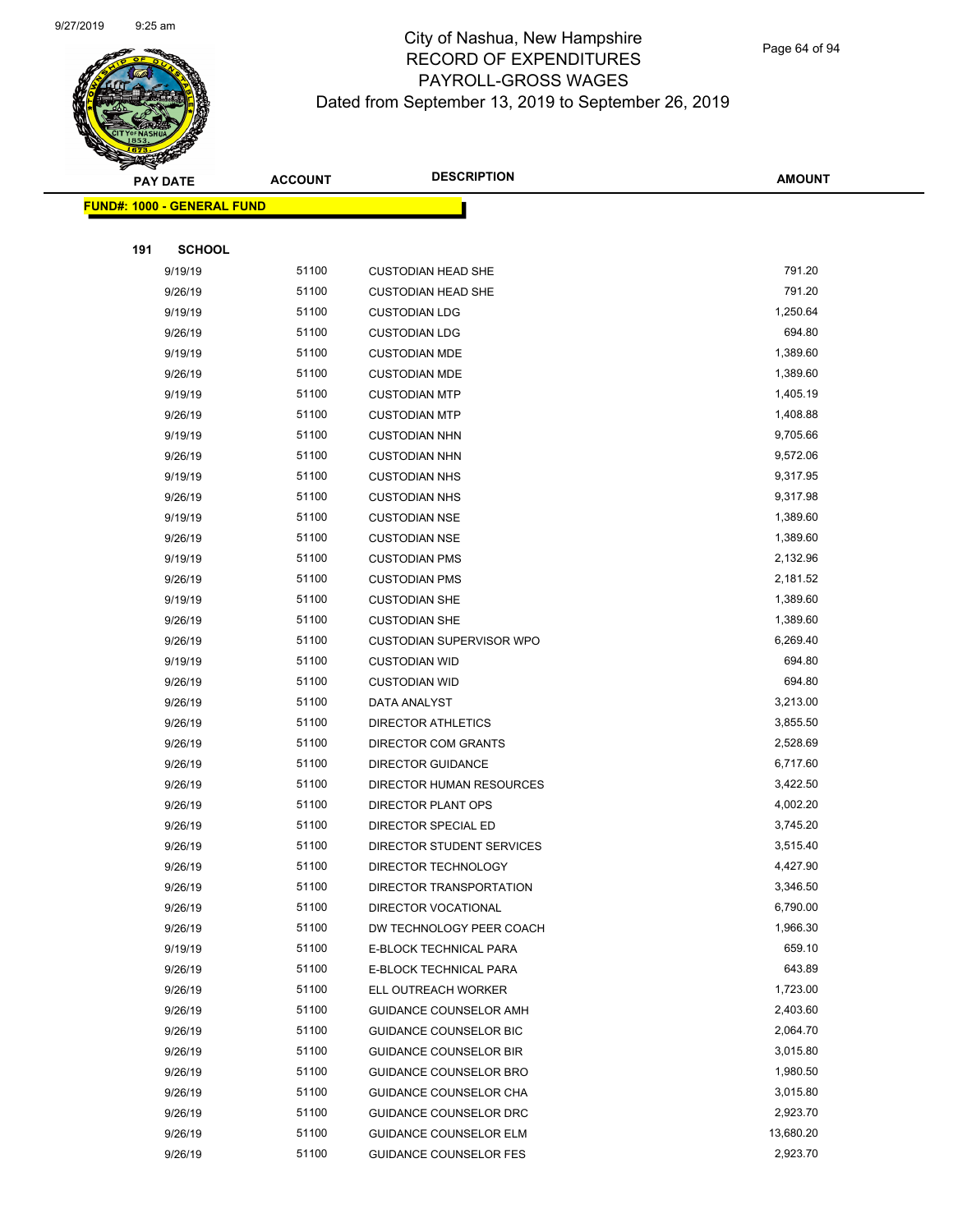

|     | <b>PAY DATE</b>                   | <b>ACCOUNT</b> | <b>DESCRIPTION</b>            | <b>AMOUNT</b> |
|-----|-----------------------------------|----------------|-------------------------------|---------------|
|     | <b>FUND#: 1000 - GENERAL FUND</b> |                |                               |               |
|     |                                   |                |                               |               |
| 191 | <b>SCHOOL</b>                     |                |                               |               |
|     | 9/26/19                           | 51100          | <b>GUIDANCE COUNSELOR FMS</b> | 5,660.80      |
|     | 9/26/19                           | 51100          | <b>GUIDANCE COUNSELOR LDG</b> | 3,015.80      |
|     | 9/26/19                           | 51100          | GUIDANCE COUNSELOR MDE        | 2,895.10      |
|     | 9/26/19                           | 51100          | <b>GUIDANCE COUNSELOR MTP</b> | 2,923.70      |
|     | 9/26/19                           | 51100          | GUIDANCE COUNSELOR NHN        | 17,716.02     |
|     | 9/26/19                           | 51100          | <b>GUIDANCE COUNSELOR NHS</b> | 19,076.60     |
|     | 9/26/19                           | 51100          | <b>GUIDANCE COUNSELOR NSE</b> | 2,923.70      |
|     | 9/26/19                           | 51100          | <b>GUIDANCE COUNSELOR PMS</b> | 8,286.60      |
|     | 9/26/19                           | 51100          | <b>GUIDANCE COUNSELOR SHE</b> | 2,923.70      |
|     | 9/23/19                           | 51100          | INTRUCTIONAL LEADER FES       | (3,074.40)    |
|     | 9/26/19                           | 51100          | JOB DEVELOPER SPED NHN        | 3,015.80      |
|     | 9/26/19                           | 51100          | <b>LIBRARIAN AMH</b>          | 1,989.50      |
|     | 9/26/19                           | 51100          | <b>LIBRARIAN BIC</b>          | 1,904.30      |
|     | 9/26/19                           | 51100          | <b>LIBRARIAN BIR</b>          | 2,187.10      |
|     | 9/26/19                           | 51100          | <b>LIBRARIAN BRO</b>          | 2,204.20      |
|     | 9/26/19                           | 51100          | LIBRARIAN CHA                 | 3,015.80      |
|     | 9/26/19                           | 51100          | <b>LIBRARIAN DRC</b>          | 2,250.50      |
|     | 9/26/19                           | 51100          | <b>LIBRARIAN ELM</b>          | 2,107.10      |
|     | 9/26/19                           | 51100          | <b>LIBRARIAN FES</b>          | 2,923.70      |
|     | 9/26/19                           | 51100          | <b>LIBRARIAN FMS</b>          | 2,923.70      |
|     | 9/26/19                           | 51100          | <b>LIBRARIAN LDG</b>          | 2,426.70      |
|     | 9/26/19                           | 51100          | <b>LIBRARIAN MDE</b>          | 2,895.10      |
|     | 9/26/19                           | 51100          | <b>LIBRARIAN NHN</b>          | 4,926.70      |
|     | 9/26/19                           | 51100          | <b>LIBRARIAN NHS</b>          | 5,984.70      |
|     | 9/26/19                           | 51100          | <b>LIBRARIAN NSE</b>          | 2,895.10      |
|     | 9/26/19                           | 51100          | <b>LIBRARIAN PMS</b>          | 2,040.00      |
|     | 9/26/19                           | 51100          | <b>LIBRARIAN SHE</b>          | 2,923.70      |
|     | 9/26/19                           | 51100          | LICENSED PRACTICAL NURSE ELM  | 1,414.60      |
|     | 9/19/19                           | 51100          | MAINTENANCE ALARM WPO         | 998.80        |
|     | 9/26/19                           | 51100          | MAINTENANCE ALARM WPO         | 998.80        |
|     | 9/19/19                           | 51100          | MAINTENANCE CARPENTER WPO     | 975.60        |
|     | 9/26/19                           | 51100          | MAINTENANCE CARPENTER WPO     | 975.60        |
|     | 9/19/19                           | 51100          | MAINTENANCE ELECTRICIAN WPO   | 1,997.60      |
|     | 9/26/19                           | 51100          | MAINTENANCE ELECTRICIAN WPO   | 1,997.60      |
|     | 9/19/19                           | 51100          | MAINTENANCE GRDS FORMEN WPO   | 975.60        |
|     | 9/26/19                           | 51100          | MAINTENANCE GRDS FORMEN WPO   | 975.60        |
|     | 9/19/19                           | 51100          | MAINTENANCE GROUNDS WPO       | 4,100.40      |
|     | 9/26/19                           | 51100          | MAINTENANCE GROUNDS WPO       | 4,100.40      |
|     | 9/19/19                           | 51100          | MAINTENANCE HVAC WPO          | 5,869.60      |
|     | 9/26/19                           | 51100          | MAINTENANCE HVAC WPO          | 5,869.61      |
|     | 9/19/19                           | 51100          | MAINTENANCE MESSENGER WPO     | 937.60        |
|     | 9/26/19                           | 51100          | MAINTENANCE MESSENGER WPO     | 937.60        |
|     | 9/19/19                           | 51100          | MAINTENANCE PLUMBER WPO       | 1,002.81      |
|     | 9/26/19                           | 51100          | MAINTENANCE PLUMBER WPO       | 1,002.80      |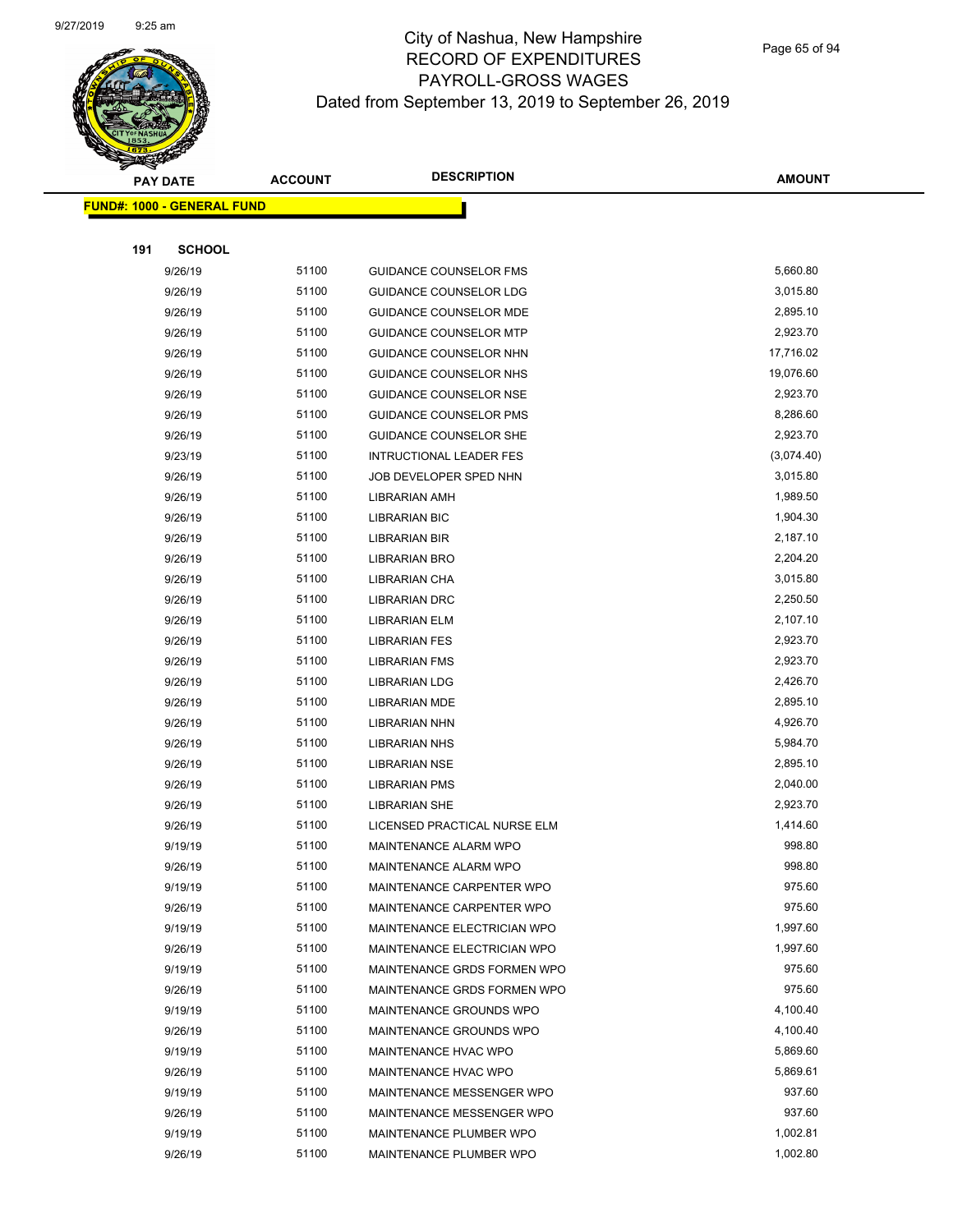

|     | <b>PAY DATE</b>                   | <b>ACCOUNT</b> | <b>DESCRIPTION</b>             | <b>AMOUNT</b>    |
|-----|-----------------------------------|----------------|--------------------------------|------------------|
|     | <b>FUND#: 1000 - GENERAL FUND</b> |                |                                |                  |
|     |                                   |                |                                |                  |
| 191 | <b>SCHOOL</b>                     |                |                                |                  |
|     | 9/19/19                           | 51100          | MAINTENANCE TRADES WPO         | 2,946.00         |
|     | 9/26/19                           | 51100          | MAINTENANCE TRADES WPO         | 2,946.01         |
|     | 9/26/19                           | 51100          | <b>MARKETING TEACHER NHS</b>   | 2,838.30         |
|     | 9/26/19                           | 51100          | <b>NURSE AMH</b>               | 2,739.60         |
|     | 9/26/19                           | 51100          | <b>NURSE BIC</b>               | 2,739.60         |
|     | 9/26/19                           | 51100          | <b>NURSE BIR</b>               | 2,712.90         |
|     | 9/26/19                           | 51100          | <b>NURSE BRO</b>               | 2,739.60         |
|     | 9/26/19                           | 51100          | <b>NURSE CHA</b>               | 1,776.20         |
|     | 9/26/19                           | 51100          | <b>NURSE DRC</b>               | 2,739.60         |
|     | 9/26/19                           | 51100          | <b>NURSE ELM</b>               | 3,237.70         |
|     | 9/26/19                           | 51100          | <b>NURSE FES</b>               | 1,906.80         |
|     | 9/26/19                           | 51100          | <b>NURSE FMS</b>               | 1,768.90         |
|     | 9/26/19                           | 51100          | <b>NURSE LDG</b>               | 2,594.20         |
|     | 9/26/19                           | 51100          | <b>NURSE MDE</b>               | 2,253.50         |
|     | 9/26/19                           | 51100          | <b>NURSE MTP</b>               | 1,858.10         |
|     | 9/26/19                           | 51100          | <b>NURSE NHN</b>               | 3,537.80         |
|     | 9/26/19                           | 51100          | <b>NURSE NHS</b>               | 4,302.90         |
|     | 9/26/19                           | 51100          | <b>NURSE NSE</b>               | 2,739.60         |
|     | 9/26/19                           | 51100          | <b>NURSE PMS</b>               | 3,199.60         |
|     | 9/26/19                           | 51100          | <b>NURSE SHE</b>               | 1,833.00         |
|     | 9/26/19                           | 51100          | OFFICE MANAGER BUSINESS        | 2,705.90         |
|     | 9/26/19                           | 51100          | OFFICE MANAGER HUMAN RESOURCES | 2,038.50         |
|     | 9/26/19                           | 51100          | OFFICE MANAGER SPED            | 2,052.10         |
|     | 9/26/19                           | 51100          | OUT DISTRICT COORDINATOR       | 2,951.90         |
|     | 9/19/19                           | 51100          | PARA PRE SCHOOL BIR            | 842.71           |
|     | 9/26/19                           | 51100          | PARA PRE SCHOOL BIR            | 861.67           |
|     | 9/19/19                           | 51100          | PARA ALT AMH                   | 658.58           |
|     | 9/26/19                           | 51100          | PARA ALT AMH                   | 632.85           |
|     | 9/19/19                           | 51100          | PARA ALT FMS                   | 669.24           |
|     | 9/26/19                           | 51100          | PARA ALT FMS                   | 659.10           |
|     | 9/19/19                           | 51100          | PARA ALT LDG                   | 537.85           |
|     | 9/26/19                           | 51100          | PARA ALT LDG                   | 537.85           |
|     | 9/19/19                           | 51100<br>51100 | PARA ALT MTP                   | 431.67<br>431.67 |
|     | 9/26/19                           | 51100          | PARA ALT MTP                   | 445.95           |
|     | 9/19/19<br>9/26/19                | 51100          | PARA ALT PMS<br>PARA ALT PMS   | 445.95           |
|     | 9/19/19                           | 51100          | PARA DW SPEC ED AMH            | 11,207.10        |
|     | 9/26/19                           | 51100          | PARA DW SPEC ED AMH            | 11,764.09        |
|     | 9/19/19                           | 51100          | PARA DW SPEC ED BIR            | 2,491.90         |
|     | 9/26/19                           | 51100          | PARA DW SPEC ED BIR            | 2,433.94         |
|     | 9/19/19                           | 51100          | PARA DW SPEC ED BRO            | 5,803.65         |
|     | 9/26/19                           | 51100          | PARA DW SPEC ED BRO            | 5,863.40         |
|     | 9/19/19                           | 51100          | PARA DW SPEC ED CHA            | 11,297.82        |
|     | 9/26/19                           | 51100          | PARA DW SPEC ED CHA            | 11,310.89        |
|     |                                   |                |                                |                  |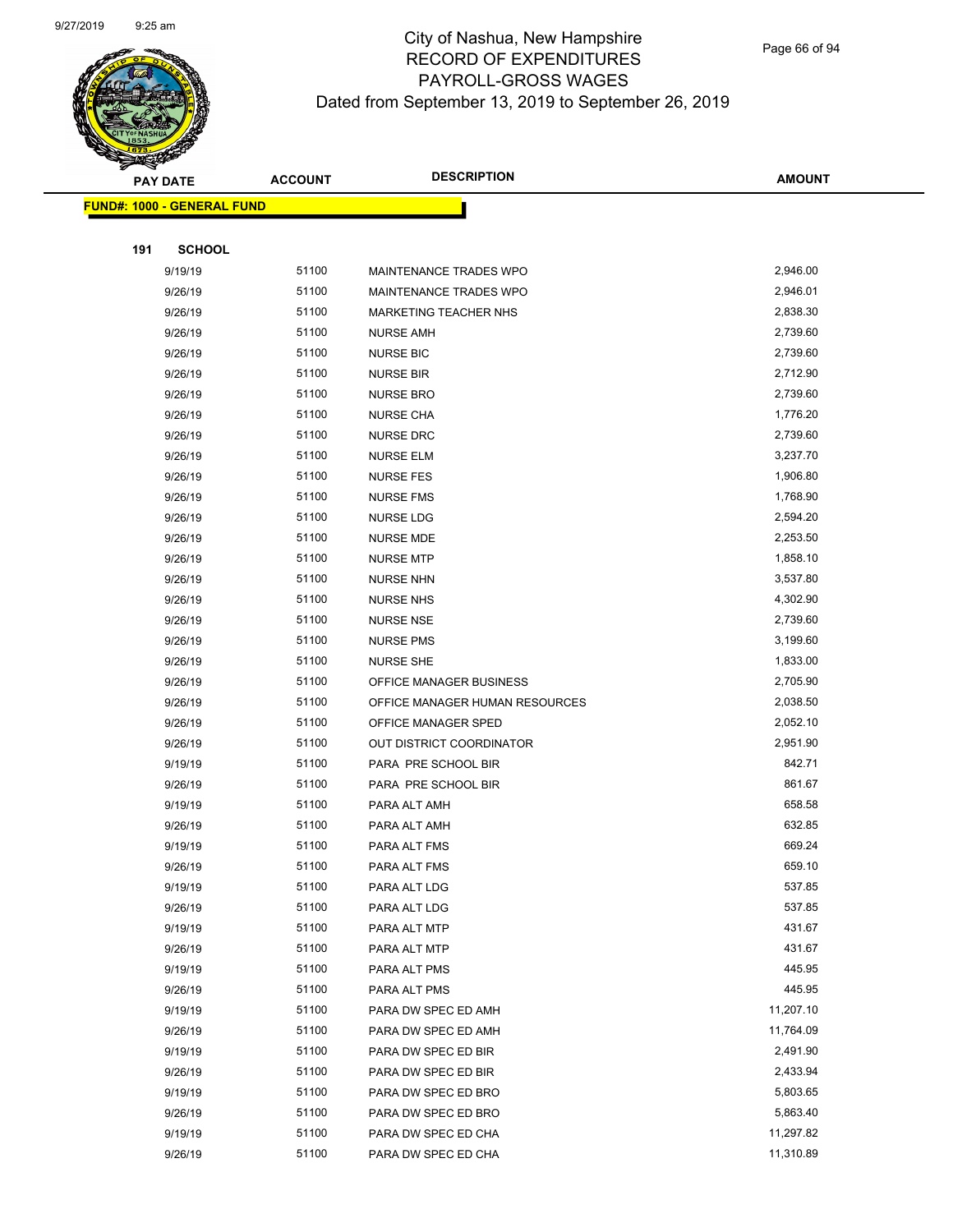

Page 67 of 94

| <b>PAY DATE</b>                    | <b>ACCOUNT</b> | <b>DESCRIPTION</b>             | <b>AMOUNT</b>        |
|------------------------------------|----------------|--------------------------------|----------------------|
| <u> FUND#: 1000 - GENERAL FUND</u> |                |                                |                      |
|                                    |                |                                |                      |
| <b>SCHOOL</b><br>191               |                |                                |                      |
| 9/26/19                            | 51100          | PARA DW SPEC ED DRC            | 439.80               |
| 9/19/19                            | 51100          | PARA DW SPEC ED FMS            | 10,843.12            |
| 9/26/19                            | 51100          | PARA DW SPEC ED FMS            | 11,041.52            |
| 9/19/19                            | 51100          | PARA DW SPEC ED MDE            | 9,665.68             |
| 9/26/19                            | 51100          | PARA DW SPEC ED MDE            | 9,630.21             |
| 9/19/19                            | 51100          | PARA DW SPEC ED MTP            | 487.20               |
| 9/26/19                            | 51100          | PARA DW SPEC ED MTP            | 487.20               |
| 9/19/19                            | 51100          | PARA DW SPEC ED NHN            | 4,630.97             |
| 9/26/19                            | 51100          | PARA DW SPEC ED NHN            | 4,626.85             |
| 9/19/19                            | 51100          | PARA DW SPEC ED NHS            | 7,180.95             |
| 9/26/19                            | 51100          | PARA DW SPEC ED NHS            | 7,364.83             |
| 9/19/19                            | 51100          | PARA DW SPEC ED NSE            | 3,306.59             |
| 9/26/19                            | 51100          | PARA DW SPEC ED NSE            | 3,297.62             |
| 9/19/19                            | 51100          | PARA DW SPEC ED PMS            | 1,313.30             |
| 9/26/19                            | 51100          | PARA DW SPEC ED PMS            | 1,804.41             |
| 9/19/19                            | 51100          | PARA DW SPEC ED SHE            | 11,296.78            |
| 9/26/19                            | 51100          | PARA DW SPEC ED SHE            | 11,368.45            |
| 9/19/19                            | 51100          | PARA DW SPEC ED WID            | 1,233.42             |
| 9/26/19                            | 51100          | PARA DW SPEC ED WID            | 567.32               |
| 9/19/19                            | 51100          | PARA DW SPEC ELM               | 8,662.31             |
| 9/26/19                            | 51100          | PARA DW SPEC ELM               | 8,780.22             |
| 9/19/19                            | 51100          | PARA ELL BIR                   | 594.90               |
| 9/26/19                            | 51100          | PARA ELL BIR                   | 594.90               |
| 9/19/19                            | 51100          | PARA ELL DRC                   | 644.50               |
| 9/26/19                            | 51100          | PARA ELL DRC                   | 649.45               |
| 9/19/19                            | 51100          | PARA ELL ELM                   | 848.30               |
| 9/26/19                            | 51100          | PARA ELL ELM                   | 865.63               |
| 9/19/19                            | 51100          | PARA ELL FES                   | 578.10               |
| 9/26/19                            | 51100          | PARA ELL FES                   | 582.92               |
| 9/19/19                            | 51100          | PARA ELL FMS                   | 443.21               |
| 9/26/19                            | 51100          | PARA ELL FMS                   | 439.74               |
| 9/19/19                            | 51100          | PARA ELL LDG                   | 1,194.76             |
| 9/26/19                            | 51100          | PARA ELL LDG                   | 1,194.76             |
| 9/19/19                            | 51100          | PARA ELL MTP                   | 454.20               |
| 9/26/19                            | 51100          | PARA ELL MTP                   | 450.42               |
| 9/19/19                            | 51100          | PARA ELL SHE                   | 649.45               |
| 9/26/19                            | 51100          | PARA ELL SHE                   | 654.41               |
| 9/19/19                            | 51100          | PARA INST AMH                  | 2,278.37             |
| 9/26/19                            | 51100<br>51100 | PARA INST AMH                  | 2,263.49             |
| 9/19/19                            | 51100          | PARA INST BIC                  | 5,905.34<br>5,910.38 |
| 9/26/19                            | 51100          | PARA INST BIC                  | 3,788.58             |
| 9/19/19<br>9/26/19                 | 51100          | PARA INST BIR                  | 3,817.78             |
| 9/19/19                            | 51100          | PARA INST BIR<br>PARA INST BRO | 2,950.14             |
|                                    |                |                                |                      |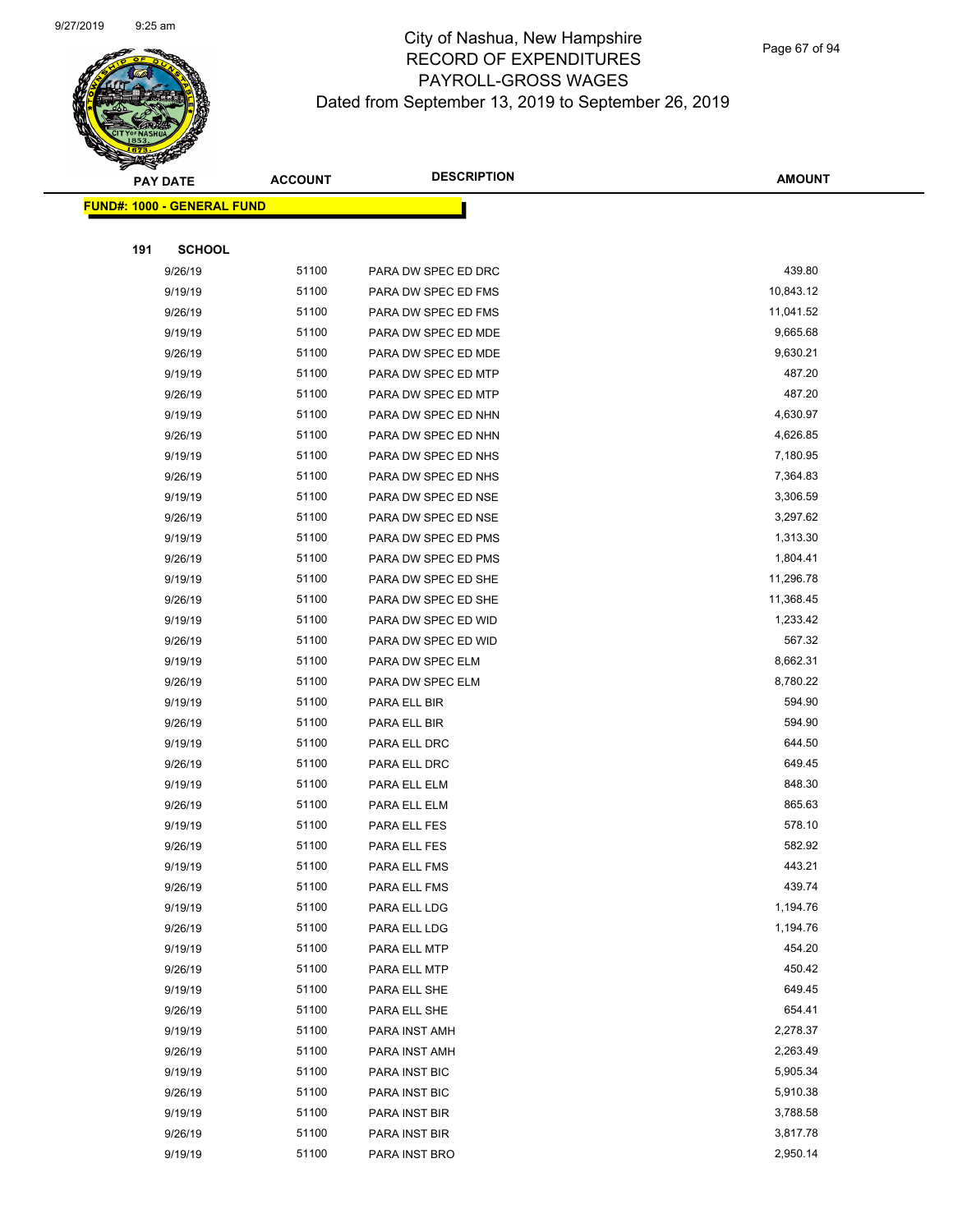

Page 68 of 94

|     | <b>PAY DATE</b>                    | <b>ACCOUNT</b> | <b>DESCRIPTION</b> | <b>AMOUNT</b> |
|-----|------------------------------------|----------------|--------------------|---------------|
|     | <u> FUND#: 1000 - GENERAL FUND</u> |                |                    |               |
|     |                                    |                |                    |               |
| 191 | <b>SCHOOL</b>                      |                |                    |               |
|     | 9/26/19                            | 51100          | PARA INST BRO      | 2,940.29      |
|     | 9/19/19                            | 51100          | PARA INST CHA      | 4,660.86      |
|     | 9/26/19                            | 51100          | PARA INST CHA      | 4,659.88      |
|     | 9/19/19                            | 51100          | PARA INST DRC      | 3,144.16      |
|     | 9/26/19                            | 51100          | PARA INST DRC      | 4,008.93      |
|     | 9/19/19                            | 51100          | PARA INST ELM      | 5,335.96      |
|     | 9/26/19                            | 51100          | PARA INST ELM      | 5,285.43      |
|     | 9/19/19                            | 51100          | PARA INST FES      | 6,101.63      |
|     | 9/26/19                            | 51100          | PARA INST FES      | 6,113.98      |
|     | 9/19/19                            | 51100          | PARA INST FMS      | 4,200.64      |
|     | 9/26/19                            | 51100          | PARA INST FMS      | 4,192.96      |
|     | 9/19/19                            | 51100          | PARA INST LDG      | 6,174.28      |
|     | 9/26/19                            | 51100          | PARA INST LDG      | 6,109.43      |
|     | 9/19/19                            | 51100          | PARA INST MDE      | 4,164.67      |
|     | 9/26/19                            | 51100          | PARA INST MDE      | 4,151.02      |
|     | 9/19/19                            | 51100          | PARA INST MTP      | 3,604.43      |
|     | 9/26/19                            | 51100          | PARA INST MTP      | 3,789.12      |
|     | 9/19/19                            | 51100          | PARA INST NHN      | 1,880.00      |
|     | 9/26/19                            | 51100          | PARA INST NHN      | 1,874.99      |
|     | 9/19/19                            | 51100          | PARA INST NHS      | 2,372.99      |
|     | 9/26/19                            | 51100          | PARA INST NHS      | 2,356.92      |
|     | 9/19/19                            | 51100          | PARA INST NSE      | 4,669.81      |
|     | 9/26/19                            | 51100          | PARA INST NSE      | 4,601.12      |
|     | 9/19/19                            | 51100          | PARA INST PMS      | 4,783.98      |
|     | 9/26/19                            | 51100          | PARA INST PMS      | 4,760.96      |
|     | 9/19/19                            | 51100          | PARA INST SHE      | 3,797.13      |
|     | 9/26/19                            | 51100          | PARA INST SHE      | 3,826.49      |
|     | 9/19/19                            | 51100          | PARA JOB COACH     | 552.96        |
|     | 9/26/19                            | 51100          | PARA JOB COACH     | 591.84        |
|     | 9/19/19                            | 51100          | PARA KIND AMH      | 1,147.78      |
|     | 9/26/19                            | 51100          | PARA KIND AMH      | 1,156.02      |
|     | 9/19/19                            | 51100          | PARA KIND BIC      | 924.48        |
|     | 9/26/19                            | 51100          | PARA KIND BIC      | 851.78        |
|     | 9/19/19                            | 51100          | PARA KIND BIR      | 594.90        |
|     | 9/26/19                            | 51100          | PARA KIND BIR      | 634.56        |
|     | 9/19/19                            | 51100          | PARA KIND BRO      | 619.70        |
|     | 9/26/19                            | 51100          | PARA KIND BRO      | 609.78        |
|     | 9/19/19                            | 51100          | PARA KIND CHA      | 925.06        |
|     | 9/26/19                            | 51100          | PARA KIND CHA      | 925.06        |
|     | 9/19/19                            | 51100          | PARA KIND DRC      | 590.70        |
|     | 9/26/19                            | 51100          | PARA KIND DRC      | 590.70        |
|     | 9/19/19                            | 51100          | PARA KIND FES      | 1,023.99      |
|     | 9/26/19                            | 51100          | PARA KIND FES      | 1,019.88      |
|     | 9/19/19                            | 51100          | PARA KIND LDG      | 1,234.44      |
|     |                                    |                |                    |               |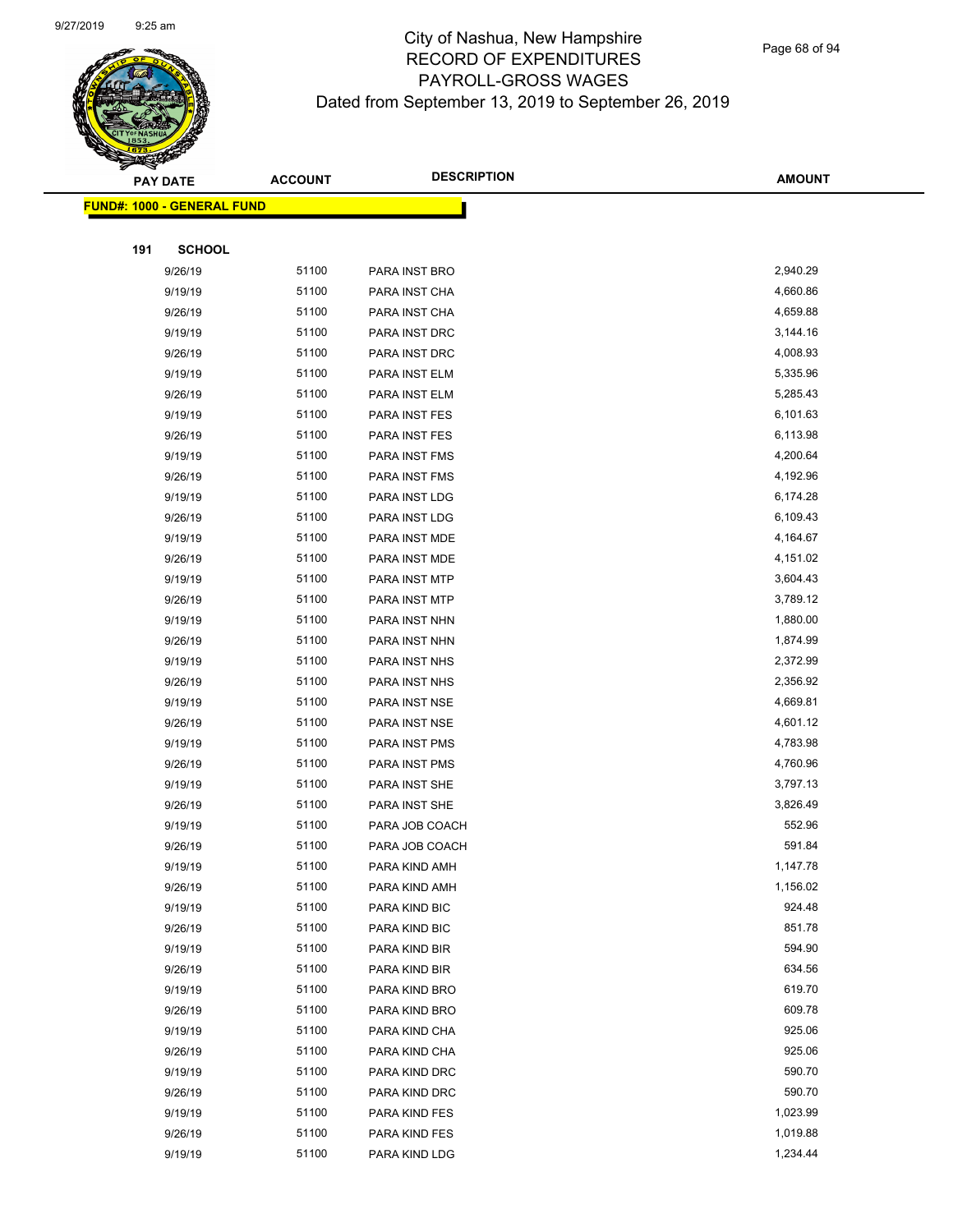

Page 69 of 94

|     | <b>PAY DATE</b>                    | <b>ACCOUNT</b> | <b>DESCRIPTION</b> | <b>AMOUNT</b> |
|-----|------------------------------------|----------------|--------------------|---------------|
|     | <u> FUND#: 1000 - GENERAL FUND</u> |                |                    |               |
|     |                                    |                |                    |               |
| 191 | <b>SCHOOL</b>                      |                |                    |               |
|     | 9/26/19                            | 51100          | PARA KIND LDG      | 1,254.28      |
|     | 9/19/19                            | 51100          | PARA KIND MDE      | 1,205.10      |
|     | 9/26/19                            | 51100          | PARA KIND MDE      | 1,205.10      |
|     | 9/19/19                            | 51100          | PARA KIND MTP      | 422.43        |
|     | 9/26/19                            | 51100          | PARA KIND MTP      | 418.96        |
|     | 9/19/19                            | 51100          | PARA KIND NSE      | 609.78        |
|     | 9/26/19                            | 51100          | PARA KIND NSE      | 629.62        |
|     | 8/31/19                            | 51100          | PARA KIND SHE      | 639.13        |
|     | 9/19/19                            | 51100          | PARA KIND SHE      | 1,298.30      |
|     | 9/26/19                            | 51100          | PARA KIND SHE      | 1,298.30      |
|     | 9/19/19                            | 51100          | PARA LIB NHN       | 301.95        |
|     | 9/26/19                            | 51100          | PARA LIB NHN       | 301.95        |
|     | 9/19/19                            | 51100          | PARA LIB NHS       | 207.77        |
|     | 9/26/19                            | 51100          | PARA LIB NHS       | 207.77        |
|     | 9/19/19                            | 51100          | PARA MEDIA NHN     | 684.45        |
|     | 9/26/19                            | 51100          | PARA MEDIA NHN     | 684.45        |
|     | 9/19/19                            | 51100          | PARA MEDIA NHS     | 1,121.37      |
|     | 9/26/19                            | 51100          | PARA MEDIA NHS     | 1,125.12      |
|     | 9/19/19                            | 51100          | PARA PRE SCH BIC   | 870.72        |
|     | 9/26/19                            | 51100          | PARA PRE SCH BIC   | 874.62        |
|     | 9/19/19                            | 51100          | PARA PRE SCH BRO   | 6,280.99      |
|     | 9/26/19                            | 51100          | PARA PRE SCH BRO   | 6,171.89      |
|     | 9/19/19                            | 51100          | PARA PRE SCH MTP   | 351.84        |
|     | 9/26/19                            | 51100          | PARA PRE SCH MTP   | 355.51        |
|     | 9/19/19                            | 51100          | PARA PRE SCH NSE   | 1,986.26      |
|     | 9/26/19                            | 51100          | PARA PRE SCH NSE   | 1,860.30      |
|     | 9/19/19                            | 51100          | PARA READ ELM      | 629.62        |
|     | 9/26/19                            | 51100          | PARA READ ELM      | 619.70        |
|     | 9/19/19                            | 51100          | PARA SCI NHN       | 633.75        |
|     | 9/26/19                            | 51100          | PARA SCI NHN       | 633.75        |
|     | 9/19/19                            | 51100          | PARA SCI NHS       | 633.75        |
|     | 9/26/19                            | 51100          | PARA SCI NHS       | 608.40        |
|     | 9/26/19                            | 51100          | PARA TTI AMH       | 454.50        |
|     | 9/19/19                            | 51100          | PARA TTI LDG       | 1,215.32      |
|     | 9/26/19                            | 51100          | PARA TTI LDG       | 1,215.32      |
|     | 9/19/19                            | 51100          | PARA TTI MTP       | 249.30        |
|     | 9/26/19                            | 51100          | PARA TTI MTP       | 834.46        |
|     | 9/26/19                            | 51100          | PARA TTI NURSERY   | 328.95        |
|     | 9/19/19                            | 51100          | PARA VOC NHS       | 482.80        |
|     | 9/26/19                            | 51100          | PARA VOC NHS       | 512.05        |
|     | 9/26/19                            | 51100          | PEER COACH         | 5,939.50      |
|     | 9/26/19                            | 51100          | PRINCIPAL AMH      | 3,979.40      |
|     | 9/26/19                            | 51100          | PRINCIPAL BIC      | 3,815.70      |
|     | 9/26/19                            | 51100          | PRINCIPAL BIR      | 3,966.30      |
|     |                                    |                |                    |               |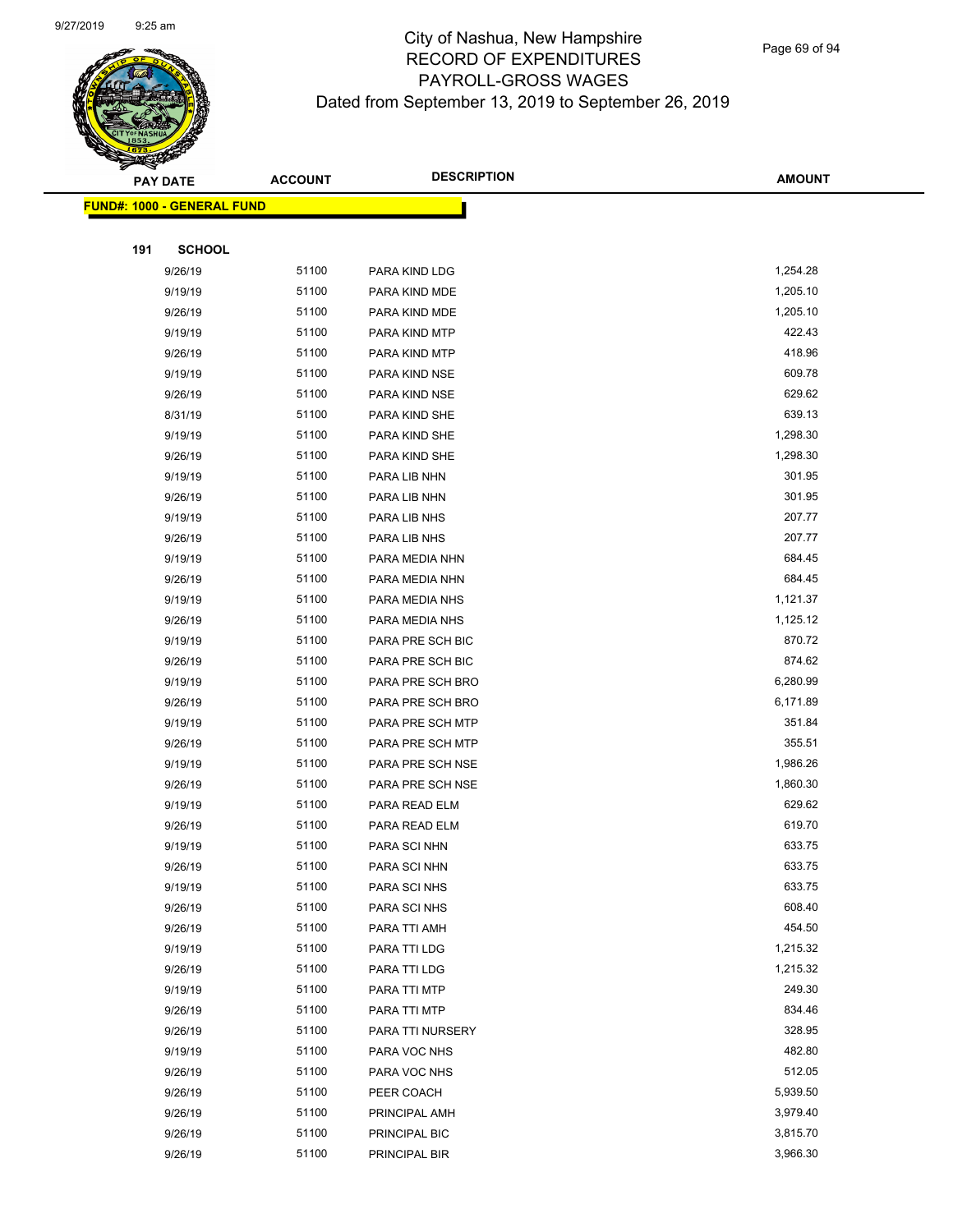

Page 70 of 94

|     | <b>PAY DATE</b>                    | <b>ACCOUNT</b> | <b>DESCRIPTION</b>                        | <b>AMOUNT</b>        |  |
|-----|------------------------------------|----------------|-------------------------------------------|----------------------|--|
|     | <u> FUND#: 1000 - GENERAL FUND</u> |                |                                           |                      |  |
|     |                                    |                |                                           |                      |  |
| 191 | <b>SCHOOL</b>                      |                |                                           |                      |  |
|     | 9/26/19                            | 51100          | PRINCIPAL BRO                             | 3,710.00             |  |
|     | 9/26/19                            | 51100          | PRINCIPAL CHA                             | 3,912.80             |  |
|     | 9/26/19                            | 51100          | PRINCIPAL DRC                             | 3,798.10             |  |
|     | 9/26/19                            | 51100          | PRINCIPAL ELM                             | 3,849.40             |  |
|     | 9/26/19                            | 51100          | <b>PRINCIPAL FES</b>                      | 3,841.30             |  |
|     | 9/26/19                            | 51100          | PRINCIPAL FMS                             | 4,035.90             |  |
|     | 9/26/19                            | 51100          | PRINCIPAL LDG                             | 4,023.10             |  |
|     | 9/26/19                            | 51100          | PRINCIPAL MDE                             | 3,859.00             |  |
|     | 9/26/19                            | 51100          | PRINCIPAL MTP                             | 3,903.80             |  |
|     | 9/26/19                            | 51100          | PRINCIPAL NHN                             | 4,057.70             |  |
|     | 9/26/19                            | 51100          | PRINCIPAL NHS                             | 4,288.50             |  |
|     | 9/26/19                            | 51100          | PRINCIPAL NSE                             | 3,851.00             |  |
|     | 9/26/19                            | 51100          | PRINCIPAL PMS                             | 3,817.30             |  |
|     | 9/26/19                            | 51100          | PRINCIPAL SHE                             | 3,692.30             |  |
|     | 9/26/19                            | 51100          | SCHOOL PSYCHOLOGIST WID                   | 41,004.40            |  |
|     | 9/26/19                            | 51100          | SCHOOL PSYCHOLOGY INTERN                  | 1,174.80             |  |
|     | 9/19/19                            | 51100          | SECURITY MONITOR NHN                      | 2,084.41             |  |
|     | 9/26/19                            | 51100          | SECURITY MONITOR NHN                      | 2,084.40             |  |
|     | 9/19/19                            | 51100          | SECURITY MONITOR NHS                      | 2,779.20             |  |
|     | 9/26/19                            | 51100          | SECURITY MONITOR NHS                      | 2,779.20             |  |
|     | 9/19/19                            | 51100          | SIGN LANGUAGE INTERPRETER                 | 6,796.09             |  |
|     | 9/26/19                            | 51100          | SIGN LANGUAGE INTERPRETER                 | 6,835.51             |  |
|     | 9/26/19                            | 51100          | SOCIAL WORKER                             | 6,154.50             |  |
|     | 9/26/19                            | 51100          | SOCIAL WORKER FMS                         | 2,923.70             |  |
|     | 9/26/19                            | 51100          | SPECIAL SERVICES ADMINISTRATOR            | 5,341.80             |  |
|     | 9/20/19                            | 51100          | SPEECH LANG PATHOLOGIST WID               | (2,047.40)           |  |
|     | 9/26/19                            | 51100          | SPEECH LANG PATHOLOGIST WID               | 57,084.49            |  |
|     | 9/19/19                            | 51100          | SPEECH LANGUAGE ASST                      | 721.66               |  |
|     | 9/26/19                            | 51100          | SPEECH LANGUAGE ASST                      | 716.15               |  |
|     | 9/26/19                            | 51100          | STUDENT ACTIVITY COORD NHN                | 1,093.00             |  |
|     | 9/26/19                            | 51100          | <b>SUPERINTENDENT</b>                     | 6,166.80             |  |
|     | 9/26/19                            | 51100          | SYSTEMS ADMIN FULL YEAR                   | 8,256.60             |  |
|     | 9/26/19                            | 51100          | <b>TEACHER ART AMH</b>                    | 2,739.60             |  |
|     | 9/26/19                            | 51100          | TEACHER ART BIC                           | 2,187.10             |  |
|     | 9/26/19                            | 51100<br>51100 | <b>TEACHER ART BIR</b>                    | 2,923.70<br>2,123.50 |  |
|     | 9/26/19                            | 51100          | <b>TEACHER ART CHA</b>                    | 2,064.70             |  |
|     | 9/26/19                            | 51100          | <b>TEACHER ART DRC</b>                    |                      |  |
|     | 9/26/19                            | 51100          | TEACHER ART ELM                           | 4,904.20<br>1,708.70 |  |
|     | 9/26/19                            |                | <b>TEACHER ART FES</b>                    |                      |  |
|     | 9/26/19                            | 51100<br>51100 | <b>TEACHER ART FMS</b>                    | 799.90<br>2,739.60   |  |
|     | 9/26/19<br>9/26/19                 | 51100          | <b>TEACHER ART LDG</b>                    | 2,064.70             |  |
|     | 9/26/19                            | 51100          | TEACHER ART MDE<br><b>TEACHER ART MTP</b> | 2,923.70             |  |
|     | 9/26/19                            | 51100          | <b>TEACHER ART NHN</b>                    | 10,902.80            |  |
|     |                                    |                |                                           |                      |  |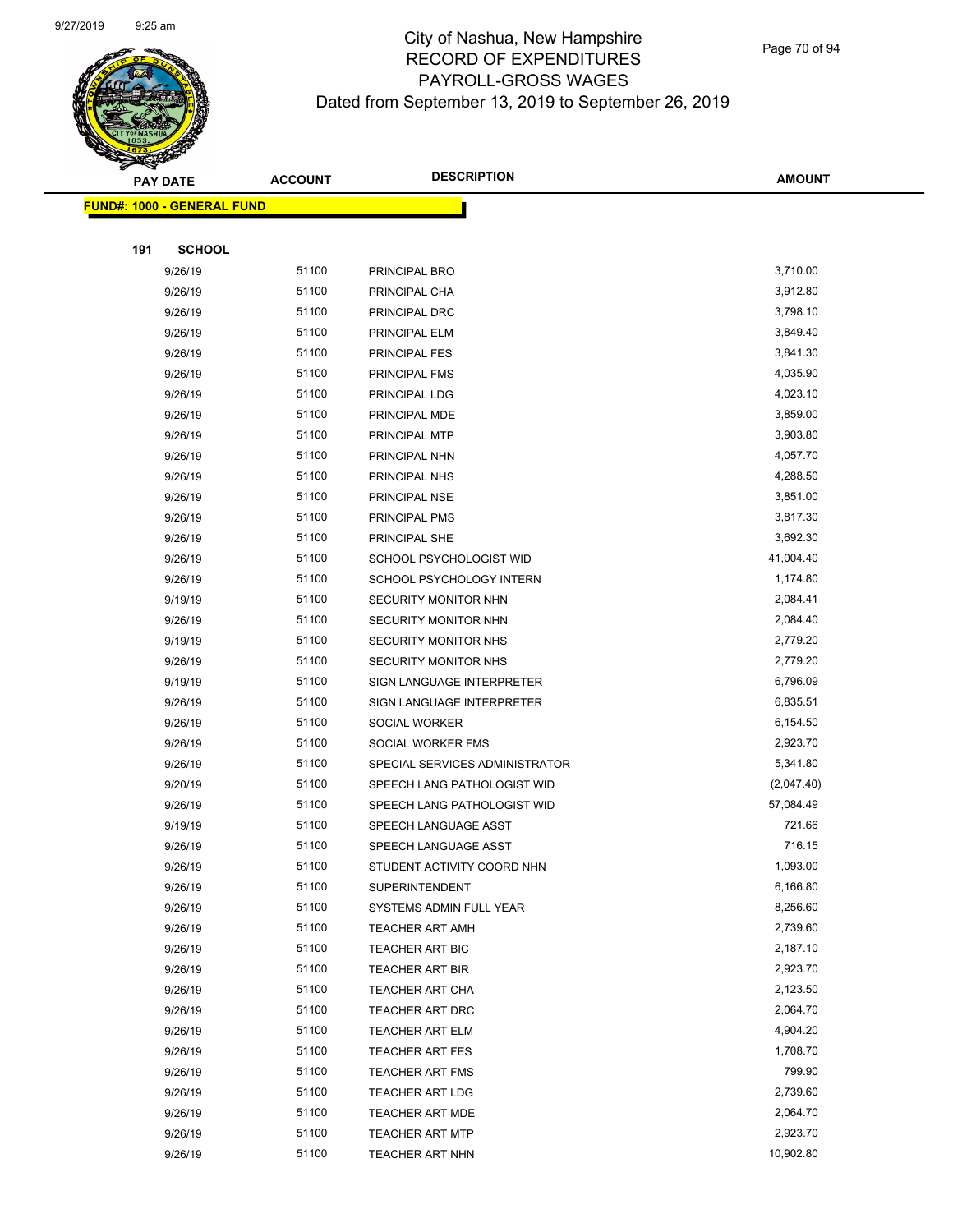

| <b>PAY DATE</b>                    | <b>ACCOUNT</b> | <b>DESCRIPTION</b>          | <b>AMOUNT</b> |
|------------------------------------|----------------|-----------------------------|---------------|
| <u> FUND#: 1000 - GENERAL FUND</u> |                |                             |               |
|                                    |                |                             |               |
| 191<br><b>SCHOOL</b>               |                |                             |               |
| 9/26/19                            | 51100          | <b>TEACHER ART NHS</b>      | 10,638.70     |
| 9/26/19                            | 51100          | <b>TEACHER ART NSE</b>      | 3,015.80      |
| 9/26/19                            | 51100          | <b>TEACHER ART PMS</b>      | 4,062.40      |
| 9/26/19                            | 51100          | <b>TEACHER ART SHE</b>      | 2,594.20      |
| 9/26/19                            | 51100          | <b>TEACHER AUTO NHN</b>     | 2,739.60      |
| 9/26/19                            | 51100          | TEACHER BEHAVIOR SPEC WID   | 8,863.20      |
| 9/26/19                            | 51100          | TEACHER BIO TEC NHN         | 2,498.80      |
| 9/26/19                            | 51100          | TEACHER BUILD CONST NHS     | 2,739.60      |
| 9/26/19                            | 51100          | TEACHER BUSINESS NHN        | 8,668.20      |
| 9/26/19                            | 51100          | <b>TEACHER BUSINESS NHS</b> | 8,869.90      |
| 9/26/19                            | 51100          | <b>TEACHER COMPUTER ELM</b> | 3,664.50      |
| 9/26/19                            | 51100          | <b>TEACHER COMPUTER FMS</b> | 5,399.70      |
| 9/26/19                            | 51100          | TEACHER COMPUTER NHN        | 5,423.10      |
| 9/26/19                            | 51100          | TEACHER COMPUTER NHS        | 1,599.80      |
| 9/26/19                            | 51100          | <b>TEACHER COMPUTER PMS</b> | 2,923.70      |
| 9/26/19                            | 51100          | TEACHER COSMETOLOGY NHN     | 4,572.60      |
| 9/26/19                            | 51100          | <b>TEACHER CULINARY NHN</b> | 5,543.60      |
| 9/26/19                            | 51100          | <b>TEACHER DEAF NSE</b>     | 4,767.90      |
| 9/26/19                            | 51100          | <b>TEACHER DEAF WID</b>     | 7,465.80      |
| 9/20/19                            | 51100          | <b>TEACHER DWSE AMH</b>     | (2,254.09)    |
| 9/26/19                            | 51100          | <b>TEACHER DWSE AMH</b>     | 2,923.69      |
| 9/26/19                            | 51100          | <b>TEACHER DWSE BIR</b>     | 4,804.30      |
| 9/26/19                            | 51100          | <b>TEACHER DWSE BRO</b>     | 3,015.80      |
| 9/26/19                            | 51100          | <b>TEACHER DWSE CHA</b>     | 1,775.50      |
| 9/26/19                            | 51100          | <b>TEACHER DWSE ELM</b>     | 15,065.90     |
| 9/26/19                            | 51100          | <b>TEACHER DWSE FMS</b>     | 5,051.00      |
| 9/26/19                            | 51100          | <b>TEACHER DWSE MDE</b>     | 3,896.80      |
| 9/26/19                            | 51100          | <b>TEACHER DWSE NHS</b>     | 2,924.90      |
| 9/26/19                            | 51100          | <b>TEACHER DWSE SHE</b>     | 5,741.00      |
| 9/26/19                            | 51100          | <b>TEACHER ECE NHS</b>      | 5,847.40      |
| 9/26/19                            | 51100          | TEACHER ELECTRICAL NHS      | 2,739.60      |
| 9/26/19                            | 51100          | <b>TEACHER ELL AMH</b>      | 2,255.30      |
| 9/26/19                            | 51100          | TEACHER ELL BIC             | 1,966.30      |
| 9/26/19                            | 51100          | TEACHER ELL BIR             | 2,923.70      |
| 9/26/19                            | 51100          | <b>TEACHER ELL DRC</b>      | 5,755.30      |
| 9/26/19                            | 51100          | TEACHER ELL ELM             | 7,870.80      |
| 9/26/19                            | 51100          | TEACHER ELL FES             | 7,683.00      |
| 9/26/19                            | 51100          | TEACHER ELL FMS             | 1,904.30      |
| 9/26/19                            | 51100          | TEACHER ELL LDG             | 6,191.60      |
| 9/26/19                            | 51100          | <b>TEACHER ELL MTP</b>      | 2,923.70      |
| 9/26/19                            | 51100          | TEACHER ELL NHN             | 7,388.50      |
| 9/26/19                            | 51100          | TEACHER ELL NHS             | 11,234.40     |
| 9/26/19                            | 51100          | TEACHER ELL PMS             | 1,904.30      |
| 9/26/19                            | 51100          | TEACHER ELL SHE             | 2,055.30      |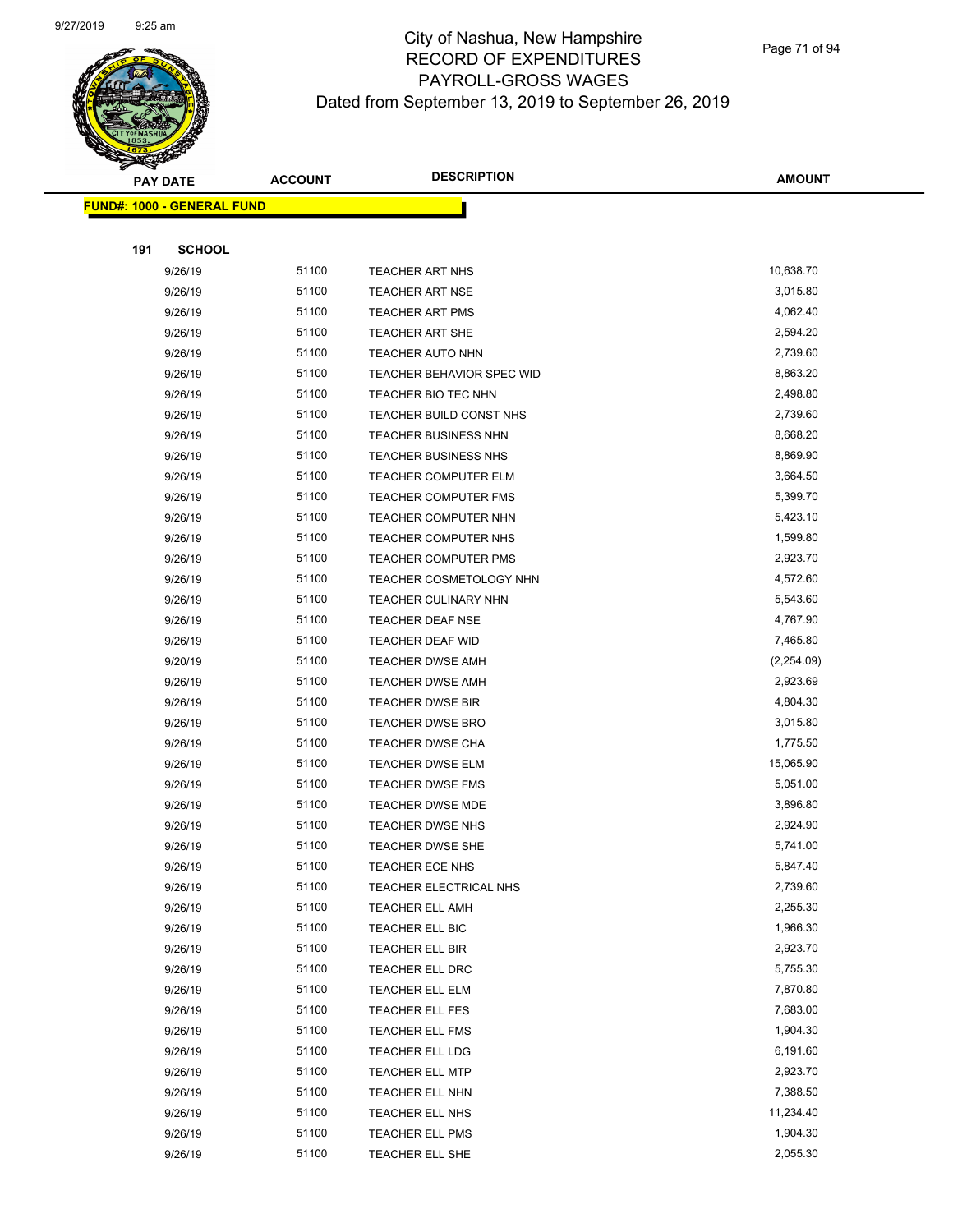

Page 72 of 94

|     | <b>PAY DATE</b>                    | <b>ACCOUNT</b> | <b>DESCRIPTION</b>                 | <b>AMOUNT</b>        |
|-----|------------------------------------|----------------|------------------------------------|----------------------|
|     | <u> FUND#: 1000 - GENERAL FUND</u> |                |                                    |                      |
|     |                                    |                |                                    |                      |
| 191 | <b>SCHOOL</b>                      |                |                                    |                      |
|     | 9/26/19                            | 51100          | <b>TEACHER ENGINEER NHS</b>        | 3,455.30             |
|     | 9/26/19                            | 51100          | <b>TEACHER ENGLISH ELM</b>         | 28,419.20            |
|     | 9/26/19                            | 51100          | <b>TEACHER ENGLISH FMS</b>         | 16,688.70            |
|     | 9/26/19                            | 51100          | <b>TEACHER ENGLISH NHN</b>         | 44,925.00            |
|     | 9/26/19                            | 51100          | <b>TEACHER ENGLISH NHS</b>         | 44,753.50            |
|     | 9/26/19                            | 51100          | <b>TEACHER ENGLISH PMS</b>         | 16,286.10            |
|     | 9/26/19                            | 51100          | <b>TEACHER FACS ELM</b>            | 2,204.20             |
|     | 9/26/19                            | 51100          | <b>TEACHER FACS FMS</b>            | 4,756.70             |
|     | 9/20/19                            | 51100          | <b>TEACHER FACS NHN</b>            | (1,906.78)           |
|     | 9/26/19                            | 51100          | <b>TEACHER FACS NHN</b>            | 7,805.60             |
|     | 9/26/19                            | 51100          | <b>TEACHER FACS NHS</b>            | 7,587.70             |
|     | 9/26/19                            | 51100          | <b>TEACHER FACS PMS</b>            | 3,334.90             |
|     | 9/26/19                            | 51100          | TEACHER FOREIGN LANG ELM           | 6,031.60             |
|     | 9/26/19                            | 51100          | TEACHER FOREIGN LANG FMS           | 2,923.70             |
|     | 9/26/19                            | 51100          | TEACHER FOREIGN LANG NHN           | 13,853.50            |
|     | 9/26/19                            | 51100          | TEACHER FOREIGN LANG NHS           | 19,327.88            |
|     | 9/26/19                            | 51100          | TEACHER FOREIGN LANG PMS           | 5,382.00             |
|     | 9/26/19                            | 51100          | <b>TEACHER GR1 AMH</b>             | 9,039.90             |
|     | 9/26/19                            | 51100          | <b>TEACHER GR1 BIC</b>             | 9,792.20             |
|     | 9/26/19                            | 51100          | <b>TEACHER GR1 BIR</b>             | 9,482.30             |
|     | 9/26/19                            | 51100          | <b>TEACHER GR1 BRO</b>             | 5,636.60             |
|     | 9/26/19                            | 51100          | <b>TEACHER GR1 CHA</b>             | 10,185.10            |
|     | 9/26/19                            | 51100          | <b>TEACHER GR1 DRC</b>             | 5,426.00             |
|     | 9/26/19                            | 51100          | <b>TEACHER GR1 FES</b>             | 7,186.90             |
|     | 9/26/19                            | 51100          | <b>TEACHER GR1 LDG</b>             | 7,380.90             |
|     | 9/26/19                            | 51100          | <b>TEACHER GR1 MDE</b>             | 7,882.70             |
|     | 9/26/19                            | 51100          | <b>TEACHER GR1 MTP</b>             | 6,658.90             |
|     | 9/26/19                            | 51100          | <b>TEACHER GR1 NSE</b>             | 7,651.80             |
|     | 9/26/19                            | 51100<br>51100 | <b>TEACHER GR1 SHE</b>             | 8,715.80<br>5,927.20 |
|     | 9/26/19                            | 51100          | TEACHER GR2 AMH                    | 10,470.80            |
|     | 9/26/19<br>9/26/19                 | 51100          | TEACHER GR2 BIC<br>TEACHER GR2 BIR | 9,613.10             |
|     | 9/26/19                            | 51100          | <b>TEACHER GR2 BRO</b>             | 7,527.60             |
|     | 9/26/19                            | 51100          | <b>TEACHER GR2 CHA</b>             | 7,349.10             |
|     | 9/26/19                            | 51100          | TEACHER GR2 DRC                    | 5,061.10             |
|     | 9/20/19                            | 51100          | <b>TEACHER GR2 FES</b>             | (1,708.73)           |
|     | 9/26/19                            | 51100          | TEACHER GR2 FES                    | 11,221.70            |
|     | 9/26/19                            | 51100          | <b>TEACHER GR2 LDG</b>             | 9,668.10             |
|     | 9/26/19                            | 51100          | TEACHER GR2 MDE                    | 10,138.00            |
|     | 9/26/19                            | 51100          | <b>TEACHER GR2 MTP</b>             | 7,175.50             |
|     | 9/26/19                            | 51100          | <b>TEACHER GR2 NSE</b>             | 5,479.20             |
|     | 9/26/19                            | 51100          | <b>TEACHER GR2 SHE</b>             | 6,784.80             |
|     | 9/26/19                            | 51100          | <b>TEACHER GR3 AMH</b>             | 4,727.30             |
|     | 9/26/19                            | 51100          | <b>TEACHER GR3 BIC</b>             | 5,419.90             |
|     |                                    |                |                                    |                      |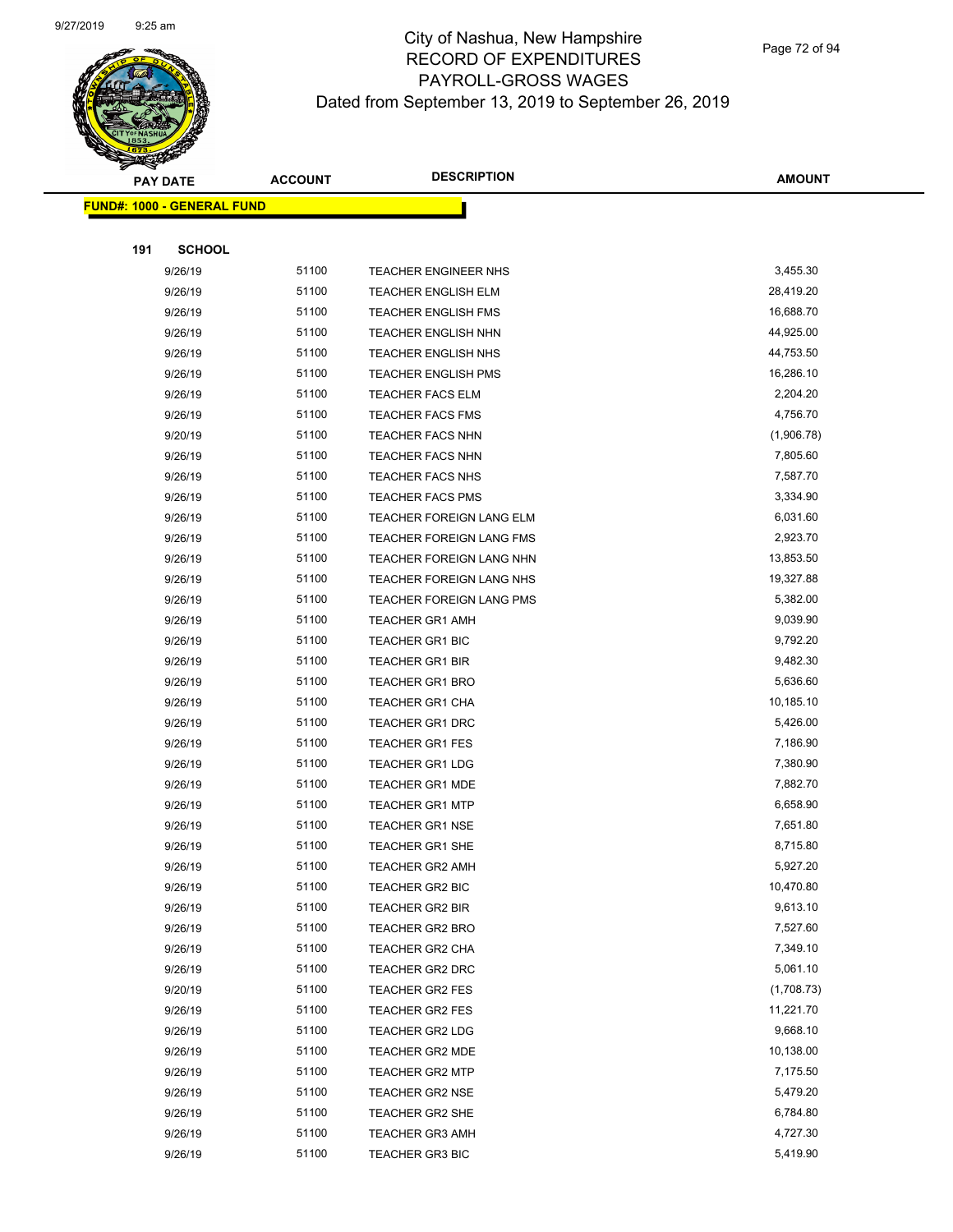

Page 73 of 94

|     | <b>PAY DATE</b>                    | <b>ACCOUNT</b> | <b>DESCRIPTION</b>            | <b>AMOUNT</b> |
|-----|------------------------------------|----------------|-------------------------------|---------------|
|     | <u> FUND#: 1000 - GENERAL FUND</u> |                |                               |               |
|     |                                    |                |                               |               |
| 191 | <b>SCHOOL</b>                      |                |                               |               |
|     | 9/26/19                            | 51100          | <b>TEACHER GR3 BIR</b>        | 6,739.70      |
|     | 9/26/19                            | 51100          | <b>TEACHER GR3 BRO</b>        | 5,663.30      |
|     | 9/26/19                            | 51100          | <b>TEACHER GR3 CHA</b>        | 9,502.11      |
|     | 9/26/19                            | 51100          | TEACHER GR3 DRC               | 7,602.00      |
|     | 9/26/19                            | 51100          | <b>TEACHER GR3 FES</b>        | 9,519.60      |
|     | 9/26/19                            | 51100          | <b>TEACHER GR3 LDG</b>        | 10,524.70     |
|     | 9/26/19                            | 51100          | <b>TEACHER GR3 MDE</b>        | 10,159.00     |
|     | 9/26/19                            | 51100          | <b>TEACHER GR3 MTP</b>        | 6,793.80      |
|     | 9/26/19                            | 51100          | <b>TEACHER GR3 NSE</b>        | 7,730.70      |
|     | 9/26/19                            | 51100          | <b>TEACHER GR3 SHE</b>        | 7,492.20      |
|     | 9/26/19                            | 51100          | <b>TEACHER GR4 AMH</b>        | 4,167.60      |
|     | 9/26/19                            | 51100          | <b>TEACHER GR4 BIC</b>        | 13,448.20     |
|     | 9/26/19                            | 51100          | <b>TEACHER GR4 BIR</b>        | 6,210.20      |
|     | 9/26/19                            | 51100          | <b>TEACHER GR4 BRO</b>        | 5,376.20      |
|     | 9/26/19                            | 51100          | <b>TEACHER GR4 CHA</b>        | 10,807.20     |
|     | 9/26/19                            | 51100          | <b>TEACHER GR4 DRC</b>        | 9,849.30      |
|     | 9/26/19                            | 51100          | <b>TEACHER GR4 FES</b>        | 8,608.80      |
|     | 9/26/19                            | 51100          | <b>TEACHER GR4 LDG</b>        | 8,541.60      |
|     | 9/26/19                            | 51100          | <b>TEACHER GR4 MDE</b>        | 10,152.80     |
|     | 9/26/19                            | 51100          | <b>TEACHER GR4 MTP</b>        | 6,962.20      |
|     | 9/26/19                            | 51100          | <b>TEACHER GR4 NSE</b>        | 6,978.50      |
|     | 9/26/19                            | 51100          | <b>TEACHER GR4 SHE</b>        | 6,539.70      |
|     | 9/26/19                            | 51100          | <b>TEACHER GR5 AMH</b>        | 5,663.30      |
|     | 9/26/19                            | 51100          | <b>TEACHER GR5 BIC</b>        | 8,968.60      |
|     | 9/26/19                            | 51100          | <b>TEACHER GR5 BIR</b>        | 9,965.30      |
|     | 9/26/19                            | 51100          | <b>TEACHER GR5 BRO</b>        | 5,847.40      |
|     | 9/26/19                            | 51100          | <b>TEACHER GR5 CHA</b>        | 11,095.50     |
|     | 9/26/19                            | 51100          | <b>TEACHER GR5 DRC</b>        | 4,305.40      |
|     | 9/26/19                            | 51100          | <b>TEACHER GR5 FES</b>        | 8,919.60      |
|     | 9/26/19                            | 51100          | <b>TEACHER GR5 LDG</b>        | 10,702.40     |
|     | 9/26/19                            | 51100          | <b>TEACHER GR5 MDE</b>        | 10,142.80     |
|     | 9/26/19                            | 51100          | <b>TEACHER GR5 MTP</b>        | 6,704.60      |
|     | 9/26/19                            | 51100          | <b>TEACHER GR5 NSE</b>        | 8,679.00      |
|     | 9/26/19                            | 51100          | TEACHER GR5 SHE               | 7,473.70      |
|     | 9/26/19                            | 51100          | <b>TEACHER GR6 ELM</b>        | 31,774.80     |
|     | 9/26/19                            | 51100          | <b>TEACHER GR6 FMS</b>        | 25,957.90     |
|     | 9/26/19                            | 51100          | <b>TEACHER GR6 PMS</b>        | 19,654.10     |
|     | 9/26/19                            | 51100          | <b>TEACHER GRAPH NHS</b>      | 3,533.50      |
|     | 9/26/19                            | 51100          | <b>TEACHER GRAPHICS NHN</b>   | 5,977.30      |
|     | 9/26/19                            | 51100          | <b>TEACHER HEALTH NHN</b>     | 3,564.10      |
|     | 9/26/19                            | 51100          | TEACHER HEALTH NHS            | 2,739.60      |
|     | 9/26/19                            | 51100          | TEACHER HEALTHOC NHS          | 5,135.30      |
|     | 9/26/19                            | 51100          | TEACHER HVAC NHS              | 1,989.50      |
|     | 9/26/19                            | 51100          | TEACHER IN SCH SUSPENSION ELM | 1,844.20      |
|     |                                    |                |                               |               |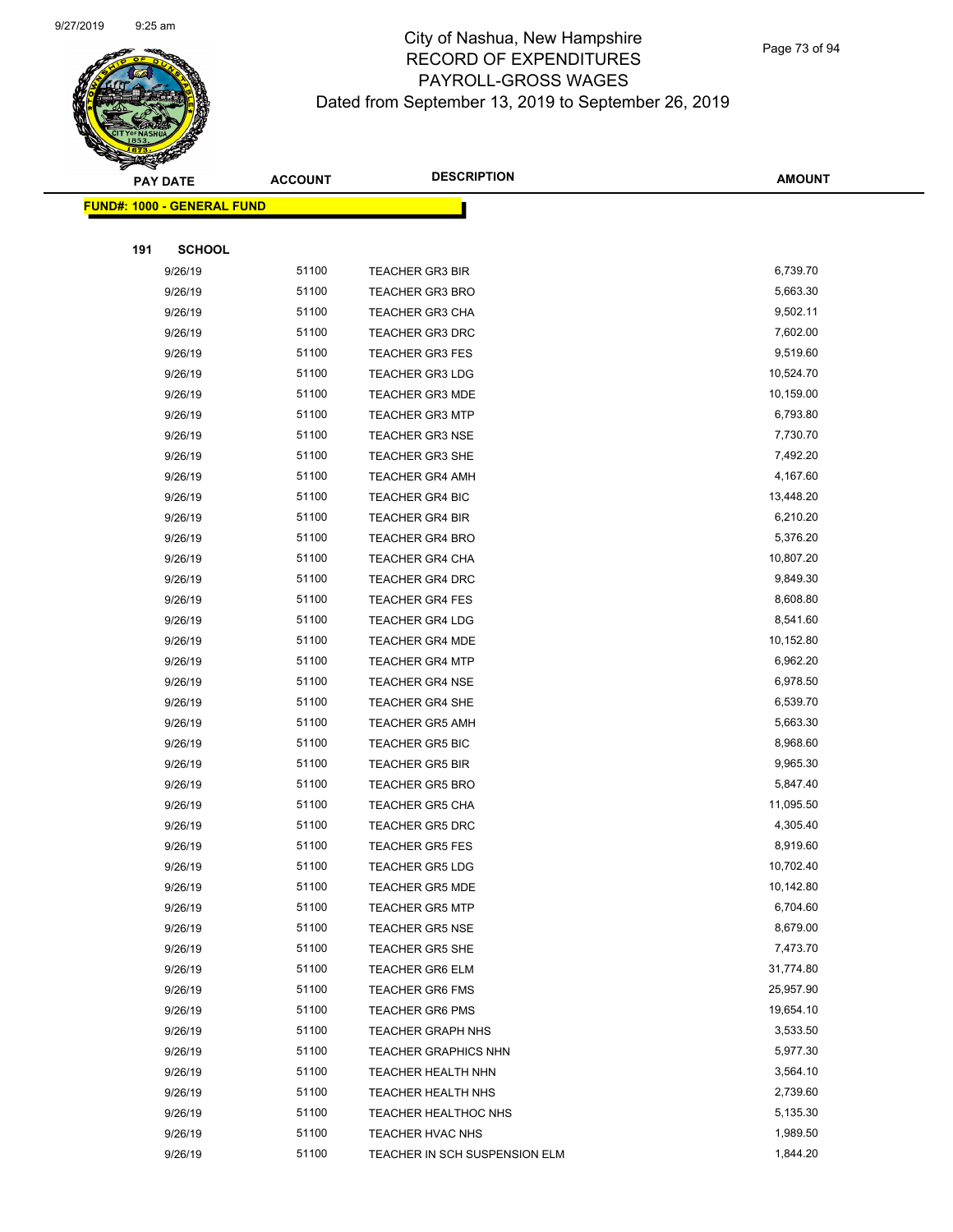

| <b>PAY DATE</b>                    | <b>ACCOUNT</b> | <b>DESCRIPTION</b>            | <b>AMOUNT</b> |
|------------------------------------|----------------|-------------------------------|---------------|
| <u> FUND#: 1000 - GENERAL FUND</u> |                |                               |               |
|                                    |                |                               |               |
| 191<br><b>SCHOOL</b>               |                |                               |               |
| 9/26/19                            | 51100          | TEACHER IN SCH SUSPENSION NHN | 5,399.70      |
| 9/26/19                            | 51100          | TEACHER IN SCH SUSPENSION NHS | 1,844.30      |
| 9/26/19                            | 51100          | TEACHER INST SPED WID         | 2,923.70      |
| 9/26/19                            | 51100          | <b>TEACHER KIND AMH</b>       | 5,847.40      |
| 9/26/19                            | 51100          | <b>TEACHER KIND BIC</b>       | 10,491.30     |
| 9/26/19                            | 51100          | <b>TEACHER KIND BIR</b>       | 7,316.70      |
| 9/26/19                            | 51100          | <b>TEACHER KIND BRO</b>       | 5,755.40      |
| 9/26/19                            | 51100          | <b>TEACHER KIND CHA</b>       | 6,879.50      |
| 9/26/19                            | 51100          | <b>TEACHER KIND DRC</b>       | 10,032.10     |
| 9/26/19                            | 51100          | <b>TEACHER KIND FES</b>       | 11,568.90     |
| 9/26/19                            | 51100          | <b>TEACHER KIND LDG</b>       | 10,855.30     |
| 9/26/19                            | 51100          | <b>TEACHER KIND MDE</b>       | 10,523.80     |
| 9/26/19                            | 51100          | <b>TEACHER KIND MTP</b>       | 6,209.90      |
| 9/26/19                            | 51100          | <b>TEACHER KIND NSE</b>       | 5,354.80      |
| 9/26/19                            | 51100          | <b>TEACHER KIND SHE</b>       | 7,101.40      |
| 9/26/19                            | 51100          | <b>TEACHER MATH ELM</b>       | 21,323.20     |
| 9/26/19                            | 51100          | <b>TEACHER MATH FMS</b>       | 13,577.50     |
| 9/26/19                            | 51100          | <b>TEACHER MATH NHN</b>       | 37,066.00     |
| 9/26/19                            | 51100          | <b>TEACHER MATH NHS</b>       | 44,688.60     |
| 9/26/19                            | 51100          | <b>TEACHER MATH PMS</b>       | 12,867.40     |
| 9/26/19                            | 51100          | <b>TEACHER MUSIC AMH</b>      | 1,858.10      |
| 9/26/19                            | 51100          | <b>TEACHER MUSIC BIC</b>      | 2,739.60      |
| 9/26/19                            | 51100          | <b>TEACHER MUSIC BIR</b>      | 1,768.90      |
| 9/26/19                            | 51100          | <b>TEACHER MUSIC BRO</b>      | 1,641.20      |
| 9/26/19                            | 51100          | <b>TEACHER MUSIC CHA</b>      | 2,923.70      |
| 9/26/19                            | 51100          | TEACHER MUSIC DRC             | 2,831.60      |
| 9/26/19                            | 51100          | <b>TEACHER MUSIC ELM</b>      | 4,699.70      |
| 9/26/19                            | 51100          | <b>TEACHER MUSIC FES</b>      | 1,708.70      |
| 9/26/19                            | 51100          | <b>TEACHER MUSIC FMS</b>      | 5,847.40      |
| 9/26/19                            | 51100          | <b>TEACHER MUSIC LDG</b>      | 1,587.80      |
| 9/26/19                            | 51100          | <b>TEACHER MUSIC MDE</b>      | 2,255.30      |
| 9/26/19                            | 51100          | <b>TEACHER MUSIC NHN</b>      | 4,767.90      |
| 9/26/19                            | 51100          | <b>TEACHER MUSIC NHS</b>      | 5,479.20      |
| 9/26/19                            | 51100          | <b>TEACHER MUSIC NSE</b>      | 2,665.30      |
| 9/26/19                            | 51100          | <b>TEACHER MUSIC PMS</b>      | 4,327.40      |
| 9/26/19                            | 51100          | <b>TEACHER MUSIC SHE</b>      | 1,689.20      |
| 9/26/19                            | 51100          | TEACHER PE BIC                | 2,529.40      |
| 9/26/19                            | 51100          | TEACHER PE BIR                | 3,015.80      |
| 9/26/19                            | 51100          | TEACHER PE BRO                | 2,831.60      |
| 9/26/19                            | 51100          | TEACHER PE CHA                | 2,712.90      |
| 9/26/19                            | 51100          | TEACHER PE DRC                | 2,923.70      |
| 9/26/19                            | 51100          | TEACHER PE ELM                | 9,690.80      |
| 9/26/19                            | 51100          | TEACHER PE FES                | 1,768.90      |
| 9/26/19                            | 51100          | TEACHER PE FMS                | 5,479.20      |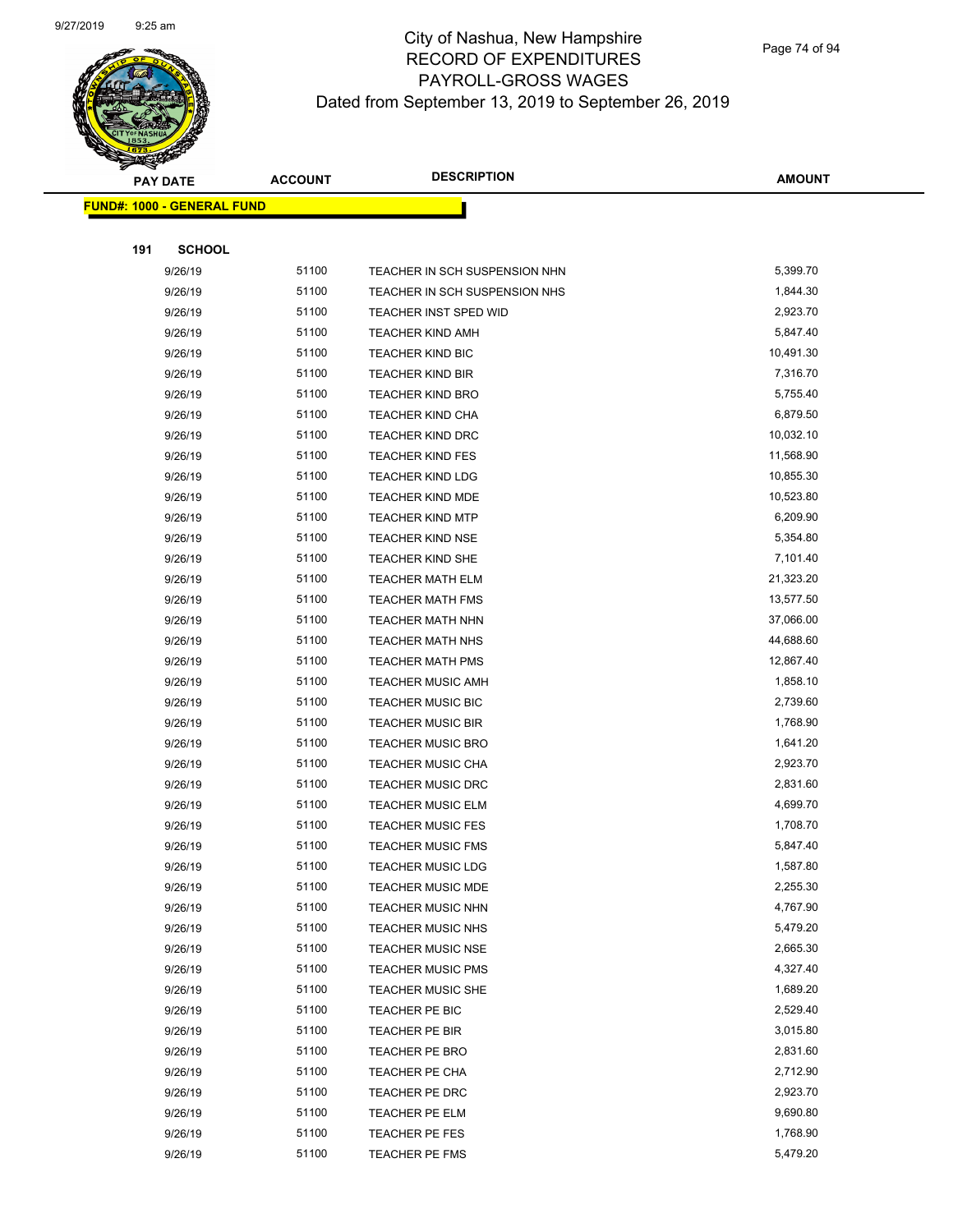

|     | <b>PAY DATE</b>                    | <b>ACCOUNT</b> | <b>DESCRIPTION</b>           | <b>AMOUNT</b> |
|-----|------------------------------------|----------------|------------------------------|---------------|
|     | <u> FUND#: 1000 - GENERAL FUND</u> |                |                              |               |
|     |                                    |                |                              |               |
| 191 | <b>SCHOOL</b>                      |                |                              |               |
|     | 9/26/19                            | 51100          | TEACHER PE LDG               | 2,051.20      |
|     | 9/26/19                            | 51100          | <b>TEACHER PE MDE</b>        | 3,015.80      |
|     | 9/26/19                            | 51100          | <b>TEACHER PE MTP</b>        | 2,033.80      |
|     | 9/26/19                            | 51100          | TEACHER PE NHN               | 10,736.59     |
|     | 9/26/19                            | 51100          | TEACHER PE NHS               | 10,267.78     |
|     | 9/26/19                            | 51100          | <b>TEACHER PE NSE</b>        | 2,989.30      |
|     | 9/26/19                            | 51100          | TEACHER PE PMS               | 3,792.00      |
|     | 9/26/19                            | 51100          | TEACHER PE SHE               | 2,774.00      |
|     | 9/26/19                            | 51100          | TEACHER PRE SCHOOL BIR       | 4,646.90      |
|     | 9/26/19                            | 51100          | TEACHER PRESCHOOL BIC        | 5,755.30      |
|     | 9/26/19                            | 51100          | TEACHER PRESCHOOL BRO        | 13,951.50     |
|     | 9/26/19                            | 51100          | <b>TEACHER PRESCHOOL MTP</b> | 1,768.90      |
|     | 9/26/19                            | 51100          | <b>TEACHER PRESCHOOL NSE</b> | 7,136.00      |
|     | 9/26/19                            | 51100          | <b>TEACHER READ AMH</b>      | 3,015.80      |
|     | 9/26/19                            | 51100          | TEACHER READ BIC             | 2,923.70      |
|     | 9/26/19                            | 51100          | <b>TEACHER READ BIR</b>      | 2,923.70      |
|     | 9/26/19                            | 51100          | <b>TEACHER READ BRO</b>      | 2,923.70      |
|     | 9/26/19                            | 51100          | <b>TEACHER READ CHA</b>      | 2,123.50      |
|     | 9/26/19                            | 51100          | TEACHER READ DRC             | 3,015.80      |
|     | 9/26/19                            | 51100          | TEACHER READ ELM             | 5,939.50      |
|     | 9/26/19                            | 51100          | <b>TEACHER READ FES</b>      | 2,923.70      |
|     | 9/26/19                            | 51100          | <b>TEACHER READ FMS</b>      | 2,923.70      |
|     | 9/26/19                            | 51100          | <b>TEACHER READ LDG</b>      | 3,564.10      |
|     | 9/26/19                            | 51100          | TEACHER READ MDE             | 2,923.70      |
|     | 9/26/19                            | 51100          | <b>TEACHER READ MTP</b>      | 2,426.70      |
|     | 9/26/19                            | 51100          | <b>TEACHER READ NHN</b>      | 1,989.50      |
|     | 9/26/19                            | 51100          | <b>TEACHER READ NHS</b>      | 2,923.70      |
|     | 9/26/19                            | 51100          | <b>TEACHER READ NSE</b>      | 2,636.60      |
|     | 9/26/19                            | 51100          | <b>TEACHER READ PMS</b>      | 5,179.00      |
|     | 9/26/19                            | 51100          | TEACHER READ SHE             | 2,923.70      |
|     | 9/26/19                            | 51100          | <b>TEACHER ROTC NHN</b>      | 2,204.20      |
|     | 9/26/19                            | 51100          | <b>TEACHER SCIENCE ELM</b>   | 25,513.40     |
|     | 9/26/19                            | 51100          | <b>TEACHER SCIENCE FMS</b>   | 9,549.10      |
|     | 9/26/19                            | 51100          | <b>TEACHER SCIENCE NHN</b>   | 30,569.98     |
|     | 9/26/19                            | 51100          | <b>TEACHER SCIENCE NHS</b>   | 36,792.90     |
|     | 9/26/19                            | 51100          | <b>TEACHER SCIENCE PMS</b>   | 10,924.50     |
|     | 9/26/19                            | 51100          | TEACHER SOCIAL STUDIES ELM   | 17,265.00     |
|     | 9/26/19                            | 51100          | TEACHER SOCIAL STUDIES FMS   | 12,669.20     |
|     | 9/26/19                            | 51100          | TEACHER SOCIAL STUDIES NHN   | 33,994.90     |
|     | 9/26/19                            | 51100          | TEACHER SOCIAL STUDIES NHS   | 42,521.20     |
|     | 9/26/19                            | 51100          | TEACHER SOCIAL STUDIES PMS   | 13,420.30     |
|     | 9/26/19                            | 51100          | <b>TEACHER SPED AMH</b>      | 6,584.30      |
|     | 9/26/19                            | 51100          | <b>TEACHER SPED BIC</b>      | 5,560.40      |
|     | 9/26/19                            | 51100          | TEACHER SPED BIR             | 5,663.30      |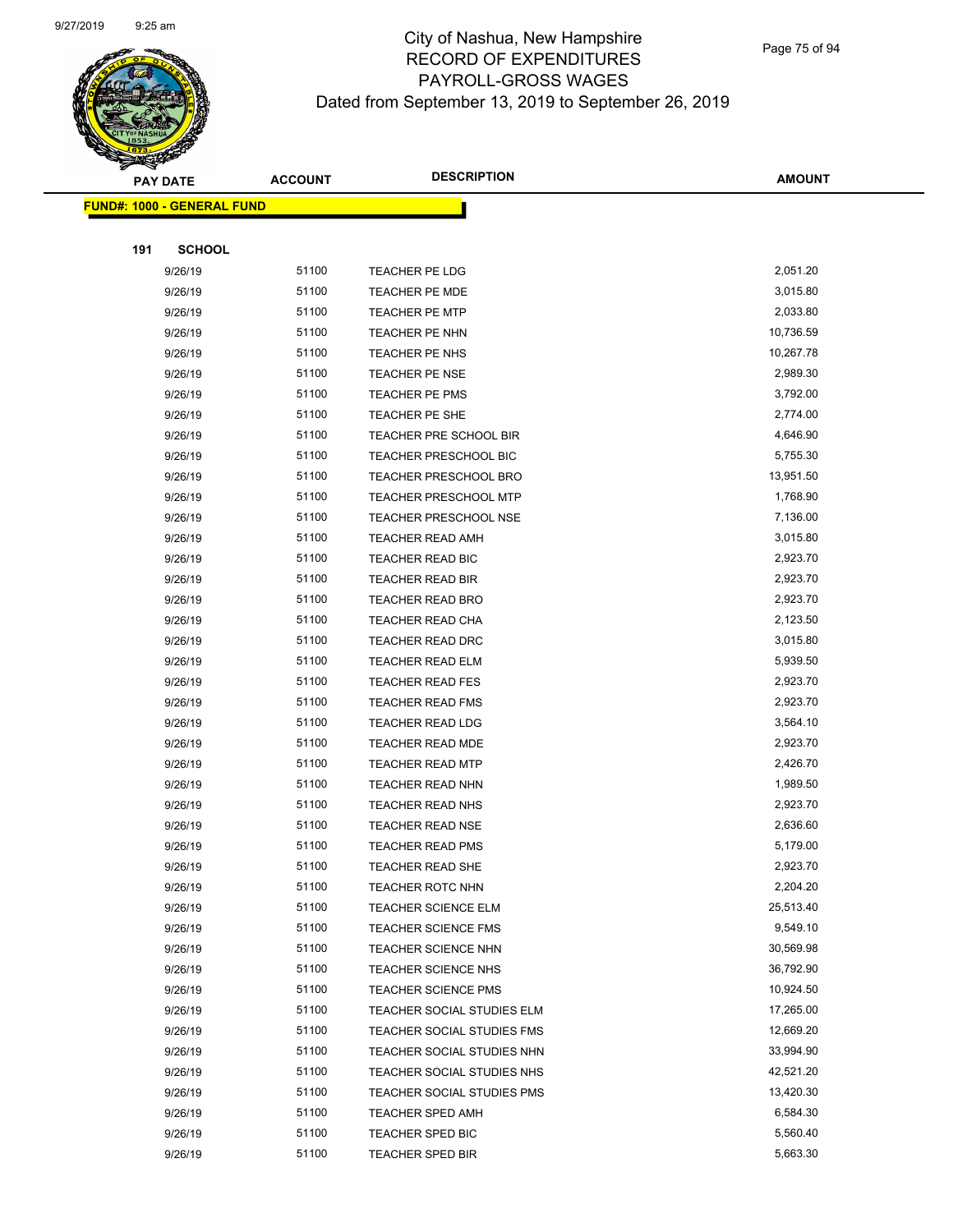

Page 76 of 94

 $\overline{\phantom{0}}$ 

|     | <b>PAY DATE</b>                         | <b>ACCOUNT</b> | <b>DESCRIPTION</b>                | <b>AMOUNT</b> |  |
|-----|-----------------------------------------|----------------|-----------------------------------|---------------|--|
|     | <mark>FUND#: 1000 - GENERAL FUND</mark> |                |                                   |               |  |
|     |                                         |                |                                   |               |  |
| 191 | <b>SCHOOL</b>                           |                |                                   |               |  |
|     | 9/26/19                                 | 51100          | <b>TEACHER SPED BRO</b>           | 6,699.10      |  |
|     | 9/26/19                                 | 51100          | <b>TEACHER SPED CHA</b>           | 8,073.40      |  |
|     | 9/26/19                                 | 51100          | <b>TEACHER SPED DRC</b>           | 5,560.30      |  |
|     | 9/26/19                                 | 51100          | <b>TEACHER SPED ELM</b>           | 12,371.20     |  |
|     | 9/26/19                                 | 51100          | <b>TEACHER SPED FES</b>           | 3,620.20      |  |
|     | 9/26/19                                 | 51100          | TEACHER SPED FMS                  | 13,069.30     |  |
|     | 9/26/19                                 | 51100          | <b>TEACHER SPED LDG</b>           | 6,544.10      |  |
|     | 9/26/19                                 | 51100          | <b>TEACHER SPED MDE</b>           | 4,804.60      |  |
|     | 9/26/19                                 | 51100          | <b>TEACHER SPED MTP</b>           | 3,947.30      |  |
|     | 9/26/19                                 | 51100          | <b>TEACHER SPED NHN</b>           | 21,106.80     |  |
|     | 9/26/19                                 | 51100          | <b>TEACHER SPED NHS</b>           | 35,044.94     |  |
|     | 9/26/19                                 | 51100          | <b>TEACHER SPED NSE</b>           | 1,641.20      |  |
|     | 9/26/19                                 | 51100          | <b>TEACHER SPED PMS</b>           | 12,561.40     |  |
|     | 9/26/19                                 | 51100          | <b>TEACHER SPED SHE</b>           | 7,330.80      |  |
|     | 9/26/19                                 | 51100          | <b>TEACHER TECHED ELM</b>         | 7,369.90      |  |
|     | 9/26/19                                 | 51100          | <b>TEACHER TECHED FMS</b>         | 3,609.20      |  |
|     | 9/26/19                                 | 51100          | TEACHER TECHED NHN                | 7,794.80      |  |
|     | 9/26/19                                 | 51100          | <b>TEACHER TECHED NHS</b>         | 11,418.70     |  |
|     | 9/26/19                                 | 51100          | <b>TEACHER TECHED PMS</b>         | 5,847.40      |  |
|     | 9/26/19                                 | 51100          | TEACHER TV PROD NHS               | 2,923.70      |  |
|     | 9/26/19                                 | 51100          | <b>TEACHER VISION WID</b>         | 5,408.30      |  |
|     | 9/26/19                                 | 51100          | TECH INTERGRATION ASST AMH        | 562.50        |  |
|     | 9/19/19                                 | 51100          | TECH INTERGRATION ASST BIC        | 582.04        |  |
|     | 9/26/19                                 | 51100          | TECH INTERGRATION ASST BIC        | 572.72        |  |
|     | 9/19/19                                 | 51100          | TECH INTERGRATION ASST CHA        | 549.00        |  |
|     | 9/26/19                                 | 51100          | TECH INTERGRATION ASST CHA        | 540.00        |  |
|     | 9/19/19                                 | 51100          | TECH INTERGRATION ASST FES        | 661.09        |  |
|     | 9/26/19                                 | 51100          | TECH INTERGRATION ASST FES        | 666.51        |  |
|     | 9/19/19                                 | 51100          | TECH INTERGRATION ASST LDG        | 547.80        |  |
|     | 9/26/19                                 | 51100          | TECH INTERGRATION ASST LDG        | 547.80        |  |
|     | 9/19/19                                 | 51100          | TECH INTERGRATION ASST MDE        | 540.00        |  |
|     | 9/26/19                                 | 51100          | TECH INTERGRATION ASST MDE        | 540.00        |  |
|     | 9/19/19                                 | 51100          | TECH INTERGRATION ASST MTP        | 615.14        |  |
|     | 9/26/19                                 | 51100          | <b>TECH INTERGRATION ASST MTP</b> | 605.22        |  |
|     | 9/19/19                                 | 51100          | TECH INTERGRATION ASST SHE        | 621.41        |  |
|     | 9/26/19                                 | 51100          | TECH INTERGRATION ASST SHE        | 583.44        |  |
|     | 9/19/19                                 | 51200          | ATHLETIC EQUIPMENT MANAGER NHN    | 60.00         |  |
|     | 9/26/19                                 | 51200          | ATHLETIC EQUIPMENT MANAGER NHN    | 60.00         |  |
|     | 9/19/19                                 | 51200          | CLERICAL BOARD OF ED SUP          | 782.64        |  |
|     | 9/26/19                                 | 51200          | CLERICAL BOARD OF ED SUP          | 771.30        |  |
|     | 9/19/19                                 | 51200          | <b>CROSSING GUARD WPO</b>         | 2,491.34      |  |
|     | 9/26/19                                 | 51200          | <b>CROSSING GUARD WPO</b>         | 2,385.03      |  |
|     | 9/19/19                                 | 51200          | <b>CUSTODIAN ASST HEAD NHN</b>    | 89.91         |  |
|     | 9/26/19                                 | 51200          | <b>CUSTODIAN ASST HEAD NHN</b>    | 269.73        |  |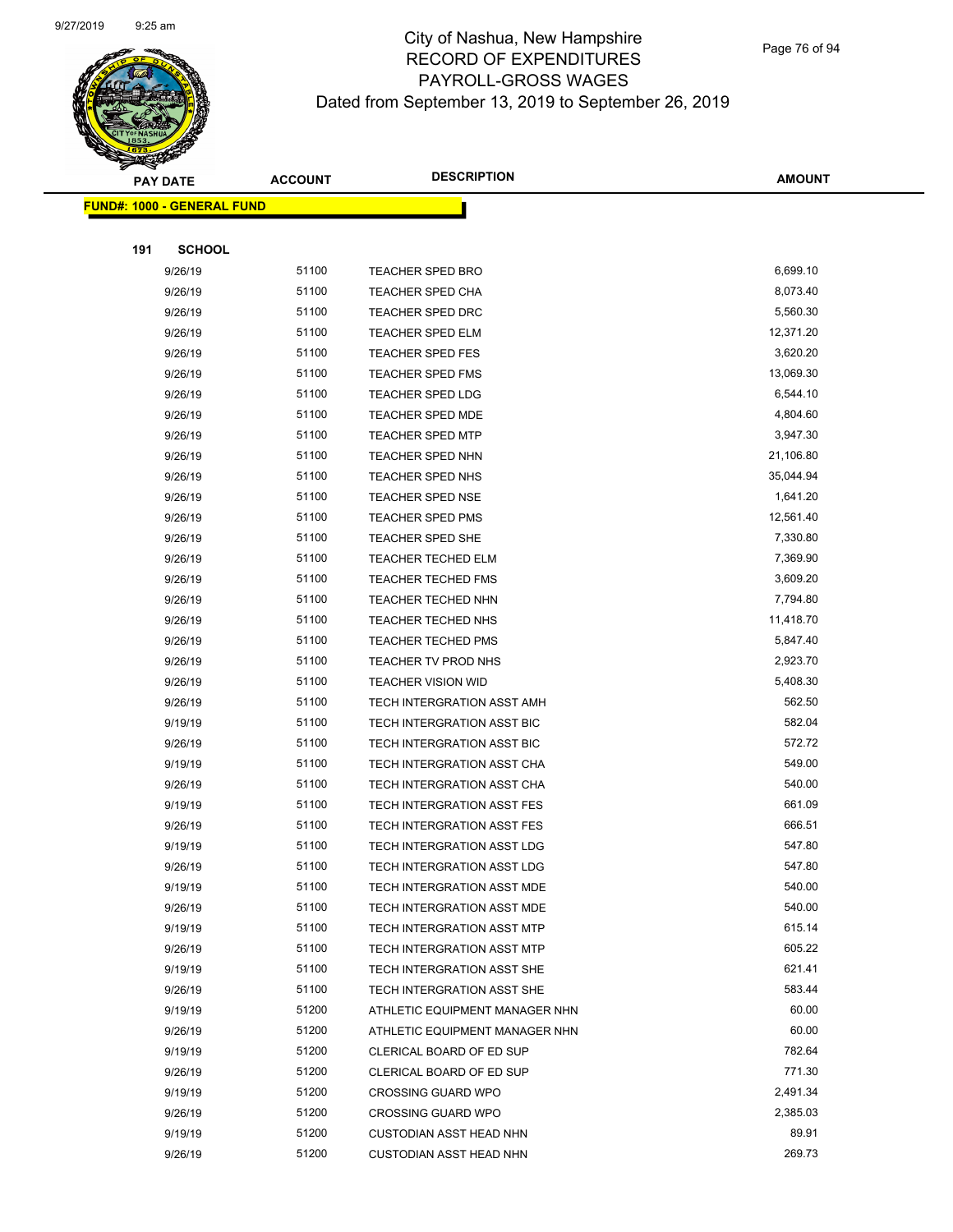

Page 77 of 94

|     | <b>PAY DATE</b>                   | <b>ACCOUNT</b> | <b>DESCRIPTION</b>            | <b>AMOUNT</b> |
|-----|-----------------------------------|----------------|-------------------------------|---------------|
|     | <b>FUND#: 1000 - GENERAL FUND</b> |                |                               |               |
|     |                                   |                |                               |               |
| 191 | <b>SCHOOL</b>                     |                |                               |               |
|     | 9/19/19                           | 51200          | <b>CUSTODIAN CHA</b>          | 156.33        |
|     | 9/26/19                           | 51200          | <b>CUSTODIAN CHA</b>          | 78.17         |
|     | 9/19/19                           | 51200          | <b>CUSTODIAN HEAD AMH</b>     | 15.59         |
|     | 9/19/19                           | 51200          | <b>CUSTODIAN HEAD BRO</b>     | 77.95         |
|     | 9/26/19                           | 51200          | <b>CUSTODIAN HEAD BRO</b>     | 77.95         |
|     | 9/19/19                           | 51200          | <b>CUSTODIAN MTP</b>          | 15.59         |
|     | 9/26/19                           | 51200          | <b>CUSTODIAN MTP</b>          | 31.18         |
|     | 9/26/19                           | 51200          | DIRECTOR ADULT ED             | 2,724.79      |
|     | 9/19/19                           | 51200          | ELL OUTREACH WORKER HOURLY    | 468.75        |
|     | 9/26/19                           | 51200          | ELL OUTREACH WORKER HOURLY    | 468.75        |
|     | 9/19/19                           | 51200          | FOOD SERVICE ASST PT AMH      | 50.00         |
|     | 9/26/19                           | 51200          | FOOD SERVICE ASST PT AMH      | 50.00         |
|     | 9/19/19                           | 51200          | FOOD SERVICE ASST PT CHA      | 50.00         |
|     | 9/26/19                           | 51200          | FOOD SERVICE ASST PT CHA      | 50.00         |
|     | 9/19/19                           | 51200          | FOOD SERVICE ASST PT MDE      | 12.50         |
|     | 9/26/19                           | 51200          | FOOD SERVICE ASST PT MDE      | 12.50         |
|     | 9/19/19                           | 51200          | FOOD SERVICE ASST PT NHS      | 45.21         |
|     | 9/26/19                           | 51200          | FOOD SERVICE ASST PT NHS      | 45.21         |
|     | 9/19/19                           | 51200          | <b>GAME OFFICIALS</b>         | 58.00         |
|     | 9/26/19                           | 51200          | <b>GUIDANCE COUNSELOR NHS</b> | 1,727.61      |
|     | 9/26/19                           | 51200          | <b>INSTRUMENTAL MUSIC</b>     | 1,425.00      |
|     | 9/19/19                           | 51200          | LUNCH MONITOR AMH             | 744.43        |
|     | 9/26/19                           | 51200          | LUNCH MONITOR AMH             | 724.43        |
|     | 9/19/19                           | 51200          | LUNCH MONITOR BIC             | 788.24        |
|     | 9/26/19                           | 51200          | LUNCH MONITOR BIC             | 730.48        |
|     | 9/19/19                           | 51200          | LUNCH MONITOR BIR             | 468.67        |
|     | 9/26/19                           | 51200          | LUNCH MONITOR BIR             | 479.29        |
|     | 9/19/19                           | 51200          | LUNCH MONITOR BRO             | 371.35        |
|     | 9/26/19                           | 51200          | LUNCH MONITOR BRO             | 534.79        |
|     | 9/19/19                           | 51200          | LUNCH MONITOR CHA             | 846.04        |
|     | 9/26/19                           | 51200          | LUNCH MONITOR CHA             | 837.38        |
|     | 9/19/19                           | 51200          | LUNCH MONITOR DRC             | 499.24        |
|     | 9/26/19                           | 51200          | LUNCH MONITOR DRC             | 557.92        |
|     | 9/19/19                           | 51200          | LUNCH MONITOR ELM             | 127.04        |
|     | 9/26/19                           | 51200          | LUNCH MONITOR ELM             | 95.28         |
|     | 9/19/19                           | 51200          | LUNCH MONITOR FES             | 980.07        |
|     | 9/26/19                           | 51200          | LUNCH MONITOR FES             | 1,077.26      |
|     | 9/19/19                           | 51200          | <b>LUNCH MONITOR FMS</b>      | 239.99        |
|     | 9/26/19                           | 51200          | LUNCH MONITOR FMS             | 273.72        |
|     | 9/19/19                           | 51200          | LUNCH MONITOR LDG             | 784.70        |
|     | 9/26/19                           | 51200          | LUNCH MONITOR LDG             | 669.25        |
|     | 9/19/19                           | 51200          | LUNCH MONITOR MDE             | 762.24        |
|     | 9/26/19                           | 51200          | LUNCH MONITOR MDE             | 762.24        |
|     | 9/19/19                           | 51200          | <b>LUNCH MONITOR MTP</b>      | 358.06        |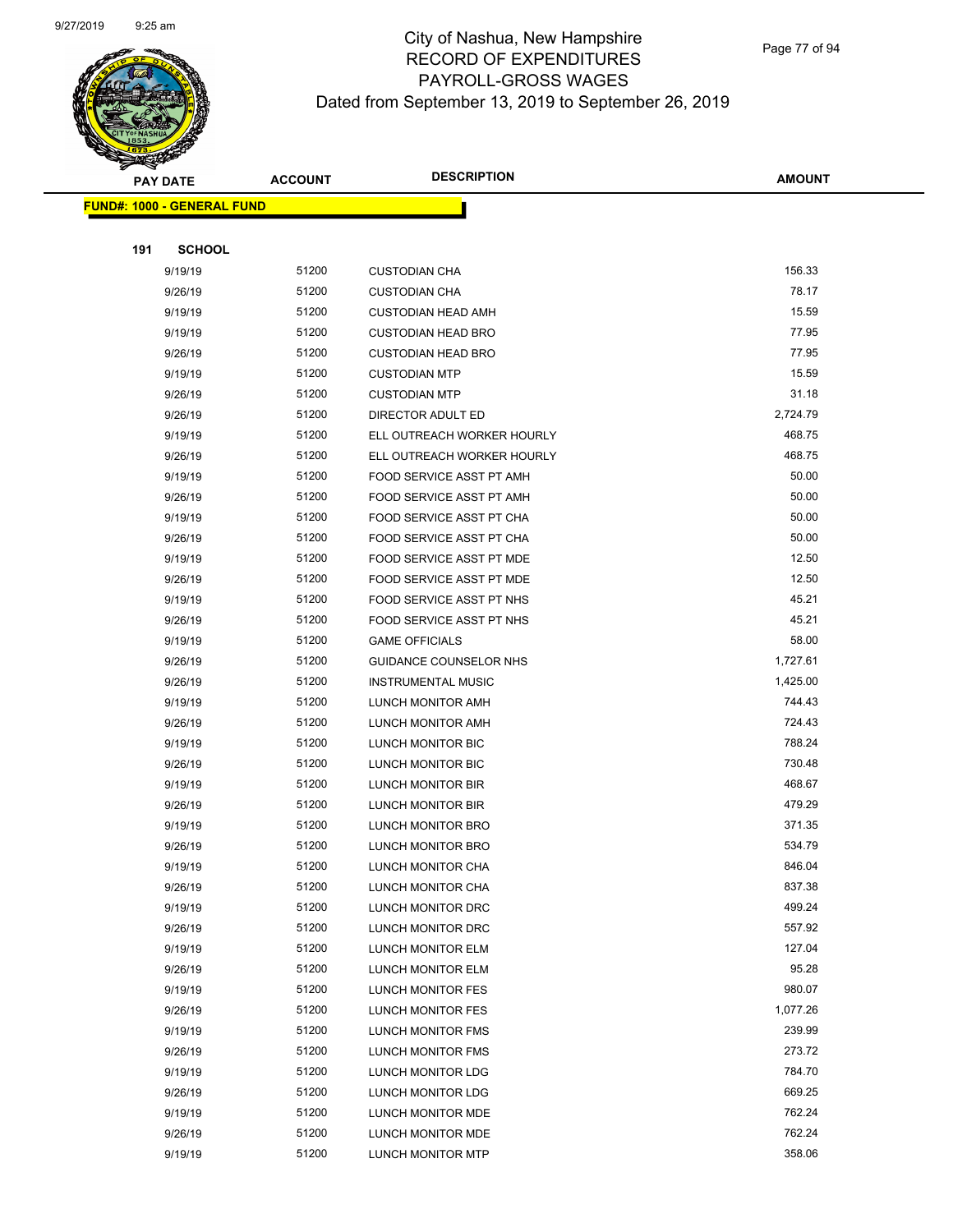

Page 78 of 94

|     | <b>PAY DATE</b>                    | <b>ACCOUNT</b> | <b>DESCRIPTION</b>      | <b>AMOUNT</b> |
|-----|------------------------------------|----------------|-------------------------|---------------|
|     | <u> FUND#: 1000 - GENERAL FUND</u> |                |                         |               |
|     |                                    |                |                         |               |
| 191 | <b>SCHOOL</b>                      |                |                         |               |
|     | 9/26/19                            | 51200          | LUNCH MONITOR MTP       | 334.96        |
|     | 9/19/19                            | 51200          | LUNCH MONITOR NHN       | 346.56        |
|     | 9/26/19                            | 51200          | LUNCH MONITOR NHN       | 404.32        |
|     | 9/19/19                            | 51200          | LUNCH MONITOR NHS       | 153.04        |
|     | 9/26/19                            | 51200          | LUNCH MONITOR NHS       | 138.61        |
|     | 9/19/19                            | 51200          | LUNCH MONITOR NSE       | 548.72        |
|     | 9/26/19                            | 51200          | LUNCH MONITOR NSE       | 548.72        |
|     | 9/19/19                            | 51200          | LUNCH MONITOR PMS       | 326.30        |
|     | 9/26/19                            | 51200          | LUNCH MONITOR PMS       | 326.30        |
|     | 9/19/19                            | 51200          | LUNCH MONITOR SHE       | 413.50        |
|     | 9/26/19                            | 51200          | LUNCH MONITOR SHE       | 396.18        |
|     | 9/19/19                            | 51200          | OFFICE MANAGER BUSINESS | 1,062.08      |
|     | 9/26/19                            | 51200          | OFFICE MANAGER BUSINESS | 962.51        |
|     | 9/19/19                            | 51200          | PARA PRE SCHOOL BIR     | 736.14        |
|     | 9/26/19                            | 51200          | PARA PRE SCHOOL BIR     | 731.65        |
|     | 9/19/19                            | 51200          | PARA DW SPEC ED BIR     | 931.61        |
|     | 9/26/19                            | 51200          | PARA DW SPEC ED BIR     | 935.18        |
|     | 9/19/19                            | 51200          | PARA DW SPEC ED CHA     | 20.00         |
|     | 9/19/19                            | 51200          | PARA DW SPEC ED MDE     | 452.45        |
|     | 9/26/19                            | 51200          | PARA DW SPEC ED MDE     | 456.30        |
|     | 9/19/19                            | 51200          | PARA DW SPEC ED NSE     | 25.00         |
|     | 9/26/19                            | 51200          | PARA DW SPEC ED NSE     | 25.00         |
|     | 9/19/19                            | 51200          | PARA ELL FES            | 37.50         |
|     | 9/26/19                            | 51200          | PARA ELL FES            | 37.50         |
|     | 9/19/19                            | 51200          | PARA INST AMH           | 528.30        |
|     | 9/26/19                            | 51200          | PARA INST AMH           | 619.82        |
|     | 9/19/19                            | 51200          | PARA INST BIC           | 749.23        |
|     | 9/26/19                            | 51200          | PARA INST BIC           | 808.72        |
|     | 9/19/19                            | 51200          | PARA INST BIR           | 25.00         |
|     | 9/26/19                            | 51200          | PARA INST BIR           | 25.00         |
|     | 9/26/19                            | 51200          | PARA INST BRO           | 20.00         |
|     | 9/19/19                            | 51200          | PARA INST DRC           | 673.90        |
|     | 9/26/19                            | 51200          | PARA INST DRC           | 70.00         |
|     | 9/19/19                            | 51200          | PARA INST FES           | 37.50         |
|     | 9/26/19                            | 51200          | PARA INST FES           | 37.50         |
|     | 9/19/19                            | 51200          | PARA INST FMS           | 25.00         |
|     | 9/26/19                            | 51200          | PARA INST FMS           | 25.00         |
|     | 9/19/19                            | 51200          | PARA INST LDG           | 22.50         |
|     | 9/26/19                            | 51200          | PARA INST LDG           | 12.50         |
|     | 9/19/19                            | 51200          | PARA INST NHN           | 315.05        |
|     | 9/26/19                            | 51200          | PARA INST NHN           | 315.05        |
|     | 9/19/19                            | 51200          | PARA INST PMS           | 80.85         |
|     | 9/26/19                            | 51200          | PARA INST PMS           | 80.85         |
|     | 9/19/19                            | 51200          | PARA INST SHE           | 211.21        |
|     |                                    |                |                         |               |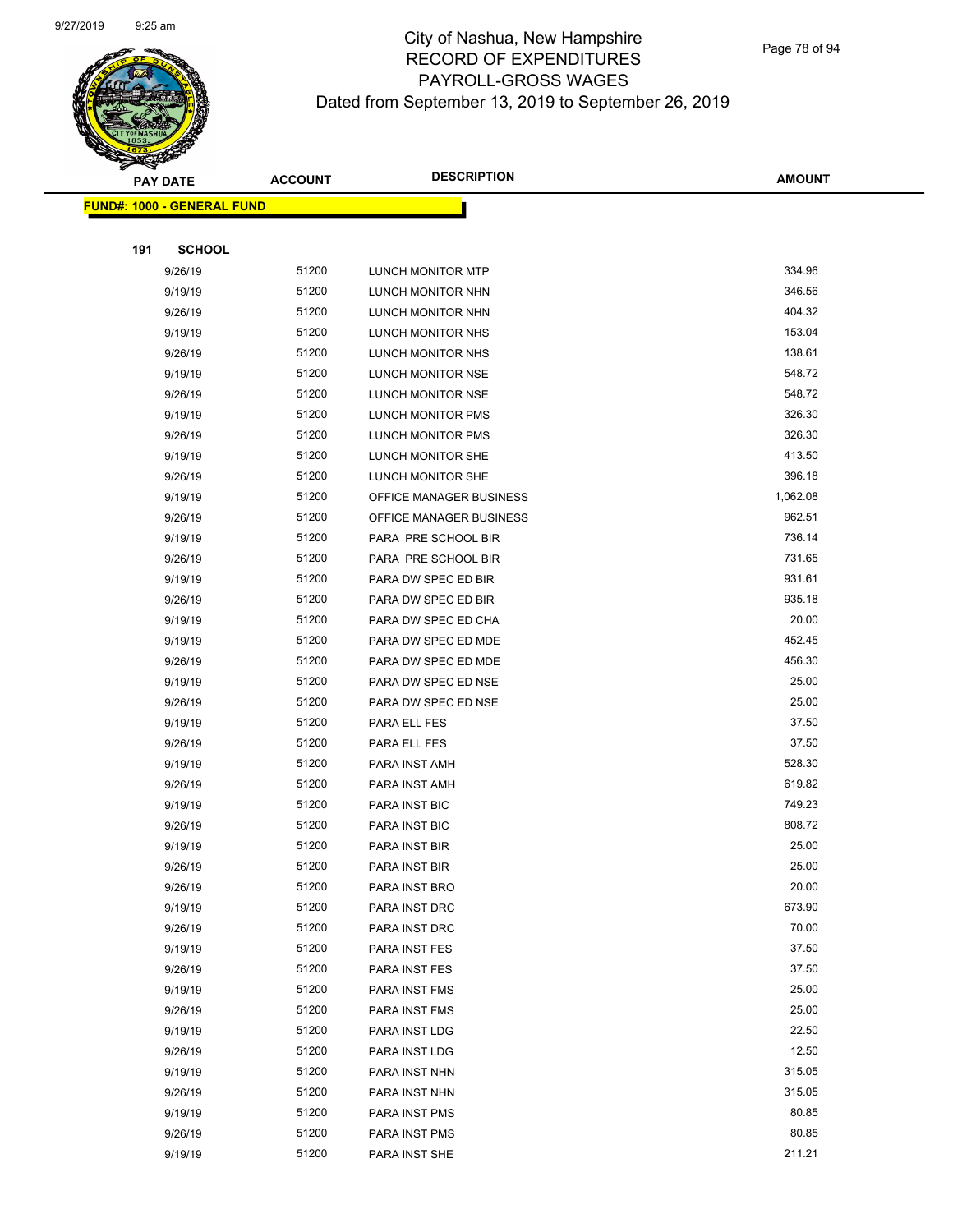

|     | <b>PAY DATE</b>                    | <b>ACCOUNT</b> | <b>DESCRIPTION</b>          | <b>AMOUNT</b> |
|-----|------------------------------------|----------------|-----------------------------|---------------|
|     | <u> FUND#: 1000 - GENERAL FUND</u> |                |                             |               |
|     |                                    |                |                             |               |
| 191 | <b>SCHOOL</b>                      |                |                             |               |
|     | 9/26/19                            | 51200          | PARA INST SHE               | 228.52        |
|     | 9/19/19                            | 51200          | PARA LIB NHN                | 146.00        |
|     | 9/19/19                            | 51200          | PARA LIB PMS                | 80.13         |
|     | 9/26/19                            | 51200          | PARA LIB PMS                | 328.96        |
|     | 9/19/19                            | 51200          | PARA PRE SCH BIC            | 1,662.77      |
|     | 9/26/19                            | 51200          | PARA PRE SCH BIC            | 1,657.60      |
|     | 9/19/19                            | 51200          | PARA PRE SCH BRO            | 3,704.80      |
|     | 9/26/19                            | 51200          | PARA PRE SCH BRO            | 3,881.75      |
|     | 9/19/19                            | 51200          | PARA PRE SCH MTP            | 371.75        |
|     | 9/26/19                            | 51200          | PARA PRE SCH MTP            | 371.76        |
|     | 9/19/19                            | 51200          | PARA PRE SCH NSE            | 4,553.58      |
|     | 9/26/19                            | 51200          | PARA PRE SCH NSE            | 4,428.00      |
|     | 9/19/19                            | 51200          | PARA SCI NHS                | 150.00        |
|     | 9/26/19                            | 51200          | PARA SCI NHS                | 90.00         |
|     | 9/26/19                            | 51200          | PARA TTI LDG                | 46.77         |
|     | 9/26/19                            | 51200          | SCHOOL PSYCHOLOGIST WID     | 3,938.09      |
|     | 9/26/19                            | 51200          | SPEECH LANG PATHOLOGIST WID | 6,588.52      |
|     | 9/26/19                            | 51200          | STUDENT ACTIVITY COORD NHS  | 1,066.40      |
|     | 9/19/19                            | 51200          | SUB CLERICAL                | 416.00        |
|     | 9/26/19                            | 51200          | SUB CLERICAL                | 650.00        |
|     | 9/19/19                            | 51200          | <b>SUB CROSSING GUARD</b>   | 140.31        |
|     | 9/26/19                            | 51200          | <b>SUB CROSSING GUARD</b>   | 155.90        |
|     | 9/26/19                            | 51200          | <b>SUB TEACHER</b>          | 412.50        |
|     | 9/26/19                            | 51200          | <b>TEACHER ART FMS</b>      | 2,040.00      |
|     | 9/26/19                            | 51200          | <b>TEACHER ART NHS</b>      | 994.80        |
|     | 9/26/19                            | 51200          | TEACHER BIO TEC NHN         | 562.60        |
|     | 9/26/19                            | 51200          | TEACHER ELL NHS             | 793.90        |
|     | 9/26/19                            | 51200          | <b>TEACHER ENGLISH NHS</b>  | 1,451.16      |
|     | 9/26/19                            | 51200          | TEACHER FOREIGN LANG FMS    | 1,188.30      |
|     | 9/26/19                            | 51200          | <b>TEACHER MUSIC DRC</b>    | 200.00        |
|     | 9/26/19                            | 51200          | <b>TEACHER MUSIC ELM</b>    | 1,972.90      |
|     | 9/26/19                            | 51200          | <b>TEACHER MUSIC MTP</b>    | 1,643.77      |
|     | 9/26/19                            | 51200          | <b>TEACHER MUSIC NHS</b>    | 500.00        |
|     | 9/26/19                            | 51200          | TEACHER PE FMS              | 100.00        |
|     | 9/26/19                            | 51200          | TEACHER PE NHN              | 140.00        |
|     | 9/26/19                            | 51200          | TEACHER READ ELM            | 1,727.60      |
|     | 9/26/19                            | 51200          | TEACHER SOCIAL STUDIES NHN  | 412.50        |
|     | 9/26/19                            | 51200          | TEACHER SOCIAL STUDIES NHS  | 378.00        |
|     | 9/26/19                            | 51200          | <b>TEACHER SPED ELM</b>     | 66.50         |
|     | 9/26/19                            | 51200          | TEACHER SPED NHN            | 1,869.49      |
|     | 9/26/19                            | 51200          | <b>TEACHER SPED NHS</b>     | 1,461.82      |
|     | 9/26/19                            | 51200          | <b>TEACHER TTI FES</b>      | 1,408.40      |
|     | 9/26/19                            | 51200          | TEACHER TTI LDG             | 2,035.90      |
|     | 9/26/19                            | 51200          | <b>TEACHER VISION WID</b>   | 818.82        |
|     |                                    |                |                             |               |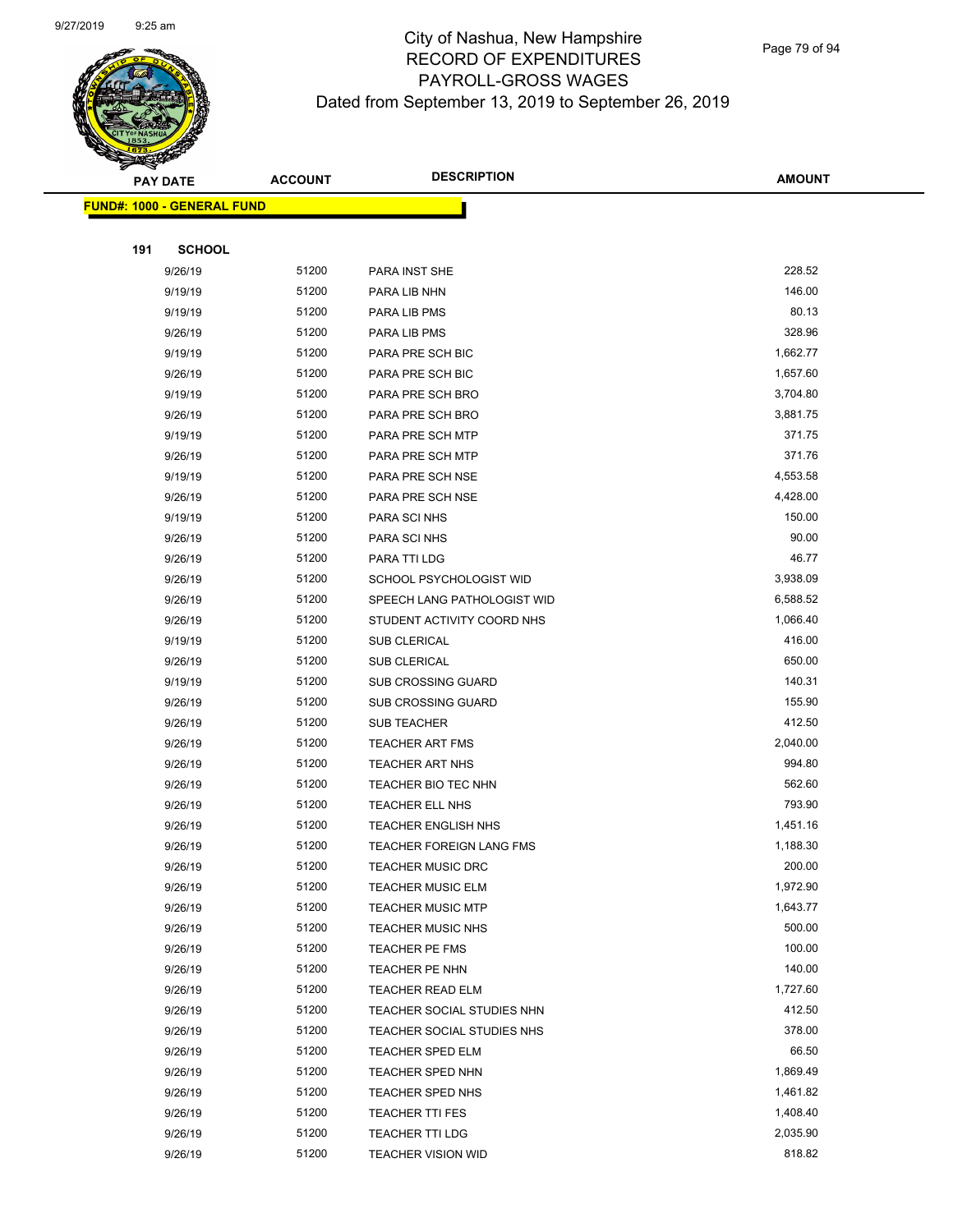

Page 80 of 94

| <b>FUND#: 1000 - GENERAL FUND</b> |                                        |                |
|-----------------------------------|----------------------------------------|----------------|
|                                   |                                        |                |
|                                   |                                        |                |
|                                   |                                        |                |
| 51200                             | <b>TICKETSELLER</b>                    | 120.00         |
| 51200                             | <b>TICKETSELLER</b>                    | 90.00          |
| 51300                             | <b>OVERTIME</b>                        | 6,634.51       |
| 51300                             | <b>OVERTIME</b>                        | 8,038.86       |
| 51400                             | <b>WAGES TEMPORARY/SEASONAL</b>        | 1,180.00       |
| 51400                             | <b>WAGES TEMPORARY/SEASONAL</b>        | 1,048.00       |
| 51412                             | <b>WAGES PER DIEM</b>                  | 27,926.46      |
| 51412                             | <b>WAGES PER DIEM</b>                  | 30,925.84      |
| 51500                             | ELECTED SCHOOL BOARD                   | 9,000.00       |
| 51650                             | <b>ADDITIONAL HOURS</b>                | (1,893.79)     |
| 51650                             | <b>ADDITIONAL HOURS</b>                | 3,431.73       |
| 51700                             | <b>STIPENDS</b>                        | 2,660.77       |
| 51750                             | <b>RETIREMENT &amp; SEPARATION PAY</b> | 1,810.85       |
| 51750                             | <b>RETIREMENT &amp; SEPARATION PAY</b> | 2,808.64       |
| 52800                             | <b>EDUCATIONAL ASSISTANCE</b>          | 4,540.06       |
| 52800                             | <b>EDUCATIONAL ASSISTANCE</b>          | 18,547.43      |
| 55118                             | TELEPHONE-CELLULAR                     | 80.00          |
| 55118                             | TELEPHONE-CELLULAR                     | 2,280.00       |
|                                   |                                        | \$3,446,647.63 |
|                                   | <b>TOTAL 191 - SCHOOL</b>              |                |

**TOTAL FUND 1000 - GENERAL FUND \$5,553,035.16** 

## **FUND#: 1010 - GF-PRIOR YEAR ENC & ESCROWS**

| 101 | <b>MAYOR</b> |
|-----|--------------|
|     |              |

| 8/31/19                                                  | 51403 | WAGES-INTERNS | 8,000.00   |  |
|----------------------------------------------------------|-------|---------------|------------|--|
| <b>TOTAL 101 - MAYOR</b>                                 |       |               | \$8,000.00 |  |
| <b>TOTAL FUND 1010 - GF-PRIOR YEAR ENC &amp; ESCROWS</b> |       |               | \$8,000.00 |  |

|  |  | <b>FUND#: 2100 - FOOD SERVICES FUND</b> |  |
|--|--|-----------------------------------------|--|
|--|--|-----------------------------------------|--|

| 9/19/19 | 51100 | CLERICAL FOOD SERVICE NHS     | 804.40   |
|---------|-------|-------------------------------|----------|
| 9/26/19 | 51100 | CLERICAL FOOD SERVICE NHS     | 804.40   |
| 9/19/19 | 51100 | DELIVERY DRIVER FOOD SERVICE  | 734.40   |
| 9/26/19 | 51100 | DELIVERY DRIVER FOOD SERVICE  | 734.40   |
| 9/26/19 | 51100 | DIRECTOR FOOD SERVICE         | 2.956.70 |
| 9/26/19 | 51100 | FOOD SERVICE BUSINESS MANAGER | 2.275.20 |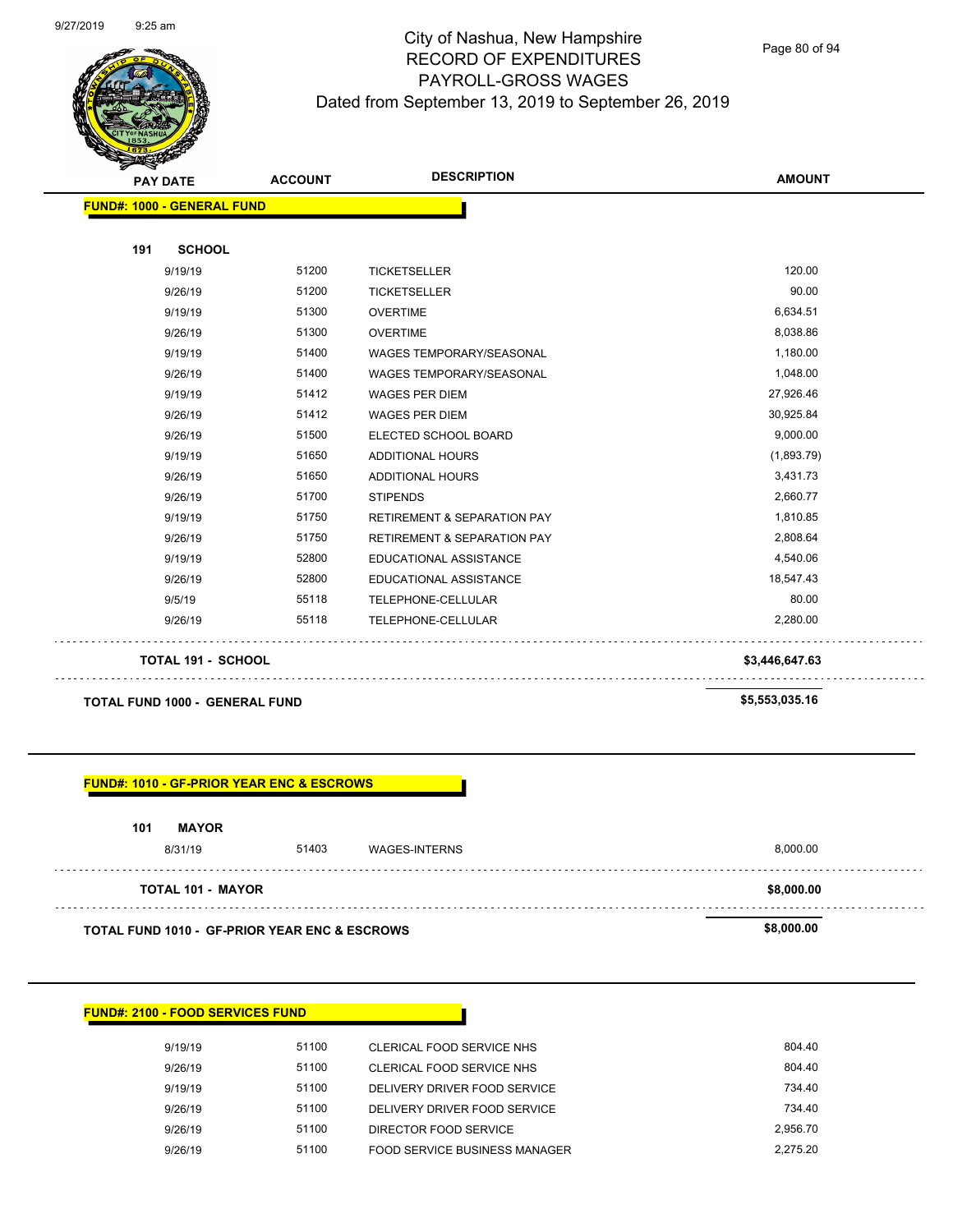| <b>PAY DATE</b>                          | <b>ACCOUNT</b> | <b>DESCRIPTION</b>            | <b>AMOUNT</b> |
|------------------------------------------|----------------|-------------------------------|---------------|
| <u> FUND#: 2100 - FOOD SERVICES FUND</u> |                |                               |               |
|                                          |                |                               |               |
| 9/19/19                                  | 51100          | FOOD SERVICE COOK AMH         | 518.35        |
| 9/26/19                                  | 51100          | FOOD SERVICE COOK AMH         | 518.35        |
| 9/19/19                                  | 51100          | FOOD SERVICE COOK BIC         | 530.95        |
| 9/26/19                                  | 51100          | FOOD SERVICE COOK BIC         | 530.95        |
| 9/19/19                                  | 51100          | <b>FOOD SERVICE COOK BIR</b>  | 535.85        |
| 9/26/19                                  | 51100          | FOOD SERVICE COOK BIR         | 535.85        |
| 9/19/19                                  | 51100          | FOOD SERVICE COOK BRO         | 530.95        |
| 9/26/19                                  | 51100          | FOOD SERVICE COOK BRO         | 530.95        |
| 9/19/19                                  | 51100          | FOOD SERVICE COOK CHA         | 535.85        |
| 9/26/19                                  | 51100          | FOOD SERVICE COOK CHA         | 535.85        |
| 9/19/19                                  | 51100          | FOOD SERVICE COOK DRC         | 535.85        |
| 9/26/19                                  | 51100          | FOOD SERVICE COOK DRC         | 535.85        |
| 9/19/19                                  | 51100          | FOOD SERVICE COOK ELM         | 1,026.55      |
| 9/26/19                                  | 51100          | <b>FOOD SERVICE COOK ELM</b>  | 1,026.55      |
| 9/19/19                                  | 51100          | <b>FOOD SERVICE COOK FES</b>  | 535.85        |
| 9/26/19                                  | 51100          | FOOD SERVICE COOK FES         | 535.85        |
| 9/19/19                                  | 51100          | <b>FOOD SERVICE COOK FMS</b>  | 529.55        |
| 9/26/19                                  | 51100          | FOOD SERVICE COOK FMS         | 529.55        |
| 9/19/19                                  | 51100          | FOOD SERVICE COOK LDG         | 513.45        |
| 9/26/19                                  | 51100          | FOOD SERVICE COOK LDG         | 513.45        |
| 9/26/19                                  | 51100          | FOOD SERVICE COOK MDE         | 518.35        |
| 9/19/19                                  | 51100          | FOOD SERVICE COOK NHN         | 1,146.60      |
| 9/26/19                                  | 51100          | FOOD SERVICE COOK NHN         | 1,130.97      |
| 9/19/19                                  | 51100          | FOOD SERVICE COOK NHS         | 1,096.55      |
| 9/26/19                                  | 51100          | FOOD SERVICE COOK NHS         | 1,096.55      |
| 9/19/19                                  | 51100          | FOOD SERVICE COOK NSE         | 530.95        |
| 9/26/19                                  | 51100          | FOOD SERVICE COOK NSE         | 530.95        |
| 9/19/19                                  | 51100          | <b>FOOD SERVICE COOK PMS</b>  | 547.05        |
| 9/26/19                                  | 51100          | FOOD SERVICE COOK PMS         | 547.05        |
| 9/19/19                                  | 51100          | FOOD SERVICE COOK SHE         | 518.35        |
| 9/26/19                                  | 51100          | FOOD SERVICE COOK SHE         | 518.36        |
| 9/26/19                                  | 51100          | <b>FOOD SERVICE SITE CORD</b> | 12,481.00     |
| 9/19/19                                  | 51100          | <b>FOOD SERVICECOOK MTP</b>   | 513.45        |
| 9/26/19                                  | 51100          | <b>FOOD SERVICECOOK MTP</b>   | 513.45        |
| 9/19/19                                  | 51200          | FOOD SERVICE ASST PT AMH      | 621.75        |
| 9/26/19                                  | 51200          | FOOD SERVICE ASST PT AMH      | 621.75        |
| 9/19/19                                  | 51200          | FOOD SERVICE ASST PT BIC      | 571.21        |
| 9/26/19                                  | 51200          | FOOD SERVICE ASST PT BIC      | 562.00        |
| 9/19/19                                  | 51200          | FOOD SERVICE ASST PT BIR      | 523.38        |
| 9/26/19                                  | 51200          | FOOD SERVICE ASST PT BIR      | 560.25        |
| 9/19/19                                  | 51200          | FOOD SERVICE ASST PT BRO      | 384.00        |
| 9/26/19                                  | 51200          | FOOD SERVICE ASST PT BRO      | 384.00        |
| 9/19/19                                  | 51200          | FOOD SERVICE ASST PT CHA      | 583.35        |
| 9/26/19                                  | 51200          | FOOD SERVICE ASST PT CHA      | 583.35        |
| 9/19/19                                  | 51200          | FOOD SERVICE ASST PT DRC      | 669.82        |
|                                          |                |                               |               |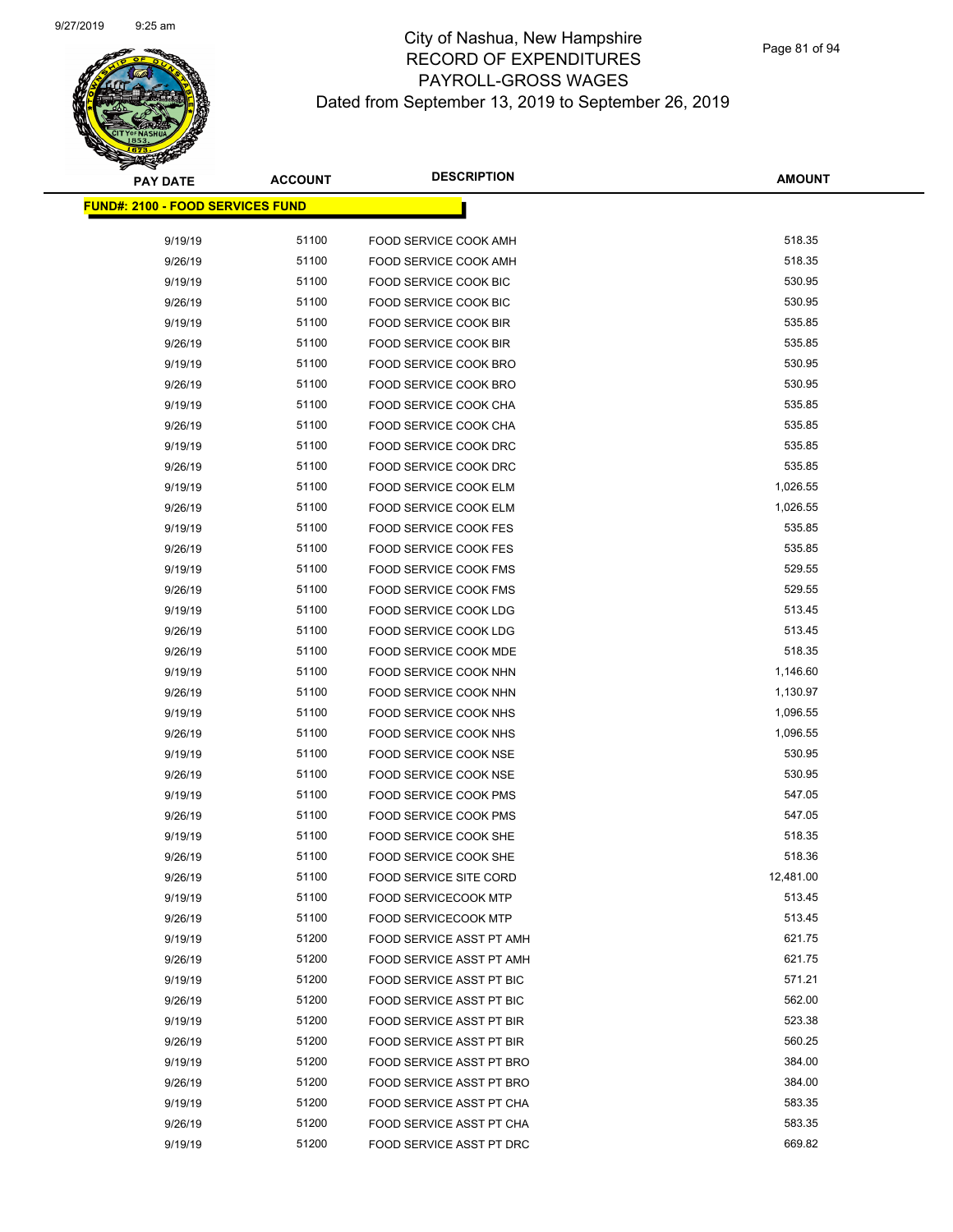Page 82 of 94

| <b>PAY DATE</b>                             | <b>ACCOUNT</b> | <b>DESCRIPTION</b>              | <b>AMOUNT</b> |
|---------------------------------------------|----------------|---------------------------------|---------------|
| <b>FUND#: 2100 - FOOD SERVICES FUND</b>     |                |                                 |               |
| 9/26/19                                     | 51200          | <b>FOOD SERVICE ASST PT DRC</b> | 660.60        |
| 9/19/19                                     | 51200          | FOOD SERVICE ASST PT ELM        | 2,155.30      |
| 9/26/19                                     | 51200          | <b>FOOD SERVICE ASST PT ELM</b> | 2,155.30      |
|                                             | 51200          | <b>FOOD SERVICE ASST PT FES</b> | 975.49        |
| 9/19/19                                     | 51200          |                                 | 952.50        |
| 9/26/19                                     |                | <b>FOOD SERVICE ASST PT FES</b> |               |
| 9/19/19                                     | 51200          | <b>FOOD SERVICE ASST PT FMS</b> | 2,373.43      |
| 9/26/19                                     | 51200          | FOOD SERVICE ASST PT FMS        | 2,382.38      |
| 9/19/19                                     | 51200          | <b>FOOD SERVICE ASST PT LDG</b> | 1,050.30      |
| 9/26/19                                     | 51200          | FOOD SERVICE ASST PT LDG        | 1,037.42      |
| 9/19/19                                     | 51200          | <b>FOOD SERVICE ASST PT MDE</b> | 820.30        |
| 9/26/19                                     | 51200          | FOOD SERVICE ASST PT MDE        | 600.60        |
| 9/19/19                                     | 51200          | <b>FOOD SERVICE ASST PT MTP</b> | 583.10        |
| 9/26/19                                     | 51200          | <b>FOOD SERVICE ASST PT MTP</b> | 583.10        |
| 9/19/19                                     | 51200          | FOOD SERVICE ASST PT NHN        | 4,385.63      |
| 9/26/19                                     | 51200          | FOOD SERVICE ASST PT NHN        | 4,718.87      |
| 9/19/19                                     | 51200          | FOOD SERVICE ASST PT NHS        | 5,075.93      |
| 9/26/19                                     | 51200          | FOOD SERVICE ASST PT NHS        | 4,921.46      |
| 9/19/19                                     | 51200          | <b>FOOD SERVICE ASST PT PMS</b> | 2,531.31      |
| 9/26/19                                     | 51200          | <b>FOOD SERVICE ASST PT PMS</b> | 2,356.72      |
| 9/19/19                                     | 51200          | FOOD SERVICE ASST PT SHE        | 256.00        |
| 9/26/19                                     | 51200          | FOOD SERVICE ASST PT SHE        | 256.00        |
| 9/19/19                                     | 51300          | <b>OVERTIME</b>                 | 621.35        |
| 9/26/19                                     | 51300          | <b>OVERTIME</b>                 | 281.32        |
| 9/19/19                                     | 51412          | <b>WAGES PER DIEM</b>           | 1,000.35      |
| 9/26/19                                     | 51412          | <b>WAGES PER DIEM</b>           | 1,035.45      |
| 9/26/19                                     | 55118          | TELEPHONE-CELLULAR              | 80.00         |
| <b>TOTAL FUND 2100 - FOOD SERVICES FUND</b> |                |                                 | \$91,500.60   |
|                                             |                |                                 |               |

| <b>FUND#: 2201 - DRIVERS EDUCATION FUND</b>     |       |                    |            |
|-------------------------------------------------|-------|--------------------|------------|
| 9/19/19                                         | 51200 | DRIVER INSTRUCTOR  | 800.00     |
| 9/26/19                                         | 51200 | DRIVER INSTRUCTOR  | 1,335.00   |
| 9/26/19                                         | 51200 | TEACHER ELL FES    | 70.00      |
| 9/26/19                                         | 51200 | TEACHER TECHED ELM | 700.00     |
| <b>TOTAL FUND 2201 - DRIVERS EDUCATION FUND</b> |       |                    | \$2,905.00 |

| <b>FUND#: 2207 - ADULT ED/CONTINUING ED</b> |       |                          |        |
|---------------------------------------------|-------|--------------------------|--------|
| 9/19/19                                     | 51100 | CLERICAL ADULT ED NHN    | 801.52 |
| 9/26/19                                     | 51100 | CLERICAL ADULT ED NHN    | 806.52 |
| 9/26/19                                     | 51200 | ADULT ED ENRICHMENT INST | 175.00 |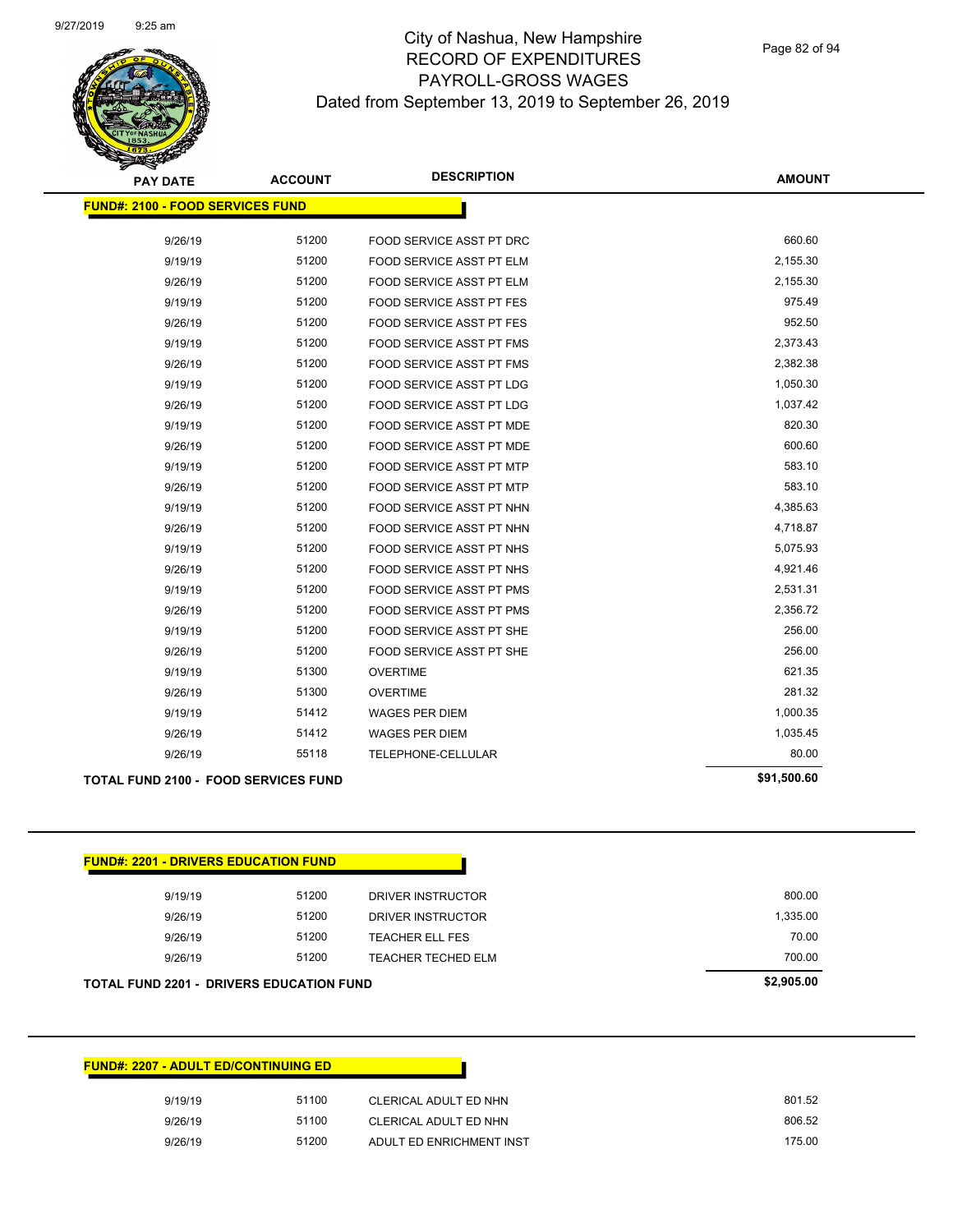

Page 83 of 94

| <b>PAY DATE</b>                                    | <b>ACCOUNT</b> | <b>DESCRIPTION</b>          | <b>AMOUNT</b> |
|----------------------------------------------------|----------------|-----------------------------|---------------|
| <b>FUND#: 2207 - ADULT ED/CONTINUING ED</b>        |                |                             |               |
| 9/26/19                                            | 51200          | ADULT ED ENRICHMENT TEACHER | 50.00         |
| 9/26/19                                            | 51200          | ADULT ED INSTRUCTOR         | 62.50         |
| 9/26/19                                            | 51200          | <b>SUB TEACHER</b>          | 100.00        |
| 9/26/19                                            | 51200          | <b>TEACHER ART NHN</b>      | 75.00         |
| 9/26/19                                            | 51200          | TEACHER ELL NHS             | 75.00         |
| <b>TOTAL FUND 2207 - ADULT ED/CONTINUING ED</b>    |                |                             | \$2,145.54    |
| <b>FUND#: 2222 - AFTER SCHOOL PROGRAM</b>          |                |                             |               |
| 9/5/19                                             | 51100          | 21 CENTURY COORDINATOR      | (11,668.10)   |
| 9/5/19                                             | 55118          | TELEPHONE-CELLULAR          | (80.00)       |
| TOTAL FUND 2222 - AFTER SCHOOL PROGRAM             |                |                             | (\$11,748.10) |
|                                                    |                |                             |               |
| <b>FUND#: 2252 - DAY CARE</b>                      |                |                             |               |
| 9/26/19                                            | 51100          | PANTHER PRESCHOOL DIRECTOR  | 1,096.20      |
| <b>TOTAL FUND 2252 - DAY CARE</b>                  |                |                             | \$1,096.20    |
| <b>FUND#: 2257 - SPECIAL ED LOCAL</b>              |                |                             |               |
|                                                    | 51100          | PARA DW SPEC ED NHS         | 458.15        |
| 9/19/19                                            |                |                             |               |
| 9/26/19                                            | 51100          | PARA DW SPEC ED NHS         | 447.15        |
| 9/19/19                                            | 51100          | PARA DW SPEC ED WID         | 480.13        |
| 9/26/19                                            | 51100          | PARA DW SPEC ED WID         | 476.46        |
| 8/31/19                                            | 51100          | PARA KIND SHE               | (639.13)      |
| TOTAL FUND 2257 - SPECIAL ED LOCAL                 |                |                             | \$1,222.76    |
| <b>FUND#: 2503 - PARKS &amp; REC PROGRAMS FUND</b> |                |                             |               |
| 9/19/19                                            | 51100          | PROGRAM COORDINATOR         | 390.95        |
| 9/26/19                                            | 51100          | PROGRAM COORDINATOR         | 390.95        |
| 9/19/19                                            | 51300          | <b>OVERTIME</b>             | 109.95        |
|                                                    |                |                             |               |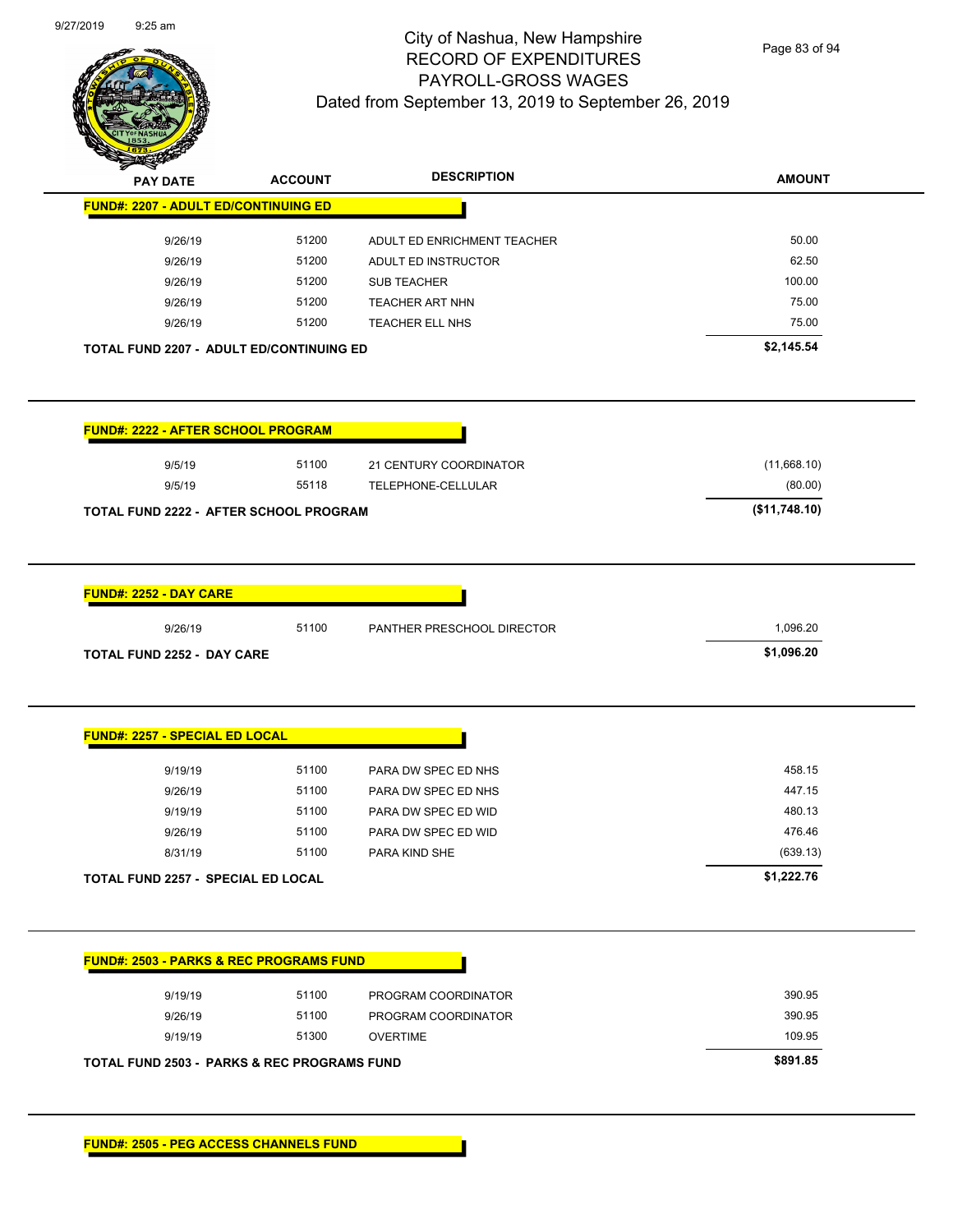**AMOUNT PAY DATE ACCOUNT DESCRIPTION**

| <b>FUND#: 2505 - PEG ACCESS CHANNELS FUND</b>                                                           |       |                               |            |
|---------------------------------------------------------------------------------------------------------|-------|-------------------------------|------------|
| 9/19/19                                                                                                 | 51100 | ECHANNEL ACCESS ADMINISTRATOR | 1,184.00   |
| 9/26/19                                                                                                 | 51100 | ECHANNEL ACCESS ADMINISTRATOR | 1,184.00   |
|                                                                                                         |       |                               |            |
| 9/19/19                                                                                                 | 51100 | PEG PROGRAM MANAGER           | 1,282.70   |
| 9/26/19                                                                                                 | 51100 | PEG PROGRAM MANAGER           | 1,282.69   |
| 9/19/19                                                                                                 | 51200 | <b>VIDEOGRAPHER</b>           | 652.50     |
| 9/26/19                                                                                                 | 51200 | <b>VIDEOGRAPHER</b>           | 585.00     |
| 9/26/19                                                                                                 | 55118 | TELEPHONE-CELLULAR            | 100.00     |
| <b>TOTAL FUND 2505 - PEG ACCESS CHANNELS FUND</b>                                                       |       |                               |            |
|                                                                                                         |       |                               | \$6,270.89 |
|                                                                                                         |       |                               |            |
| 9/26/19                                                                                                 | 55118 | TELEPHONE-CELLULAR            | 17.00      |
|                                                                                                         |       |                               | \$17.00    |
| <b>FUND#: 2506 - HUNT BLDG FACILITY RENTAL FUND</b><br>TOTAL FUND 2506 - HUNT BLDG FACILITY RENTAL FUND |       |                               |            |
|                                                                                                         |       |                               |            |
|                                                                                                         |       |                               |            |
| <b>FUND#: 3050 - POLICE GRANTS FUND</b><br>9/19/19                                                      | 51100 | DOMESTIC VIOLENCE ADVOCATE    | 882.25     |

| <b>TOTAL FUND 3050 - POLICE GRANTS FUND</b> |       |                     |          |  |
|---------------------------------------------|-------|---------------------|----------|--|
| 9/26/19                                     | 51300 | <b>OVERTIME</b>     | 433.92   |  |
| 9/19/19                                     | 51300 | <b>OVERTIME</b>     | 1.599.49 |  |
| 9/26/19                                     | 51100 | PATROLMAN ALL RANKS | 1.440.95 |  |
| 9/19/19                                     | 51100 | PATROLMAN ALL RANKS | 1,440.95 |  |
|                                             | .     |                     | ------   |  |

## **FUND#: 3068 - COMMUNITY SERVICES GRANTS FUND**

| 9/19/19 | 51100 | <b>EPIDEMIOLOGIST</b>              | 154.90   |
|---------|-------|------------------------------------|----------|
| 9/26/19 | 51100 | <b>EPIDEMIOLOGIST</b>              | 154.90   |
| 9/19/19 | 51100 | PHNS PROGRAM ASSISTANT             | 853.70   |
| 9/26/19 | 51100 | PHNS PROGRAM ASSISTANT             | 853.71   |
| 9/19/19 | 51100 | PROGRAM ASSISTANT COMMUNITY HEALTH | 223.90   |
| 9/26/19 | 51100 | PROGRAM ASSISTANT COMMUNITY HEALTH | 223.90   |
| 9/19/19 | 51100 | PUB HEALTH NET SVS COORD           | 1,392.50 |
| 9/26/19 | 51100 | PUB HEALTH NET SVS COORD           | 1.392.50 |
| 9/19/19 | 51100 | PUB HEALTH NURSE                   | 228.01   |
| 9/26/19 | 51100 | PUB HEALTH NURSE                   | 228.00   |
| 9/19/19 | 51100 | PUB HEALTH PREPAREDNESS COORD      | 1,092.31 |
| 9/26/19 | 51100 | PUB HEALTH PREPAREDNESS COORD      | 1,092.30 |
| 9/19/19 | 51100 | SMP PROGRAM COORDINATOR            | 1.030.95 |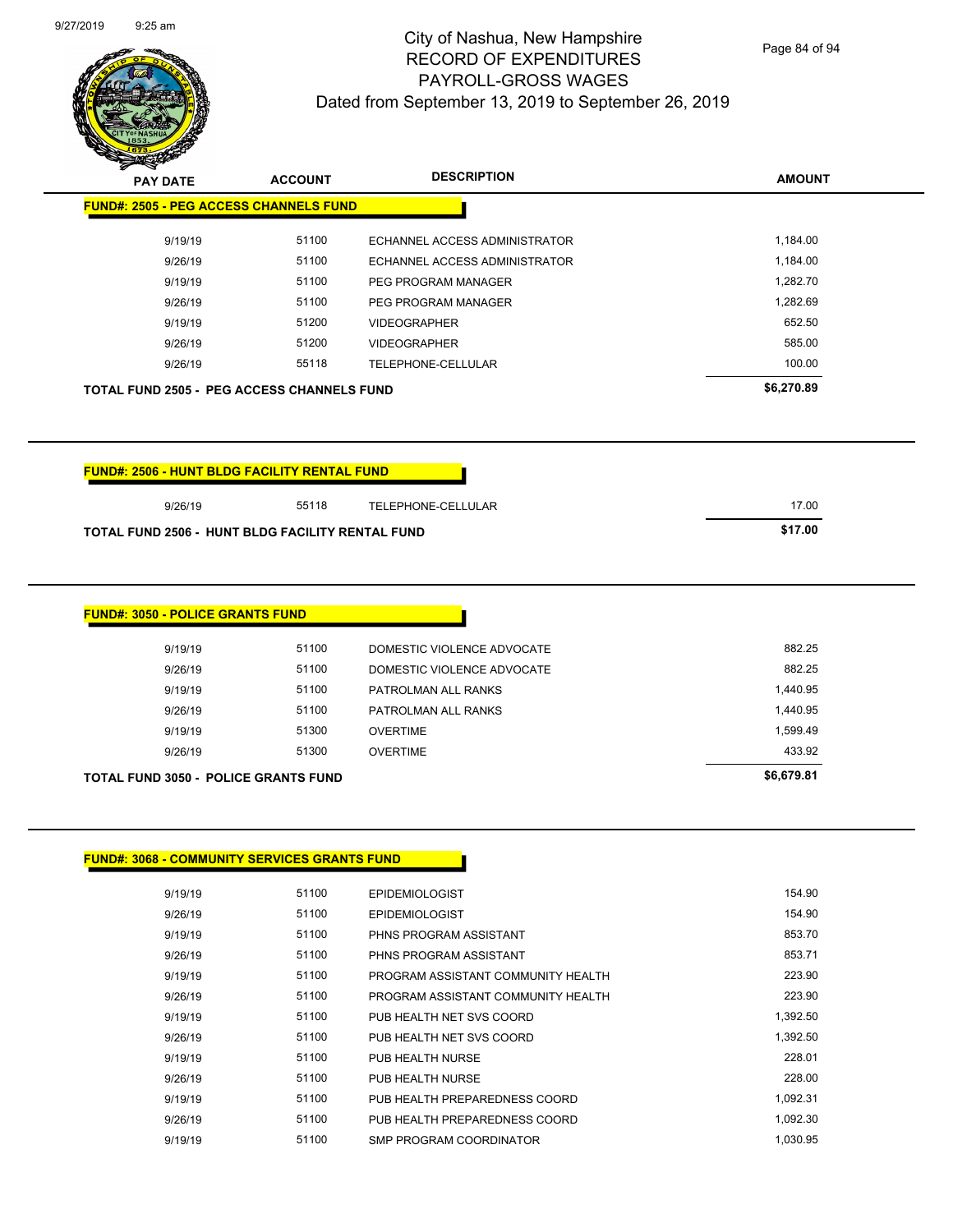| TOTAL FUND 3090 -  URBAN PROGRAM GRANTS FUND | \$16,821.59 |                                    |          |
|----------------------------------------------|-------------|------------------------------------|----------|
| 9/26/19                                      | 55118       | TELEPHONE-CELLULAR                 | 142.50   |
| 9/26/19                                      | 51100       | PROJECT SPECIALIST URBAN PROGR     | 1,196.34 |
| 9/19/19                                      | 51100       | PROJECT SPECIALIST URBAN PROGR     | 1,196.35 |
| 9/26/19                                      | 51100       | PROJECT ADMINISTRATOR LP&HH        | 1,257.20 |
| 9/19/19                                      | 51100       | PROJECT ADMINISTRATOR LP&HH        | 1,257.20 |
| 9/26/19                                      | 51100       | PROJECT ADMINISTRATOR              | 1,334.15 |
| 9/19/19                                      | 51100       | PROJECT ADMINISTRATOR              | 1,334.15 |
| 9/26/19                                      | 51100       | PROGRAM COORDINATOR LP&HH          | 1,282.35 |
| 9/19/19                                      | 51100       | PROGRAM COORDINATOR LP&HH          | 1,282.35 |
| 9/26/19                                      | 51100       | <b>MANAGER URBAN PROGRAMS</b>      | 1,677.35 |
| 9/19/19                                      | 51100       | <b>MANAGER URBAN PROGRAMS</b>      | 1,677.35 |
| 9/26/19                                      | 51100       | <b>GRANT MGMT SPECIALIST</b>       | 1,103.65 |
| 9/19/19                                      | 51100       | <b>GRANT MGMT SPECIALIST</b>       | 1,103.65 |
| 9/26/19                                      | 51100       | CODE ENFORCEMENT OFFICER II        | 488.50   |
| 9/19/19                                      | 51100       | <b>CODE ENFORCEMENT OFFICER II</b> | 488.50   |

| <b>FUND#: 3090 - URBAN PROGRAM GRANTS FUND</b> |  |
|------------------------------------------------|--|

| TOTAL FUND 3070 -  COMMUNITY HEALTH GRANTS FUND |       |                                    | \$4,978.84 |
|-------------------------------------------------|-------|------------------------------------|------------|
| 9/26/19                                         | 51412 | <b>WAGES PER DIEM</b>              | 164.00     |
| 9/19/19                                         | 51412 | <b>WAGES PER DIEM</b>              | 123.00     |
| 9/26/19                                         | 51300 | <b>OVERTIME</b>                    | 25.18      |
| 9/26/19                                         | 51100 | PUB HEALTH NURSE                   | 912.15     |
| 9/19/19                                         | 51100 | PUB HEALTH NURSE                   | 912.15     |
| 9/26/19                                         | 51100 | PROGRAM ASSISTANT COMMUNITY HEALTH | 671.60     |
| 9/19/19                                         | 51100 | PROGRAM ASSISTANT COMMUNITY HEALTH | 671.59     |
| 9/26/19                                         | 51100 | BILINGUAL COMM HEALTH WORKER       | 749.59     |
| 9/19/19                                         | 51100 | BILINGUAL COMM HEALTH WORKER       | 749.58     |

## **FUND#: 3070 - COMMUNITY HEALTH GRANTS FUND**

# **AMOUNT PAY DATE ACCOUNT DESCRIPTION FUND#: 3068 - COMMUNITY SERVICES GRANTS FUND** 9/26/19 51100 SMP PROGRAM COORDINATOR 51400 51,030.95 9/26/19 51300 OVERTIME 8.40 9/26/19 55118 TELEPHONE-CELLULAR 100.00 **TOTAL FUND 3068 - COMMUNITY SERVICES GRANTS FUND \$10,060.93**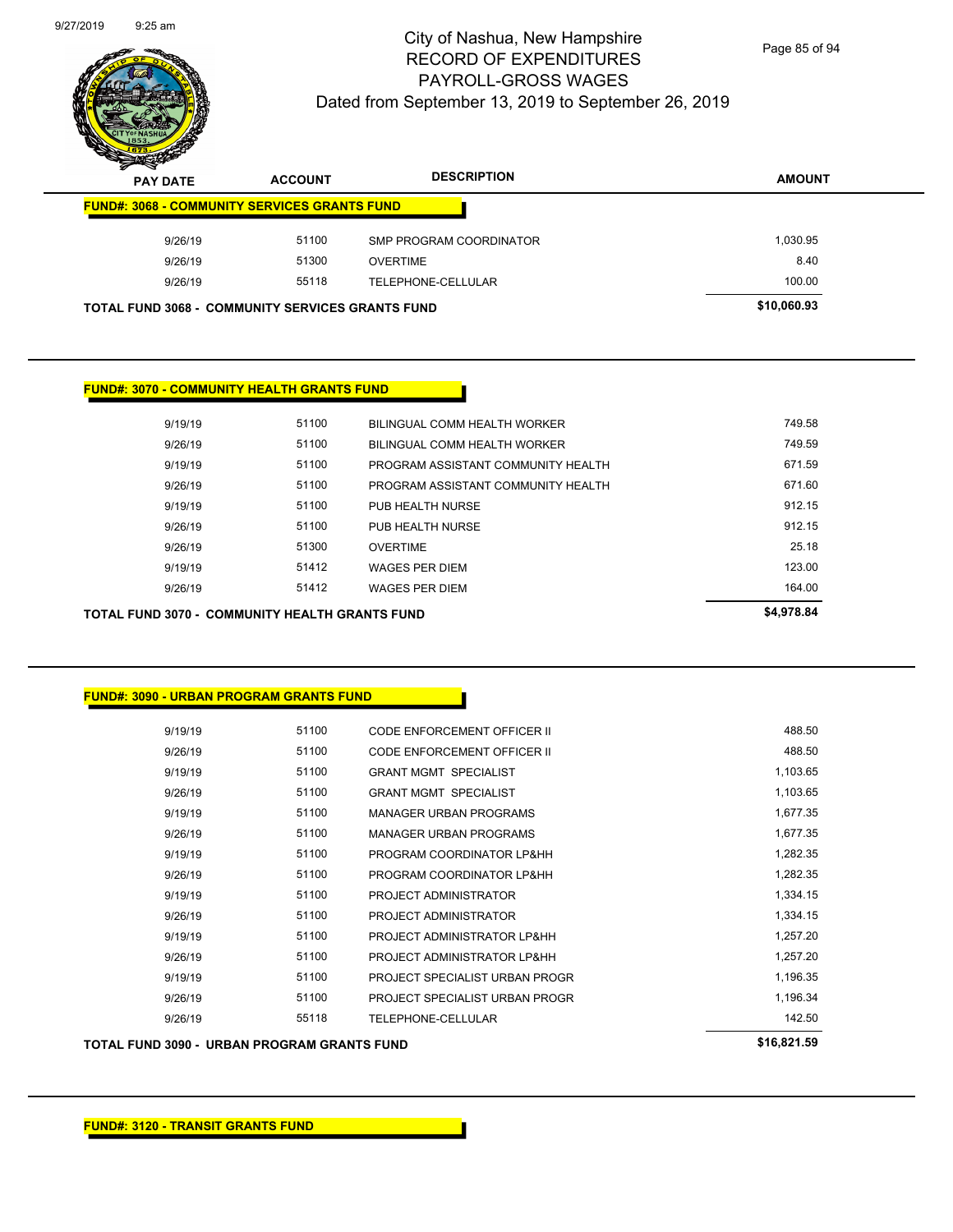

| <b>PAY DATE</b>                              | <b>ACCOUNT</b> | <b>DESCRIPTION</b>                    | <b>AMOUNT</b> |
|----------------------------------------------|----------------|---------------------------------------|---------------|
| <b>FUND#: 3120 - TRANSIT GRANTS FUND</b>     |                |                                       |               |
| 9/19/19                                      | 51100          | <b>COMMUNICATION SPEC</b>             | 1,054.05      |
| 9/26/19                                      | 51100          | <b>COMMUNICATION SPEC</b>             | 1,054.05      |
| 9/19/19                                      | 51100          | <b>TRANSIT FINANCE COORDINATOR</b>    | 1,308.00      |
| 9/26/19                                      | 51100          | <b>TRANSIT FINANCE COORDINATOR</b>    | 1,308.00      |
| 9/19/19                                      | 51100          | <b>TRANSIT FLEET FACILITIES SUPV</b>  | 1,103.65      |
| 9/26/19                                      | 51100          | <b>TRANSIT FLEET FACILITIES SUPV</b>  | 1,103.65      |
| 9/19/19                                      | 51100          | <b>TRANSIT MECHANICS</b>              | 2,001.65      |
|                                              | 51100          |                                       | 2,001.65      |
| 9/26/19                                      |                | <b>TRANSIT MECHANICS</b>              |               |
| 9/19/19                                      | 51100          | <b>TRANSIT OPERATIONS COORDINATOR</b> | 990.90        |
| 9/26/19                                      | 51100          | <b>TRANSIT OPERATIONS COORDINATOR</b> | 990.90        |
| 9/19/19                                      | 51100          | <b>TRANSIT OPERATIONS SUPERVISOR</b>  | 1,180.95      |
| 9/26/19                                      | 51100          | <b>TRANSIT OPERATIONS SUPERVISOR</b>  | 1,180.95      |
| 9/19/19                                      | 51100          | <b>TRANSIT UTILITY SERVICE WORKER</b> | 1,473.65      |
| 9/26/19                                      | 51100          | TRANSIT UTILITY SERVICE WORKER        | 1,473.65      |
| 9/19/19                                      | 51100          | <b>TRANSPORTATION DEPT MANAGER</b>    | 1,776.05      |
| 9/26/19                                      | 51100          | <b>TRANSPORTATION DEPT MANAGER</b>    | 1,776.04      |
| 9/19/19                                      | 51300          | <b>OVERTIME</b>                       | 366.11        |
| 9/26/19                                      | 51300          | <b>OVERTIME</b>                       | 19.76         |
| 9/26/19                                      | 55118          | TELEPHONE-CELLULAR                    | 67.00         |
| 9/26/19                                      | 61107          | <b>CLOTHING &amp; UNIFORMS</b>        | 100.00        |
| <b>TOTAL FUND 3120 - TRANSIT GRANTS FUND</b> |                |                                       | \$22,330.66   |

## **FUND#: 3800 - SCHOOL GRANTS FUND**

| 9/26/19 | 51100 | 21 CENTURY ELEM MFAM RES COORD | 5,391.90 |
|---------|-------|--------------------------------|----------|
| 9/17/19 | 51100 | ASSISTANT PRINCIPAL AMH        | 7,908.66 |
| 9/26/19 | 51100 | ASSISTANT PRINCIPAL AMH        | 1,581.80 |
| 9/17/19 | 51100 | ASSISTANT PRINCIPAL BIR        | 1,509.57 |
| 9/26/19 | 51100 | <b>ASSISTANT PRINCIPAL BIR</b> | 1,509.60 |
| 9/17/19 | 51100 | ASSISTANT PRINCIPAL DR CRSP    | 1,646.50 |
| 9/26/19 | 51100 | ASSISTANT PRINCIPAL DR CRSP    | 1,646.50 |
| 9/17/19 | 51100 | ASSISTANT PRINCIPAL MTP        | 1,437.53 |
| 9/26/19 | 51100 | ASSISTANT PRINCIPAL MTP        | 1,437.50 |
| 9/17/19 | 51100 | ASSISTANT PRINCIPAL SHE        | 1,461.55 |
| 9/26/19 | 51100 | ASSISTANT PRINCIPAL SHE        | 1,461.50 |
| 9/19/19 | 51100 | <b>CLERICAL 21 CENTURY</b>     | 965.28   |
| 9/26/19 | 51100 | <b>CLERICAL 21 CENTURY</b>     | 804.40   |
| 9/26/19 | 51100 | <b>DIRECTOR TITLE 1</b>        | 3,329.40 |
| 9/26/19 | 51100 | DW TECHNOLOGY PEER COACH       | 1,589.40 |
| 9/19/19 | 51100 | ELL OUTREACH WORKER HOURLY     | 837.50   |
| 9/26/19 | 51100 | ELL OUTREACH WORKER HOURLY     | 806.25   |
| 9/19/19 | 51100 | <b>HOMELESS LIASION</b>        | 1,446.39 |
| 9/26/19 | 51100 | <b>HOMELESS LIASION</b>        | 1,494.60 |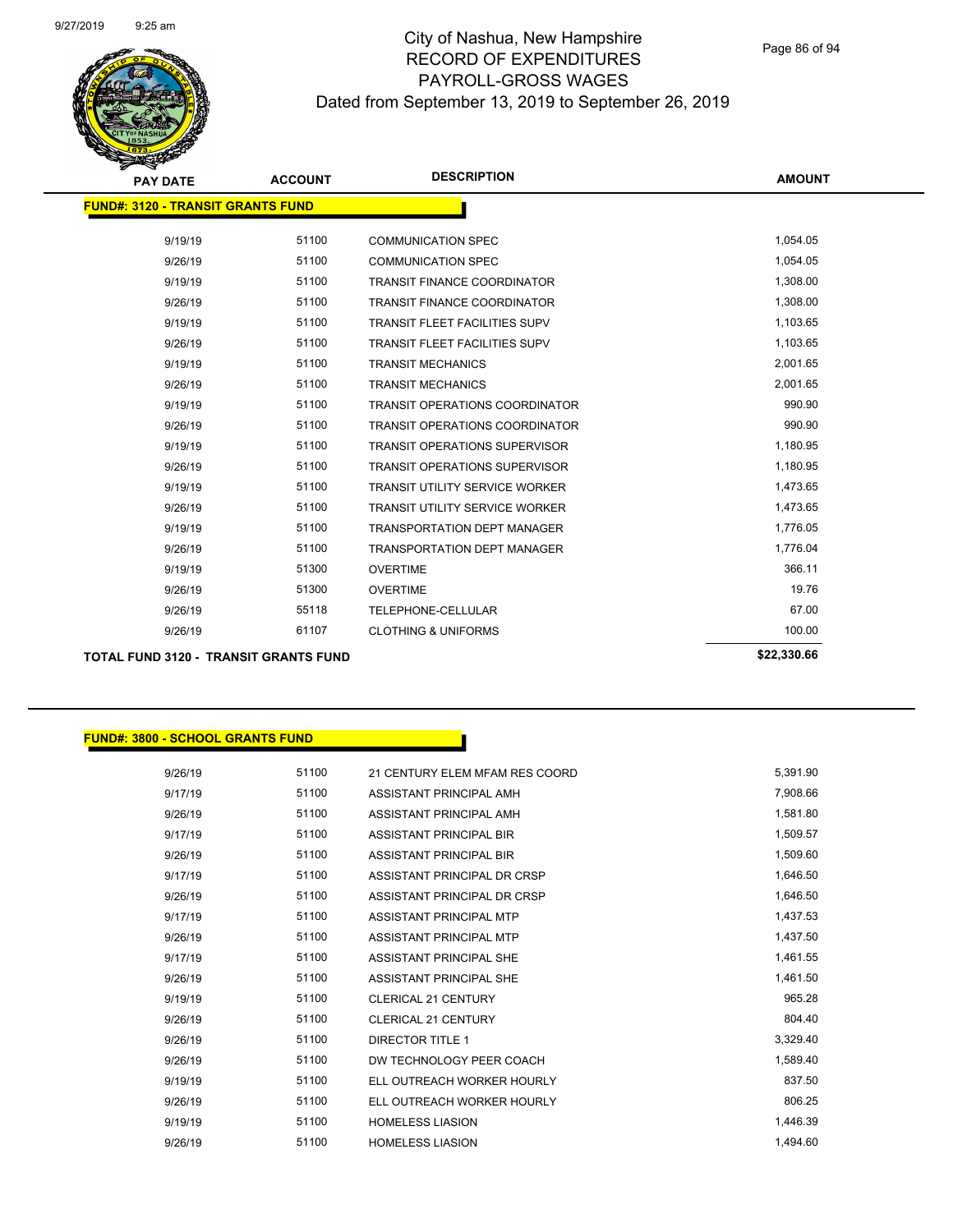

| <b>PAY DATE</b>                          | <b>ACCOUNT</b> | <b>DESCRIPTION</b>                                 | <b>AMOUNT</b>         |
|------------------------------------------|----------------|----------------------------------------------------|-----------------------|
| <u> FUND#: 3800 - SCHOOL GRANTS FUND</u> |                |                                                    |                       |
|                                          |                |                                                    |                       |
| 9/26/19                                  | 51100          | <b>INTRUCTIONAL LEADER FES</b>                     | 6,148.80<br>1,681.80  |
| 9/26/19                                  | 51100          | LICENSED PRACTICAL NURSE NHS                       |                       |
| 9/26/19                                  | 51100          | OFFICE MANAGER TITLE 1                             | 1,583.80              |
| 9/19/19                                  | 51100          | PARA INST AMH                                      | 461.78                |
| 9/26/19                                  | 51100          | PARA INST AMH                                      | 450.42                |
| 9/19/19                                  | 51100          | PARA INST SHE                                      | 500.50<br>496.65      |
| 9/26/19                                  | 51100          | PARA INST SHE                                      |                       |
| 9/19/19                                  | 51100          | PARA TTI AMH                                       | 834.46<br>827.54      |
| 9/26/19                                  | 51100          | PARA TTI AMH                                       |                       |
| 9/19/19                                  | 51100          | PARA TTI LDG                                       | 2,452.52              |
| 9/26/19                                  | 51100          | PARA TTI LDG                                       | 2,229.34              |
| 9/19/19                                  | 51100          | PARA TTI MTP                                       | 2,484.76              |
| 9/26/19                                  | 51100          | PARA TTI MTP                                       | 2,463.27<br>818.27    |
| 9/19/19                                  | 51100          | PARA TTI NURSERY                                   | 794.59                |
| 9/26/19                                  | 51100          | PARA TTI NURSERY                                   |                       |
| 9/26/19                                  | 51100<br>51100 | PEER COACH                                         | 11,035.90<br>2,678.68 |
| 9/26/19                                  | 51100          | PEER COACH MATH                                    | 4,988.40              |
| 9/26/19                                  | 51100          | SOCIAL WORKER                                      | 2,923.70              |
| 9/26/19                                  | 51100          | <b>TEACHER BEHAVIOR SPEC WID</b>                   | 1,833.00              |
| 9/26/19<br>9/26/19                       | 51100          | <b>TEACHER DWSE BRO</b><br><b>TEACHER DWSE CHA</b> | 4,091.40              |
| 9/26/19                                  | 51100          | <b>TEACHER DWSE ELM</b>                            | 1,915.79              |
| 9/26/19                                  | 51100          | <b>TEACHER DWSE NHS</b>                            | 2,712.90              |
| 9/26/19                                  | 51100          | TEACHER PRESCHOOL NHS                              | 2,712.90              |
| 9/26/19                                  | 51100          | <b>TEACHER SPED AMH</b>                            | 2,123.50              |
| 9/26/19                                  | 51100          | <b>TEACHER SPED BRO</b>                            | 1,736.80              |
| 9/26/19                                  | 51100          | <b>TEACHER SPED DRC</b>                            | 1,844.20              |
| 9/26/19                                  | 51100          | <b>TEACHER SPED ELM</b>                            | 3,574.40              |
| 9/26/19                                  | 51100          | TEACHER SPED FES                                   | 3,308.70              |
| 9/26/19                                  | 51100          | <b>TEACHER SPED FMS</b>                            | 1,736.80              |
| 9/26/19                                  | 51100          | <b>TEACHER SPED LDG</b>                            | 1,835.60              |
| 9/26/19                                  | 51100          | <b>TEACHER SPED MDE</b>                            | 4,031.00              |
| 9/26/19                                  | 51100          | TEACHER SPED NHN                                   | 9,577.40              |
| 9/26/19                                  | 51100          | TEACHER SPED NHS                                   | 8,658.20              |
| 9/26/19                                  | 51100          | TEACHER SPED NSE                                   | 6,564.45              |
| 9/26/19                                  | 51100          | TEACHER SPED PMS                                   | 3,962.40              |
| 9/19/19                                  | 51100          | TITLE ONE PARA FES                                 | 2,093.22              |
| 9/26/19                                  | 51100          | TITLE ONE PARA FES                                 | 2,093.22              |
| 9/19/19                                  | 51100          | TTI PARA SHE                                       | 450.15                |
| 9/26/19                                  | 51100          | TTI PARA SHE                                       | 450.14                |
| 9/19/19                                  | 51200          | 21 CENTURY ELEM MFAM RES COORD                     | 125.00                |
| 9/26/19                                  | 51200          | 21 CENTURY ELEM MFAM RES COORD                     | 114.42                |
| 9/19/19                                  | 51200          | 21 CENTURY PROGRAM ASSISTANT                       | 3,840.10              |
| 9/26/19                                  | 51200          | 21 CENTURY PROGRAM ASSISTANT                       | 3,921.30              |
| 9/19/19                                  | 51200          | 21ST CENTURY INSTRUCTOR                            | 217.50                |
|                                          |                |                                                    |                       |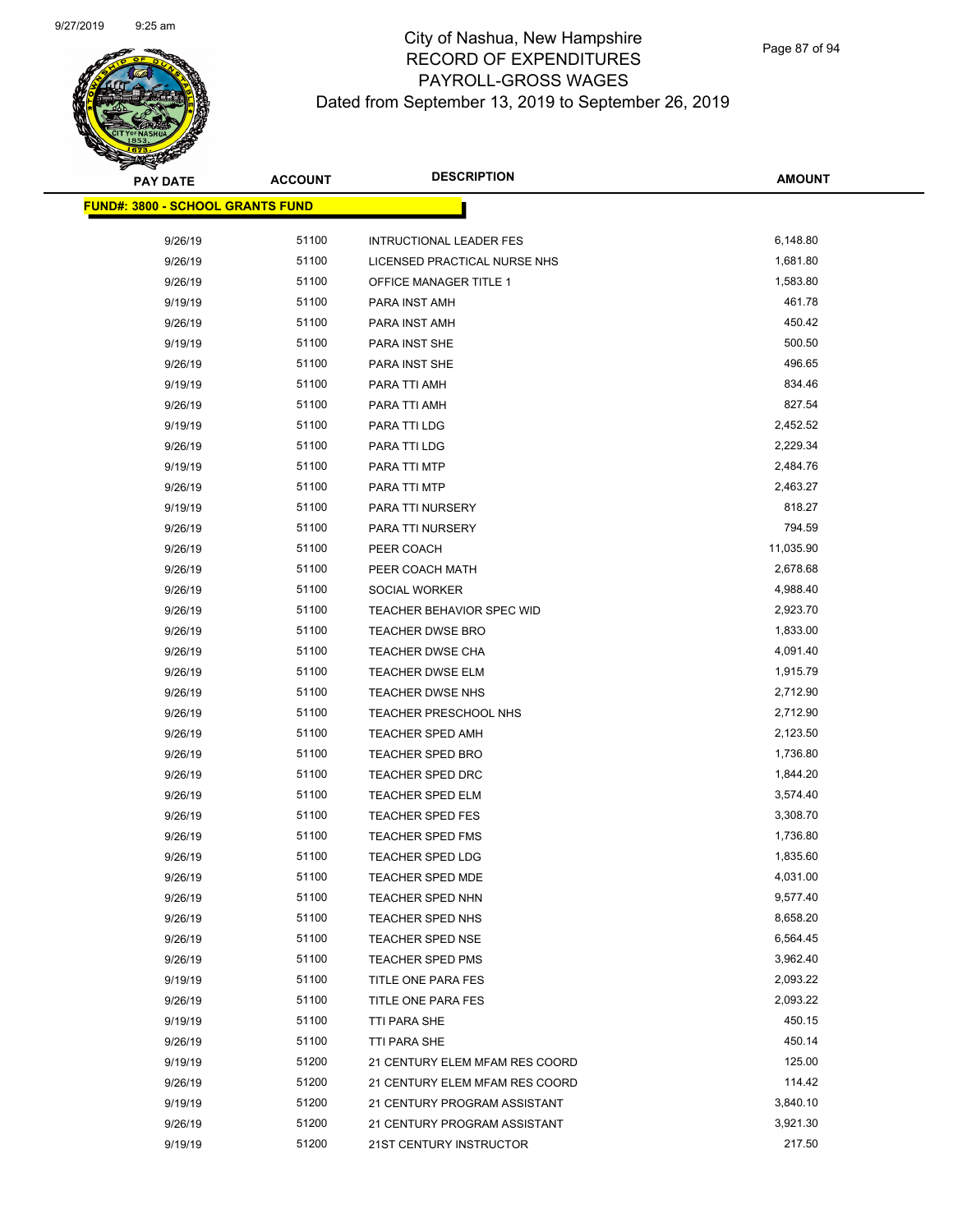Page 88 of 94

| <b>PAY DATE</b>                                   | <b>ACCOUNT</b> | <b>DESCRIPTION</b>      | <b>AMOUNT</b> |
|---------------------------------------------------|----------------|-------------------------|---------------|
| <b>FUND#: 3800 - SCHOOL GRANTS FUND</b>           |                |                         |               |
| 9/26/19                                           | 51200          | 21ST CENTURY INSTRUCTOR | 235.50        |
| 9/19/19                                           | 51200          | <b>FAMILY LIAISON</b>   | 362.50        |
| 9/26/19                                           | 51200          | <b>FAMILY LIAISON</b>   | 350.00        |
| 9/19/19                                           | 51200          | HOME SCHOOL CORD TTI    | 3,931.16      |
| 9/26/19                                           | 51200          | HOME SCHOOL CORD TTI    | 3,922.50      |
| 9/26/19                                           | 51200          | <b>LIBRARIAN SHE</b>    | 200.00        |
| 9/19/19                                           | 51200          | LUNCH MONITOR DRC       | 150.00        |
| 9/26/19                                           | 51200          | LUNCH MONITOR DRC       | 150.00        |
| 9/19/19                                           | 51200          | LUNCH MONITOR FES       | 132.50        |
| 9/26/19                                           | 51200          | LUNCH MONITOR FES       | 121.00        |
| 9/19/19                                           | 51200          | PARA TTI NURSERY        | 540.15        |
| 9/26/19                                           | 51200          | <b>TEACHER GR1 DRC</b>  | 150.00        |
| 9/26/19                                           | 51200          | TEACHER GR1 FES         | 150.00        |
| 9/26/19                                           | 51200          | <b>TEACHER GR2 FES</b>  | 175.00        |
| 9/26/19                                           | 51200          | <b>TEACHER GR3 DRC</b>  | 75.00         |
| 9/26/19                                           | 51200          | <b>TEACHER GR3 SHE</b>  | 375.00        |
| 9/26/19                                           | 51200          | <b>TEACHER GR4 AMH</b>  | 50.00         |
| 9/26/19                                           | 51200          | TEACHER TTI AMH         | 8,881.00      |
| 9/26/19                                           | 51200          | TEACHER TTI BIR         | 2,412.61      |
| 9/26/19                                           | 51200          | TEACHER TTI FES         | 112.50        |
| 9/26/19                                           | 51200          | <b>TEACHER TTI LDG</b>  | 11,361.10     |
| 9/26/19                                           | 51200          | <b>TEACHER TTI MTP</b>  | 10,489.04     |
| 9/26/19                                           | 51200          | TEACHER TTI NURSERY     | 5,294.90      |
| 9/26/19                                           | 51200          | TEACHER TTI SHE         | 2,338.95      |
| 9/26/19                                           | 51200          | <b>TEACHER TTIDRC</b>   | 6,293.99      |
| 9/26/19                                           | 51200          | TITLE ONE TUTOR         | 525.00        |
| 9/19/19                                           | 51650          | <b>ADDITIONAL HOURS</b> | 8,695.67      |
| 9/26/19                                           | 51650          | <b>ADDITIONAL HOURS</b> | 6,175.00      |
| <b>TOTAL FUND 3800 - SCHOOL GRANTS FUND</b>       |                |                         | \$233,295.57  |
|                                                   |                |                         |               |
| <b>FUND#: 3810 - FOOD SERVICE GRANTS FUND</b>     |                |                         |               |
| 9/19/19                                           | 51300          | <b>OVERTIME</b>         | 664.45        |
| 9/26/19                                           | 51300          | <b>OVERTIME</b>         | 650.32        |
| <b>TOTAL FUND 3810 - FOOD SERVICE GRANTS FUND</b> |                |                         | \$1,314.77    |
|                                                   |                |                         |               |
| <b>FUND#: 4005 - TRAFFIC VIOLATIONS FUND</b>      |                |                         |               |
| 9/19/19                                           | 51100          | MVR CLERK II            | 327.96        |

9/26/19 51100 MVR CLERK II 327.95 9/19/19 51100 ORDINANCE VIOLATIONS COORDINATOR 449.35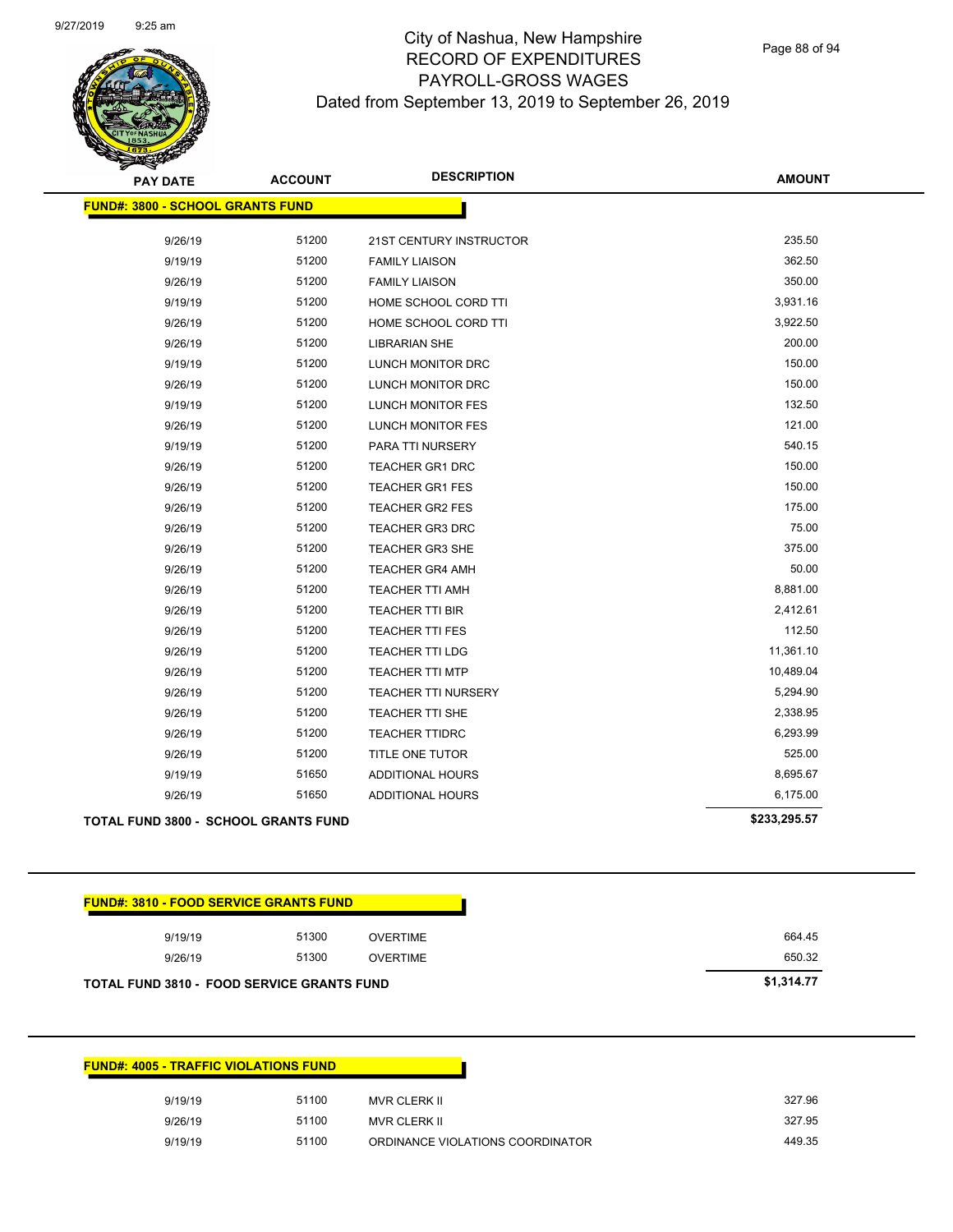

|                                                   | <b>ACCOUNT</b> | <b>DESCRIPTION</b>               | <b>AMOUNT</b> |
|---------------------------------------------------|----------------|----------------------------------|---------------|
| <b>FUND#: 4005 - TRAFFIC VIOLATIONS FUND</b>      |                |                                  |               |
| 9/26/19                                           | 51100          | ORDINANCE VIOLATIONS COORDINATOR | 449.35        |
| 9/19/19                                           | 51100          | <b>PARKING MANAGER</b>           | 315.85        |
| 9/26/19                                           | 51100          | <b>PARKING MANAGER</b>           | 315.85        |
| 9/19/19                                           | 51200          | <b>MVR CLERK I</b>               | 373.95        |
| 9/26/19                                           | 51200          | <b>MVR CLERK I</b>               | 373.95        |
| 9/19/19                                           | 51200          | PARKING ENFORCEMENT SPECIALIST   | 573.77        |
| 9/26/19                                           | 51200          | PARKING ENFORCEMENT SPECIALIST   | 507.96        |
| <b>TOTAL FUND 4005 - TRAFFIC VIOLATIONS FUND</b>  |                |                                  | \$4,015.94    |
|                                                   |                |                                  |               |
|                                                   |                |                                  |               |
| <b>FUND#: 4010 - MOTOR VEHICLE ADMIN FUND</b>     |                |                                  |               |
| 9/19/19                                           | 51100          | MVR CLERK II                     | 310.95        |
|                                                   | 51100          | MVR CLERK II                     | 310.95        |
| 9/26/19                                           |                | <b>OVERTIME</b>                  | 2.91          |
| 9/19/19                                           | 51300          |                                  |               |
| 9/26/19                                           | 51300          | <b>OVERTIME</b>                  | 2.91          |
|                                                   |                |                                  | \$627.72      |
|                                                   |                |                                  |               |
|                                                   |                |                                  |               |
| <b>TOTAL FUND 4010 - MOTOR VEHICLE ADMIN FUND</b> |                |                                  |               |
| <b>FUND#: 4030 - POLICE SPECIAL DETAILS FUND</b>  |                |                                  |               |
| 9/19/19                                           | 51710          | SPECIAL DETAIL-NON PENSIONABLE   | 9,955.01      |
| 9/26/19                                           | 51710          | SPECIAL DETAIL-NON PENSIONABLE   | 10,830.15     |
| 9/19/19                                           | 51712          | SPECIAL DETAIL-PENSIONABLE       | 6,153.30      |
| 9/26/19                                           | 51712          | SPECIAL DETAIL-PENSIONABLE       | 2,471.55      |



**FUND#: 4065 - FIRE WATCHGUARDS FUND**

9/19/19 51712 SPECIAL DETAIL-PENSIONABLE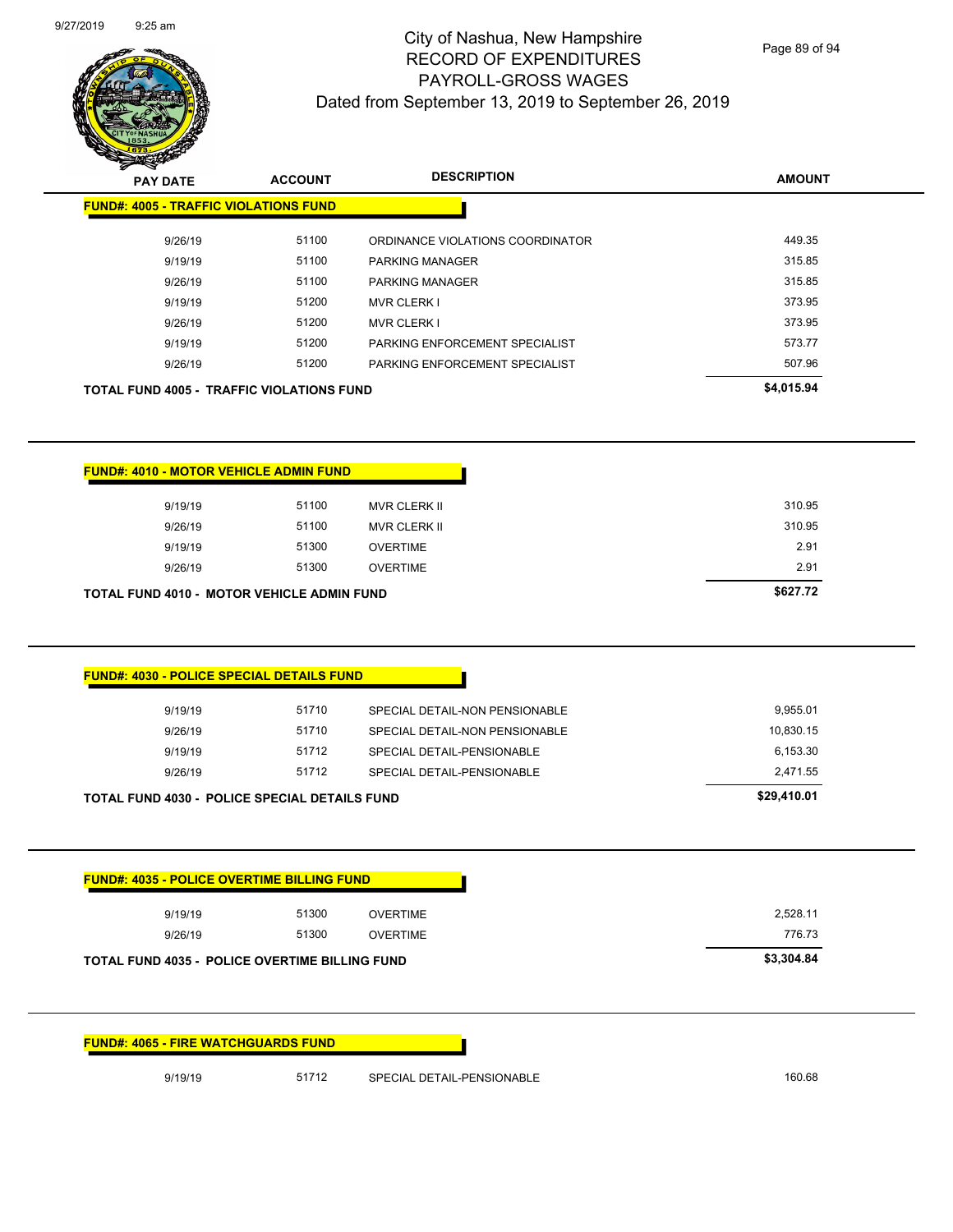

Page 90 of 94

| <b>FUND#: 4600 - ECON DEV-GREATER NASHUA RLF</b>      |       |                               |                  |
|-------------------------------------------------------|-------|-------------------------------|------------------|
| 9/19/19                                               | 51100 | DWNTWN SPCLST & OED PGRM COOR | 197.35           |
| 9/26/19                                               | 51100 | DWNTWN SPCLST & OED PGRM COOR | 197.35           |
| 9/26/19                                               | 55118 | TELEPHONE-CELLULAR            | 7.50             |
| TOTAL FUND 4600 - ECON DEV-GREATER NASHUA RLF         |       |                               | \$402.20         |
|                                                       |       |                               |                  |
| <b>FUND#: 4610 - ECON DEV-BROWNFIELDS RLF</b>         |       |                               |                  |
| 9/19/19                                               | 51100 | DWNTWN SPCLST & OED PGRM COOR | 197.35           |
| 9/26/19                                               | 51100 | DWNTWN SPCLST & OED PGRM COOR | 197.35           |
| 9/26/19<br>TOTAL FUND 4610 - ECON DEV-BROWNFIELDS RLF | 55118 | TELEPHONE-CELLULAR            | 7.50<br>\$402.20 |

| 9/19/19 | טטווכ | ADMINISTRATIVE ASSISTANT II          | 877.35   |
|---------|-------|--------------------------------------|----------|
| 9/26/19 | 51100 | ADMINISTRATIVE ASSISTANT II          | 877.35   |
| 9/19/19 | 51100 | ASSISTANT DIRECTOR OF PUBLIC WORKS   | 213.90   |
| 9/26/19 | 51100 | ASSISTANT DIRECTOR OF PUBLIC WORKS   | 213.90   |
| 9/19/19 | 51100 | AUTOMATED TRASH COLLECTION OPR       | 4,898.00 |
| 9/26/19 | 51100 | AUTOMATED TRASH COLLECTION OPR       | 4,898.00 |
| 9/19/19 | 51100 | <b>CITY ENGINEER</b>                 | 362.95   |
| 9/26/19 | 51100 | <b>CITY ENGINEER</b>                 | 362.95   |
| 9/19/19 | 51100 | <b>COLLECTION EQUIP OPR</b>          | 8,358.88 |
| 9/26/19 | 51100 | <b>COLLECTION EQUIP OPR</b>          | 8,358.88 |
| 9/19/19 | 51100 | <b>COLLECTION EQUIP OPR LANDFILL</b> | 970.41   |
| 9/26/19 | 51100 | COLLECTION EQUIP OPR LANDFILL        | 970.41   |
| 9/19/19 | 51100 | DEP TREASURER TAX COLLECTOR          | 266.40   |
| 9/26/19 | 51100 | DEP TREASURER TAX COLLECTOR          | 266.40   |
| 9/19/19 | 51100 | <b>DEPUTY CITY ENGINEER</b>          | 86.70    |
| 9/26/19 | 51100 | <b>DEPUTY CITY ENGINEER</b>          | 86.70    |
| 9/19/19 | 51100 | <b>DIRECTOR PUBLIC WORKS</b>         | 276.30   |
| 9/26/19 | 51100 | <b>DIRECTOR PUBLIC WORKS</b>         | 276.30   |
| 9/19/19 | 51100 | DPW BILLING ACCOUNTANT               | 509.80   |
| 9/26/19 | 51100 | DPW BILLING ACCOUNTANT               | 509.80   |
| 9/19/19 | 51100 | DPW COLLECTIONS SPEC III             | 414.80   |
| 9/26/19 | 51100 | DPW COLLECTIONS SPEC III             | 414.80   |
| 9/19/19 | 51100 | DPW CONTRACT ADMINISTRATOR           | 124.30   |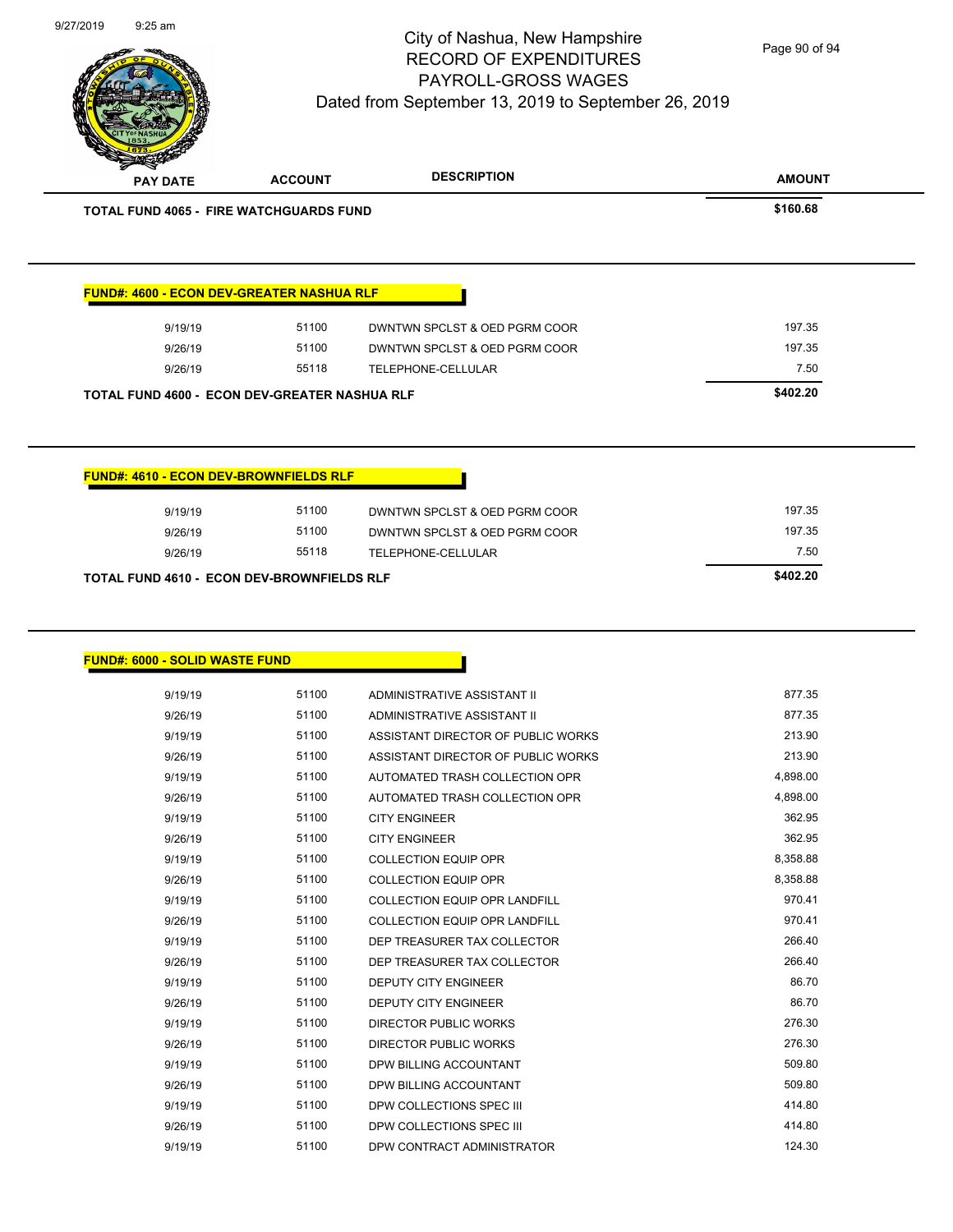

| <b>PAY DATE</b>                        | <b>ACCOUNT</b> | <b>DESCRIPTION</b>             | <b>AMOUNT</b> |
|----------------------------------------|----------------|--------------------------------|---------------|
| <u> FUND#: 6000 - SOLID WASTE FUND</u> |                |                                |               |
| 9/26/19                                | 51100          | DPW CONTRACT ADMINISTRATOR     | 124.30        |
| 9/19/19                                | 51100          | <b>ENVIRONMENTAL ENGINEER</b>  | 1,565.25      |
| 9/26/19                                | 51100          | <b>ENVIRONMENTAL ENGINEER</b>  | 1,565.25      |
| 9/19/19                                | 51100          | <b>EQUIPMENT OPR LANDFILL</b>  | 5,485.50      |
| 9/26/19                                | 51100          | <b>EQUIPMENT OPR LANDFILL</b>  | 5,916.00      |
| 9/19/19                                | 51100          | <b>EXECUTIVE ASSISTANT</b>     | 173.75        |
| 9/26/19                                | 51100          | <b>EXECUTIVE ASSISTANT</b>     | 173.75        |
| 9/19/19                                | 51100          | FINANCE AND ADMIN MANAGER      | 444.00        |
| 9/26/19                                | 51100          | FINANCE AND ADMIN MANAGER      | 444.00        |
| 9/19/19                                | 51100          | FLEET MANAGER STREET DEPT      | 352.26        |
| 9/26/19                                | 51100          | FLEET MANAGER STREET DEPT      | 352.25        |
| 9/19/19                                | 51100          | LICENSED SCALE OPERATOR        | 1,760.75      |
| 9/26/19                                | 51100          | LICENSED SCALE OPERATOR        | 1,760.75      |
| 9/19/19                                | 51100          | PUBLIC RELATIONS ADMINISTRATOR | 173.75        |
| 9/26/19                                | 51100          | PUBLIC RELATIONS ADMINISTRATOR | 173.75        |
| 9/19/19                                | 51100          | RECYCLING COORDINATOR          | 1,218.50      |
| 9/26/19                                | 51100          | RECYCLING COORDINATOR          | 1,218.50      |
| 9/19/19                                | 51100          | <b>SENIOR STAFF ENGINEER</b>   | 152.00        |
| 9/26/19                                | 51100          | <b>SENIOR STAFF ENGINEER</b>   | 152.00        |
| 9/19/19                                | 51100          | <b>SOLID WASTE FOREMAN</b>     | 2,649.20      |
| 9/26/19                                | 51100          | <b>SOLID WASTE FOREMAN</b>     | 2,649.19      |
| 9/19/19                                | 51100          | SOLID WASTE TECHNICIAN         | 1,184.00      |
| 9/26/19                                | 51100          | SOLID WASTE TECHNICIAN         | 1,184.00      |
| 9/19/19                                | 51100          | SR MGR ACCT FIN REPORTING      | 197.30        |
| 9/26/19                                | 51100          | SR MGR ACCT FIN REPORTING      | 197.30        |
| 9/19/19                                | 51100          | SUPERINTENDENT OF SOLID WASTE  | 1,907.15      |
| 9/26/19                                | 51100          | SUPERINTENDENT OF SOLID WASTE  | 1,907.15      |
| 9/19/19                                | 51300          | <b>OVERTIME</b>                | 3,861.06      |
| 9/26/19                                | 51300          | <b>OVERTIME</b>                | 2,587.68      |
| 9/19/19                                | 51400          | WAGES TEMPORARY/SEASONAL       | 2,808.75      |
| 9/26/19                                | 51400          | WAGES TEMPORARY/SEASONAL       | 2,658.75      |
| 9/26/19                                | 55118          | TELEPHONE-CELLULAR             | 128.00        |
| TOTAL FUND 6000 - SOLID WASTE FUND     |                |                                | \$81,721.12   |

### **FUND#: 6200 - WASTEWATER FUND**

9/19/19 51100 ADMINISTRATIVE ASSISTANT II 760.20 9/26/19 51100 ADMINISTRATIVE ASSISTANT II 760.20 9/19/19 51100 ANALYTICAL CHEMIST 880.50 9/26/19 51100 ANALYTICAL CHEMIST 880.50 9/19/19 51100 ASSISTANT CONSTRUCTION ENGINEER 1,129.00 9/26/19 51100 ASSISTANT CONSTRUCTION ENGINEER 1,129.00 9/19/19 51100 ASSISTANT DIRECTOR OF PUBLIC WORKS 213.94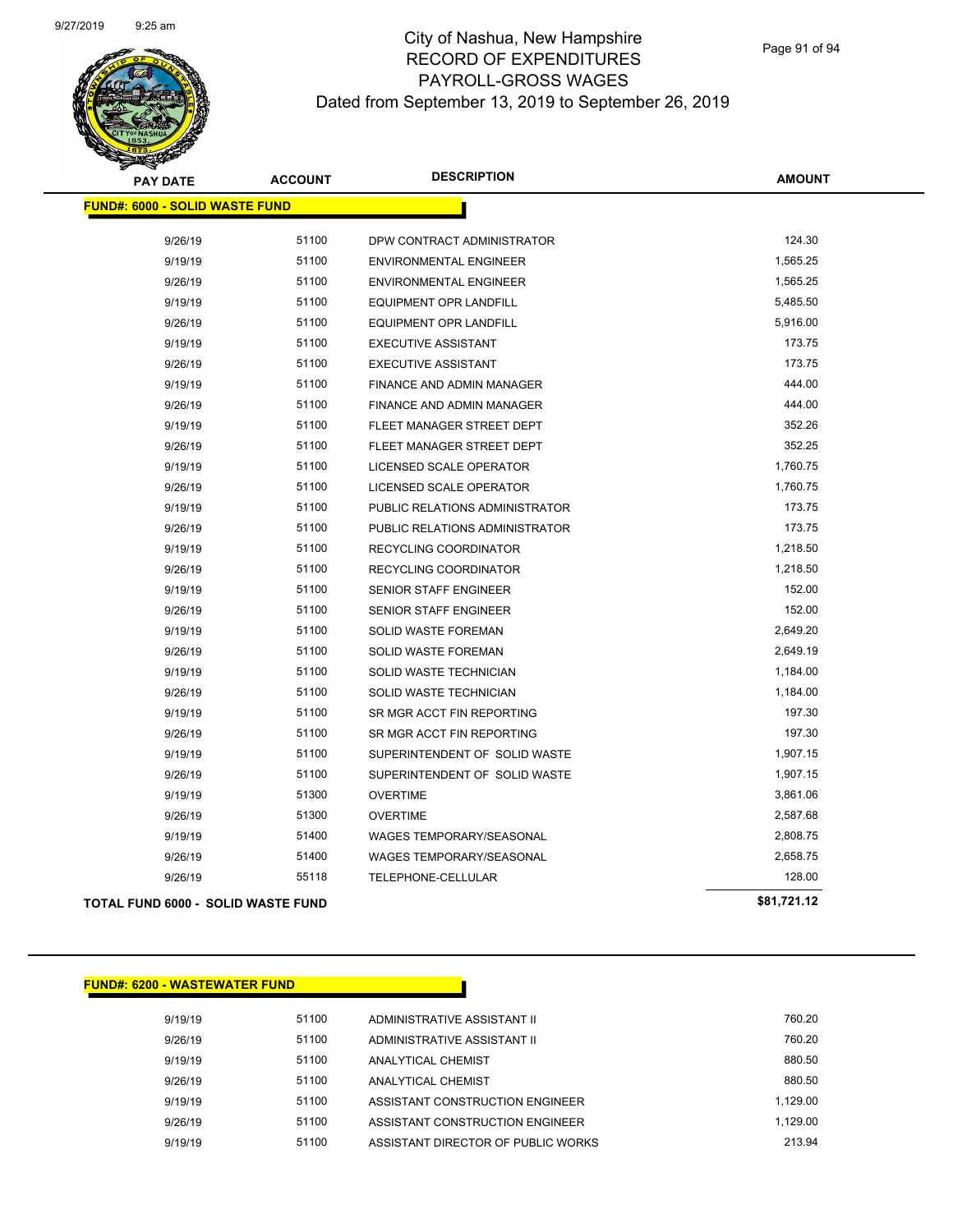# **PAY DATE ACCOUNT DESCRIPTION**

| <b>PAY DATE</b>                       | <b>ACCOUNT</b> | <b>DESCRIPTION</b>                                     | <b>AMOUNT</b>    |
|---------------------------------------|----------------|--------------------------------------------------------|------------------|
| <u> FUND#: 6200 - WASTEWATER FUND</u> |                |                                                        |                  |
|                                       |                |                                                        |                  |
| 9/26/19                               | 51100          | ASSISTANT DIRECTOR OF PUBLIC WORKS                     | 213.95           |
| 9/19/19                               | 51100          | <b>CITY ENGINEER</b>                                   | 847.00           |
| 9/26/19                               | 51100          | <b>CITY ENGINEER</b>                                   | 847.00           |
| 9/19/19                               | 51100          | <b>COLLECTION SYSTEMS OPERATOR</b>                     | 2,071.56         |
| 9/26/19                               | 51100          | <b>COLLECTION SYSTEMS OPERATOR</b>                     | 2,085.97         |
| 9/19/19                               | 51100          | <b>COLLECTION SYSTEMS TECHNICIAN</b>                   | 2,103.20         |
| 9/26/19                               | 51100          | <b>COLLECTION SYSTEMS TECHNICIAN</b>                   | 2,103.20         |
| 9/19/19                               | 51100          | <b>COLLECTIONS SPEC II</b>                             | 822.90           |
| 9/26/19                               | 51100          | <b>COLLECTIONS SPEC II</b>                             | 822.90           |
| 9/19/19                               | 51100          | DEP TREASURER TAX COLLECTOR                            | 266.40           |
| 9/26/19                               | 51100          | DEP TREASURER TAX COLLECTOR                            | 266.40           |
| 9/19/19                               | 51100          | DEPUTY CITY ENGINEER                                   | 867.15           |
| 9/26/19                               | 51100          | DEPUTY CITY ENGINEER                                   | 867.15           |
| 9/19/19                               | 51100          | DIRECTOR PUBLIC WORKS                                  | 552.50           |
| 9/26/19                               | 51100          | DIRECTOR PUBLIC WORKS                                  | 552.50           |
| 9/19/19                               | 51100          | DPW BILLING ACCOUNTANT                                 | 509.75           |
| 9/26/19                               | 51100          | DPW BILLING ACCOUNTANT                                 | 509.75           |
| 9/19/19                               | 51100          | DPW COLLECTIONS SPEC III                               | 414.85           |
| 9/26/19                               | 51100          | DPW COLLECTIONS SPEC III                               | 414.85           |
| 9/19/19                               | 51100          | DPW CONTRACT ADMINISTRATOR                             | 745.70           |
| 9/26/19                               | 51100          | DPW CONTRACT ADMINISTRATOR                             | 745.70           |
| 9/19/19                               | 51100          | ELECTRICAL DIAGNOSTIC TECH I                           | 1,120.00         |
| 9/26/19                               | 51100          | ELECTRICAL DIAGNOSTIC TECH I                           | 1,120.00         |
| 9/19/19                               | 51100          | ENVIRONMENTAL PERMIT & PROGRAMS COORDINATOR            | 1,360.80         |
| 9/26/19                               | 51100          | ENVIRONMENTAL PERMIT & PROGRAMS COORDINATOR            | 1,360.80         |
| 9/19/19                               | 51100<br>51100 | <b>EXECUTIVE ASSISTANT</b>                             | 173.75<br>173.75 |
| 9/26/19                               | 51100          | <b>EXECUTIVE ASSISTANT</b>                             | 444.00           |
| 9/19/19                               | 51100          | FINANCE AND ADMIN MANAGER                              | 444.00           |
| 9/26/19                               | 51100          | FINANCE AND ADMIN MANAGER<br>FLEET MANAGER STREET DEPT | 117.40           |
| 9/19/19<br>9/26/19                    | 51100          | FLEET MANAGER STREET DEPT                              | 117.40           |
| 9/19/19                               | 51100          | MECHANIC WWTP 1ST CLASS                                | 4,315.20         |
| 9/26/19                               | 51100          | <b>MECHANIC WWTP 1ST CLASS</b>                         | 4,315.20         |
| 9/19/19                               | 51100          | OPERATOR I CERTIFIED WWTP 1st                          | 1,074.40         |
| 9/26/19                               | 51100          | <b>OPERATOR I CERTIFIED WWTP 1st</b>                   | 1,074.40         |
| 9/19/19                               | 51100          | <b>OPERATOR II WWTP 1st</b>                            | 3,219.20         |
| 9/26/19                               | 51100          | OPERATOR II WWTP 1st                                   | 3,219.20         |
| 9/19/19                               | 51100          | OPERATOR II WWTP 2nd                                   | 1,084.00         |
| 9/26/19                               | 51100          | OPERATOR II WWTP 2nd                                   | 1,086.40         |
| 9/19/19                               | 51100          | OPERATOR II WWTP 3rd                                   | 2,180.84         |
| 9/26/19                               | 51100          | OPERATOR II WWTP 3rd                                   | 2,180.82         |
| 9/19/19                               | 51100          | OPERATOR III WWTP 1st                                  | 3,390.80         |
| 9/26/19                               | 51100          | OPERATOR III WWTP 1st                                  | 3,390.80         |
| 9/19/19                               | 51100          | PLANT OPERATIONS SUPERVISOR                            | 1,523.20         |
| 9/26/19                               | 51100          | PLANT OPERATIONS SUPERVISOR                            | 1,523.20         |
|                                       |                |                                                        |                  |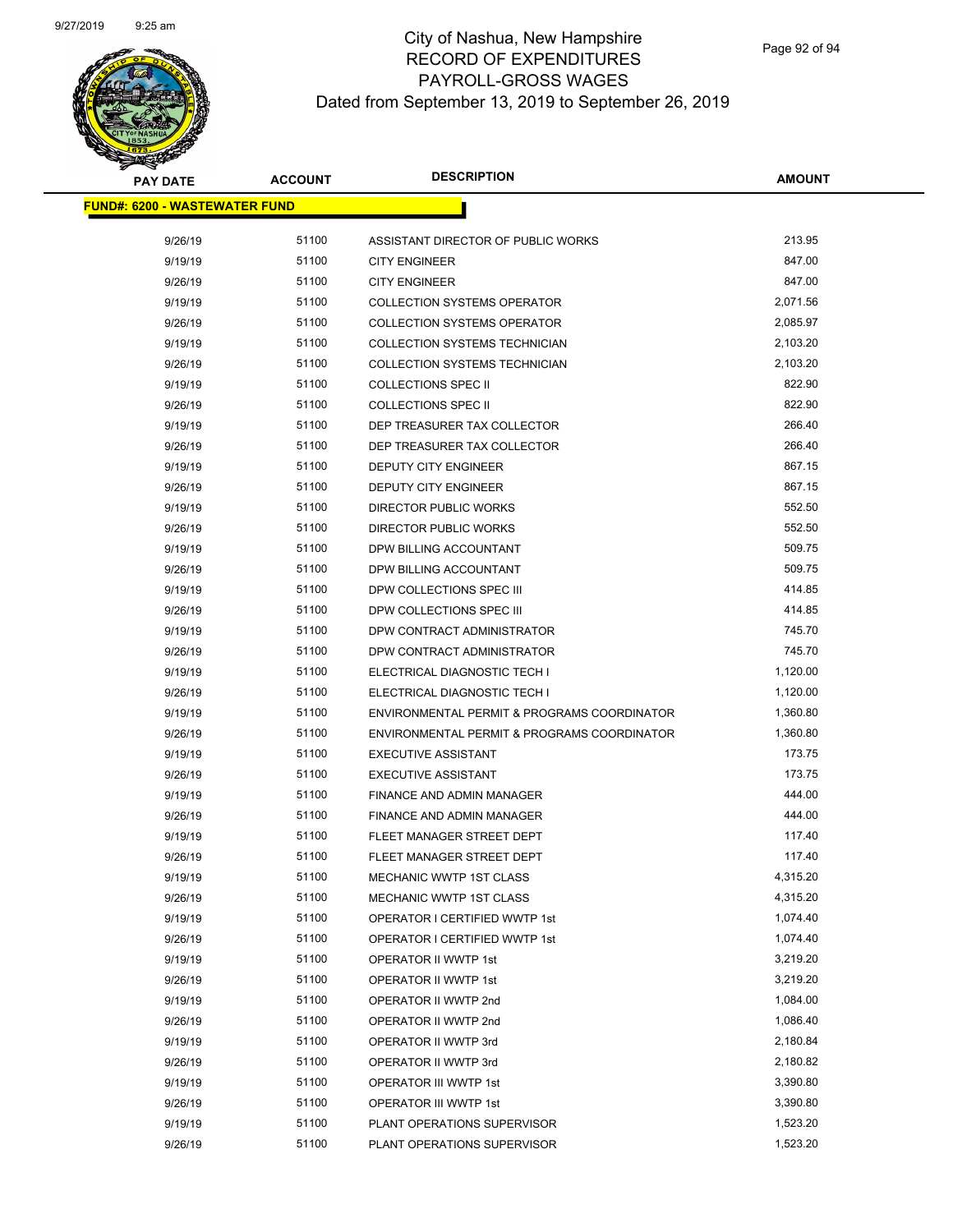

| <b>PAY DATE</b>                          | <b>ACCOUNT</b> | <b>DESCRIPTION</b>                | <b>AMOUNT</b> |
|------------------------------------------|----------------|-----------------------------------|---------------|
| <b>FUND#: 6200 - WASTEWATER FUND</b>     |                |                                   |               |
|                                          |                |                                   |               |
| 9/19/19                                  | 51100          | PUBLIC RELATIONS ADMINISTRATOR    | 231.65        |
| 9/26/19                                  | 51100          | PUBLIC RELATIONS ADMINISTRATOR    | 231.65        |
| 9/19/19                                  | 51100          | <b>SENIOR STAFF ENGINEER</b>      | 1,578.20      |
| 9/26/19                                  | 51100          | <b>SENIOR STAFF ENGINEER</b>      | 2,380.90      |
| 9/19/19                                  | 51100          | SR MGR ACCT FIN REPORTING         | 394.70        |
| 9/26/19                                  | 51100          | SR MGR ACCT FIN REPORTING         | 394.70        |
| 9/19/19                                  | 51100          | <b>STAFF ENGINEER</b>             | 1,124.60      |
| 9/26/19                                  | 51100          | <b>STAFF ENGINEER</b>             | 1,124.59      |
| 9/19/19                                  | 51100          | SUPERINTENDENT OF WASTEWATER      | 1,998.10      |
| 9/26/19                                  | 51100          | SUPERINTENDENT OF WASTEWATER      | 1,998.10      |
| 9/19/19                                  | 51100          | <b>SUPV LABORATORY</b>            | 1,237.60      |
| 9/26/19                                  | 51100          | <b>SUPV LABORATORY</b>            | 1,237.60      |
| 9/19/19                                  | 51100          | TRUCK DRIVER STREET REPAIR        | 918.40        |
| 9/26/19                                  | 51100          | <b>TRUCK DRIVER STREET REPAIR</b> | 918.40        |
| 9/19/19                                  | 51100          | <b>WASTEWATER ASSISTANT</b>       | 896.40        |
| 9/26/19                                  | 51100          | <b>WASTEWATER ASSISTANT</b>       | 896.40        |
| 9/19/19                                  | 51100          | <b>WASTEWATER FOREMAN</b>         | 2,649.20      |
| 9/26/19                                  | 51100          | <b>WASTEWATER FOREMAN</b>         | 2,649.20      |
| 9/19/19                                  | 51100          | WASTEWATER PROJECT ENGINEER       | 1,578.70      |
| 9/26/19                                  | 51100          | WASTEWATER PROJECT ENGINEER       | 1,578.70      |
| 9/19/19                                  | 51300          | <b>OVERTIME</b>                   | 6,482.02      |
| 9/26/19                                  | 51300          | <b>OVERTIME</b>                   | 3,728.91      |
| 9/19/19                                  | 51400          | <b>WAGES TEMPORARY/SEASONAL</b>   | 472.50        |
| 9/19/19                                  | 51600          | <b>LONGEVITY</b>                  | 1,200.00      |
| 9/26/19                                  | 55118          | TELEPHONE-CELLULAR                | 286.85        |
| <b>TOTAL FUND 6200 - WASTEWATER FUND</b> |                |                                   | \$102,581.35  |

## **FUND#: 6500 - PROPERTY & CASUALTY FUND**

| 9/19/19 | 51100 | <b>PROGRAM SUPV</b>            | 1,424.80 |
|---------|-------|--------------------------------|----------|
| 9/26/19 | 51100 | <b>PROGRAM SUPV</b>            | 1,424.80 |
| 9/19/19 | 51100 | PROPERTY AND CASUALTY ADJUSTER | 2,491.15 |
| 9/26/19 | 51100 | PROPERTY AND CASUALTY ADJUSTER | 2,491.15 |
| 9/19/19 | 51100 | <b>RISK MANAGER</b>            | 1,911.60 |
| 9/26/19 | 51100 | <b>RISK MANAGER</b>            | 1,911.60 |
| 9/19/19 | 51100 | SAFETY LOSS PREVENTION SPEC    | 1,161.44 |
| 9/26/19 | 51100 | SAFETY LOSS PREVENTION SPEC    | 1.161.44 |
| 9/26/19 | 55118 | TELEPHONE-CELLULAR             | 100.00   |
| 9/19/19 | 59207 | WORKERS COMPENSATION CLAIMS    | 9.295.36 |
| 9/26/19 | 59207 | WORKERS COMPENSATION CLAIMS    | 8,399.70 |
| 9/19/19 | 59290 | LONG TERM DISABILITY CLAIMS    | 692.31   |
| 9/26/19 | 59290 | LONG TERM DISABILITY CLAIMS    | 692.31   |